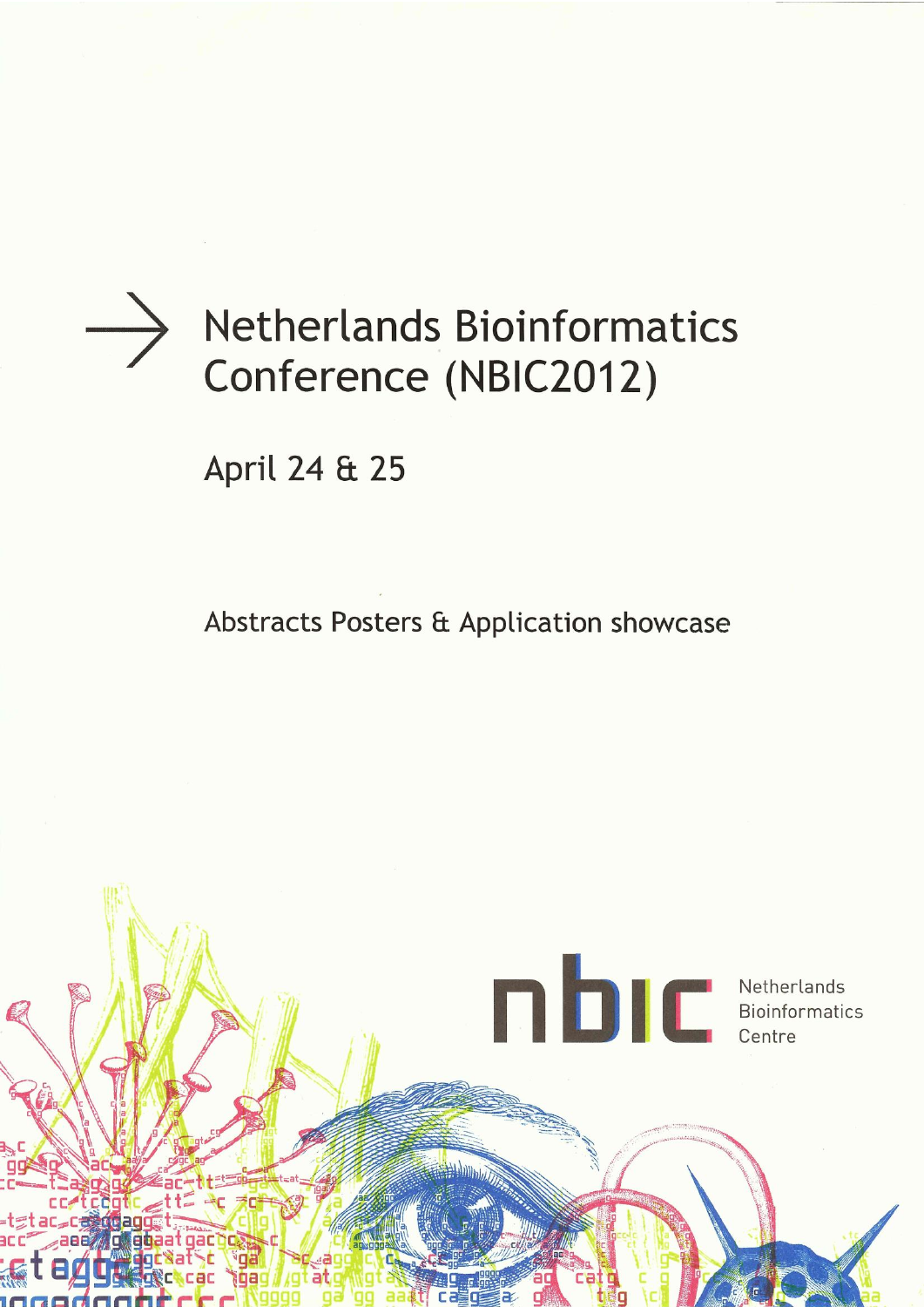**Index**

| Application showcase abstracts | 3  |
|--------------------------------|----|
| Poster abstracts               | 12 |
| Poster list                    | 94 |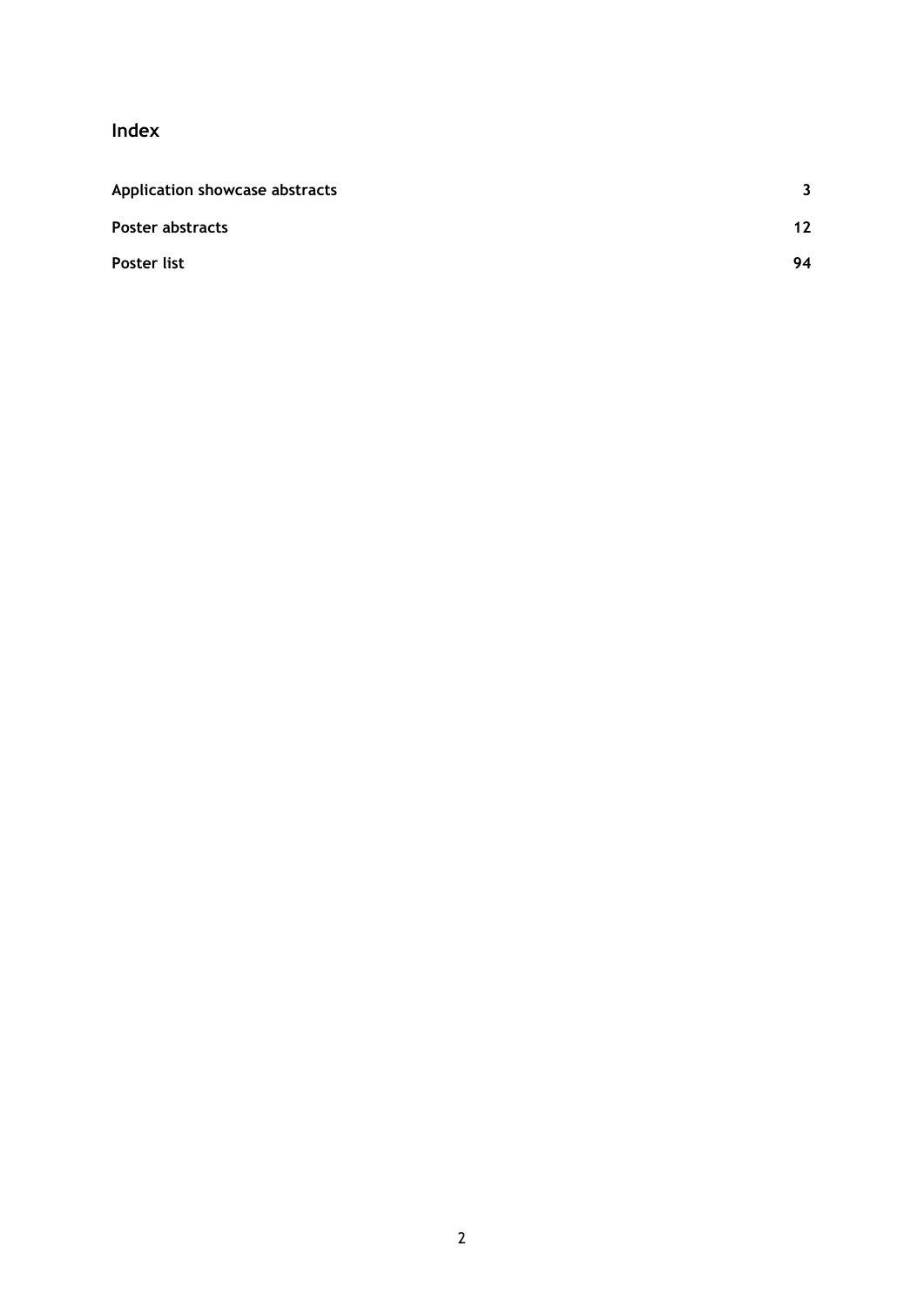# <span id="page-2-0"></span>**Application showcase abstracts**

# **List of participants:**

- 1. Rick de Reuver, Radboud University Nijmegen Medical Centre (UMC St Radboud) VIPtool : a tool for prioritizing pathogenic variants in large annotated sets
- 2. Egon Willighagen, Maastricht University Bioclipse-OpenTox: interactive predictive toxicology
- 3. Juha Karjalainen, Department of Genetics, University Medical Center Groningen A gene co-regulation network based on 80,000 samples allows for accurate prediction of gene function
- 4. Kees Burger/Christine Chichester, Netherlands Bioinformatics Centre A new look for the ConceptWiki
- 5. Niek Bosch, e-Biogrid/SARA Life Science Grid Portal
- 6. Kostas Karasavvas, Netherlands Bioinformatics Centre Running Taverna workflows from the web
- 7. George Beyelas, UMC Groningen Just-enough workflow management system to run bioinformatics analyses on different computational back-ends, such as clusters and grids.
- 8. Mattias de Hollander, Netherlands Institute of Ecology (NIOO-KNAW) Ongoing efforts of a Galaxy solution for the BiGGrid/SARA HPC Cloud
- 9. Martijn Vermaat, Leiden University Medical Center Generating and checking complex variant descriptions with Mutalyzer 2
- 10. Marnix Medema, University of Groningen antiSMASH: genomic analysis of secondary metabolism
- 11. Pierre-Yves Chibon, Wageningen UR Marker2sequence: From QTLs to potential candidate genes.
- 12. Jos Lunenberg, Genalice B.V. Genalice: A new groundbreaking Systems Biology Data Processing and Correlation Analysis Platform
- 13. Farzad Fereidouni, Utrecht University Spectral phasor ImageJ Plugin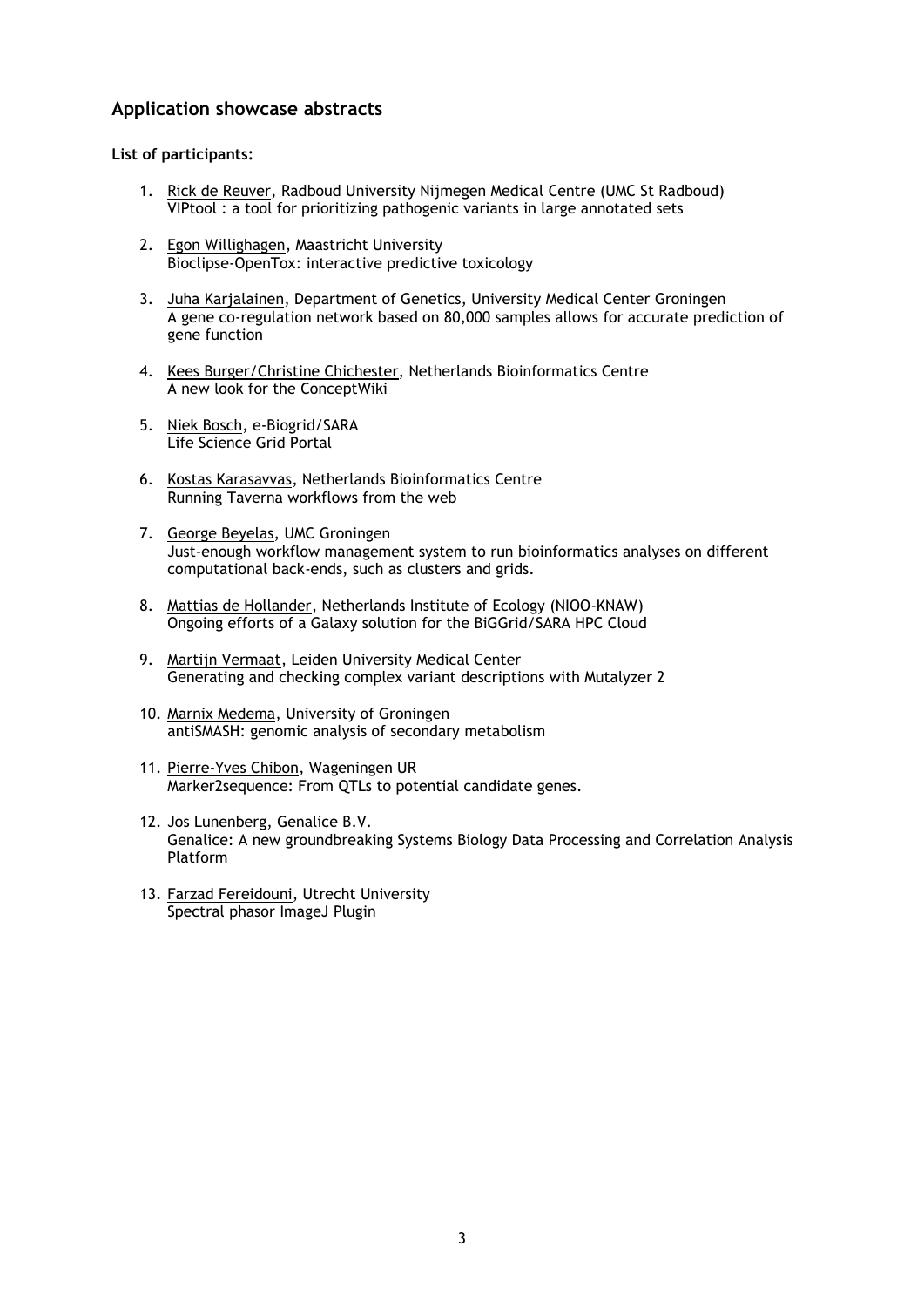# **1. VIPtool : a tool for prioritizing pathogenic variants in large annotated sets**

Rick de Reuver, Yannick Smits, Nienke Wieskamp, Marcel Nelen, Joris Veltman, Christian Gilissen

*Department of Human Genetics, Nijmegen Centre for Molecular Life Sciences and Institute for Genetic and Metabolic Disorders, Radboud University Nijmegen Medical Centre, PO Box 9101, 6500 HB Nijmegen, The Netherlands.*

Whole exome sequencing (WES) has proven to be a successful approach in identifying novel causative genes. As the technologies in sequencing progress, they become more accessible and broader applicable. The department of human genetics of the Radboud University Nijmegen Medical Center recently started using WES as a method in genetic diagnostics. WES results in large text files, holding over 40,000 annotated variants for a single individual. Interpretation of these large sets is challenging and the ability of prioritizing variant by non bioinformaticians is becoming more essential.

The Variant Interface Prioritizing tool (VIPtool) is a web-based shell that leaves the annotated variant data intact, but allows easy manipulation based on predefined filters and views. The input is a tabular separated file, containing annotated variants and general information about the dataset as a whole (e.g. quality control values). VIPtool only shows variants that meet the requirements stated by the filters or a predefined view. In a diagnostic setting a static disease gene filter allows to assess only those variants which occur in genes known to be involved in the patients indication. Users can inspect the meta information based on predefined criteria. Values that not meet the requirements are labeled to provide a visual indication of the data quality and data validity. The java applet itself has draggable columns with the option to (un)hide them.

VIPtool provides a safe, easy to use and uniform approach in prioritizing large sets of variants, making it ideal for both research and diagnostic purposes. The current implementation allows users to go from a variant list to the most likely pathogenic variant in two easy steps: 1, load input file, 2. select a view. This version is currently being tested by the different theme groups of our diagnostics department. The reports about the results and usability are encouraging.

------------------------

# **2. Bioclipse-OpenTox: interactive predictive toxicology**

# Egon Willighagen, *Maastricht University*

Computational predictive toxicology draws knowledge from many independent sources, providing a rich support tool to assess a wide variety of toxicological properties. A key example would be for it to complement alternative testing methods. The integration of Bioclipse and OpenTox permits toxicity prediction based on the analysis of chemical structures, and visualization the substructure contributions to the toxicity prediction. This demo will focus on the application of Bioclipse in predictive toxicology, and show the interactive, visualization, and cloud computing features. There is an additional option for attendees to learn about how they can add their own predictive models.

Willighagen, E.L., Jeliazkova, N., Hardy, B., Grafström, R.C., Nov. 2011. Computational toxicology using the OpenTox application programming interface and bioclipse. BMC Research Notes 4 (487).

URL: [www.biomedcentral.com/1756-0500/4/487](http://www.biomedcentral.com/1756-0500/4/487)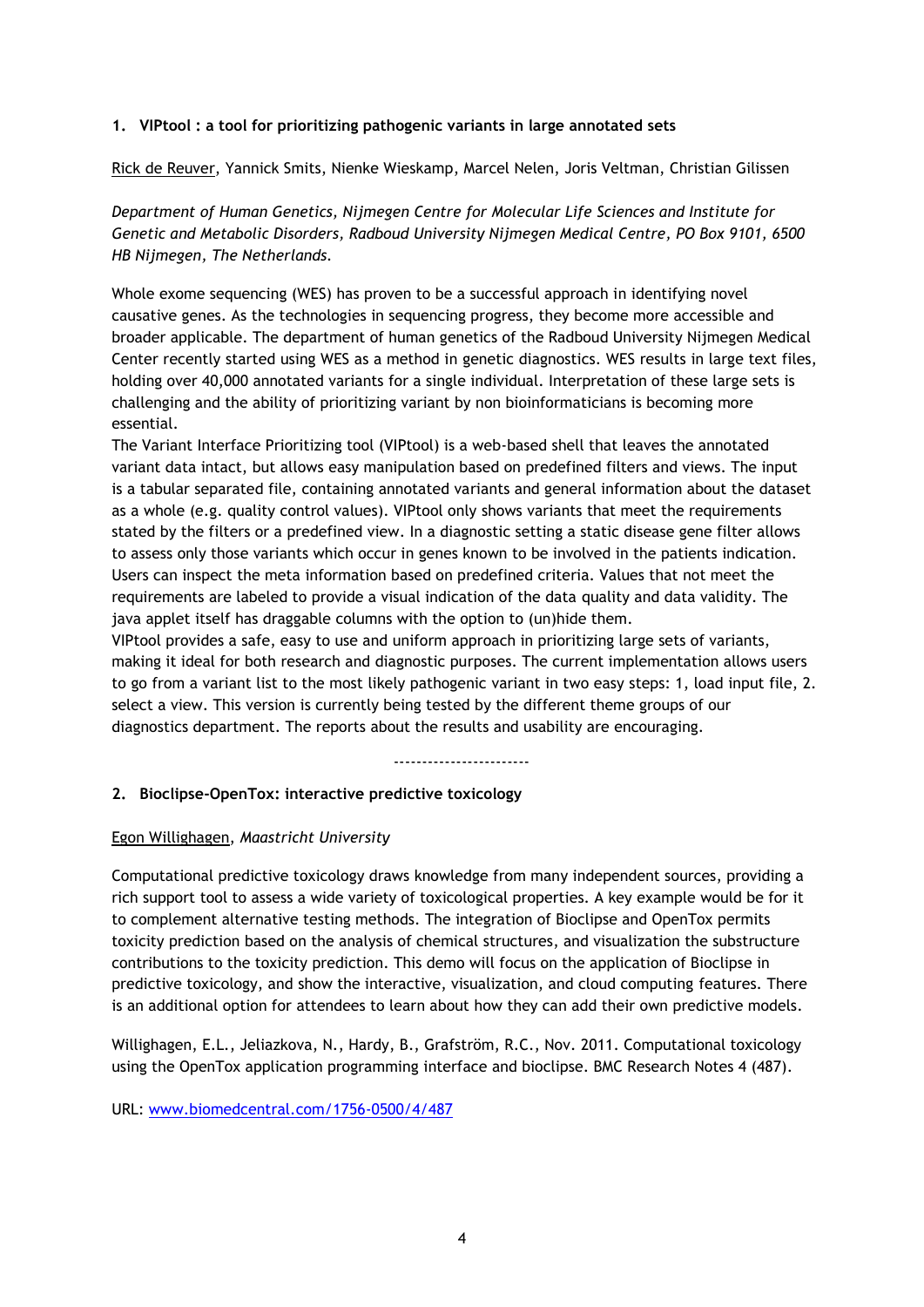# **3. A gene co-regulation network based on 80,000 samples allows for accurate prediction of gene function**

Juha Karjalainen, Rudolf Fehrmann, Gerard te Meerman, Harm-Jan Westra, Cisca Wijmenga, Lude Franke

*Department of Genetics, University Medical Center Groningen and University of Groningen, Groningen, The Netherlands*

High-throughput DNA microarray technology now provides us with a detailed view of the human transcriptome under different biological conditions. The increasing amount of publicly available microarray data helps in identifying and predicting genes that contribute to the same biological processes. To create a gene co-regulatory model of the human transcriptome, enabling the prediction of gene function, we analyzed 55,000 human, 17,000 mouse and 6,000 rat Affymetrix microarrays from the Gene Expression Omnibus. We created an integrated three-species gene network with 20,000 unique human genes and developed a principal component based statistical algorithm to predict functions for individual genes.

We benchmarked the algorithm against several pathway databases (including Gene Ontology, KEGG, BioCarta and Reactome) and observed that gene function could be generally predicted very well. For over 75% of all 20,000 genes we could predict at least one significant pathway association, function or protein localization. Furthermore, predictions could be made for more than half of the 5,000 genes that currently lack any known function. These results indicate that through the integration of many gene expression arrays biological knowledge can be obtained, even for those genes for which currently nothing is known.

To allow researchers and general public access to the results, we have created a website on which predictions and coregulation visualizations can be viewed based on genes of interest. An API for data access and further analysis features are in the works.

----------------------

# **4. A new look for the ConceptWiki**

Christine Chichester, Kees Burger, Hailiang Mei, David van Enckevort, Freek de Bruijn, Rob Hooft, Barend Mons

# *Netherlands Bioinformatics Centre*

ConceptWiki is a collaborative knowledge resource for the life sciences, which is based on the general wiki idea of community annotation but employs specifically developed technology to enable distinct functionality. Inspired by Concept Web Alliance (CWA) grassroots movement and receiving support from the IMI Open PHACTS project, the rationale behind ConceptWiki is to provide a platform for the scientific community to collect and communicate basic semantic information about biomedical and chemical concepts. To support community annotation in an early stage, the ConceptWiki is preloaded with data from several authoritative sources on chemical compounds, proteins, organisms, diseases, and other biomedical concepts. Many of these concepts have been mapped between sources to remove redundancy and provide one uniformed view of a concept present in many sources.

The Open PHACTS Open Pharmacological Space (OPS) system is the first to fully exploit the potential of the updated ConceptWiki. Several APIs have been developed that provide a mapping between scientific textual representations of concepts and database and ontology identifiers.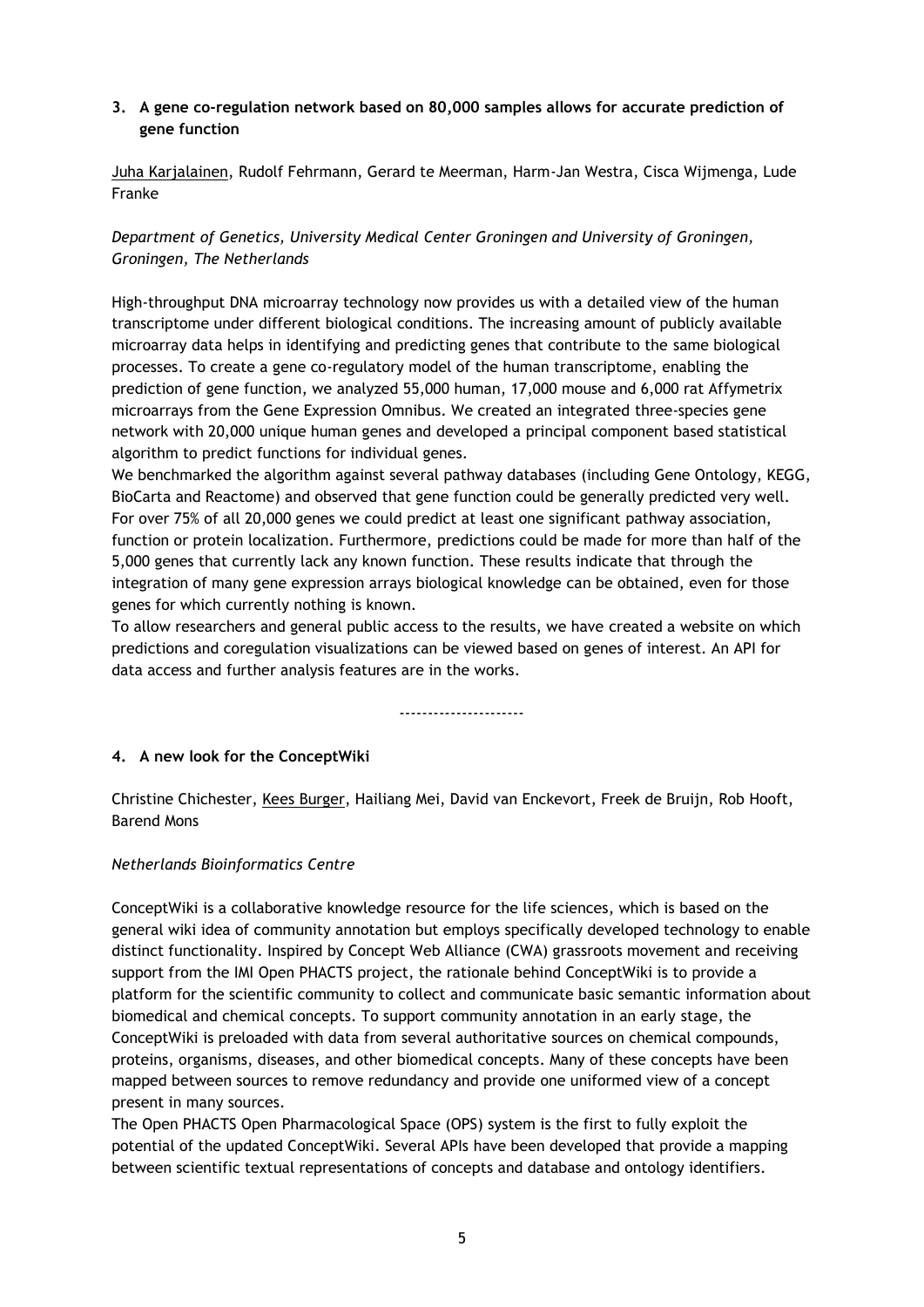These data are used to hook into the OPS system to retrieve query results. Using the ConceptWiki, it's possible, for instance, to map the term 'p53' to the specific human TP53 protein in several databases without the need to know the exact database numbers.

In the application showcase, we will demonstrate the new interface of the ConceptWiki to show the editing capabilities currently available.

----------------------

# **5. Life Science Grid Portal**

Niek Bosch

*e-Biogrid/SARA*

The Life Science Grid Portal enables its users to run several applications as parallel jobs. It contains several applications, such as BlastP, BlastN, BWA and Maq. Other applications can be added on request. The portal provides an easy interface to select parameters and run these applications. Multiple jobs can be submitted in parallel without the need to wait for previous jobs to finish. When many comparable jobs need to be done, this parallelization reduces the overall computation time.

It is also possible to store frequently used databases on the portal. These are then easily accessible as a parameter for corresponding applications. This way, databases can be used by your jobs without the need to transfer them to the portal every time an application is invoked. The use of Grid Storage provides enough storage space for big databases of several gigabytes.

The Life Science Grid portal provides a REST interface over the HTTP protocol, so all calls on the portal can be done using any HTTP client or client library, such as Curl, Curllib, wget or a regular browser. These are readily available and often installed on Linux systems by default. This provides an easy API, enabling programmers to easily submit jobs from the command line, scripts and other programs, without the need for any knowledge on the underlying (Grid) infrastructure.

-----------------

# 6. **Executing Taverna Workflows from the web with no dependencies for the end user**

Konstantinos Karasavvas and Marco Roos

# *Netherlands Bioinformatics Centre*

The Taverna Web Interface Form Generator is a web application that allows a user to run arbitrary Taverna workflows through a web page.

The bioinformatician finds the required Taverna workflow in the myExperiment repository and makes a note of that workflow's identifier. Appending that identifier to our web application's URL constucts the URL that can be shared with the end user. The latter visits the URL and is presented with that workflow's web form interface, where he can configure and execute it. Behind the scenes, the web application acquires the workflow details from myExperiment and constructs the appropriate user interface using templates. The user interface acts as an intermediary between the user and the Taverna server (using the REST API).

The generator takes advantage of all available information in myExperiment to create an easy to understand interface for the user. For example, the workflow's description is displayed together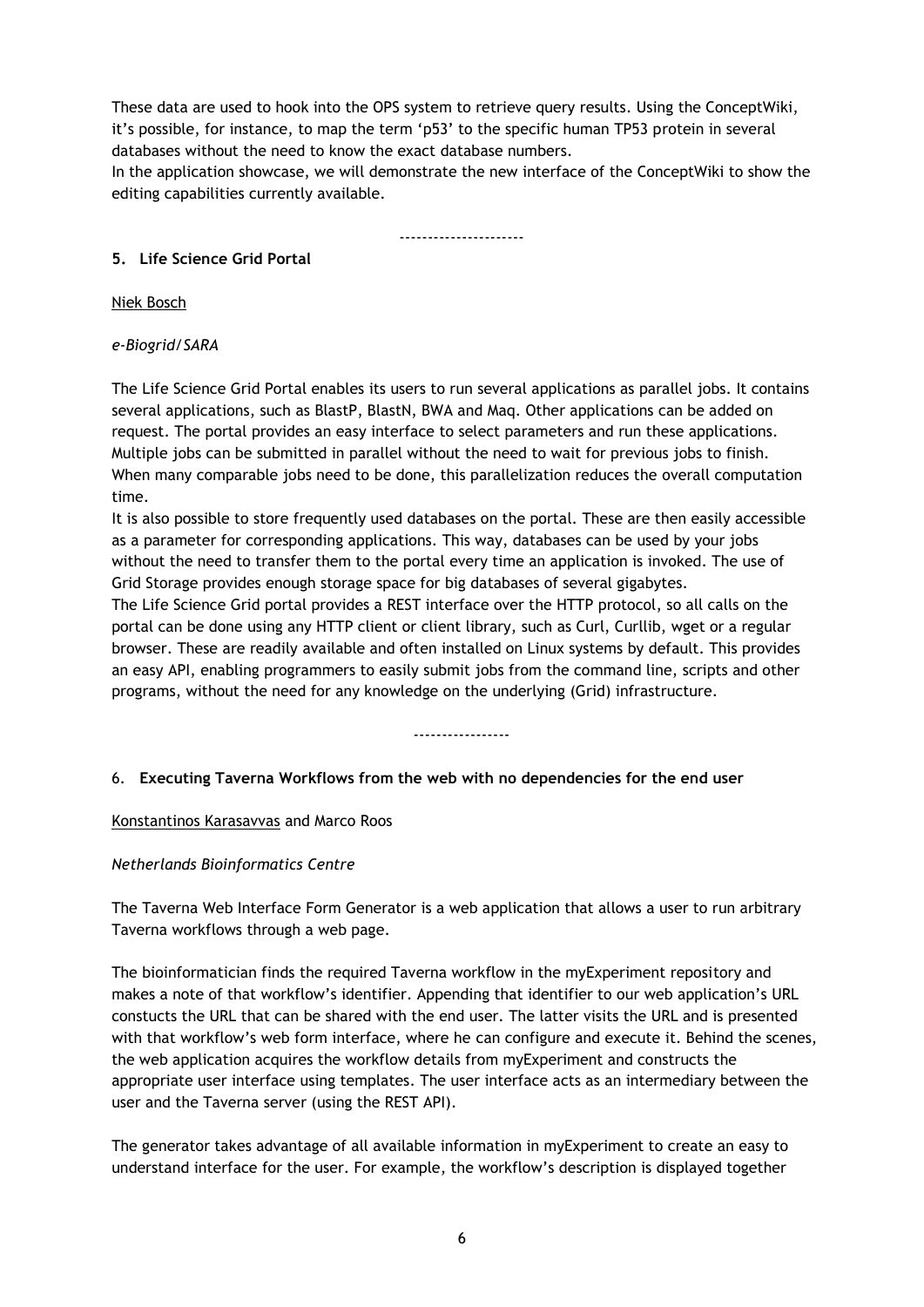with tooltips for inputs' descriptions as well as examples inputs. The users will have all the information they need, i.e. they need not be familiar with the workflow. Of course, that means that the generated interface is only as good as the available information that the workflow submitter provided. If information is missing in the repository it will also be missing from the interface. A link of the original workflow submission from myExperiment is provided if further information is required.

-------------------

# **7. Using grid middleware as a computational resource for large-scale NGS and imputation in the eBioGrid project**

George Byelas<sup>1</sup>, Martijn Dijkstra<sup>1</sup>, Alexandros Kanterakis<sup>1</sup>, Pieter Neerincx<sup>1</sup>, Freerk van Dijk<sup>1</sup>, Tom Visser<sup>2</sup>, Jan Bot<sup>3,5</sup>, Irene Nooren<sup>4,5</sup> and Morris Swertz<sup>1</sup>

*<sup>1</sup> UMC Groningen 2 SARA 3 TU Delft <sup>4</sup> University of Amsterdam 5 e-BioGrid*

Specifying computation protocols for NGS and imputation analysis and running these at a large scale is a complicated task, due to many steps involved, long runtimes, heterogeneous clusters and large files. This process becomes error-prone when treating hundreds of samples, such as in genomic (diagnostic) facilities, if done without an integrated workflow framework and data management system.

From NGS and imputation projects we learnt that bioinformaticians don't want high-level workflow management systems with graphical user-interfaces, but prefer low-level shell scripts they can fully control instead. In addition researchers like to concentrate on the biology of their analyses and have automatic mechanisms taking care of complex job submission and monitoring details for grid computing.

Here we will demonstrate a 'just-enough' workflow declaration and execution system to address these needs. It is build on top of the MOLGENIS framework  $1, 2, 3$  for data tracking and uses templates to generate analysis scripts, This lightweight environment has been developed in collaboration with bioinformaticians working on NGS and imputation projects using grid or cluster middleware in particular in the nation-wide 'Genome of the Netherlands' project (700TB of data; >200.000 compute hours).

References:

<sup>1</sup> Byelas HV, Swertz MA, (2012), Introducing data provenance and error handling for NGS workflows within the MOLGENIS computational framework, in proceedings of the BIOSTEC BIOINFORMATICS-2012

 $2$  Swertz MA, Parkinson H, (2010), The MOLGENIS toolkit: rapid prototyping of biosoftware at the push of a button, in BMC Bioinformatics. 2010 Dec 21:11 Suppl. 12:S12

 $3$  Swertz MA, Jansen RC, (2007) Beyond standardization: dynamic software infrastructures for systems genetics, in Nature Reviews Genetics 8

----------------------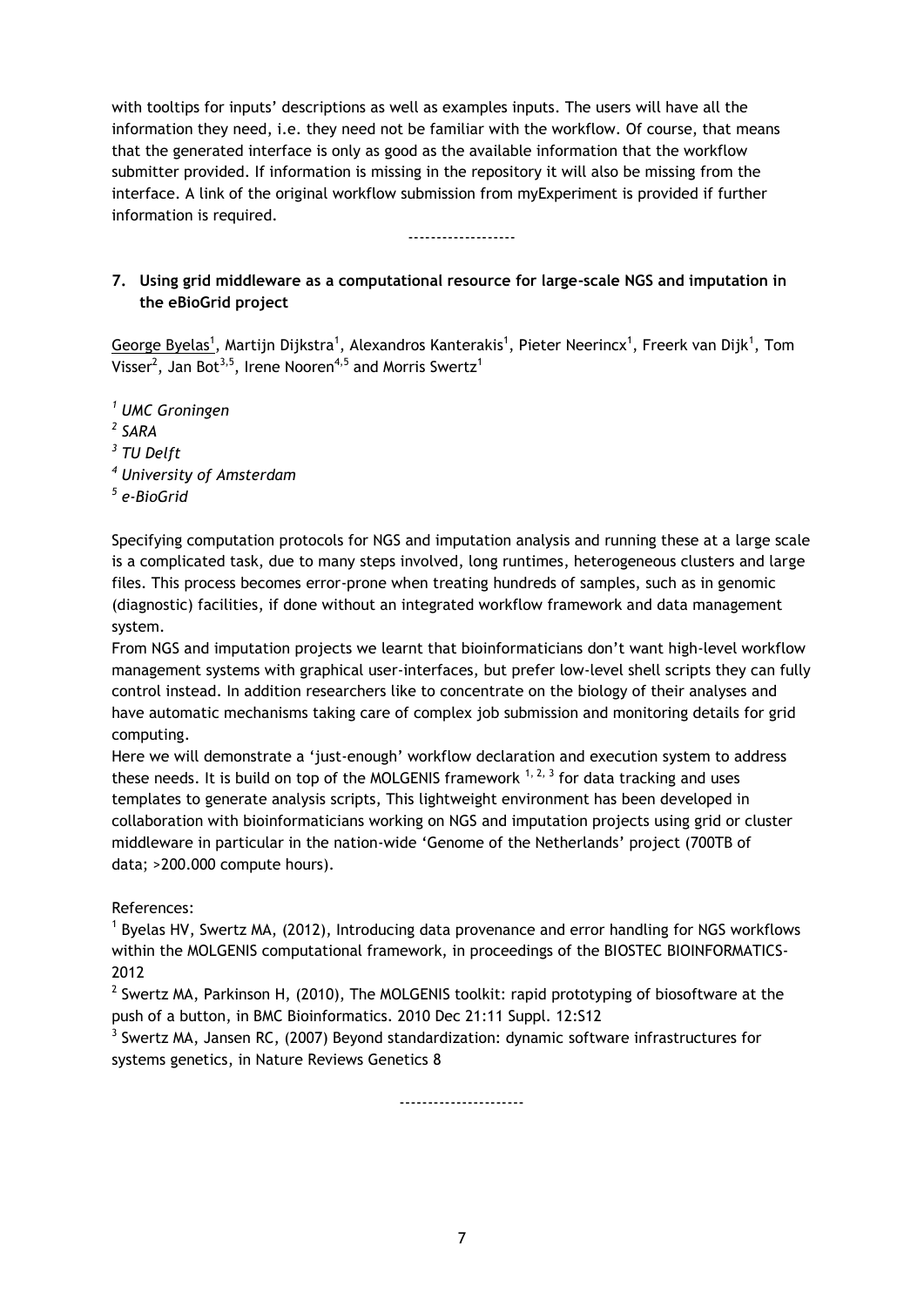# **8. Ongoing efforts of a Galaxy solution for the BiGGrid/SARA HPC Cloud**

 $\textsf{Mattias}$  de Hollander $^1$ , Hailiang Mei $^2$ , David van Enckevort $^2$  and Eiko Kuramae $^1$ 

*<sup>1</sup>NIOO-KNAW: Netherlands Institute of Ecology <sup>2</sup>NBIC: Netherlands Bioinformatics Centre*

The rapid evolution of next generation sequencing technologies (NGS) together with decreasing costs are creating a challenge to store and analyze the vast amount of sequencing data that are generated by experimental biologists. Configuring suitable data analysis software and having access to readily available computation and storage resources are the two major bottlenecks faced by many research groups. In this on-going collaboration, NIOO and NBIC BioAssist program are building Galaxy@HPCcloud solution to jointly tackle these two challenges.

This collaboration is motivated by two major developments in the Dutch Life Science community: the launch of High Performance Cloud at BigGrid/SARA and the increasing adoption of Galaxy as a common data analysis platform across different research groups. "Cloud computing" enables on demand access to the needed hardware resource for a certain period of time, while Galaxy bundles a set of advanced software programs dealing with various biological datasets and provides an easy and standard interface. This solution was demonstrated successfully by running NIOO Galaxy at the beta version of the HPCcloud using the Galaxy Cloudman system.

The goal of this joint project is two-fold. First, we will develop the Galaxy@HPCcloud solution together by expertise sharing and tackle the common problems like resource auto-scaling and persistent data storage. Second, we plan to make Galaxy@HPCcloud available to researchers in a dual way. One is to provide Galaxy@HPCcloud images to setup your own instances similar to the NIOO project in the beta cloud system. The other is to install the current NBIC Galaxy server [\(http://galaxy.nbic.nl\)](http://galaxy.nbic.nl/) at the HPC cloud. This new NBIC Galaxy@HPCcloud will provide a more complete list of tools that can be used for Genomics and Proteomics data analysis and become a demonstration place for the tools and pipelines developed by all NBIC BioAssist developers.

-------------------

# **9. Generating complex descriptions of sequence variants using HGVS nomenclature based on sequence comparison**

J.F.J. Laros, M. Vermaat, J.T. den Dunnen, P.E.M. Taschner

# *Center for Human and Clinical Genetics, Leiden University Medical Center, The Netherlands*

Descriptions of sequence variants can be checked and corrected with the Mutalyzer sequence variation nomenclature checker [\(https://mutalyzer.nl/\)](https://mutalyzer.nl/) to prevent mistakes and uncertainties which might contribute to undesired errors in clinical diagnosis. Construction of variant descriptions accepted by Mutalyzer requires comparison of the reference sequence and the variant sequence and basic knowledge of the Human Genome Variation Society sequence variant nomenclature recommendations [\(http://www.hgvs.org/mutnomen/\)](http://www.hgvs.org/mutnomen/). With the advert of sophisticated variant callers (e.g., Pindel) and the rise of long read sequencers (e.g., PacBio), the chance of finding a complex variant increases and so does the need to describe these variants. An algorithm performing the sequence comparison would help users to describe complex variants.

The algorithm closely follows the human approach to describe a variant. It will first find the "area of change", and then finds the largest overlap between the original area and the area in the observed sequence. This process is repeated until the smallest description is found.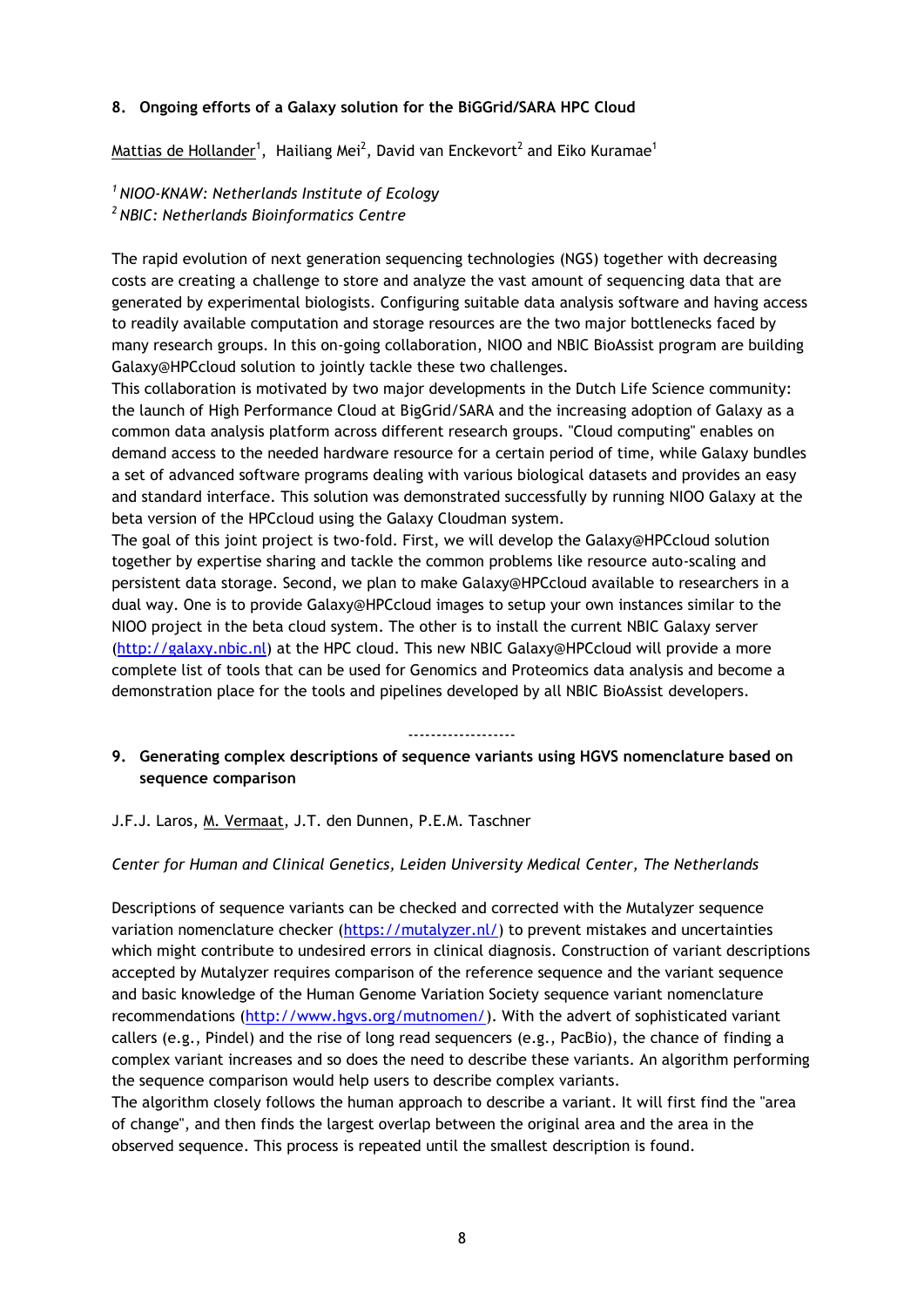This algorithm ensures that the same description will be generated every time researchers observe this variant. Furthermore, no knowledge of the HGVS nomenclature is required to generate this description. This not only helps clinicians to generate the correct description, but its implementation also allows automation of the description process.

We have incorporated this algorithm in the Mutalyzer suite under the name Description Extractor [\(https://mutalyzer.nl/descriptionExtract\)](https://mutalyzer.nl/descriptionExtract).

Funded in part by the European Community's Seventh Framework Programme (FP7/2007-2013) under grant agreement No. 200754 - the GEN2PHEN project.

-------------------

# **10. Computational Genomics and Synthetic Biology Implementation of Microbial Secondary Metabolite Biosynthesis Pathways**

 $M.H.$  Medema\_<sup>1,2</sup>, P. Cimermancic<sup>3</sup>, K. Blin<sup>4</sup>, M.T. Alam<sup>2</sup>, A. Trefzer<sup>5</sup>, M. van den Berg<sup>5</sup>, U. Müller<sup>5</sup>, W. Heijne $^5$ , R.A. Bovenberg  $^{5,6}$ , T. Weber $^4$ , M.A. Fischbach $^3$ , R. Breitling  $^{2,7}$  & E. Takano  $^1$ 

*<sup>1</sup> Department of Microbial Physiology and* 

*<sup>2</sup> Groningen Bioinformatics Centre, University of Groningen, Groningen, The Netherlands*

*<sup>3</sup> Department of Bioengineering and Therapeutic Sciences, UCSF, San Francisco, USA*

*<sup>4</sup> Mikrobiologie/Biotechnologie, Interfakultäres Institut für Mikrobiologie und Infektionsmedizin, Eberhard Karls Universität Tübingen, Tübingen, Germany*

*<sup>5</sup> DSM Biotechnology Center, DSM Food Specialties B.V., Delft, The Netherlands.*

*6 Centre for Synthetic Biology, University of Groningen, Groningen, The Netherlands.*

*7 Institute of Molecular, Cell and Systems Biology, College of Medical, Veterinary and Life Sciences, University of Glasgow, Glasgow, United Kingdom*

Microbial secondary metabolites are a major source of pharmaceuticals with antibiotic, cholesterollowering and antitumor activities. The genes encoding their biosynthetic pathways are usually clustered tightly together in microbial genomes. During the past decade, genome sequencing has revealed that microbial genomes may contain large numbers of such gene clusters, the products of which are often unknown and are not produced under typical laboratory conditions (e.g., [1, 2]). In order to rapidly identify these gene clusters and prioritize them for experimental characterization, while keeping up with the ongoing acceleration of genome sequencing, we designed the computational pipeline antiSMASH [3]. It detects gene clusters using a curated library of hidden Markov models for signature genes specific to known gene cluster types, and predicts the chemical structure of encoded compounds based on several available substrate specificity predictors of the underlying enzyme modules. Moreover, antiSMASH compares the identified clusters to a comprehensive database of gene clusters from known nucleotide sequences, through the implementation of a simple algorithm that combines single BlastP queries and synteny information to identify homologous genomic regions.

In an effort to globally identify all prokaryotic gene clusters in the current databases, we combined antiSMASH with a more general algorithm that distinguishes biosynthetic gene cluster regions from other genomic regions based on their underlying Pfam domain frequencies. Analysis of the  $\pm 10,000$ gene clusters identified shows that there are still vast numbers of unexplored types of biosynthetic pathways, and indicates that there has been large bias in the gene clusters selected for experimental characterization, both from a phylogenetic and from a biosynthetic point of view. The birds-eye view on secondary metabolite biosynthesis offered by our computational approach now paves the way for new strategies to find novel drugs by a targeted exploitation of all available biochemical diversity using plug-and-play synthetic biology methodologies [4-6].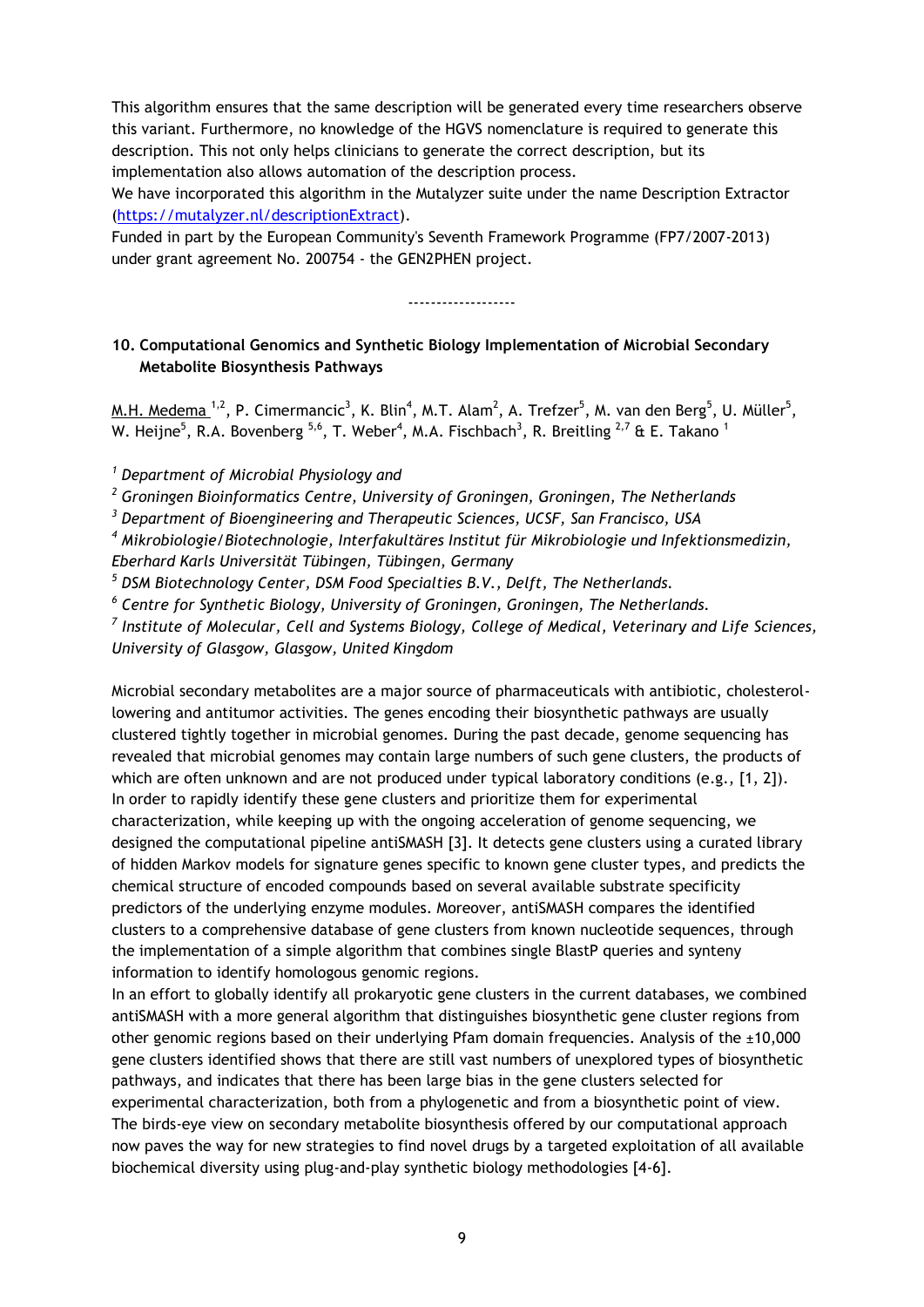#### References

- 1. Medema et al. (2010) Genome Biol. Evol 2: 212-224.
- 2. Medema et al. (2011) Microb. Biotechnol. 4: 300-305.
- 3. Medema et al. (2011) Nucl. Acids. Res. 39: W339-W346.
- 4. Medema et al. (2011) Nature Rev. Microbiol. 9: 131-137.
- 5. Medema et al. (2011) Methods Enzymol. 497: 485-502.
- 6. Medema et al. (2012) Nature Rev. Microbiol. 10: 191-202.

------------------------

# **11. Marker2sequence: From QTLs to potential candidate genes**

Pierre-Yves Chibon, Richard Visser, Richard Finkers

#### *Wageningen UR Plant Breeding*

Quantitative Trait Loci (QTL) mapping is the process of determining the association between a trait and genetic marker data using statistical approaches. This technique is used by plant breeders on a regular basis within their research. However, QTL analysis by itself is not useful for determining which gene is the potential candidate explaining the observed phenotype. For this, a link between the genetic markers and the genome sequence should be established. Nowadays, this link is becoming available for more and more genomes due to the explosion in the use of Net Generation Sequencing (NGS) approaches. Within our research, we want to integrate QTL with the genome information and investigate the genomic region for potential candidate genes. For this we created the tool caller Marker2sequence. It is a web-based tool integrating the genome functional annotation with GO terms, proteins, pathway and literature information. Through this integration the related annotation for a gene can be presented and a short list of potential candidates genes can be generated for a given QTL.

This tool is thus helpful for both biologists and breeders to understand the underlying genomic regulation of an observed phenotype.

URL:<https://www.eu-sol.wur.nl/marker2seq/>

-------------------------

#### **12. Genalice: A new groundbreaking Systems Biology Data Processing and Correlation Analysis Platform**

Jos Lunenberg, Bert Reijmerink, Hans Karten

*Genalice B.V.*

#### Mission:

With the ambition to become the "Google DNA", Genalice paves the way, with its vital enabling technology, to transform cancer from a terminal to a chronic and eventually preventable disease. Genalice's primary goal is saving lives and improving the Quality of Life of patients suffering from cancer.

# Vision:

Cancer originates from specific defects in DNA. In recent years, technologies have been developed to provide faster, cheaper and more detailed identification of such defects. Yet there is a gap to be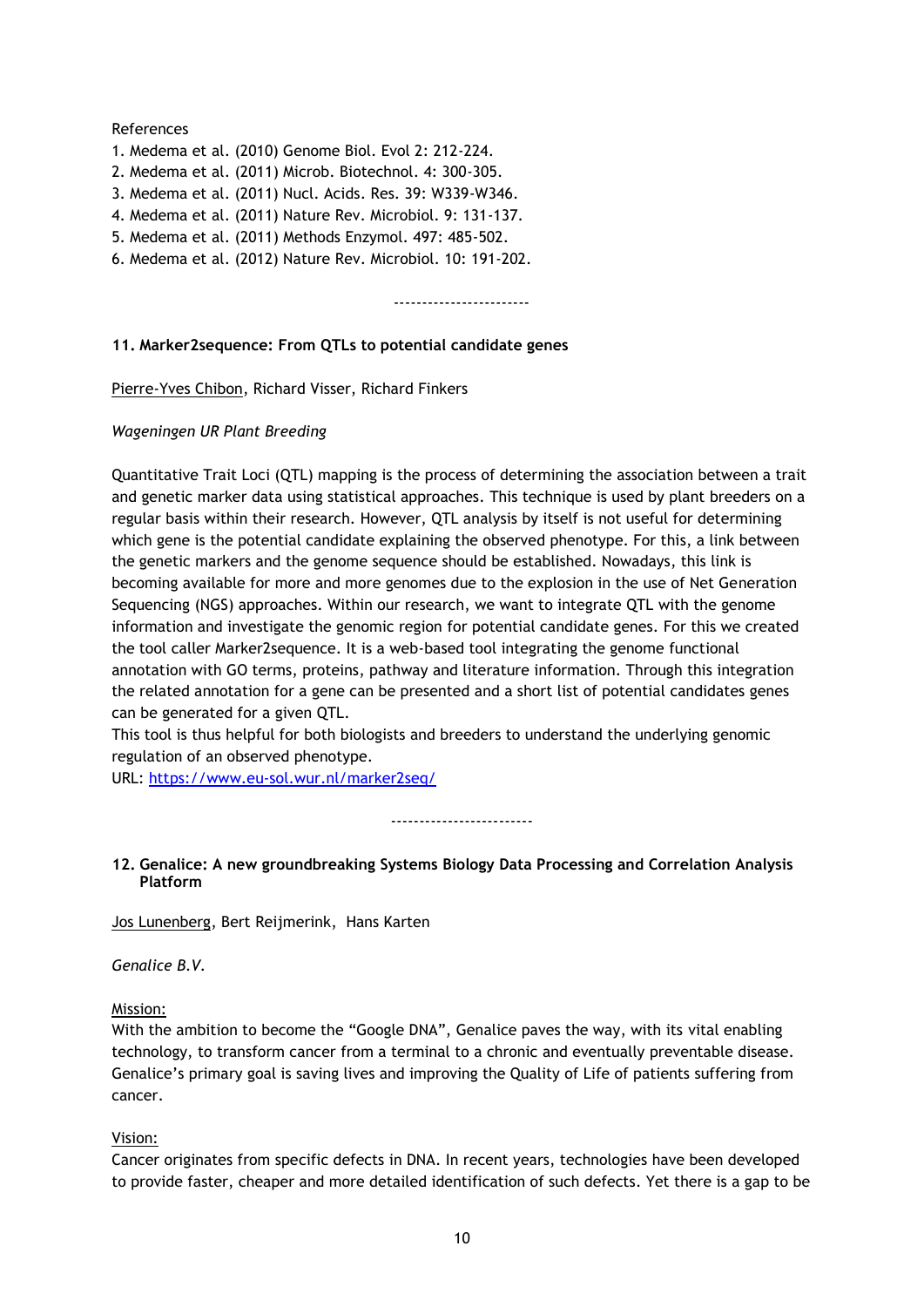bridged between identification and patient benefits. A tsunami of complex data has to be analyzed and correlated now and in the future to translate this important new molecular information into valuable predictions on individual patient's disease development and treatment responses. The only way to get this massive job done and to get this vital information in a usable format to a treating physician is using an intelligent data-crunching engina as hidden in the hart of the Genalice solution. Major gains can be expected in different areas of the care cycle; earlier diagnostics and thus important time benefit, reduced insecurity, improved (personalized) treatment, and better tumor mutation/treatment success tracking. Better care and more precise/timely care cycles can only be achieved with state of the art technology.

# Product:

Genalice provides a high performance DNA interpretation, analysis and correlation platform. Deployed via (private) cloud. It combines the robustness of a world-class database with the performance and flexibility of custom written software. Technology used for the platform is generally applicable; not only in the field of white, red and green biology, but in any field where small footprint of date, high-speed data interpretation/transformation and multiple domain pattern- or profile-correlation is required.

# Technology:

Transformation of all types of diagnostic data into a uniform and small footprint format. Open, high speed interpretation engine to identify common patterns in large datasets. Pattern correlation engine (biomarker find). Weighted (fuzzy) pattern lookup (biomarker check).

------------------

# **13. Spectral phasor ImageJ Plugin**

# F.Fereidouni, G.A. Blab

# *Department of Molecular Biophysics, Debye Institute, Utrecht University*

ImageJ is a set of tools for viewing and manipulation of images which can be extended by independent program components or "plugins". Recently we have developed a plugins which is designed to analyze (hyper-) spectral images by phasor approach. This provides a graphical representation of spectra and rapid (real time) semi-blind spectral unmixing of up to three components in the image.

URL: [www.staff.science.uu.nl/~ferei101](http://www.staff.science.uu.nl/~ferei101)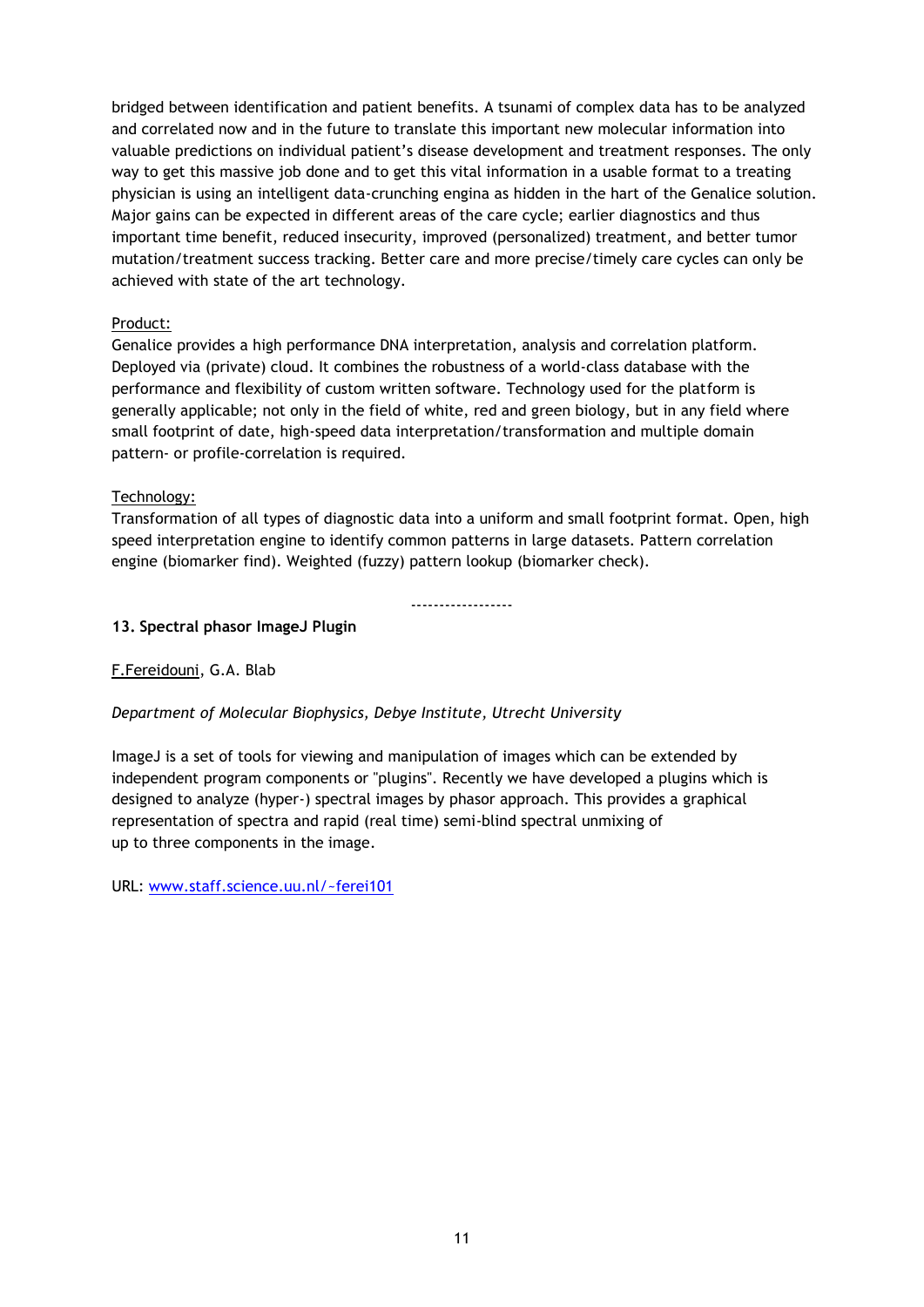<span id="page-11-0"></span>**Poster abstracts**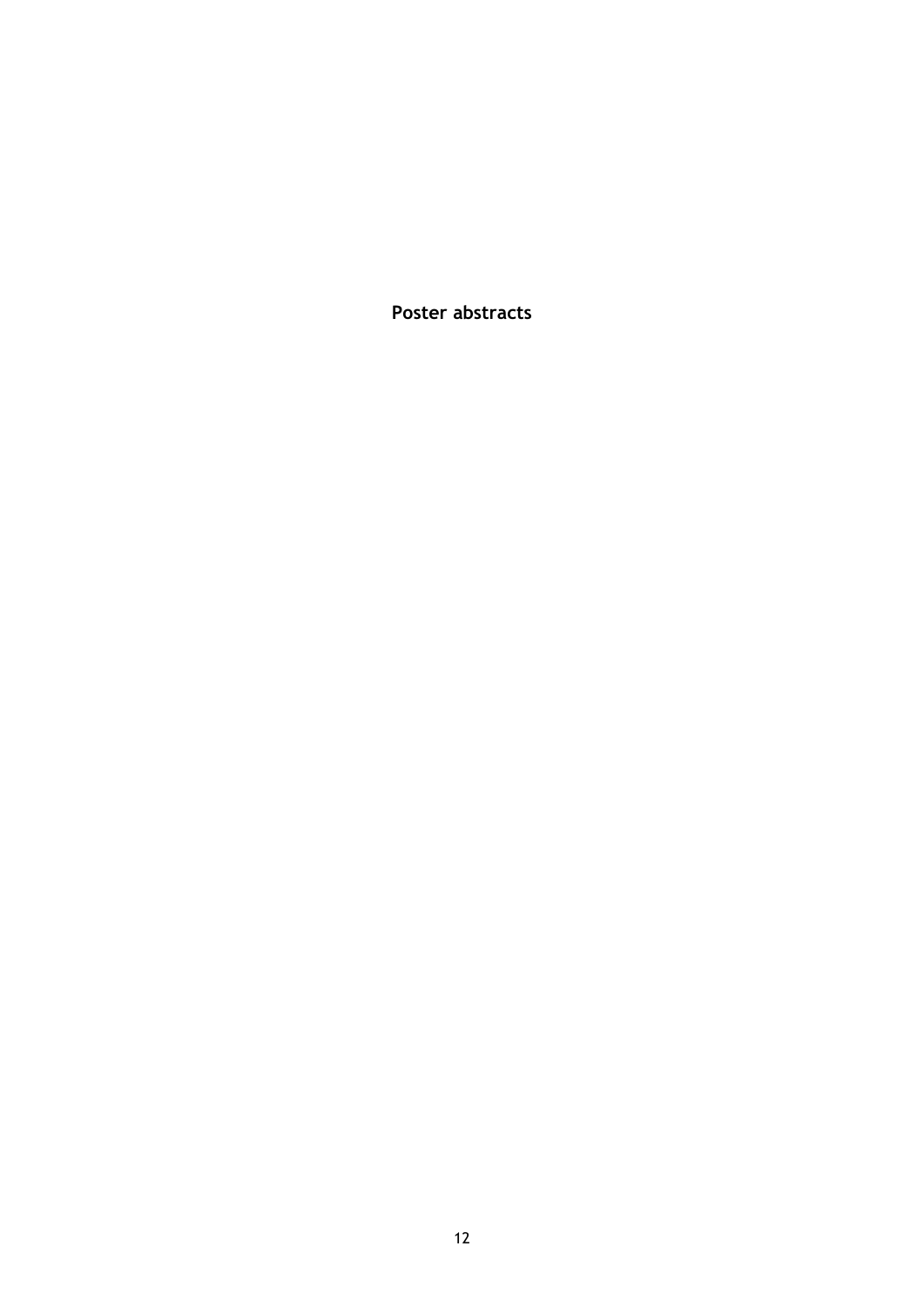# **Deep-sequencing of TALENs targeted embryonic stem cells to estimate their efficacy in genome editing**

Seyed Yahya Anvar<sup>1,2,\*</sup>, Cor Breukel<sup>1</sup>, Marcel H.A.M. Veltrop<sup>1</sup>, Jaap W.F. van der Heijden<sup>1</sup>, Jeroen F.J. Laros $^{1,2}$ , Johan T. den Dunnen $^{1,2}$ , Annemieke M. Aartsma-Rus $^{1}$ , Sjef Verbeek $^{1}$ 

# *<sup>1</sup>Center for Human and Clinical Genetics, Leiden University Medical Center, Leiden, the Netherlands.*

*2 Leiden Genome Technology Center, Leiden University Medical Center, Leiden, the Netherlands.*

Engineering of biological systems that recapitulate human genetic disorders relies on efficient manipulation of the genome. Recently, transcription activator-like effector nucleases (TALENs) have shown promising potential in site-specific genome editing. Their modular structure enables the design and simple construction of TALENs that can specifically recognize virtually any DNA sequence. Upon delivery into embryonic stem cells (ESCs), TALENs initiate a double strand break that is repaired by non-homologous end-joining, introducing a large variety of mutations. Since this method lacks a selection procedure the applicability depends largely on its efficacy.

Here we focused on altering the hDMD transgene, introduced into the genome of mouse ESCs. So far, editing by homologous recombination of hDMD transgene has failed. Thus, we engineered a TALENspair targeting intron 52 of the hDMD gene. The utility of the assembled TALENs-pair was determined by measuring the variation within the targeted sequence of the hDMD transgene among TALENs-transfected mouse ESCs. The 135bp locus of hDMD was PCR-amplified and sequenced for 100,000 TALENs transfected and non-transfected cells using IonTorrent semiconductor sequencing. The targeted locus was covered ≥450,000x. In TALENs-transfected ESCs, the rate of editing events, mainly small deletions and insertions, was 4-fold higher (~11%) than in non-transfected cells. Furthermore, we assembled a list of the most frequently occurred structural variations and cleavage sites to facilitate follow-up functional studies.

Our data endorse the use of TALENs for modifying the hDMD transgene in ESCs. The TALENs efficacy in genome editing can be further estimated using the Pacific Biosciences Single Molecule Real-Time sequencing.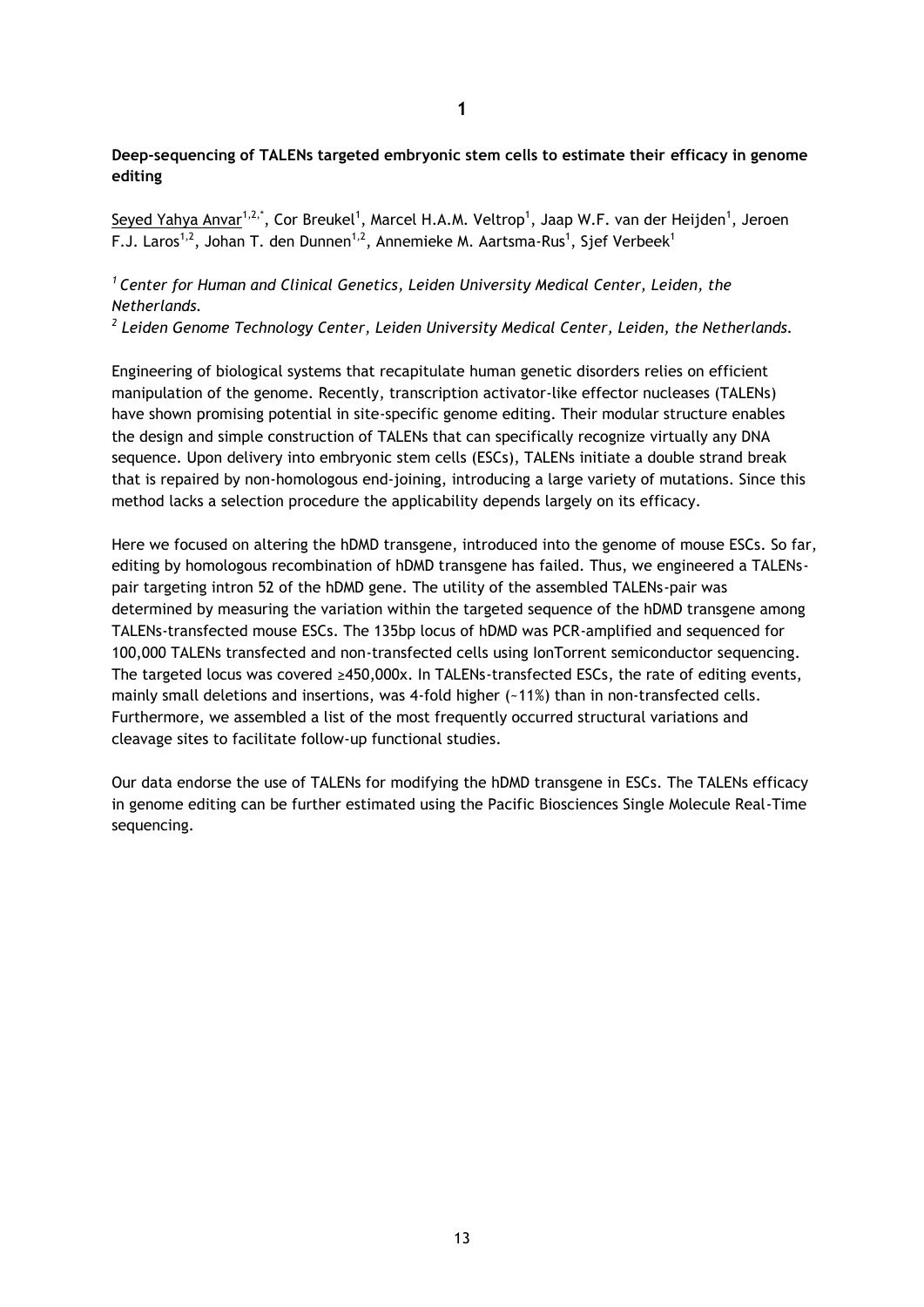# **PRISM (Protein Interactions by Structural Matching)**

Attila Gürsoy, Özlem Keskin, Pelin Atıcı

#### *Koc University*

Protein-protein interactions occur when two or more proteins bind together to carry out their biological function. Prediction of protein-protein interactions at the structural level on the entire set of chromosomes expressed by a genome is a current and important problem since it allows prediction of protein function, helps investigation of pathways in the cell, modeling of protein complex structures and for gaining insights into various biochemical processes.

However, determining such a large scale problem is very hard from the experimental view and is very computationally costly from the computational view. There is a gap between the available data relating to cellular networks which suggest which proteins interact and this gap is widening. Computational methods can guess the protein-protein interactions at different levels. However, even if we do not consider the computational costs, if we have lack of biochemical information about the interaction sites, it is very difficult to predict the native interaction because there are many energetically-favorable ways for proteins to interact.

We used an alternative strategy which is to use structural similarity to an interface of a known protein complex. In the light of information that the protein pairs with different structures and functions can associate via similar interface architectures, using these interface structures can produce promising models for protein complexes even in the absence of global sequence or fold similarity. PRISM (Protein Interactions by Structural Matching) is a novel algorithm for finding interactions between the proteins based on this idea.

Here, we present a system PRISM (Protein Interactions by Structural Matching) which employs a novel prediction algorithm for protein-protein interactions. It predicts interactions and binding residues between target proteins by using structural and evolutionary similarity to known template interfaces. We define interfaces as interacting residues and nearby residues, respectively. The target proteins are the structures of protein chains in a target cellular pathway.

Our PRISM web server can be used to explore protein interfaces and predict protein-protein interactions by using this method. It constructs a database of pre-calculated protein-protein interaction predictions and every instance of similarity matchings can be searched for using the appropriate PRISM web page. Also, visualization of these template and target structures are generated using Jmol plug-in in our web server.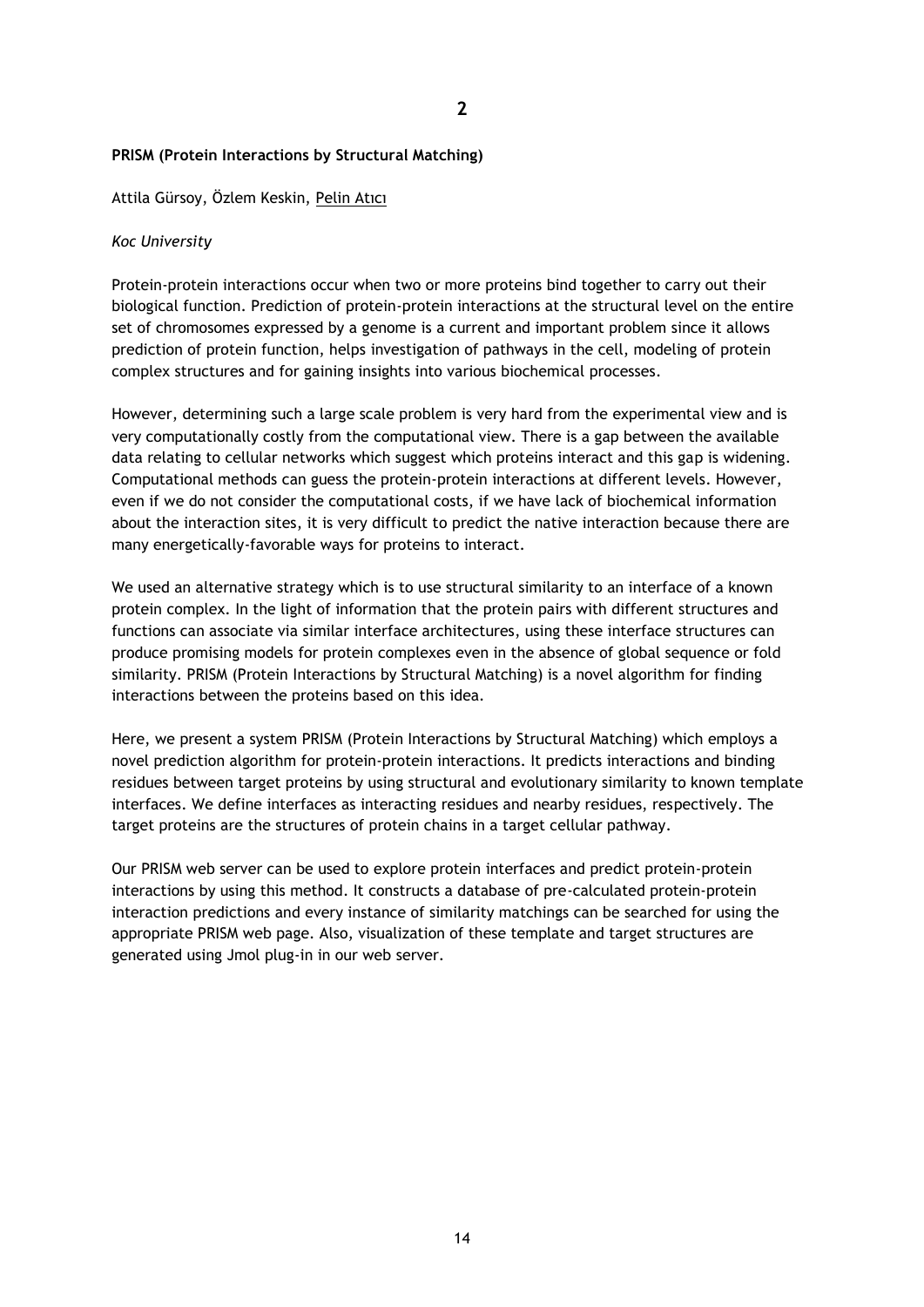**3**

#### **MicroWeb: making BD Pathway Data more Accessible**

#### Coos Baakman

### *CMBI, UMC St. Radboud*

The BD Pathway 855 System is a cell-imaging system that can automatically generate images and meta-data for large sets of samples like 96-well plates.

Working with the raw output of the microscope can be troublesome because it consists of many directories and unintelligible text files. We present MicroWeb, a web-application that is based on all modern concepts of eScience and that can present the data in a more user-friendly way.

MicroWeb translates 855-language to human language and thus can be seen as a very literal form of translational science. It has been adapted to the needs of the researchers.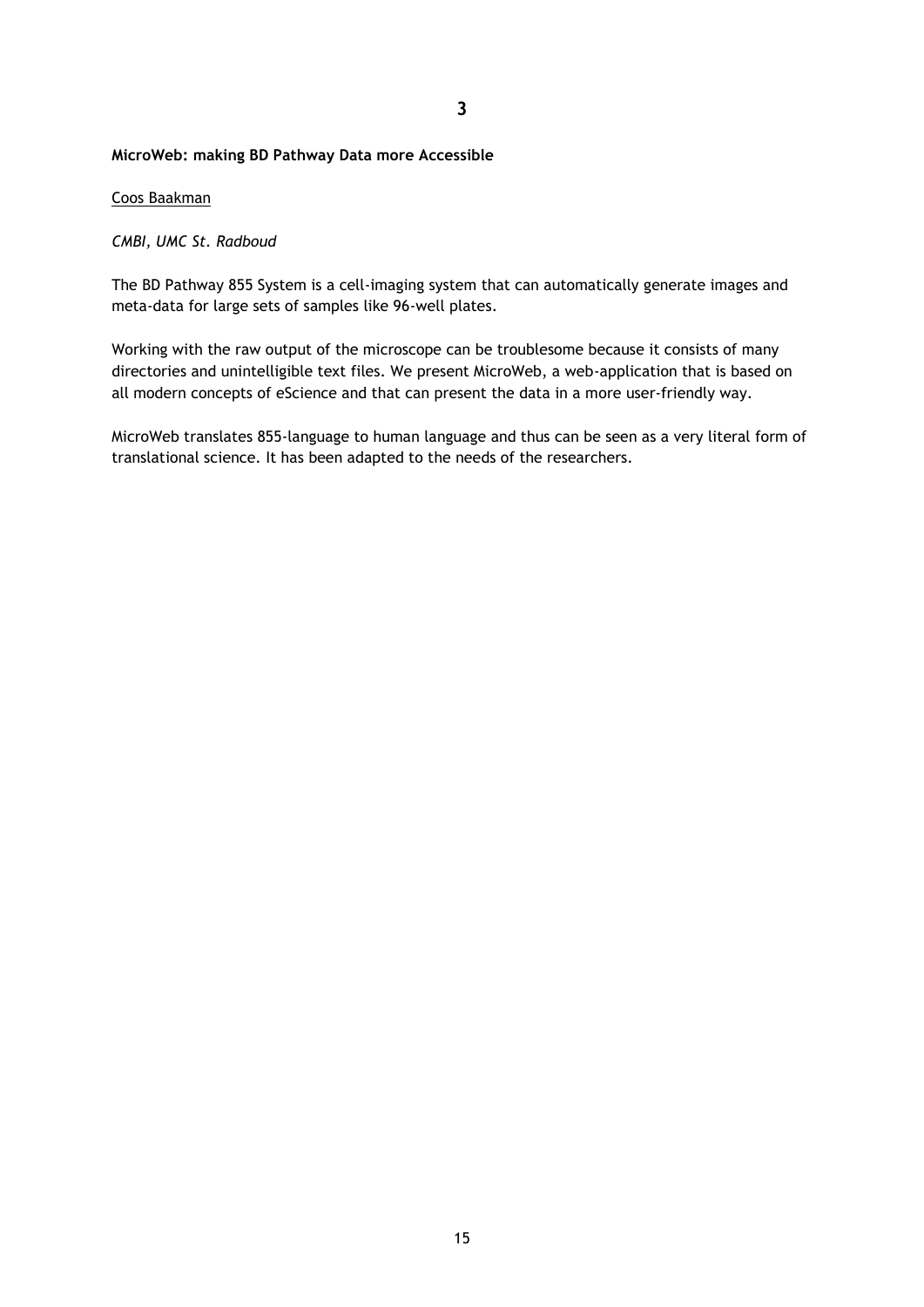#### **Detecting recurrent gene mutations in pathway context using multi-scale graph diffusion**

Sepideh Babaei  $^{1,2}$ , Marc Hulsman1, Marcel Reinders  $^{1,2}$ , Jeroen de Ridder  $^{1,2}$ 

*<sup>1</sup> Delft Bioinformatics Lab, Delft University of Technology, The Netherlands.* 

*<sup>2</sup> Netherlands Bioinformatics Center*

Cancer is a complex disease caused by a myriad of changes in the DNA sequences that deregulate genes in their vicinity. It is well known that deregulation of different genes represent alternative routes for acquisition of the same cancer hallmark and, moreover, some cancer hallmarks require mutation of multiple genes. Determining the pathways that are deregulated in cancer, and using these to determine which genes are likely to play a role in the disease, is therefore of vital importance.

In this study, we aim to identify pathways of frequently mutated genes by exploiting their functional neighborhood encoded in the protein-protein interaction (PPI) network. To do this, we introduce a multi-scale kernel diffusion framework to discover recurrent gene mutations in the context of the PPI network neighborhood. We apply this novel methodology to a large collection of murine retroviral insertional mutagenesis data. The diffusion kernels method captures local topology of the interaction network and allows mutation scores to diffuse across the PPI network. The diffusion strength plays the role of scale parameter, determining the size of the network neighborhood that is taken into account. A permutation approach is employed to determine significance of a gene, within the context of the interaction network. As a result, recurrence of mutation is detected when the gene and/or genes in its neighborhood harbor frequent mutations. We demonstrate that statistically significant genes that are found with our approach are organized in connected components and are strongly enriched for cancer related pathways across the scales. Moreover, many genes that did not harbor sufficient mutations to be called significant individually are found to be significant in the context of their network neighborhood. A substantial portion of these are well-known cancer genes. Importantly, the putative cancer genes detected in this study were found to be significant at different diffusion scales, indicating the need of a multi-scale analysis. Taken together, these results demonstrate the importance of defining recurrent mutations while taking into account the pathway context.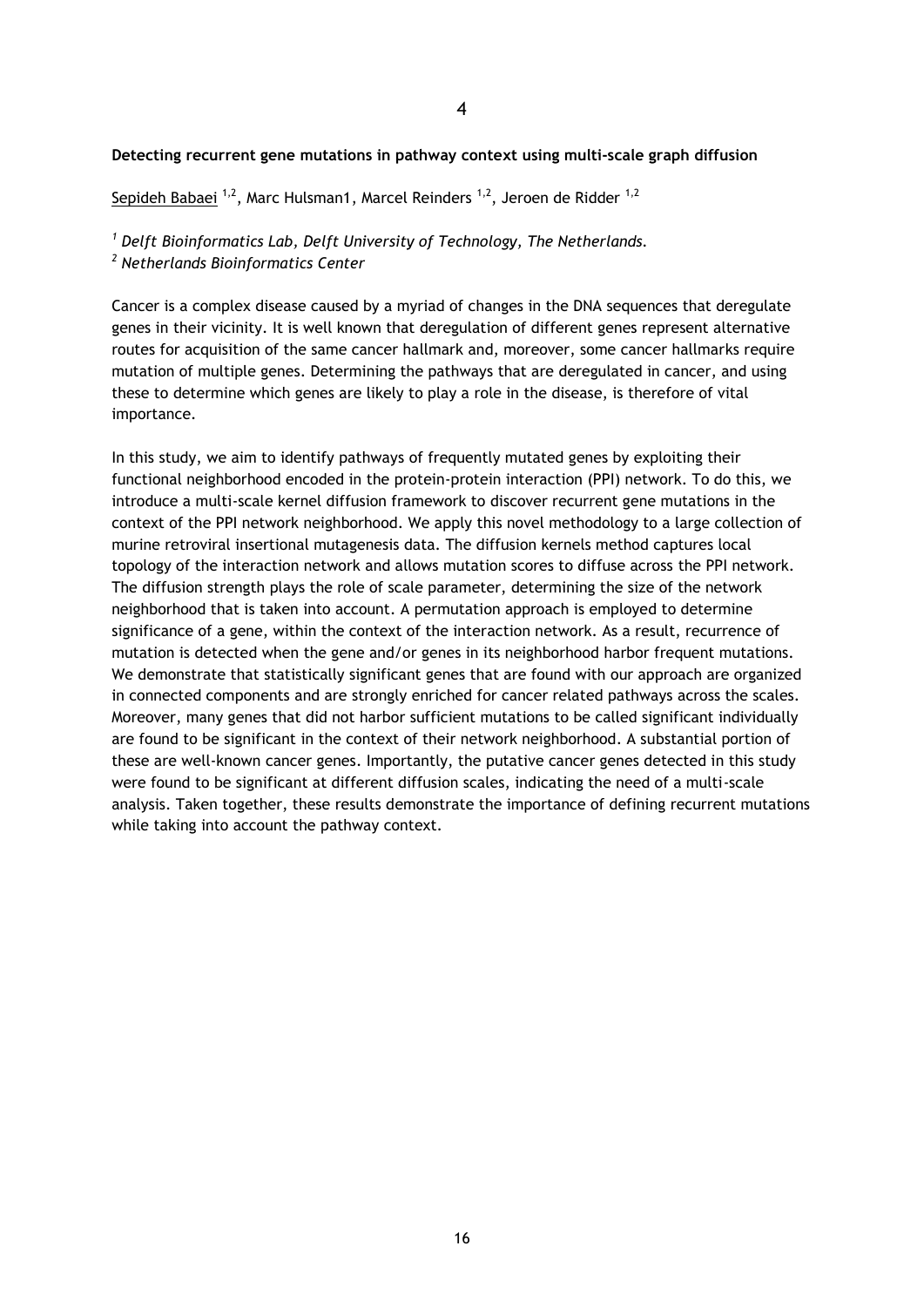# **Random Forest based data analysis of ~omics data: a novel method for detecting subclassifications governed by interacting variables.**

Lennart Backus, Jos Boekhorst, Sacha A. F. T. van Hijum

#### *Centre for Molecular and Biomolecular Informatics, Radboud University Nijmegen Medical Centre*

Within the field of biology, machine learning methods are increasingly used for classification problems. Random Forest (RF) allows the differentiation of predefined classification groups of samples based on variables. Such classifications are for example used in (i) genome wide association studies (GWAS) where (combinations of) SNPs (the variables) are linked to diseases or (ii) gene (variable) - trait matching. RF creates a model consisting of decision trees (usually 500+) that each have been trained with random subsets of samples and variables. A trained classification model can subsequently be used to classify new samples based on variables (e.g., SNP profiles). RF is very suited for the analysis of ~omics data as it is non-parametric and difficult to over fit. It effectively handles so-called large p, small n datasets, datasets with few samples (e.g., dozens) and many variables (e.g., thousands).

The RF method generally is used to generate variable importance scores, which give an estimation of the prediction impact for that variable. Based on the, often few, variables important for a given classification, their relation to the biological question can be determined in follow-up studies. With many ~omics datasets, however this approach does not allow extracting all relevant information from a dataset: the same phenotype can be caused by different combinations of variables (e.g., interacting SNPs). Typically, a researcher indicates the main classes: e.g., diseased vs. healthy. Possible subclasses of samples (e.g., disease caused by different SNPs) cannot be known beforehand and would ideally be uncovered from the data. To date, there are no methods that allow identifying subclasses of samples (e.g., subjects with the same disease but due to different interacting SNPs) and subsequently the interacting variables per subclass (e.g., interacting SNPs).

To detect these sub-classifications we developed a method to rank variable combinations based on the information gain when they co-occur in the same branch of trained classification trees. The minimum number of (interacting) variables that still allow optimal classification is used to cluster samples per classification into sub-classifications. The (interacting) variables important for the subclassifications (groups of samples with the same phenotype) are determined and can be used for further establishing biomarkers for each group as well as further biological interpretation. This work was based on an artificial dataset that simulates GWAS data. As we our methodology uses only output from the random forest, it can be broadly applied to any ~omics dataset suitable for classification, such as GWAS, proteomics, metabolomics, microbial community data, as well as other datasets such as clinical data.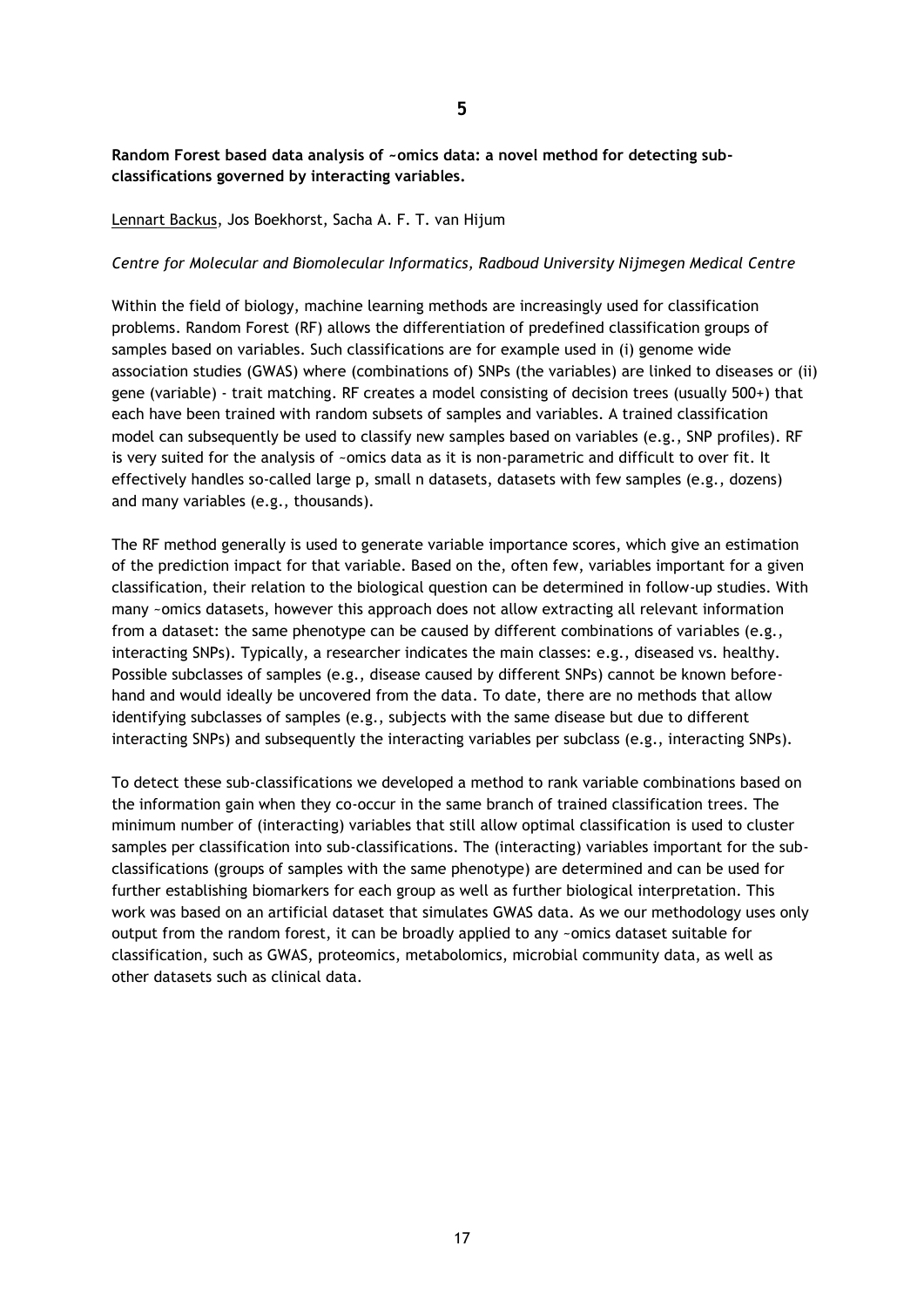**Structural homology in Solanaceae: analysis of genomic regions in support of synteny studies in tomato and potato**

Joachim W. Bargsten <sup>1,4,5</sup>, Dóra Szinay<sup>2</sup>, José van de Belt<sup>2</sup>, Richard G.F. Visser <sup>3,4</sup>, Yuling Bai<sup>4</sup>, Hans de Jong<sup>2</sup>, Sander A. Peters<sup>1</sup>

*<sup>1</sup>Plant Research International, Business Unit of Bioscience, cluster Applied Bioinformatics, Plant Research International, Droevendaalsesteeg 1, 6708 PB Wageningen, The Netherlands.* 

*2 Laboratory of Genetics, Wageningen University and Research Centre, Droevendaalsesteeg 1, 6708 PB Wageningen, The Netherlands.* 

*<sup>3</sup> Wageningen University and Research Centre, Department of Plant Sciences, 6700 AJ Wageningen, The Netherlands,* 

*4 Laboratory of Plant Breeding, Wageningen University and Research Centre, Droevendaalsesteeg 1, 6708 PB Wageningen, The Netherlands,* 

*<sup>5</sup> Netherlands Bioinformatics Centre (NBIC), Nijmegen, The Netherlands.*

Crop plants such as potato and tomato suffer severe inbreeding depression. Susceptibility to pathogens and sensitiveness to abiotic stress are common consequences. One way to overcome these shortcomings is the introduction of favourable traits from wild varieties. To introduce alien chromosomal sequence from wild varieties into a crop plant, identification of structural rearrangements can facilitate the breeding process. We investigated the structural rearrangements on the long arm of chromosome 2 between the closely related crop plants potato and tomato. The selected chromosomal segment contains several genes related to abiotic stress. Molecular organization and collinearity junctions were delineated by using multi-color BAC FISH analysis and comparative sequence alignment. We found large-scale rearrangements including inversions and segmental translocations, which were not reported in previous comparative studies. Comparative linkage maps suggest these rearrangements are tomato lineage specific. On a microsyntenic level, gene segments are mostly conserved. However, the gene collinearity (linkage) is often interrupted by small scale rearrangements. These results suggest frequent recombination events during the evolution of potato and tomato as well as high abundance of small scale rearrangements, i.e. transpositions mediated by mobile elements in the genome. The unravelled rearrangements cannot be identified solely on known genetic markers. Thus, not only a high resolution of genetic markers, but also experimentally supported comparative genomics is essential for successful inter-species breeding.

This work is supported by a TTI Green Genetics grant 2CC037RP and financial aid from Rijk Zwaan, Syngenta AG and Monsanto.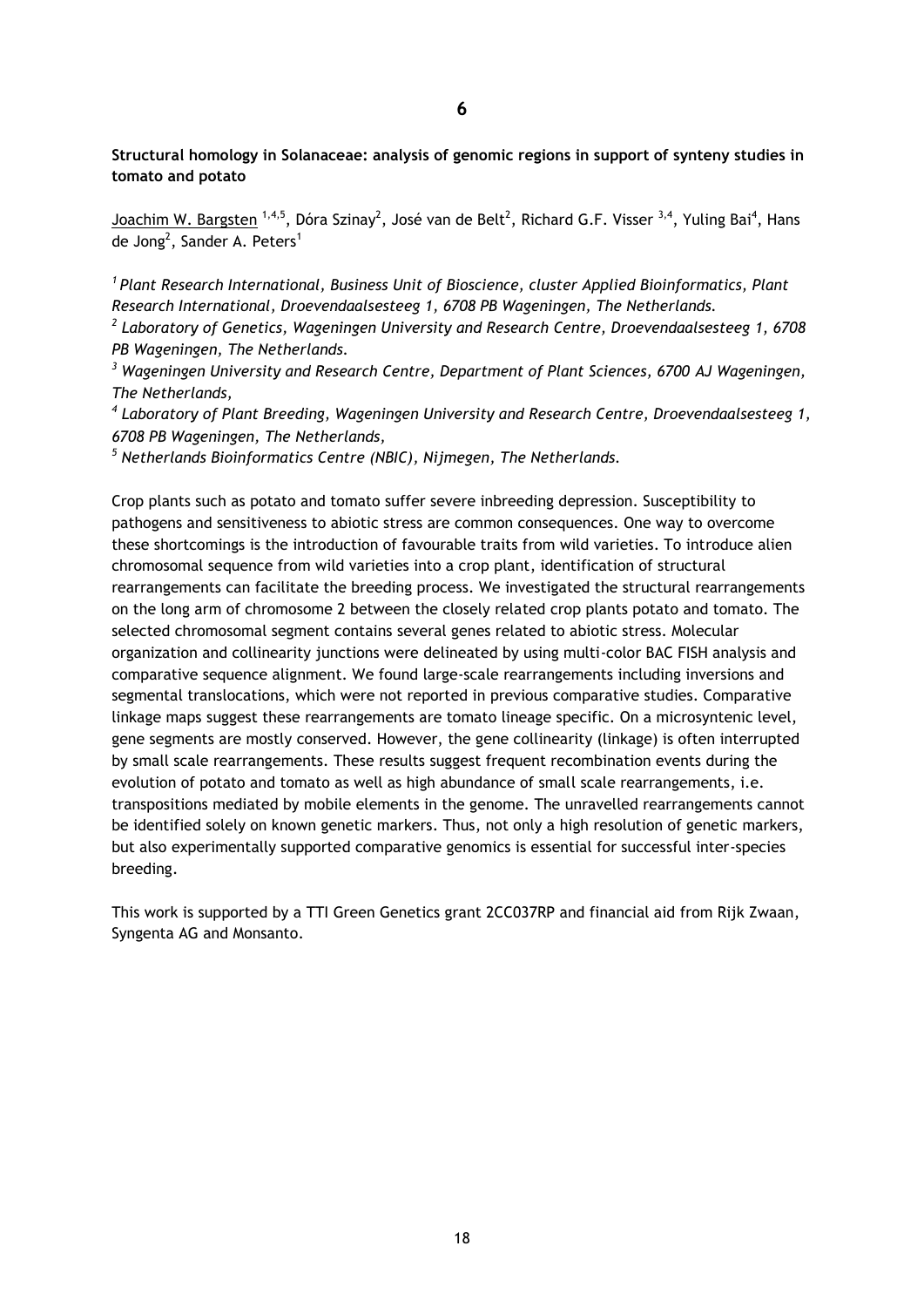# **How do you recognise your distant relatives? Application of profile HMM for aligning distant proteins**

# Punto Bawono, Sanne Abeln, and Jaap Heringa

# *The Centre of Integrative Bioinformatics (IBIVU), Vrije Universiteit Amsterdam*

Performing multiple sequence alignment (MSA) on distantly related protein sequences (without 3D structures) is still a very challenging task in bioinformatics. One of the major difficulties here is to correctly align the functional/structural motifs. In this work, a new technique is introduced to improve the sensitivity of MSA of distant protein sequences. This method employs profile HMM as representation of the alignment instead of the standard (Gribskov) profile. Since the the quality of the seed alignment is of paramount importance for a profile HMM, a structural alignment of input sequences, with an available 3D structure or one obtained via homology search, will be used as the seed alignment for the profile HMM.

The evolutionary diverged Flavodoxin and Cupredoxin families are used as test cases for this method. A relatively distant set of flavodoxin FMN-binding redox proteins is used as the first test case, to this set we added a signal transduction che-Y protein which is known to adopt the same α/β flavodoxin fold but with very low sequence identity compared to the other sequences in this set. The second test set: Cupredoxin family consists of sub families that are notoriously difficult to align. Correct gap treatment is essential factor in aligning the cupredoxin set.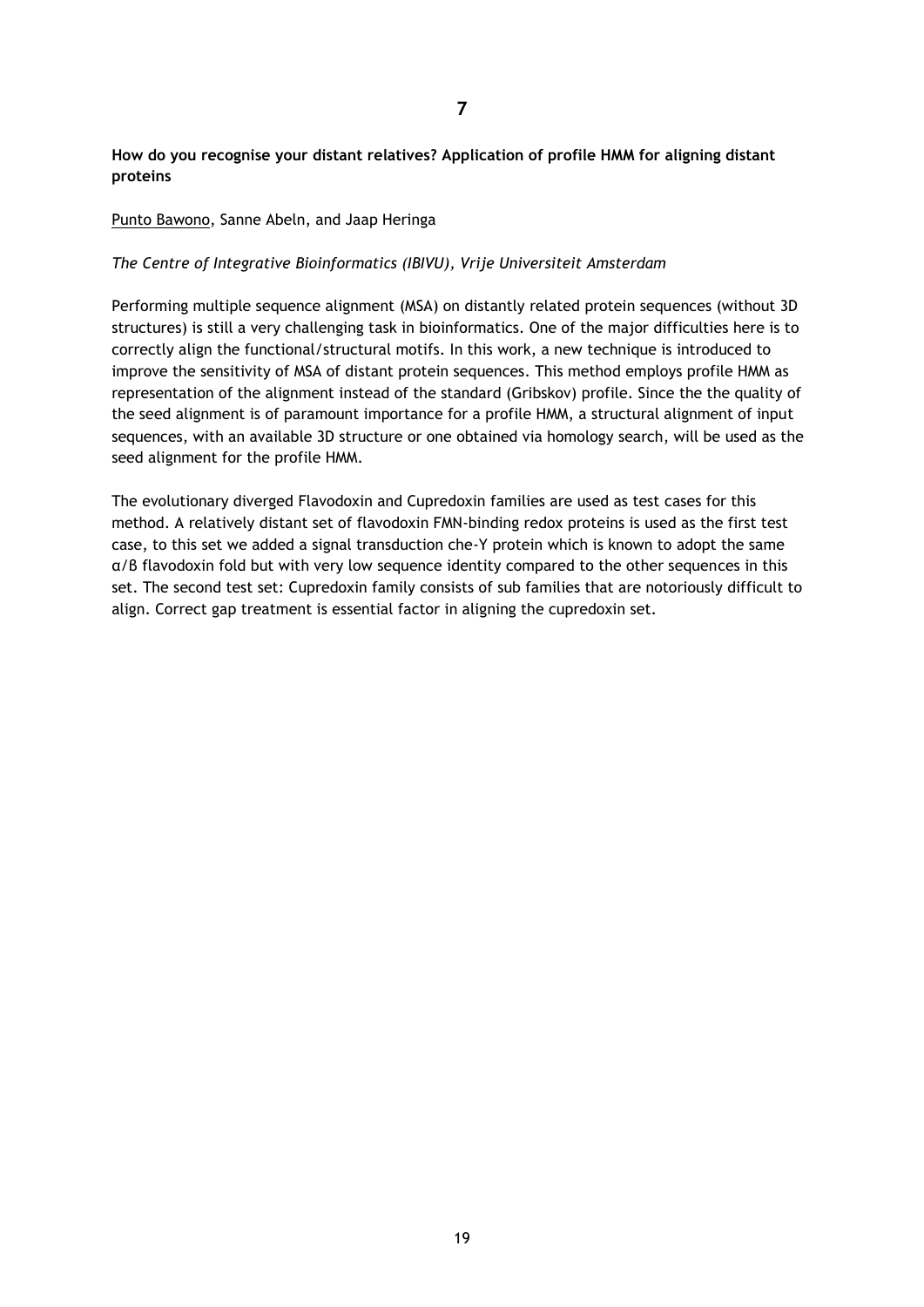**Grid and cloud computing for high throughput assembly and annotation of (meta)genome sequences**

<u>Jumamurat R. Bayjanov</u> \*,<sup>§</sup>, Victor de Jager \*,#,§, Sacha A.F.T. van Hijum <sup>\*,§,†,‡</sup>

*\* Centre for Molecular and Biomolecular Informatics, Radboud University Nijmegen Medical Centre, PO Box 9101, Nijmegen, the Netherlands*

*§ Netherlands Bioinformatics Centre, 260 NBIC, P.O. Box 9101, 6500 HB, Nijmegen, the Netherlands # WUR, Laboratory of Microbiology, Dreijenplein 10, Buildingnumber 316, 6703 HB Wageningen, the Netherlands*

*† TI Food and Nutrition, P.O. Box 557, 6700 AN Wageningen, the Netherlands ‡ NIZO food research, Kluyver Centre for Genomics of Industrial Fermentation, P.O. Box 20, 6710 BA Ede, The Netherlands*

Metagenomics is the study of consortia of micro-organisms that co-exist in many environments, e.g., sea, soil, gut, skin. In these studies, next-generation-sequencing technology is used to generate millions of sequence reads from these consortia. The quality control, handling, assembly of reads into contigs, and functional annotation of either contigs or reads of these large datasets requires significant computing resources.

In this proposal, we aim to create Grid and Cloud computing solutions for metagenomic datasets within the NBiC E-BioScience taskforce. These solutions will be used to analyze datasets that are generated in public-private partnerships such as TI Food and Nutrition, the Kluyver Center for Genomics of Industrial Fermentation, NIZO food research, and academic groups. The E-BioScience metagenomics project will closely collaborate with the Metagenomics taskforce that is currently being setup at NBiC, SARA, BigGrid, and the NBiC next-generation-sequencing platform. Project objective is to provide publicity on use-cases of Grid and Cloud computing applied to metagenomic datasets.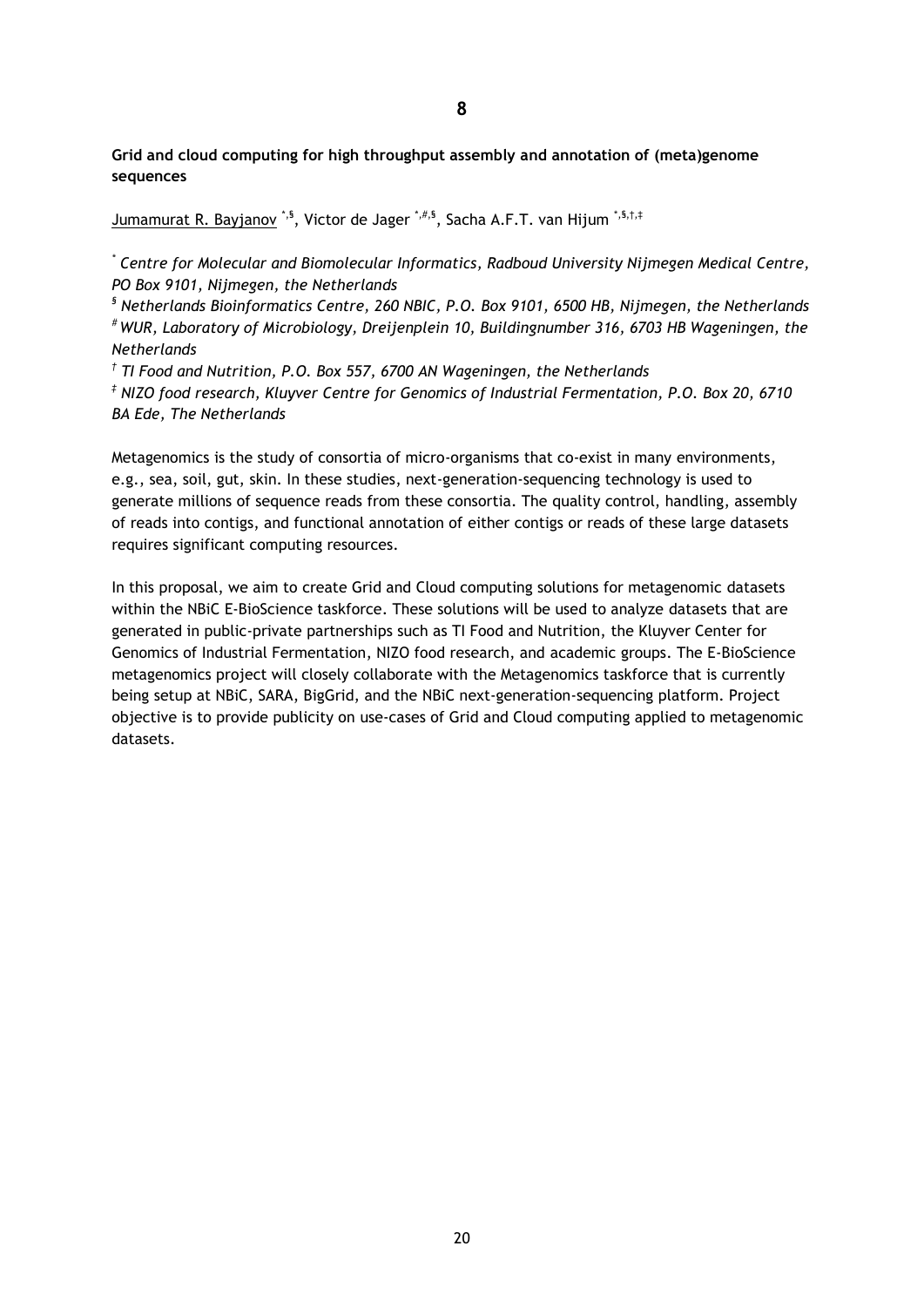**PhenoLink – a web-tool for linking phenotype to ~omics data for bacteria: application to genetrait matching for Lactobacillus plantarum strains**

Jumamurat R Bayjanov \*<sup>,§</sup>, Douwe Molenaar <sup>‡,#</sup>, Vesela Tzeneva <sup>†,‡</sup>, Roland J Siezen \*<sup>,§,†,‡</sup>, Sacha A F T van Hijum \*,§,†,‡

\* Centre for Molecular and Biomolecular Informatics, Radboud University Nijmegen Medical Centre, PO Box 9101, Nijmegen, the Netherlands

§ Netherlands Bioinformatics Centre, 260 NBIC, P.O. Box 9101, 6500 HB Nijmegen, the Netherlands <sup>†</sup> TI Food and Nutrition, P.O. Box 557, 6700 AN Wageningen, The Netherlands

‡ Kluyver Centre for Genomics of Industrial Fermentation, NIZO food research, P.O. Box 20, 6710 BA Ede, The Netherlands

# Systems Bioinformatics IBIVU, Free University of Amsterdam, 1081HV, Amsterdam, the Netherlands

#### Background

Linking phenotypes to high-throughput molecular biology information generated by ~omics technologies allows revealing cellular mechanisms underlying an organism's phenotype. ~Omics datasets are often very large and noisy with many features (e.g., genes, metabolite abundances). Thus, associating phenotypes to ~omics data requires an approach that is robust to noise and can handle large and diverse data sets.

#### Results

We developed a web-tool PhenoLink (http://bamics2.cmbi.ru.nl/websoftware/phenolink/) that links phenotype to ~omics data sets using well-established as well new techniques. PhenoLink imputes missing values and preprocesses input data (i) to decrease inherent noise in the data and (ii) to counterbalance pitfalls of the Random Forest algorithm, on which feature (e.g., gene) selection is based. Preprocessed data is used in feature (e.g., gene) selection to identify relations to phenotypes. We applied PhenoLink to identify gene-phenotype relations based on the presence/absence of 2847 genes in 42 Lactobacillus plantarum strains and phenotypic measurements of these strains in several experimental conditions, including growth on sugars and nitrogen-dioxide production. Genes were ranked based on their importance (predictive value) to correctly predict the phenotype of a given strain. In addition to known gene to phenotype relations we also found novel relations.

#### **Conclusions**

PhenoLink is an easily accessible web-tool to facilitate identifying relations from large and often noisy phenotype and ~omics datasets. Visualization of links to phenotypes offered in PhenoLink allows prioritizing links, finding relations between features, finding relations between phenotypes, and identifying outliers in phenotype data. PhenoLink can be used to uncover phenotype links to a multitude of ~omics data, e.g., gene presence/absence (determined by e.g.: CGH or nextgeneration sequencing), gene expression (determined by e.g.: microarrays or RNA-seq), or metabolite abundance (determined by e.g.: GC-MS).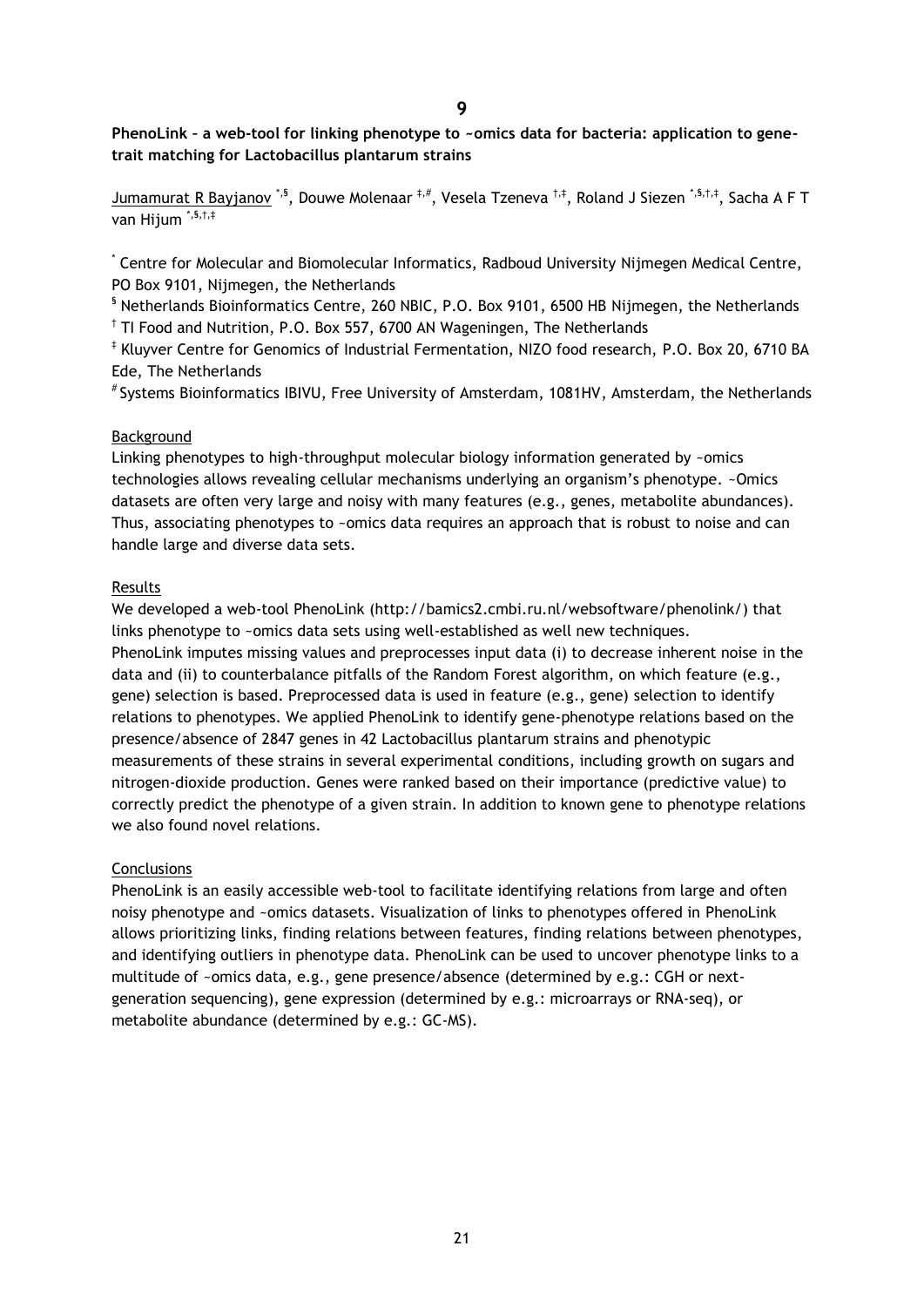# **Detection of pathogenic copy number variations in shallow next generation sequencing data**

#### Daphne van Beek

### *TU Delft, VUMC*

Structural variations in the chromosome have proven to be an important factor in the development of various diseases, such as intellectual disability. The change in the copy number in certain regions of the DNA can be part of the natural variation among humans but can also be pathogenic. The goal of this research is to determine if next generation sequencing (NGS) techniques can replace the detection of copy number variations (CNVs) using aCGH arrays in a clinical setting and, if this is the case, determine what coverage is sufficient to detect CNVs of a certain size.

NGS data (Illumina HiSeq2000) of three patients with a pathogenic CNV are available. aCGH array data is also available for these patients for comparison with CNV detections made with NGS data. Alignment and filtering of the reads (to reduce the formation of read-towers) is performed and multiple CNV detection tools are tested.

The formation of read-towers influences CNV detection algorithms that are based on read depth. Removing duplicates and using a filter that removes stacks of reads further improves the preprocessing of the data.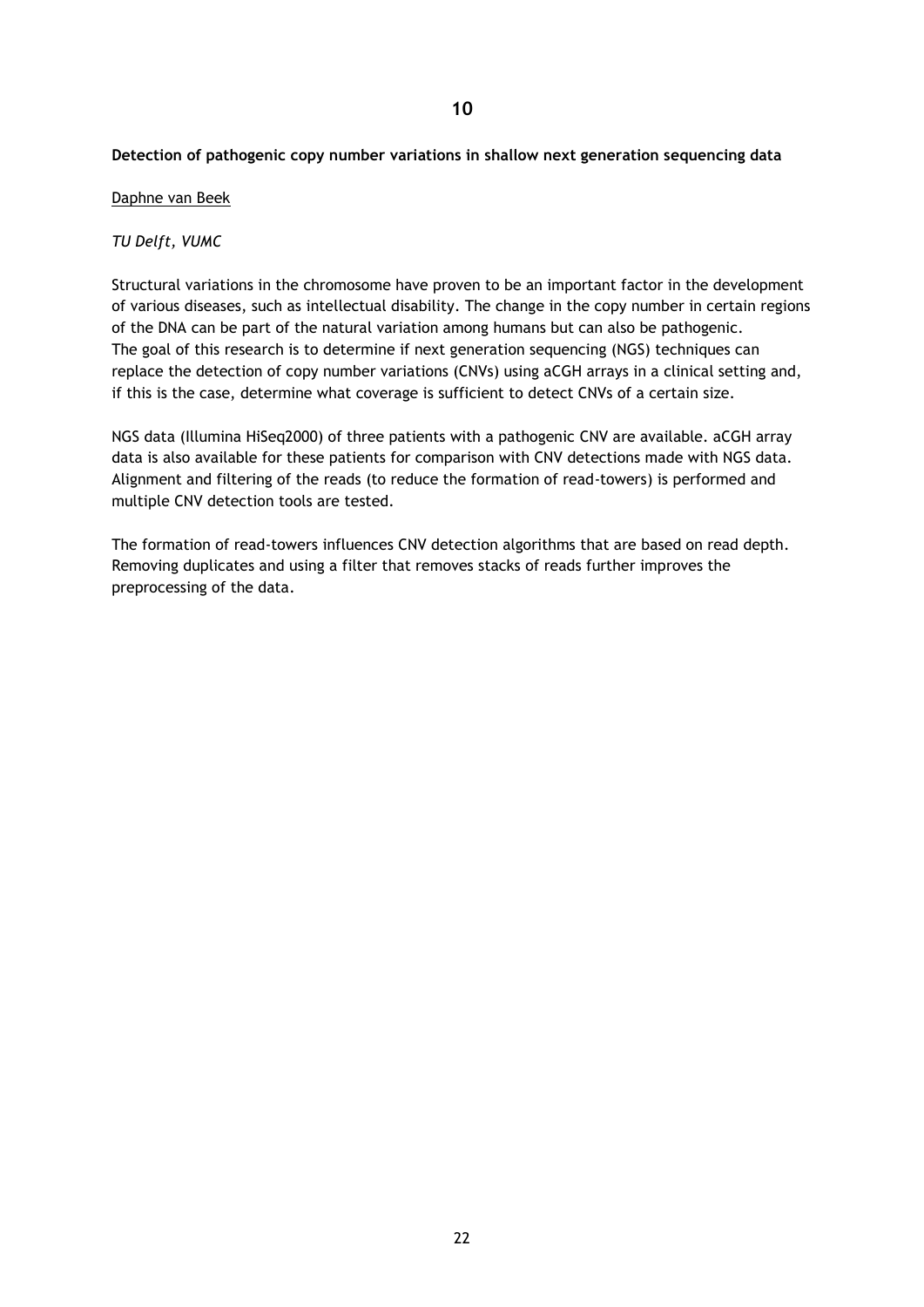**Using grid middleware as a computational resource for large-scale NGS and imputation in the eBioGrid project**

<u>George Byelas</u><sup>1</sup>, Martijn Dijkstra<sup>1</sup>, Alexandros Kanterakis<sup>1</sup>, Pieter Neerincx<sup>1</sup>, Freerk van Dijk<sup>1</sup>, Tom Visser<sup>2</sup>, Jan Bot  $^{3,5}$ , Irene Nooren  $^{4,5}$  and Morris Swertz<sup>1</sup>

 *UMC Grongingen 2 SARA Delft University of Technology University of Amsterdam e-BioGrid*

Specifying computation protocols for NGS and imputation analysis and running these at a large scale is a complicated task, due to many steps involved, long runtimes, heterogeneous clusters and large files. This process becomes error-prone when treating hundreds of samples, such as in genomic (diagnostic) facilities, if done without an integrated workflow framework and data management system.

From NGS and imputation projects we learnt that bioinformaticians don't want high-level workflow management systems with graphical user-interfaces, but prefer low-level shell scripts they can fully control instead. In addition researchers like to concentrate on the biology of their analyses and have automatic mechanisms taking care of complex job submission and monitoring details for grid computing.

Here we will demonstrate a 'just-enough' workflow declaration and execution system to address these needs. It is build on top of the MOLGENIS framework [1, 2, 3] for data tracking and uses templates to generate analysis scripts, This lightweight environment has been developed in collaboration with bioinformaticians working on NGS and imputation projects using grid or cluster middleware in particular in the nation-wide 'Genome of the Netherlands' project (700TB of data; >200.000 compute hours).

References:

1. Byelas HV, Swertz MA, (2012), Introducing data provenance and error handling for NGS workflows within the MOLGENIS computational framework, in proceedings of the BIOSTEC BIOINFORMATICS-2012

2. Swertz MA, Parkinson H, (2010), The MOLGENIS toolkit: rapid prototyping of biosoftware at the push of a button, in BMC Bioinformatics. 2010 Dec 21:11 Suppl. 12:S12

3. Swertz MA, Jansen RC, (2007) Beyond standardization: dynamic software infrastructures for systems genetics, in Nature Reviews Genetics 8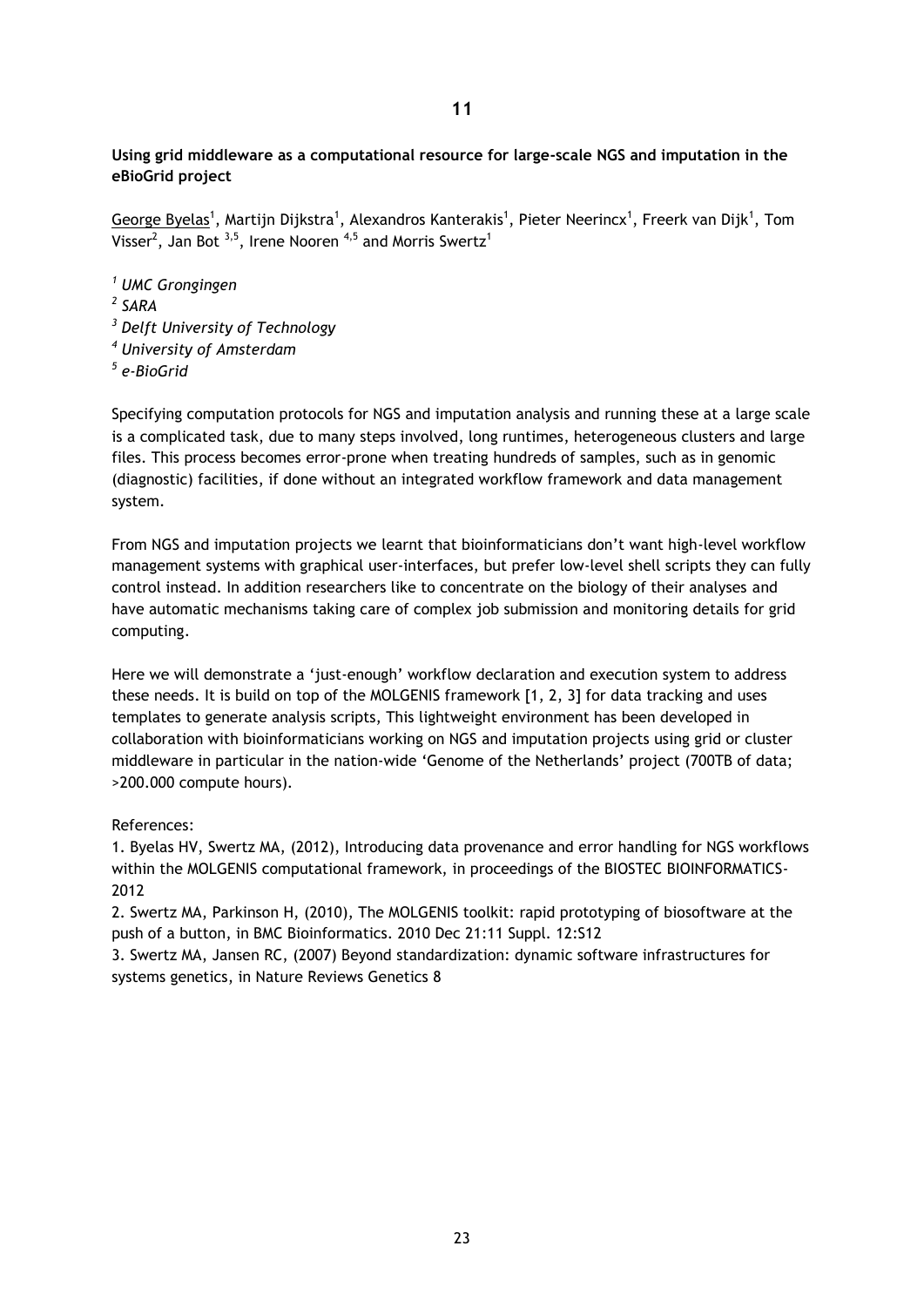### **VASP3 - Central Storage and Analysis Pipeline for Transcriptomics Data**

 $\textsf{Maarten A. Bij}^{1},$  Henk-Jan van den Ham $^{1},$  Marinus J.C. Eijkemans $^{2},$  Albert D.M.E. Osterhaus $^{1},$  Arno  $C.$  Andeweg<sup>1</sup>

*1 ErasmusMC, Dept of Virology, Rotterdam, the Netherlands 2 Julius Center for Health Sciences and Primary care, UMC Utrecht*

VASP3 is a software tool specifically designed to facilitate the uniform analysis of -omics data in a multi-centre research project. It centralizes the storage and bio-informatics analysis of multiple related microarray data sets in a "low-threshold" environment, bringing together researchers from various disciplines. Furthermore, VASP3 offers web based transparent data analysis, prevents data redundancy, offers secure and private data access and contributes to experiment reproducibility. VASP3 is a web application written in Java/ICEfaces which serves as a user-friendly graphical shell around the R statistical programming language. It's a deliberately lean platform that guides its users through a logical sequence of analysis steps found to be used frequently during pre-VASP analysis ventures. In a nutshell these are:

- data preprocessing, including variation removal, background correction, and normalization

- quality control of both raw and normalized data

- identification of differential gene expression on gene level as well as gene set (pathway) level - data visualization

Raw data as well as processed data, at any intermediate analysis step, are stored in a central location and the analysis history is fully logged. Users are encouraged to comment on their own analyses. The comments serve as an electronic lab journal. These VASP3 key features highly contribute to experiment reproducibility. Data analysis is facilitated by several data visualization approaches implemented in VASP3 (e.g., boxplots, MA-plots, PCA plots, heatmaps, Venn diagrams). For any post-VASP analysis, data can be exported in different formats or linked to commercial software like, for example, Ingenuity IPA. VASP3 is hosted on a public application server and is therefore accessible for all partners in a project, independent of geographical location. However, data sets within the system are owned privately unless explicitly made available by the owner of the data.

Because only privileged users can connect to the system, solely through encrypted SSL tunnels, VASP3 offers safe and secure data storage. The intuitive GUI and extensive help function take away the need to learn programming in R, enabling researchers with varying backgrounds to work together on the same project all in one place. Because of its centralized nature, remote accessibility and data sharing options, VASP3 is an ideal –omics data analysis tool for collaboration between partners in a large consortium like VIRGO\*.

The emphasis has been put on the processing of transcriptomics microarray data. Currently, tools for the analysis of Next Generation Sequencing data (RNA-Seq) are being implemented. In the future, utilities for proteomics and metabolomics data analysis may also be added. Until now only R/Bioconductor generated scripts can be handled by VASP3, but virtually any

programming/scripting language (BioJava, Python, etc.) can be used, depending on which is best for the research question at hand. Although developed for large research projects, the application can be used within smaller scaled projects or even by individual users. We anticipate to release the VASP3 pipeline as open source software.

\*This study was supported by the Virgo consortium, funded by the Dutch government project number FES0908, and by the Netherlands Genomics Initiative (NGI) project numbers BSIK 03012 and 050-060-452.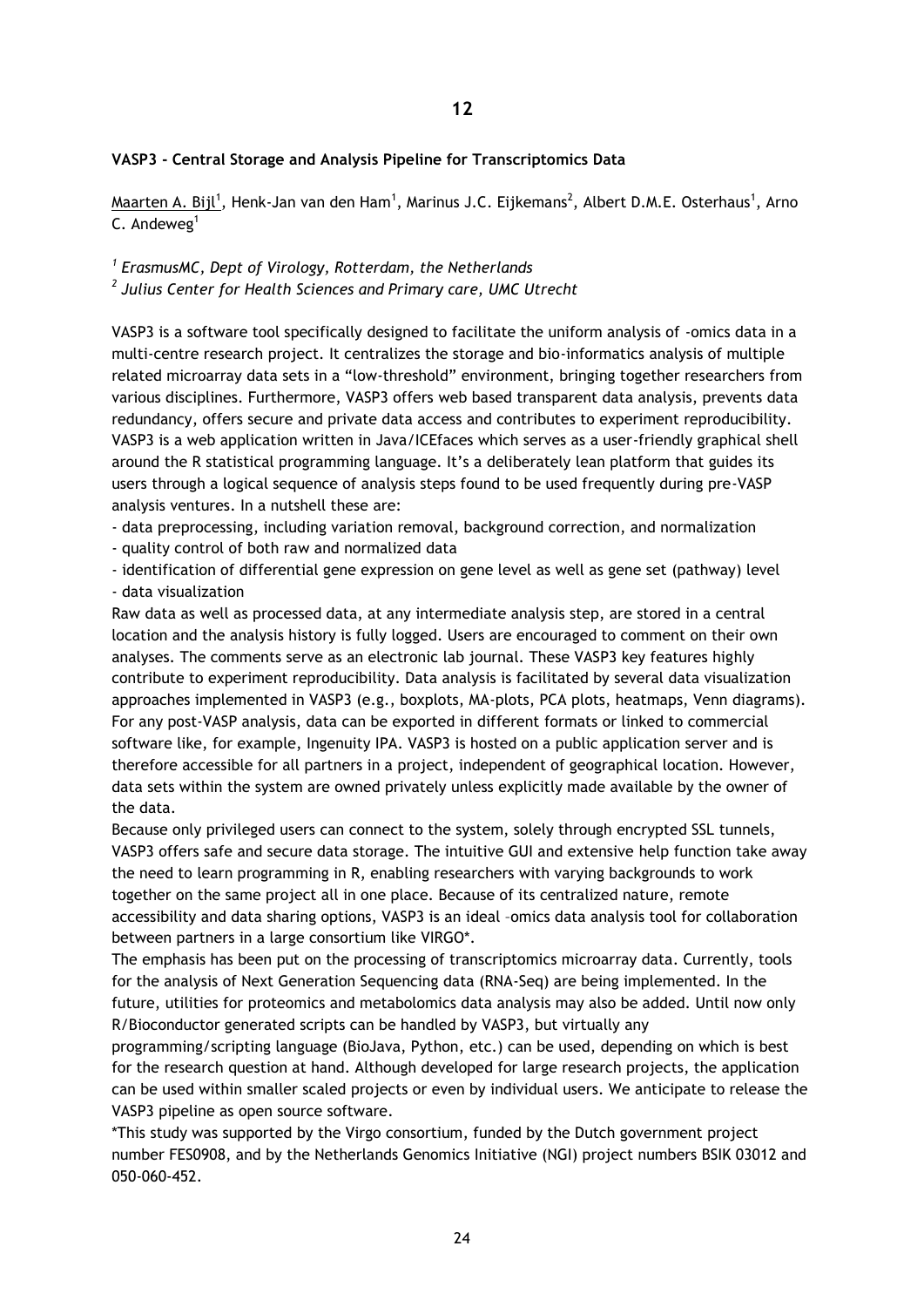# **Ready-made IT platform for diagnostic analysis of medical data**

A. Michie, T. Binsl and R. Nanninga

### *Crosslinks B.V., Willemskade 18C, 3016DL Rotterdam*

As a consequence of the new 'Omics Age', research organizations as well as biotech and diagnostic companies are nowadays able to develop increasingly complex diagnostic and prognostic techniques. However, the certification of complex diagnostics with authorities such as the FDA remains a major obstacle for deploying or developing a diagnostic product quickly and efficiently.

One reason for this is the need of a validated IT environment and the fact that many parties lack the knowledge, time or money to develop their own IT infrastructure in a validated way. Therefore, we have built our ready-made IT platform vDAP for the diagnostic analysis of medical data allowing research organizations and companies to concentrate on their core competencies – which is developing diagnostic products and not validated IT infrastructure. Because the bulk of the platform is standardized, rapid customization for new diseases, devices and data types can be performed allowing customers a faster time-to-market yet with lower business and regulatory risks. In addition, centralized processing in a secure environment offers protection of IP and simplifies the collection of data for analysis or providing regulatory information.

Using an example application for bacterial diagnostics - developed with our partner IS-Diagnostics we demonstrate how vDAP enables fast, secure and reliable diagnostics. In addition, we show how the use of TIBCO Spotfire empowers IS-Diagnostics to get more out of their data to accelerate research and product development.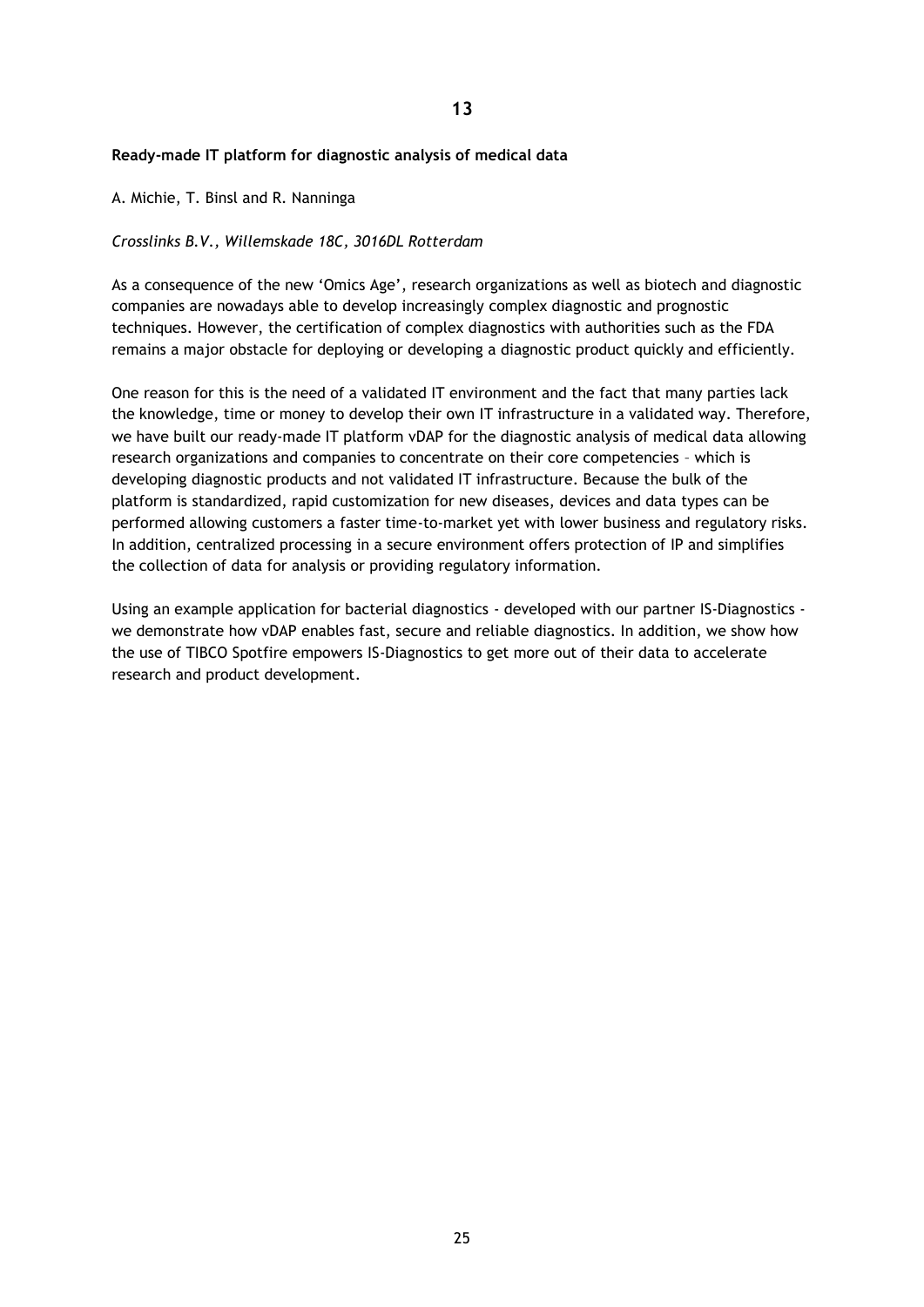#### **Optimal and robust regulation of gene expression**

Evert Bosdriesz, Douwe Molenaar, Bas Teusink and Frank Bruggeman

### *NBIC, VU Amsterdam, CWI*

Unicellular organisms operate in changing environments. They are subject to strong selective pressure on growth rate maximization which requires the maximization of specific rate of catalysis in biosynthetic modules and ultimately of the entire self-replicating machinery. This goal is attained by synthesizing the biosynthetic machinery in proportions that are optimal under the given environmental conditions. This raises the question what kind of regulatory network can reliably tune gene expression levels towards their optimum. Here we present a simple feedback mechanism for the regulation of gene expression that maximizes the flux per total amount of enzyme in a pathway. We show that this mechanism is able to attain optimal expression levels over a wide range of external conditions, and that the ability to do so is extremely robust. These properties arise because, for nearly optimal enzyme concentration, small fluctuations in the enzyme concentration lead to extremely large fluctuations in the metabolite levels, making these a very reliable regulatory signal. As an example, we study the regulation of the main biosynthetic machinery of Escherichia coli in silico. Because of its simplicity and robustness, we expect that this feedback motif is more commonly used in gene expression regulation.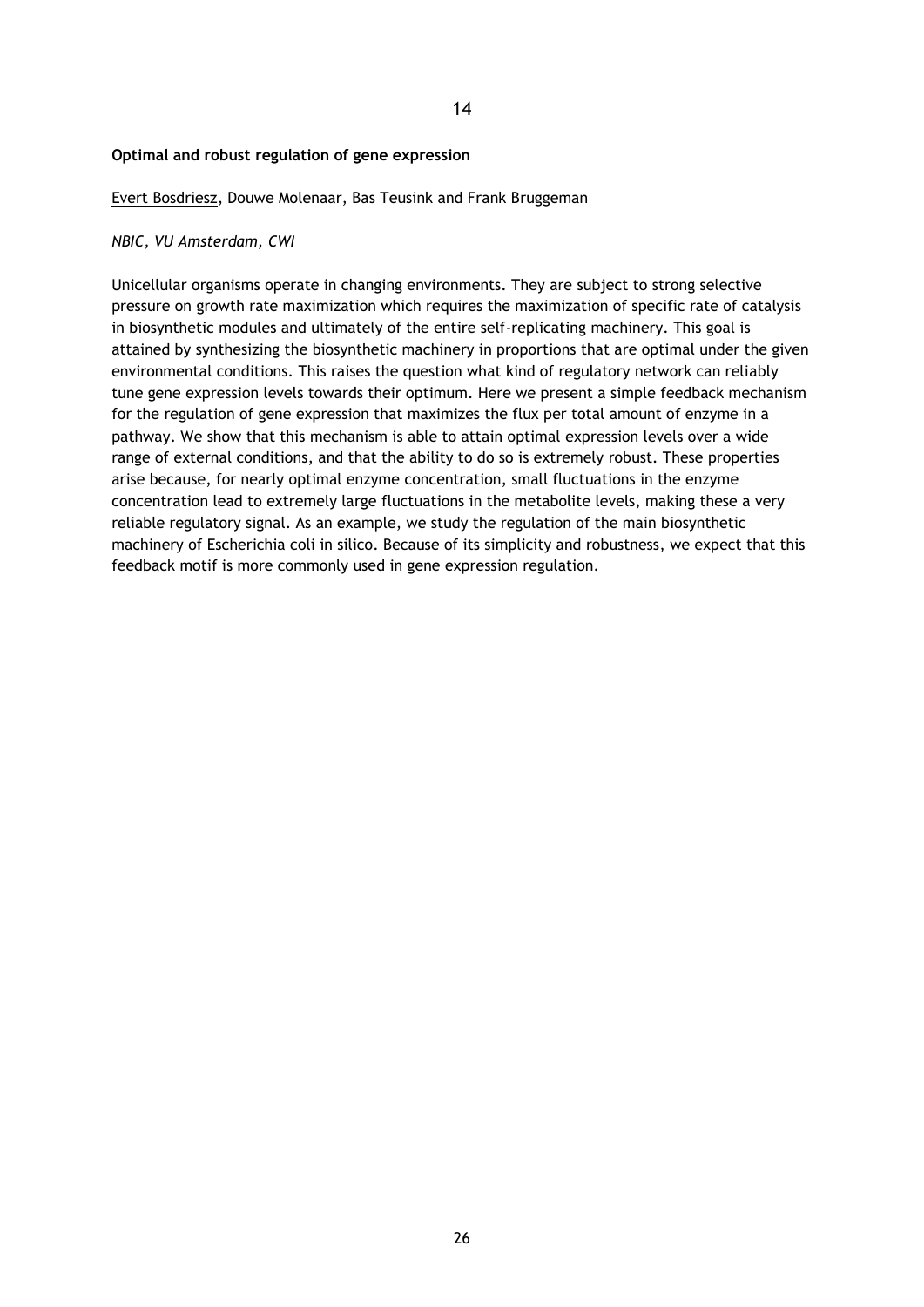# **BiG Grid infrastructure: Facilitating the computational needs for current bioinformatics applications**

Jan J. BOTb,d,e, Irene M. NOORENa,b,d, Machiel JANSENc, Coen Schrijversc, Joost N. KOKb,d and Timo M. BREITa,d

a Microarray Department & Integrative Bioinformatics Units, University of Amsterdam, Science Park 904, 1098 XH Amsterdam, The Netherlands

b Leiden Institute of Advanced Computer Science, Leiden University, Niels Bohrweg 1, 2333 CN, Leiden, The Netherlands

c SARA, Science Park 140, 1098 XG Amsterdam, The Netherlands

d Netherlands Bioinformatics Centre (NBIC), Geert Grooteplein 28, 6525 GA Nijmegen, The **Netherlands** 

e Delft Bioinformatics Laboratory, Delft University of Technology, Mekelweg 4, 2628CD, Delft

The BigGrid computational resources are evolving to better support the computational needs of the life sciences. Typically, large data sets such as genome and imaging data are being produced that require analysis with sufficient computational infrastructure. Here, we describe the most recent changes to the infrastructure to cope with these demands and give examples of how it can be used.

# Replacement of Life Science Grid clusters

The oldest generation of Life Science clusters, 7 in total, will be replaced. The new hardware has been chosen to better suit the needs of bioinformaticians: the amount of scratch space and memory has been increased to be able to deal with the demands of e.g. the latest NGS pipelines and the number of cores has per machine have been increased to better support multi-threaded applications. Two new institutes are partipating: the VU (group Boomsma) and Hubrecht (group Cuppen).

# Cloud facility

Based on pilots with bioinformatics applications, the HPC Cloud has reached production status at the beginning of 2012. This new facility allows users to upload their own virtual machine which they can use to install their own software. This flexible approach ensures easy access to scalable hardware.

# Hadoop cluster

Hadoop allows users to more easily analyze large volumes of data. The new Hadoop cluster installed at SARA gives researchers in the Netherlands access to a compute environment based on this new technology and provides a completely new data processing paradigm.

# Data ingest services

Currently, the transport of large volumes of data is often done using hard disks. This causes significant delays as the data needs to be extracted from the transport drives and copied to centralized storage. With the new data ingest server, located at SARA, many drives can be connected and copied simultaneously to grid or cloud storage, reducing the overhead of the copy process.

# Lightpath connections

To further speed up collaborations between national and international partners a lightpath network is currently being rolled out. This network connects most of the Life Sience Grid clusters and aims to connect both the BGI and Complete Genomics.

Thanks to. BiG Grid (led by partners NCF, Nikhef and NBIC).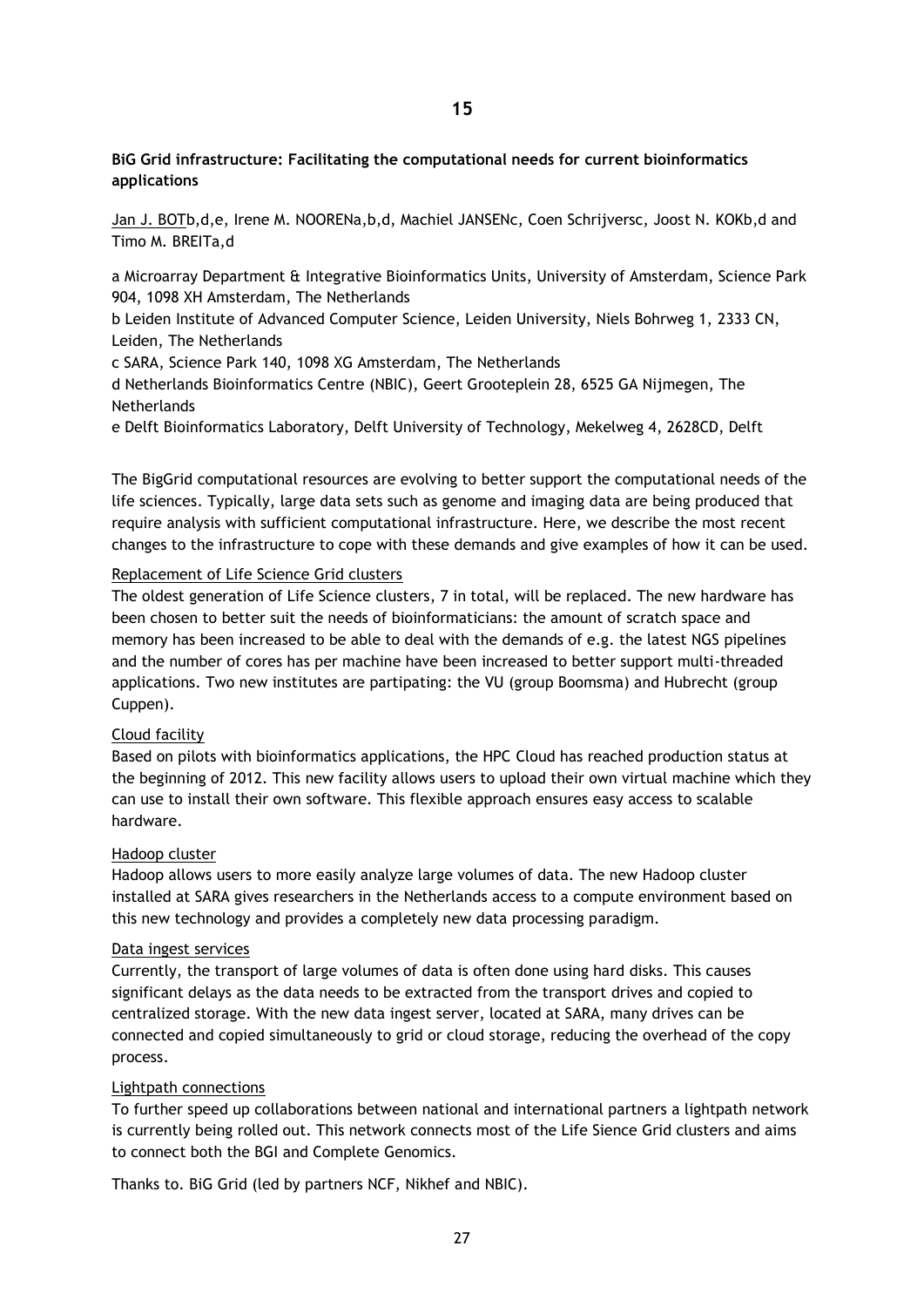### **Structured data analysis and storage to facilitate systems biology analysis**

Jildau Bouwman(1), Margriet Hendriks(2), Ben van Ommen(1) et al.

(1)TNO Quality of Life, Zeist, The Netherlands; (2)UMC Utrecht, The Netherlands

In recent years, nutritional studies question the effects of a treatment, more often, in a holistic way. In these studies the effects of many molecules (transcripts, proteins, or metabolites) are studied in multiple organs. Often all data necessary to answer a biological question cannot be collected in one single study, which makes between study comparisons essential. Moreover, different measurement platforms are used for the analysis of different molecules (e.g. transcripts and metabolites). In order to relate the effects seen on the different platforms, knowledge on the relation between the different molecules is required. These developments require a new strategy for analysis and storage of data. First, for between platform comparison the relations between data sets should be clear (e.g. a transcript codes for an enzyme that is involved in the catalysis of a specific metabolite). Second, for between organ comparison the identity of the measured molecules should be standardized and the relation between the dataset should be stored. Third, for between study comparisons processing and analysis of data should be comparable and all study metadata should be available.

NuGO and NMC (Netherlands Metabolomics Centre) have joined forces to resolve these issues. The NMC- Data Support Platform (NMC-DSP) is developing a metabolomics pipeline to preprocess, analyze and store metabolomics data. NuGO is developing dbNP (nutritional phenotype database) to store and retrieve study data and clean omics-data. Their common interest is the storage of study metadata of studies with a complex study design. In collaboration a web-based, open-source study capture tool has been developed. The NuGO PPS (proof of principle) studies are stored in this application (test.dbnp.org).

Preprocessing, analysis, identification and biological interpretation tools, built within the NMC, and other metabolomics tools will be made available via a web interface using the galaxy application [\(www.nmcdsp.org\)](http://www.nmcdsp.org/).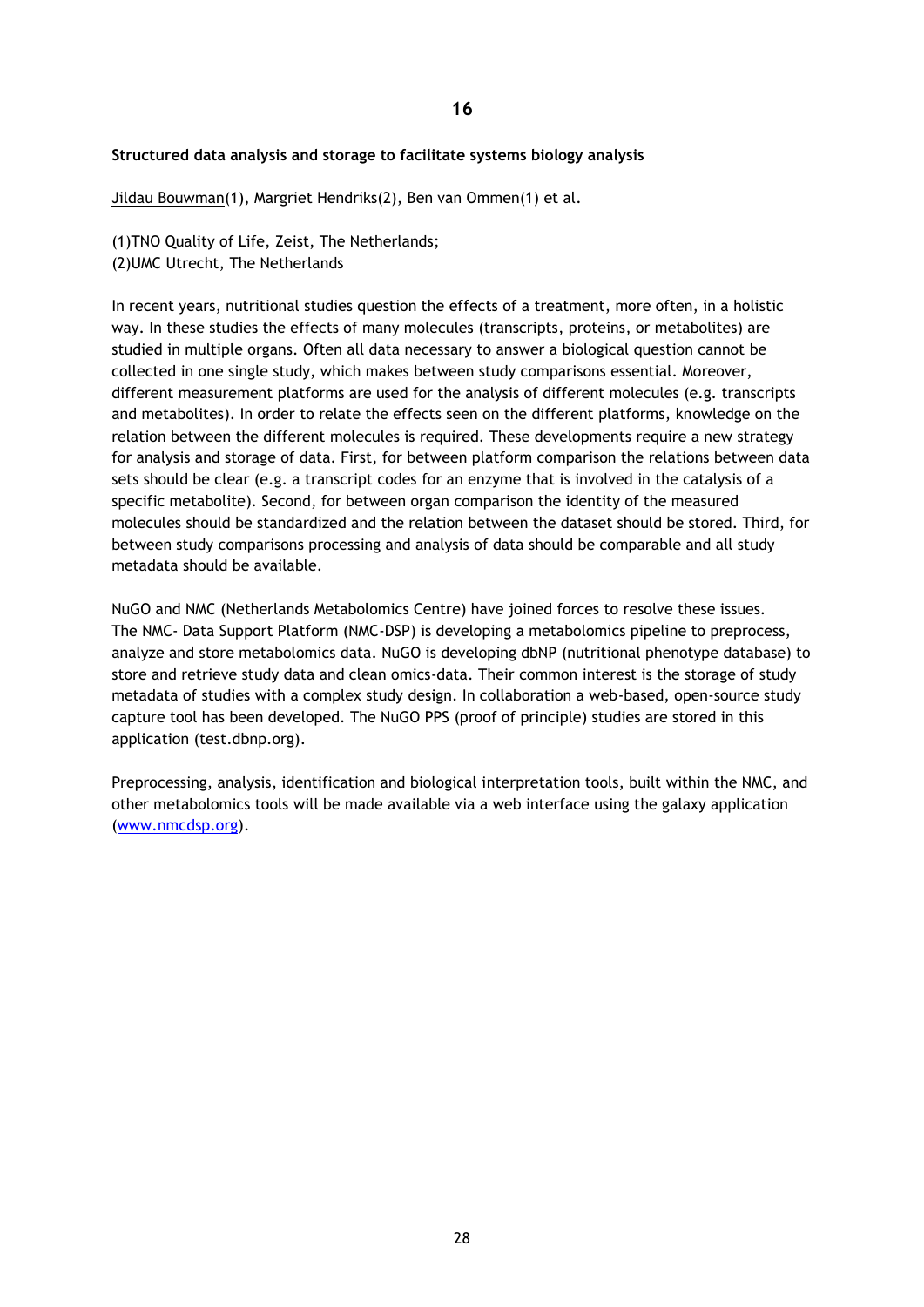# **Sampling the Sweet Spot**

Oskar Bruning<sup>1,2</sup>, Wendy Rodenburg<sup>3</sup>, Martijs J. Jonker<sup>1,2</sup>, Han Rauwerda<sup>1,2</sup>, Annemieke de Vries<sup>3</sup>, Timo M. Breit $1,2$ 

*<sup>1</sup> MicroArray Department and Integrative Bioinformatics Unit (MAD-IBU); Swammerdam Institute for Life Sciences; Faculty of Science; University of Amsterdam (UvA); Amsterdam, The Netherlands <sup>2</sup> Netherlands Bioinformatics Centre (NBIC); Nijmegen, The Netherlands*

*<sup>3</sup>Laboratory for Health Protection Research (GBO); National Institute of Public Health and the Environment (RIVM); Bilthoven, The Netherlands*

# Background:

The design of –omics experiments has to be optimized by taking into account statistical and biological principles of experimental design. Statistical principles for experimental design are well known, e.g. orthogonality, factorial designs, and replication. Biological principles are less established, but are related to a key aspect of genetic responses: they occur in specific timescales and in relation to changes in their environment and cell state. Traditionally, perturbation strength and sampling times are often determined using other endpoints than gene expression (such as apoptosis).

# Results:

We show that by using gene expression as endpoint the results of perturbation and longitudinal studies are less noisy and better interpretable. As an example our own study on the effects of UVradiation in time on WT and p53-mutant mice was used (1). This study used a high dose of UVradiation, which was based on the phenotypic endpoint apoptosis. The results of the analysis of this experiment left us with a large amount of highly significant, differentially expressed genes (DEG's). However, these high numbers of DEG's made the data largely un-interpretable, probably due to many a-specific responses that clouded the relevant specific responses (2). We propose the following protocol for doing small-scale dose and time range finding before running large-scale studies:

1) Take "external" control measurements such as RNA yield, DNA content, cell counts, with the goal to relate gene expression to biomass.

2) Determine relevant gene expression endpoints: i.e. gene sets (e.g. p53 signalling, DNA repair)

3) Use many samples and few replicates (if any)

4) Determine the sweet spot

# Conclusion:

Biological principles for experimental design need to be formalized. We show here that this is crucial for interpretable –omics experiments.

# References:

1. The absence of Ser389 phosphorylation in p53 affects the basal gene expression level of many p53-dependent genes and alters the biphasic response to UV exposure in mouse embryonic fibroblasts. Bruning et al. Mol Cell Biol. 2008 Mar;28(6):1974-87.

2. Serious complications in gene-expression studies with stress perturbation: An example of UVexposed p53-mutant mouse embryonic fibroblasts. Bruning et al. Transcription. 2010 Nov;1(3):159- 164.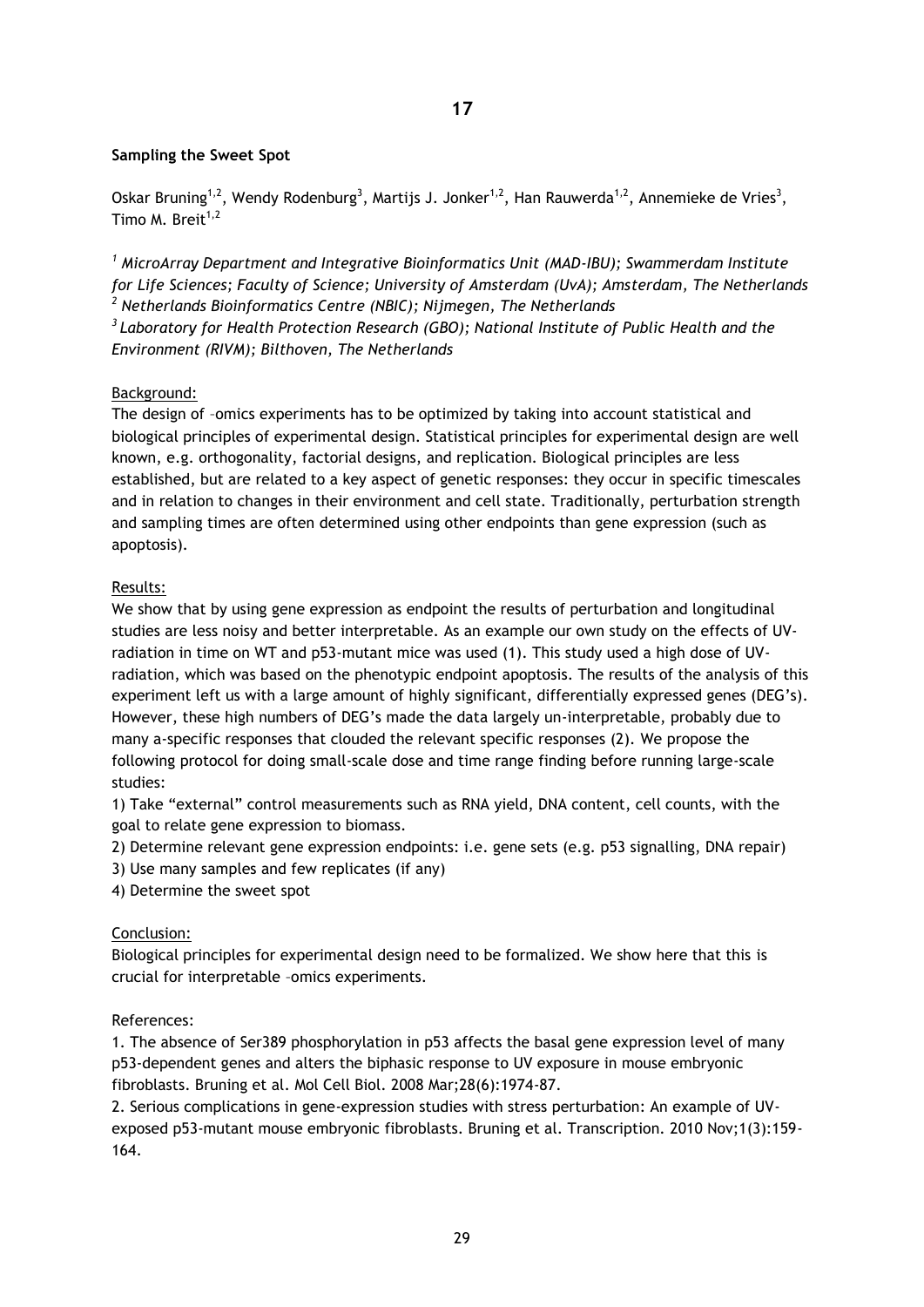#### **Marker2sequence: From QTLs to potential candidate genes**

Pierre-Yves Chibon, Richard Visser, Richard Finkers

#### *Wageningen UR Plant Breeding*

Quantitative Trait Loci (QTL) mapping is the process of determining the association between a trait and genetic marker data using statistical approaches. This technique is used by plant breeders on a regular basis within their research. However, QTL analysis by itself is not useful for determining which gene is the potential candidate explaining the observed phenotype. For this, a link between the genetic markers and the genome sequence should be established. Nowadays, this link is becoming available for more and more genomes due to the explosion in the use of Net Generation Sequencing (NGS) approaches. Within our research, we want to integrate QTL with the genome information and investigate the genomic region for potential candidate genes. For this we created the tool caller Marker2sequence. It is a web-based tool integrating the genome functional annotation with GO terms, proteins, pathway and literature information. Through this integration the related annotation for a gene can be presented and a short list of potential candidates genes can be generated for a given QTL.

This tool is thus helpful for both biologists and breeders to understand the underlying genomic regulation of an observed phenotype.

URL:<https://www.eu-sol.wur.nl/marker2seq/>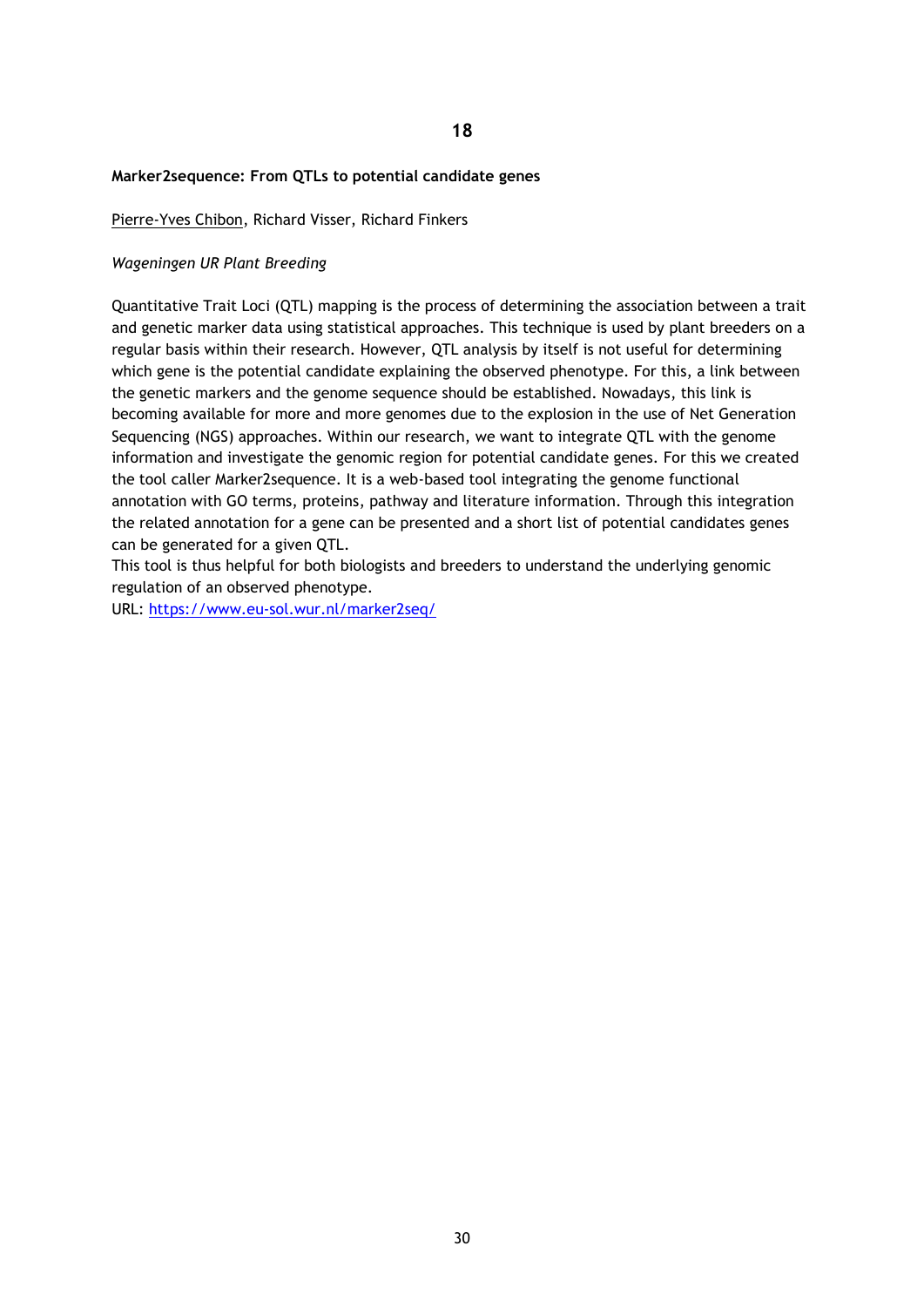# **Ongoing efforts of a Galaxy solution for the BiGGrid/SARA HPC Cloud**

 $\textsf{Mattias}$  de Hollander $^1\textsf{,}~$  Hailiang Mei $^2\textsf{,}$  David van Enckevort $^2$  and Eiko Kuramae $^1$ 

*<sup>1</sup>NIOO-KNAW: Netherlands Institute of Ecology <sup>2</sup>NBIC: Netherlands Bioinformatics Centre*

The rapid evolution of next generation sequencing technologies (NGS) together with decreasing costs are creating a challenge to store and analyze the vast amount of sequencing data that are generated by experimental biologists. Configuring suitable data analysis software and having access to readily available computation and storage resources are the two major bottlenecks faced by many research groups. In this on-going collaboration, NIOO and NBIC BioAssist program are building Galaxy@HPCcloud solution to jointly tackle these two challenges.

This collaboration is motivated by two major developments in the Dutch Life Science community: the launch of High Performance Cloud at BigGrid/SARA and the increasing adoption of Galaxy as a common data analysis platform across different research groups. "Cloud computing" enables on demand access to the needed hardware resource for a certain period of time, while Galaxy bundles a set of advanced software programs dealing with various biological datasets and provides an easy and standard interface. This solution was demonstrated successfully by running NIOO Galaxy at the beta version of the HPCcloud using the Galaxy Cloudman system.

The goal of this joint project is two-fold. First, we will develop the Galaxy@HPCcloud solution together by expertise sharing and tackle the common problems like resource auto-scaling and persistent data storage. Second, we plan to make Galaxy@HPCcloud available to researchers in a dual way. One is to provide Galaxy@HPCcloud images to setup your own instances similar to the NIOO project in the beta cloud system. The other is to install the current NBIC Galaxy server [\(http://galaxy.nbic.nl\)](http://galaxy.nbic.nl/) at the HPC cloud. This new NBIC Galaxy@HPCcloud will provide a more complete list of tools that can be used for Genomics and Proteomics data analysis and become a demonstration place for the tools and pipelines developed by all NBIC BioAssist developers.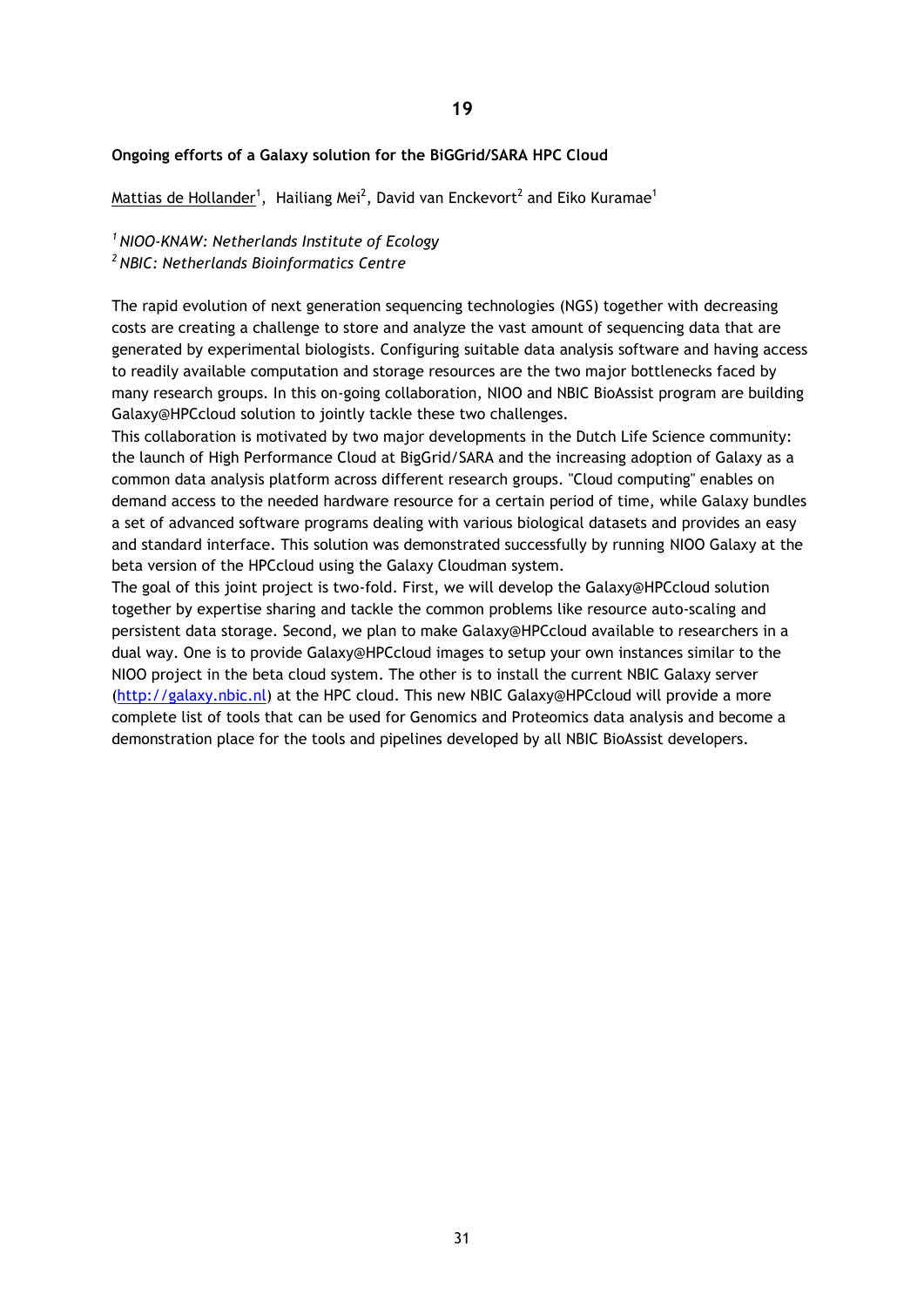#### **Managing cloud computing for life sciences research via smart interfaces**

#### Wim de Leeuw, Linda Bakker, Han Rauwerda & Timo M. Breit

#### *MicroArray Department & Integrative BioInformatics Unit, University of Amsterdam*

In a large class of bioinformatics applications, the processing power required fluctuates strongly and it is not feasible nor needed to keep the maximum processing capability available locally all the time. The SARA HPC-cloud offers compute power on demand in the form of freely configurable virtual machines. In the cloud one can configure a system: number of cores, amount of memory, secondary storage and network of the machine and freely install desired software running on this machine. These machines are stored as images, which can be deployed at a later time.

We have implemented a system which can be used to control deployment of machine images in the cloud bypassing the cloud user interface. Using this system it is easy to setup applications in which cloud resources are transparently used from outside. It consists of a lightweight server, which is capable of starting and stopping machine images, just as is possible through the web-interface. It also keeps track of running machines under its control. Clients can request the starting of machines or request information about running machines. These clients can be used in applications to access cloud resources with minimal user intervention.

We describe two use cases: the first one is about creating an R-cluster in the cloud. In this use case a user can start an R-cluster on the cloud from within an local R session and distribute the calculation work using the normal R-cluster commands over the cloud. The second use case is the back end of the array designer web-application. In the web application, the user can generate a microarray design based on input sequence data and a number of additional parameters. The required resources for generation of the array design are not available on the web-server and in this use case, the work is done in the cloud. For each array design a machine is instantiated on the cloud and stopped when the design is ready.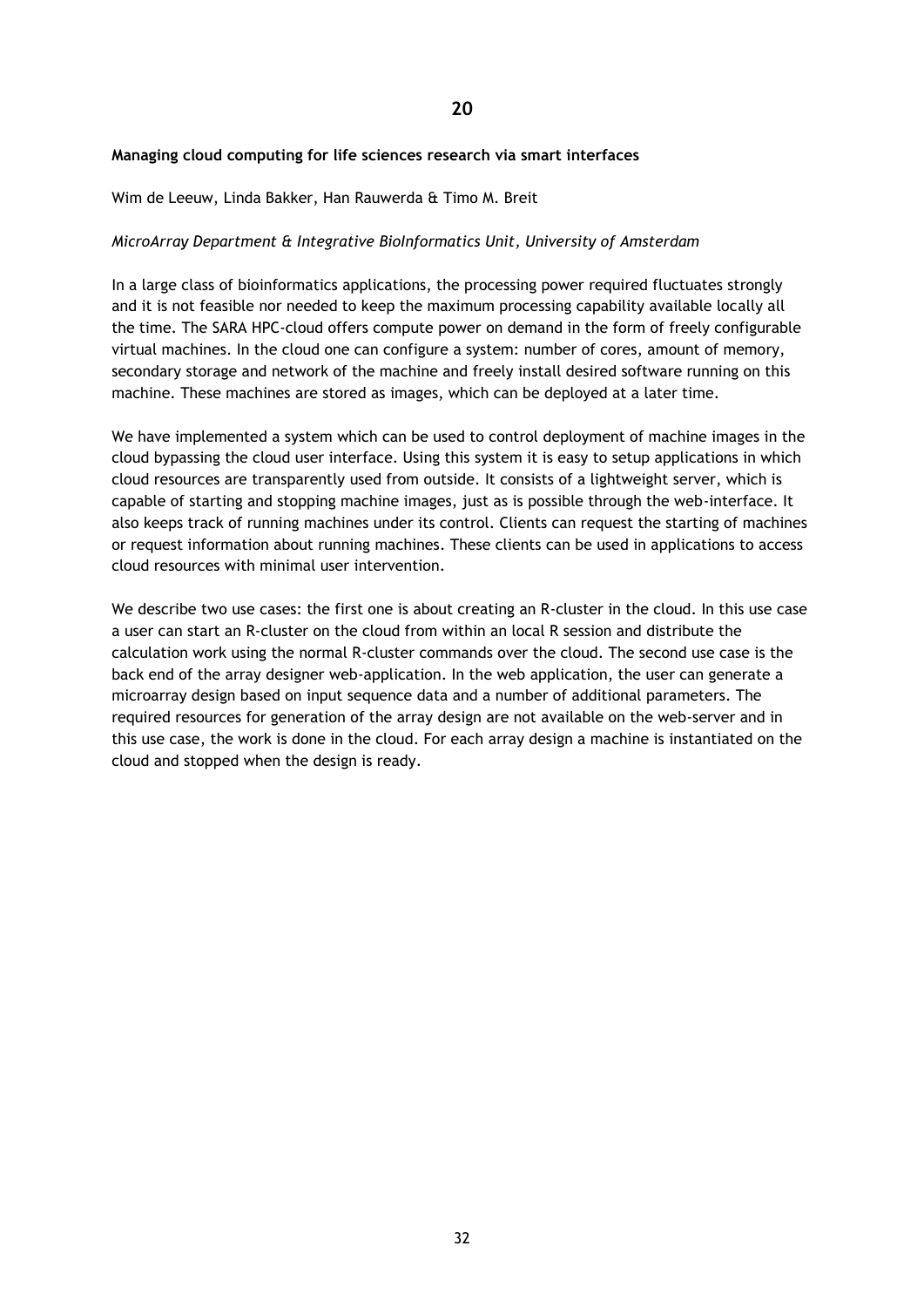# **Determining gene regulation mechanisms through multi-scale integrative analysis of genomic signals**

# J.R. de Ruiter, J. de Ridder, T.A. Knijnenburg

# *Delft University of Technology, Netherlands Cancer Institute (NKI-AVL)*

The identification of the functional elements in the genome and their interactions are key to understanding the processes that take place within a cell. Integrating the wealth of information present in available high-throughput datasets, such as those stemming from Chip-seq and RNA-seq experiments, is crucial to unraveling the complex mechanisms that underlie the regulation of human gene expression.

We present a framework that approaches the prediction of gene expression as a classification problem and predicts gene expression levels from genomic signals measuring the presence of functional elements. The constructed model applies a scale-space analysis to capture the spatial locality (relative to the gene) and scale of the signals by employing a multi-scale segmentation algorithm. This is important since functional elements manifest themselves at various distinct genomic scales. Taken together, our method places special emphasis on the biological interpretability of the model to allow easy derivation of possible mechanistic interactions between functional elements and the spatial scales at which they interact.

Preliminary results show that a classification model is able to predict the expression class of a gene (high/low expression) with a high accuracy from ChIP-seq methylation signals (H3k4, H3k27, H3k36). Analyses of the model have shown that each of these signals has a specific effect on gene expression and that they exhibit distinct preferences for spatial locality and scale. This demonstrates that our approach is able to capture spatial characteristics of genomic signals and use this information to accurately predict gene expression.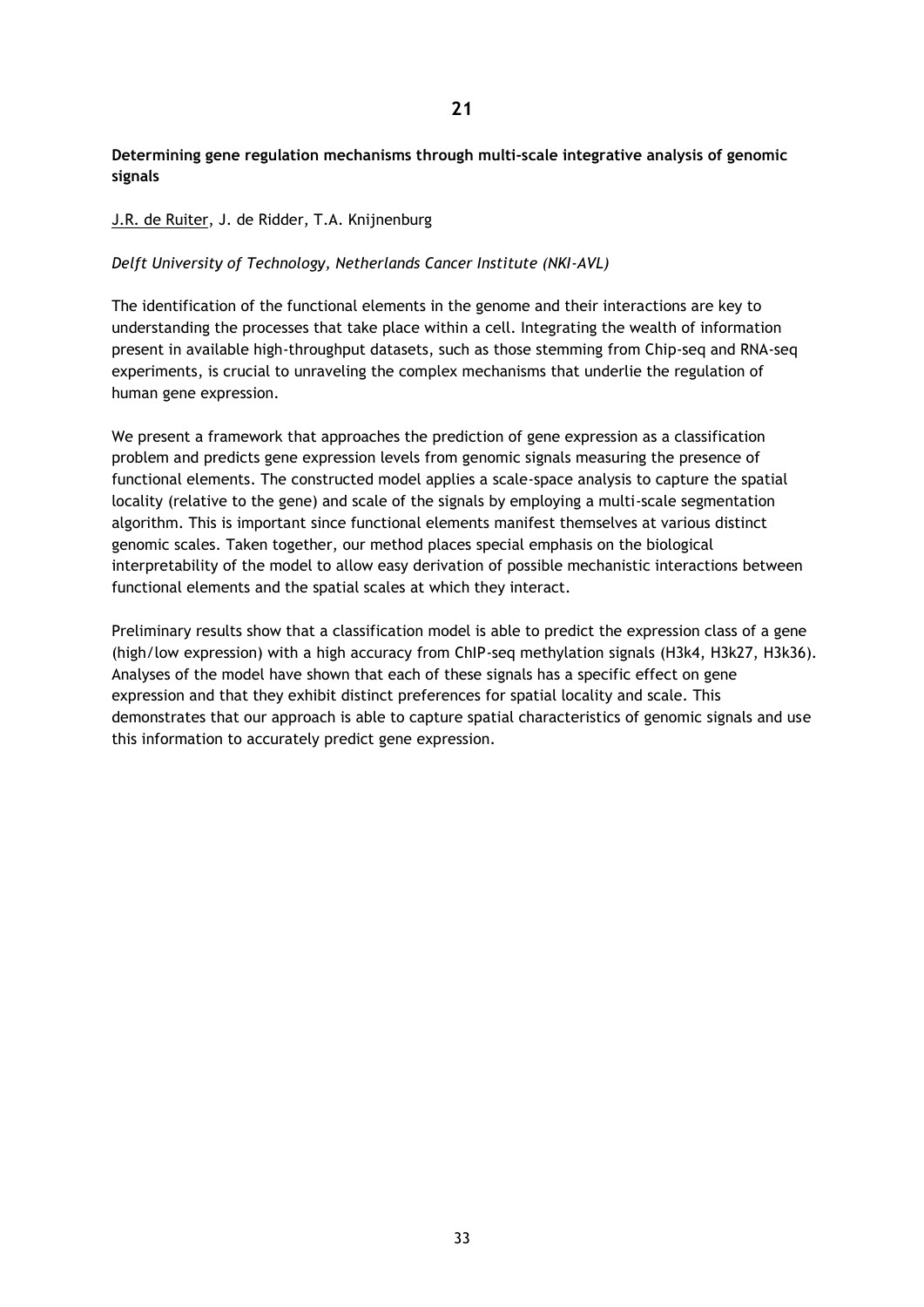# **Effect of population specific imputation reference set using second genotype chip as gold standard**

Alexandros Kanterakis, Javier Gutierrez-Achury, Isis Ricaño Ponce, Patrick Deelen, Cisca Wijmenga and Morris Swertz

Members of GoNL consortium and imputation working group

*Genomics Coordination Center & Department of Genetics, University Medical Center Groningen & University of Groningen, Groningen, The Netherlands*

We here present the first explorative results of using the Genome of the Netherlands (GoNL) as imputation reference. GoNL is a whole genome deep sequencing project of 250 father-mother-child trios. The result is a comprehensive map of common and rare alleles specific to the Dutch population. In particular the presence of trios enables a more accurate phasing process that should be useful to predict low frequency variants in other individuals via imputation [1]. Such imputed data can be useful for fine-mapping regions apart of the possibility of finding new hits in genome wide association studies (GWAS). However, the advantage of using population specific sequenced variants have not been tested before, because of the cost-expensive of an initiative like GoNL and the lack of gold standard real genotypes that allows the direct comparison.

To evaluate the impact of population specific imputation reference we assed 750 Dutch individuals coming from a Celiac disease GWAS that were genotyped using the Hap550 platform and the custom design ImmunoChip. The Hap500 genotypes were imputed using three different reference sets: the GoNL pilot release, 1000 genomes project [2] and HapMap2 [3]. We calculated the quality metrics by comparing the imputed variants to the 140,197 variants that are unique to the ImmunoChip. 65,274 of these variants have a minor allele frequency lower than 0.05 allowing us to also ascertain the quality of the imputation of rare variants. We used the Immunochip platform as a genotyping 'gold standard' for a high number of individuals/markers to measure in a straightforward way the performance of these different reference sets.

1. Marchini, J. and B. Howie, Genotype imputation for genome-wide association studies. Nat Rev Genet, 2010. 11(7): p. 499-511.

2. The 1000 Genomes Project Consortium, A map of human genome variation from population-scale sequencing. Nature, 2010. 467(7319): p. 1061-73.

3. Frazer, K.A., et al., A second generation human haplotype map of over 3.1 million SNPs. Nature, 2007. 449(7164): p. 851-61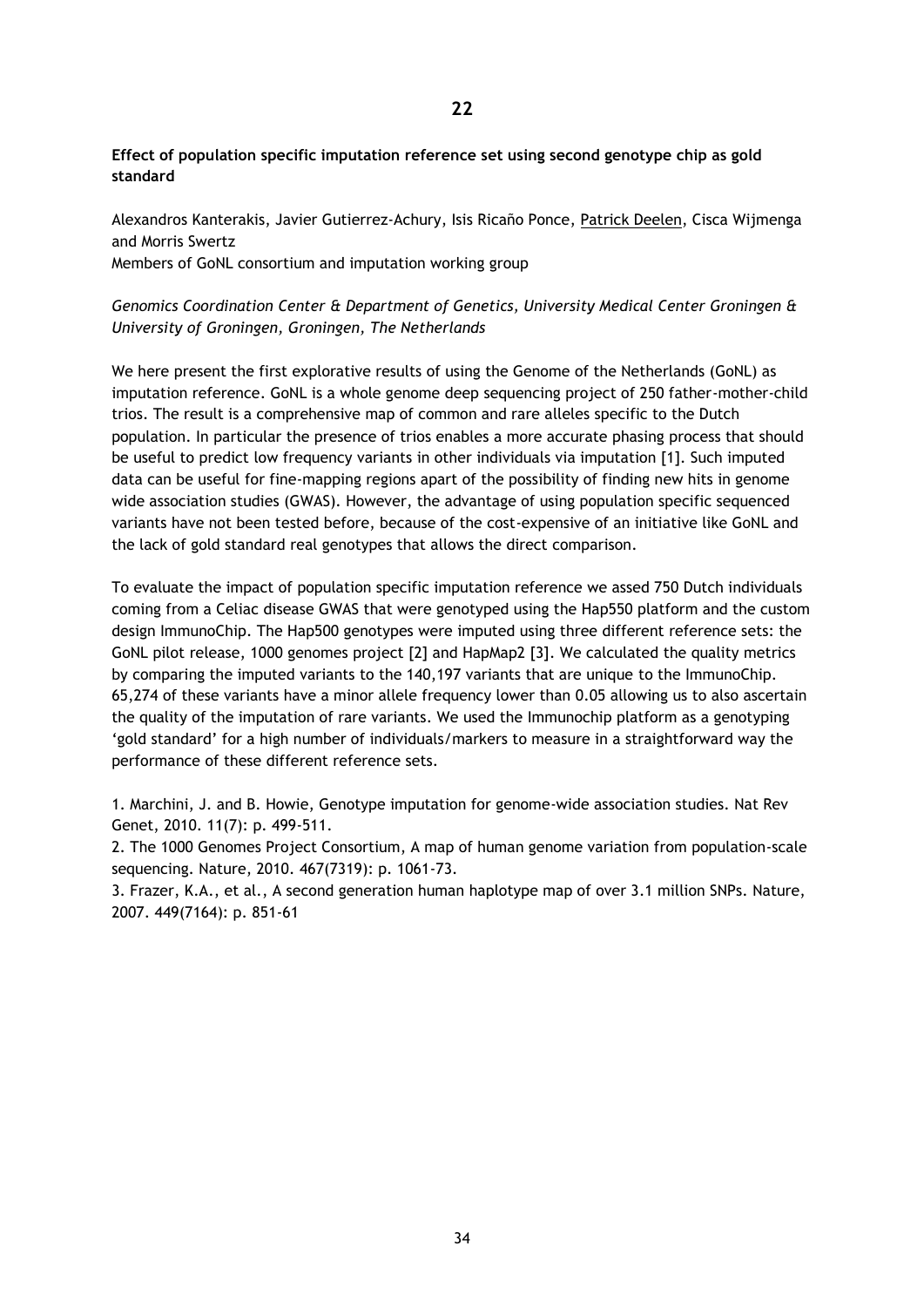# **Compressed Adjacency Matrices: Untangling Gene Regulatory Networks**

K. Dinkla and M.A. Westenberg

# *Eindhoven University of Technology*

Compressed Adjacency Matrices provide an alternative to the infamous hairballs that are generated by applying standard visualization and layout techniques to bacterial gene regulatory networks.

Our approach isolates and emphasizes topological characteristics inherent to GRNs of bacteria. The adjacency matrix of such a network is large but also sparse. By cutting open and folding this matrix onto itself, we achieve a compact and neatly-arranged visualization. This enables quick visual detection of motifs while preserving the context of the network as a whole. Moreover, many of the visual analytics techniques that apply to adjacency matrices can also be used for this compressed variant.

We demonstrate compressed adjacency matrices on the GRNs of Escherichia coli and Bacillus subtilis. Our interactive prototype supports arrangement clustering, highlighting, and filtering.

Link: [www.win.tue.nl/~kdinkla/CAM.png](http://www.win.tue.nl/~kdinkla/CAM.png)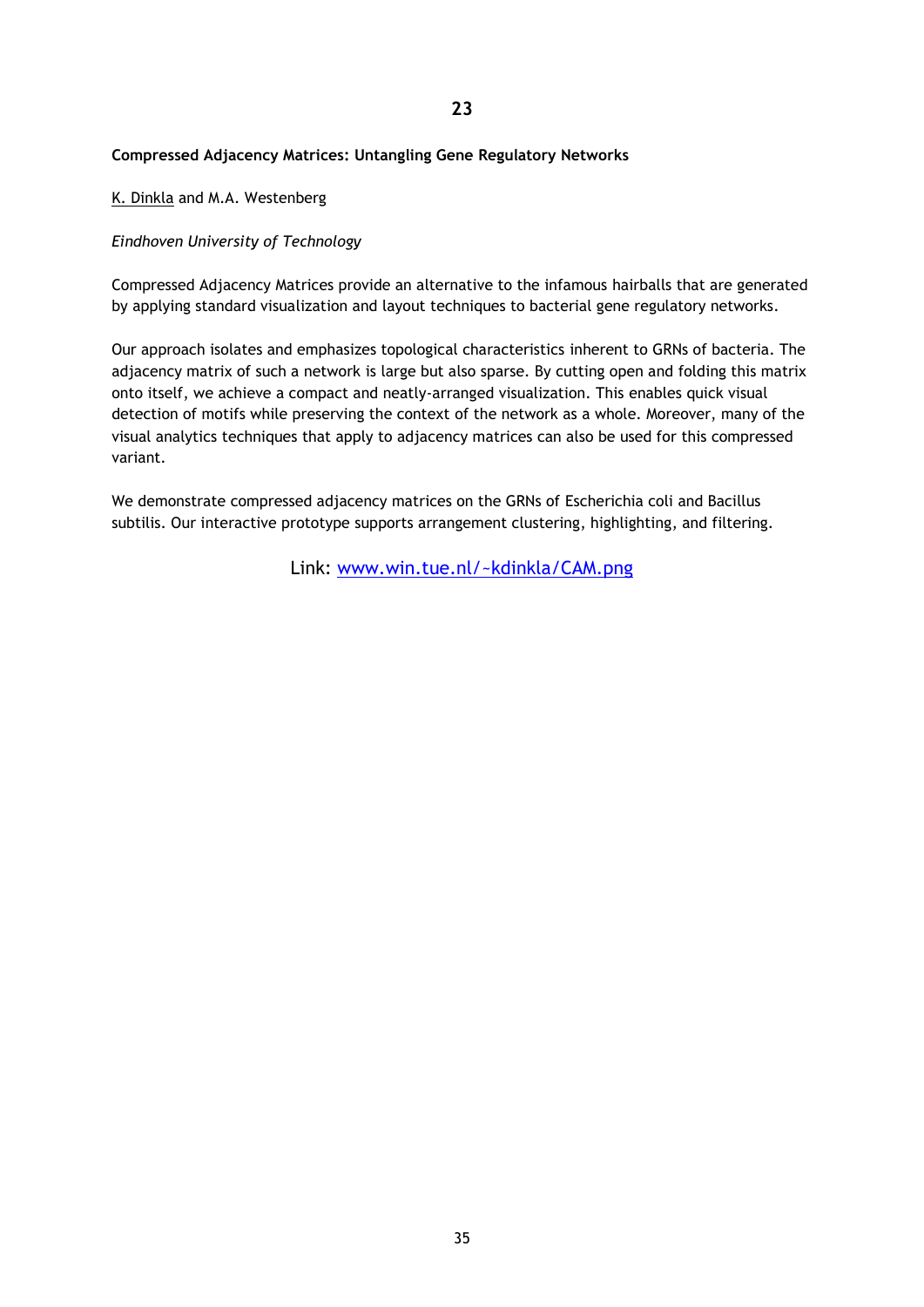# **24**

# **Bioinformatical analysis of the GRAS family of proteins**

<u>Magdalena Dymecka $^{1,2}$ ,</u> Katarzyna Kokoszyńska $^{2}$ , Leszek Rychlewski $^{1}$ , Cordelia Bolle $^{3}$ , Lucjan S. Wyrwicz<sup>2</sup>

*1 Bioinfobank Institute, Limanowskiego 24A, 60-744, Poznań, Poland 2 Laboratory of Bioinformatics and Biostatistics, M. Skłodowska-Curie Cancer Center and Institute of Oncology, WK Roentgena 5, 02-781 Warszawa, Poland*

*3 Ludwig-Maximilians-Universitat, Biozentrum, Department Biologie I, Großhaderner Strasse 2-4, 82152 Planegg-Martinsried*

GRAS proteins, which are a plant-specific family of proteins, play an important role in plant growth and development, as well as take part in processes such as signal transduction, gibberellic acid (GA) signalling and meristem maintenance. The exact molecular mechanism by which these proteins act remains unknown, therefore a detailed bioinformatical analysis was performed.

As described in previous reports, GRAS proteins are thought to belong to the transcription factor family, due to their nuclear localization and the presence of five characteristic sequence motifs. Here we present the results of a detailed bioinformatical study on GRAS proteins. The sequence analysis revealed the presence of two regions - the N-terminal DELLA domain and the C- terminal domain (also known as the GRAS domain). Mapping of the identified functional regions revealed the presence of a novel methyltransferase fold within the GRAS domain . The obtained results allow us to pose new hypotheses on the function and molecular action of these proteins.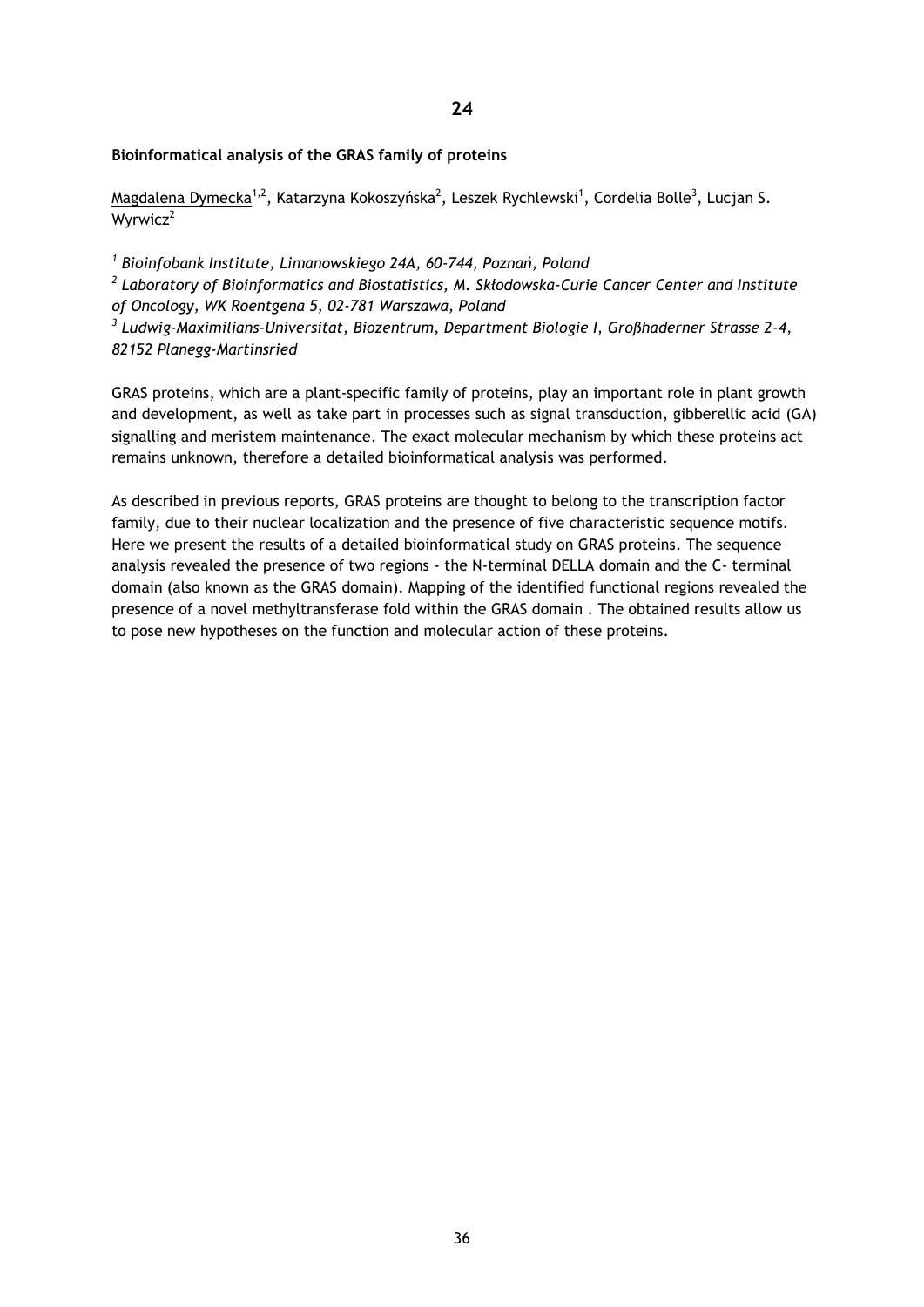#### **COMPANION: Comparative genome annotation in prokaryotes: a halt to error propagation?**

Thomas H. A. Ederveen<sup>1</sup>, Amy de Bruin<sup>2</sup>, Brechtje Hoegen<sup>2</sup>, Bernadet Renckens<sup>1</sup>, Roland J. Siezen  $1,4,5$ , Sacha A. F. T. van Hijum $1,3,4,5$ 

*<sup>1</sup>Centre for Molecular and Biomolecular Informatics, Radboud University Medical Centre, Nijmegen, the Netherlands.*

*<sup>2</sup> HAN University of Applied Sciences, Nijmegen, the Netherlands.*

*<sup>3</sup> NIZO food research, Ede, the Netherlands.*

*4 Top Institute Food and Nutrition, Wageningen, the Netherlands.*

*5 Kluyver Centre for Genomics of Industrial Fermentation, Delft, the Netherlands.*

#### **Background**

With next-generation sequencing, genome sequences are generated faster than the capacity to adequately annotate these assembled genome sequences. Automated genome annotation engines facilitate genome annotation. However, these engines suffer from inaccuracy in gene coordinateand function prediction compared to manually annotated and/or curated efforts by scientists. In public sequence databases, many erroneous gene annotations exist making database error propagation a great concern as annotation engines rely on these databases for their predictions. Many automated annotation pipelines exist, but the choice of what engine to use seems an arbitrary one.

#### **Method**

In this work, our goal is to significantly reduce the number of genes that need to be manually checked and curated. To this end, we combine for a given genome sequence the results of multiple automated annotation engines into a consensus gene coordinate- and function prediction. We hypothesize that this consensus prediction will be more accurate compared to the use of solely one individual engine. We present a pipeline for processing data from popular, publicly available automated genome annotation engines for prokaryotes: BASys, IGS, ISGA, RAST and xBASE. New engines can be added relatively straight-forward. It compares coordinate- and function prediction calls made by the various engines and provides the user with weighted gene coordinate- and function predictions. We use rules based on prior-knowledge in addition to majority voting. These rules are based on errors that frequently occur with a given annotation engine for certain genes. They allow favoring certain "trusted" predictions based on prior-knowledge over those provided by majority voting. These "trusted" predictions are currently based on three phylogenetically diverse bacteria with manually curated genome annotations: Moraxella catarrhalis RH4, Lactobacillus plantarum WCFS1 and Lactococcus lactis KF147.

# **Conclusion**

By analysis of annotations from different engines for these three strains we can: (i) (for specific gene sets) identify automated annotation engine specific biases in their method of gene coordinateand function prediction; (ii) build up a vocabulary of annotation terms that are equivalent across different engines, termed a translation list; and, (iii) by data analysis and pattern recognition, derive specific prior-knowledge based rules that allow circumventing error propagation and if relevant, remove annotation engine specific bias. Our comparative annotation pipeline provides more accurate gene coordinate- and function predictions, leaving the curator with only a subset of genes to be manually checked and/or curated.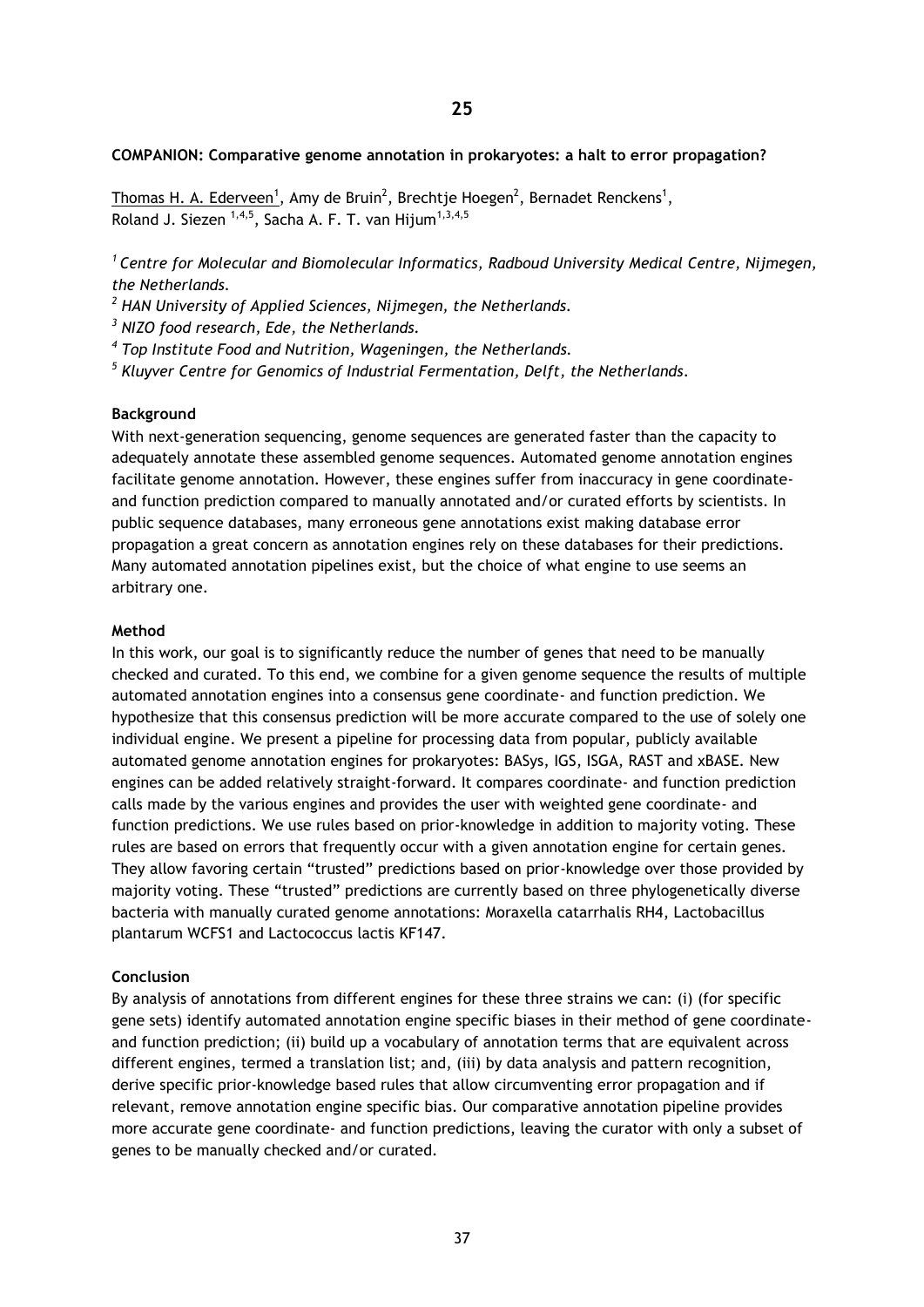# **26**

**NatalieWEB: A web server for topology-aware global protein-protein interaction network comparison**

Mohammed El-Kebir <sup>1,2,3</sup>, Bernd W. Brandt <sup>4</sup>, Jaap Heringa <sup>2,3,5</sup> and Gunnar W. Klau <sup>1,3</sup>

<sup>1</sup> Life Sciences, Centrum Wiskunde & Informatica, Science Park 123, 1098 XG Amsterdam, the *Netherlands*

*2 Centre for Integrative Bioinformatics VU (IBIVU), VU University Amsterdam, De Boelelaan 1081A, 1081 HV Amsterdam, the Netherlands*

*<sup>3</sup> Netherlands Institute for Systems Biology, Amsterdam, the Netherlands*

*<sup>4</sup> Department of Preventive Dentistry, Academic Centre for Dentistry Amsterdam (ACTA),* 

*University of Amsterdam and VU University Amsterdam, the Netherlands*

*<sup>5</sup> Netherlands Bioinformatics Centre, Geert Grooteplein 28, 6525 GA Nijmegen, the Netherlands*

We present NatalieWEB, a web server for topology-aware alignment of a specified query proteinprotein interaction network to a selected target network. By incorporating both similarity at sequence and network level, NatalieWEB computes alignments that allow for the transfer of functional annotation as well as for the prediction of missing interactions.

We highlight the capabilities of NatalieWEB through a biological case study involving the Wnt signaling pathway by demonstrating that topology-aware network alignment produces better results than traditional comparison solely based on sequence. We also show that NatalieWEB is able to predict putative interactions. The server is available at: [www.ibi.vu.nl/programs/nataliewww/.](http://www.ibi.vu.nl/programs/nataliewww/)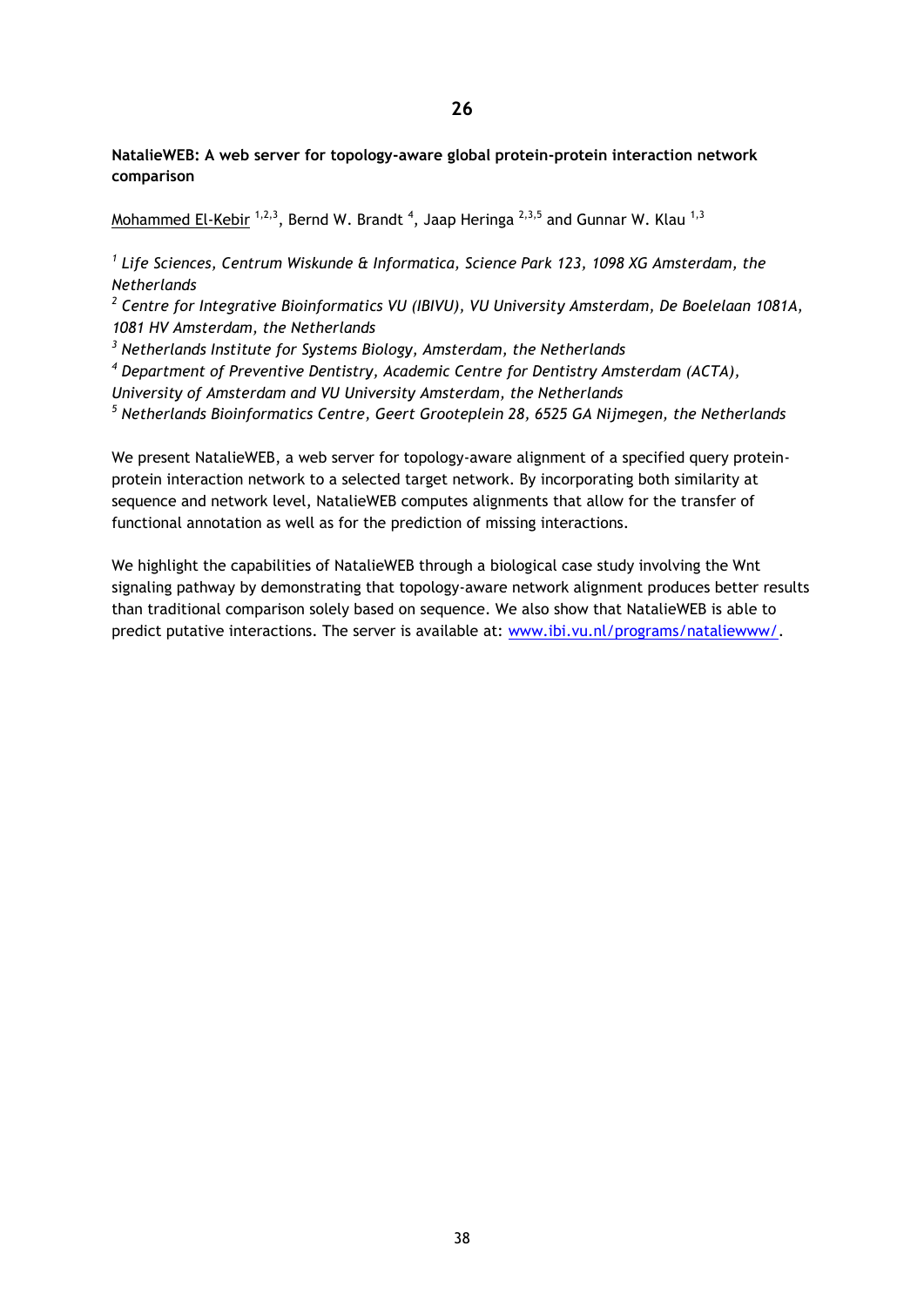# **A sequence optimization method for increased gene expression**

# Alexey A. Gritsenko, Marcel J.T. Reinders, Dick de Ridder

# *The Delft Bioinformatics Lab, Kluyver Centre for Genomics of Industrial Fermentation, Platform Green Synthetic Biology*

Given an amino acid sequence of a protein, multiple degrees of freedom are available to tune efficiency and fidelity of its translation for a specific organism or condition. These degrees of freedom are made available through redundancy of the genetic code, in which multiple synonymous codons may encode the same amino acid. Although synonymous, preferential usage of these codons can influence translation initiation and elongation.

In practice biased usage of the genetic code is harnessed to increase protein levels in heterologous gene expression experiments via a process called codon optimization. Existing codon optimization algorithms employ simplistic models of the process of translation, often resulting zero or lower protein expression compared to the non-optimized version of the gene.

We present on-going work on a sequence optimization method, which given a reference set of highly expressed genes, adjusts codon composition of a target sequence to match local and global codon usage patterns of the reference set. The employed model is extendable and currently takes codon usage, tRNA abundance and tRNA recycling into account.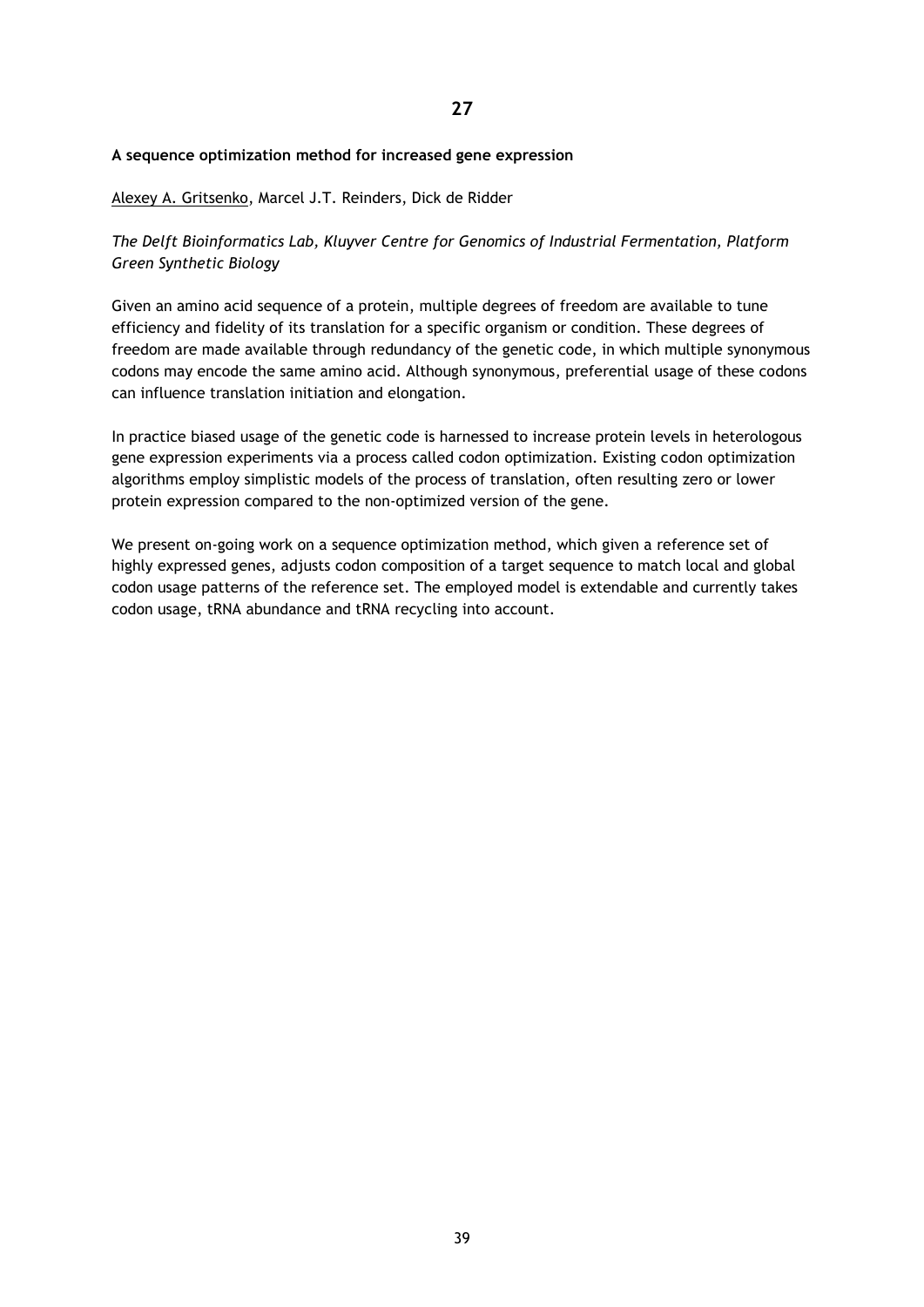# **Dockland's got talent! Determining relations between structure quality and docking quality.**

B. Hanssen, S.C.B. Jans, G. Vriend

# *Radboud University*

Molecular docking can predict the preferred orientation of a ligand in the active site pocket of a receptor. With more accurate atomic coordinates, one would think that it should be possible to achieve a more reliable docking result.

By performing molecular (self-)docking with different tools (Autodock, FlexX, Fleksy) on original and re-refined PDB-files, several docking complexes were obtained. Of these docking complexes the RMSD (Root Mean Square Deviation) between the docked ligand and the co-crystallised ligand was calculated. From these results unfortunately it can be concluded that the quality of the protein structure is not the limiting factor in molecular docking.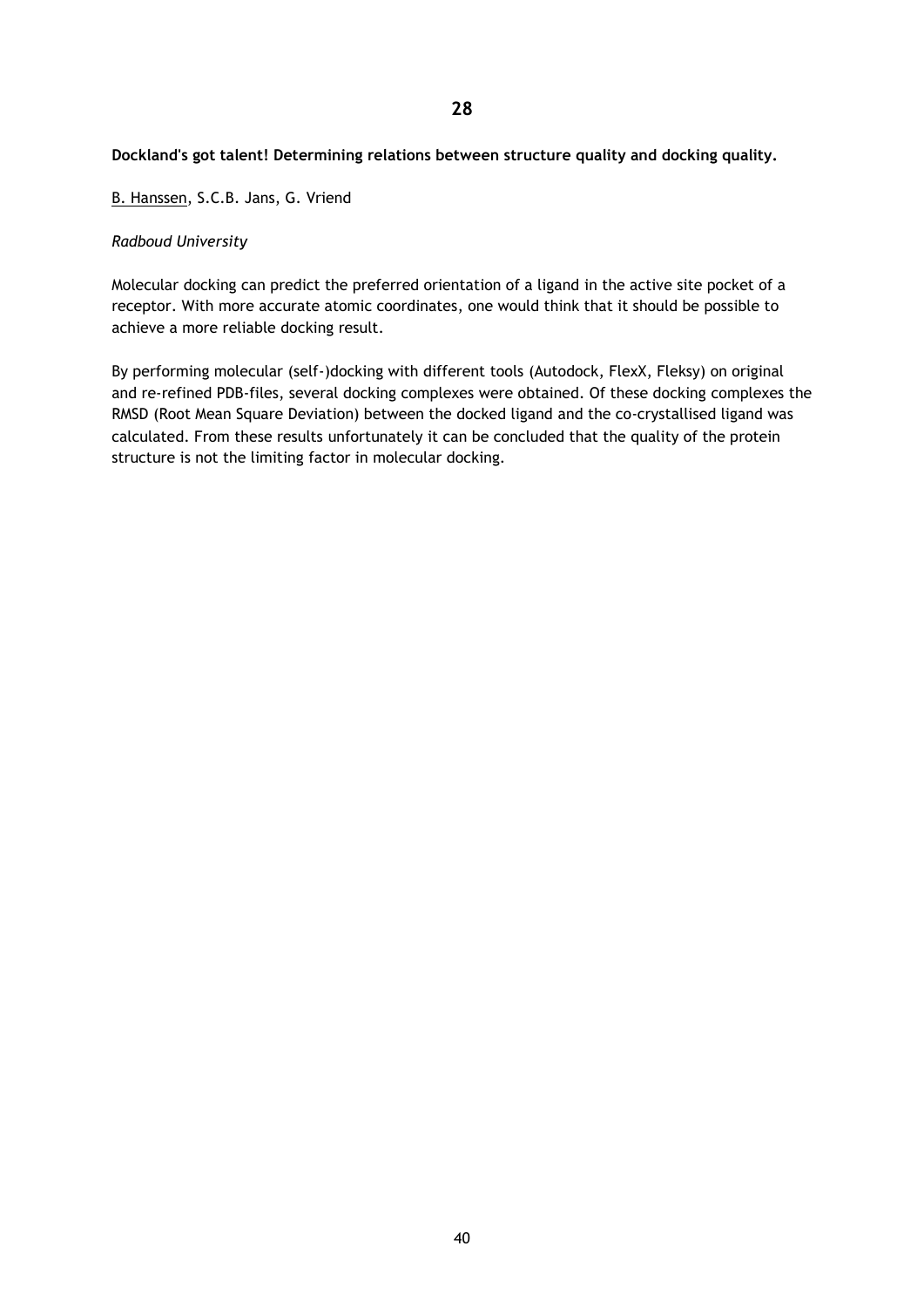**Eighteen-fold Performance Increase for Short-Read Sequence Mapping on Genome of the Netherlands (GoNL) data using a Hybrid-Core Architecture**

Hans Heideman <sup>1,2</sup>, Kirby Collins<sup>2</sup>, George Vacek<sup>2</sup>, Jan Bot<sup>3,4</sup>

*<sup>1</sup>Corresponding author: hheideman@conveycomputer.com, +31 6 5141 9507*

*<sup>2</sup>Convey Computer Corporation, Richardson, TX, USA.* 

*3 Leiden University, Leiden, The Netherlands.*

*4 Technical University Delft, Delft, The Netherlands.*

Advances in sequencing technology have significantly increased data generation and require similar computational advances for bioinformatics analysis. Advanced architectures based on reconfigurable computing can reduce application run times from hours to minutes and address problem sizes unattainable with commodity servers. The increased capability also fundamentally improves research quality by allowing more accurate, previously impractical, approaches. This work describes the use of a hybrid-core computing architecture, combining a traditional x86 environment with a reconfigurable co-processor, to solve a data-intensive problem of next-generation sequencing analysis: reference mapping of short-read sequences.

Bioinformatics applications consist of large numbers of relatively simple operations on large randomly accessed data structures. Conventional architectures lack sufficient parallelism in the core processing elements and the memory subsystem to efficiently execute these algorithms. The Convey hybrid-core (HC) architecture incorporates both a highly parallel processing architecture and a highly parallel, randomly accessible memory subsystem. Algorithms also benefit from massively parallel implementations of application-appropriate-data-type operations, which use logic gates more efficiently than commodity servers. In Burrows-Wheeler mapping applications, significant gains are made.

Results are presented comparing the performance of Convey's BWA pipeline with standard BWA. The Convey accelerated BWA pipeline on an HC server can deliver up to 18x the throughput of BWA on a standard x86 system as demonstrated using human genome sequence data from the Genome of The Netherlands (GoNL).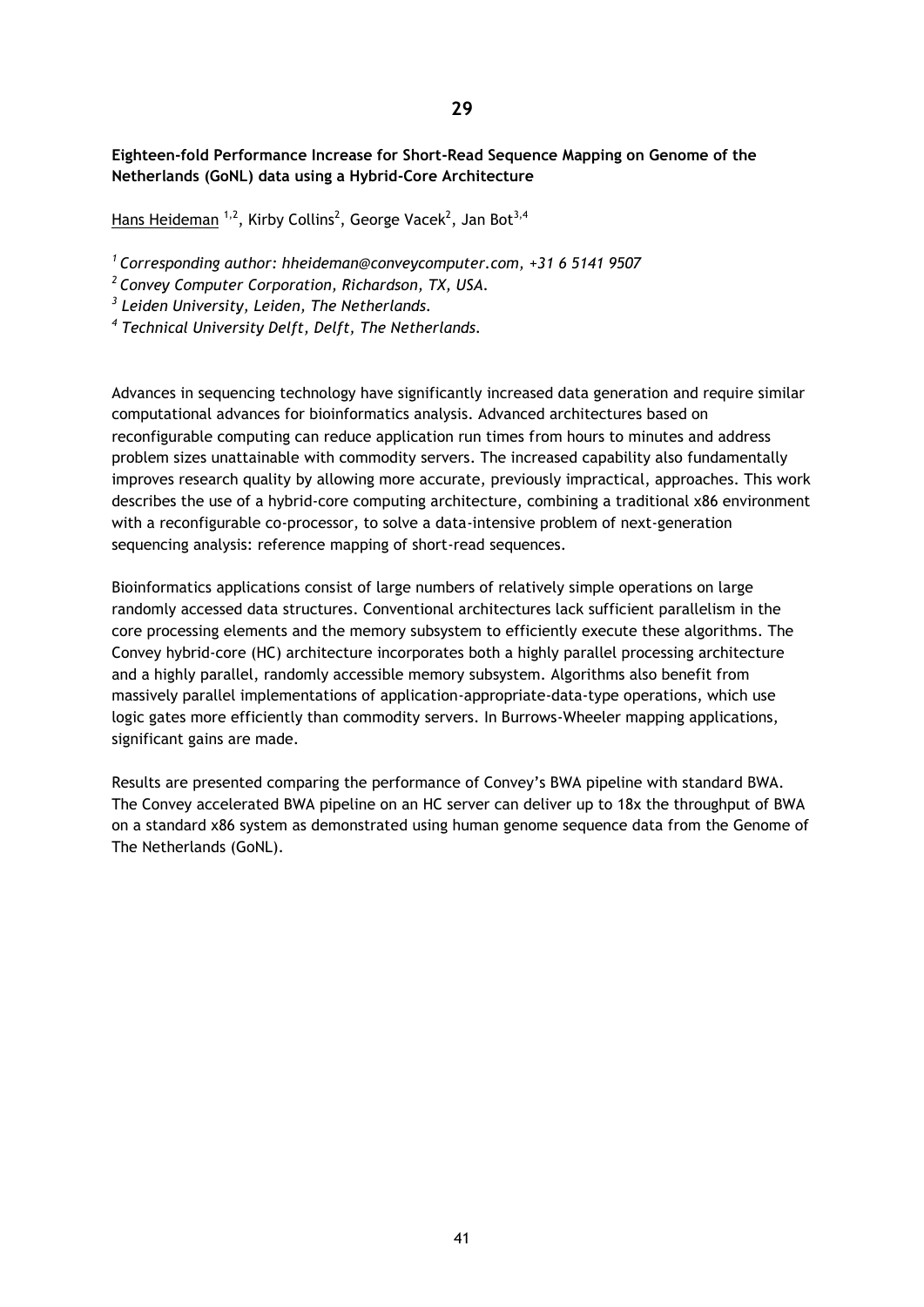**30**

#### **Data-driven characterisation of protein signalling networks in cancer**

Steven M. Hill <sup>1,2,3</sup>, Yiling Lu<sup>4</sup>, Jennifer Molina<sup>4</sup>, Gordon B. Mills<sup>4</sup>, Sach Mukherjee <sup>1,3,2</sup>

*<sup>1</sup>The Netherlands Cancer Institute (NKI), Amsterdam, The Netherlands*

*2 Centre for Complexity Science, University of Warwick, UK*

*<sup>3</sup> Department of Statistics, University of Warwick, UK*

*<sup>4</sup> Department of Systems Biology, University of Texas M.D. Anderson Cancer Center, Houston, TX*

Signalling networks play a key role in cellular function, and their dysregulation is central to many diseases, including cancer. However, we remain limited in our understanding of cancer-specific changes to signalling networks. Protein signalling involves combinatorial interactions between multiple proteins, ultimately driving downstream cellular effects. To shed light on signalling network topology in a sample of interest requires interrogation of multiple proteins through time and statistical approaches to make inferences regarding network structure. To date, such datadriven characterization of context-specific signalling networks has remained a challenging and open problem. Here, we utilise stochastic models known as dynamic Bayesian networks to make inferences regarding network structure and thereby generate testable hypotheses. We take a Bayesian approach, incorporating existing biological knowledge by means of an informative network prior, weighted objectively by an empirical Bayes approach. Instead of resorting to approximate schemes, such as MCMC, we exploit a connection between variable selection and network inference to enable exact calculation of posterior probabilities of interest. The procedure is computationally efficient and essentially free of user-set parameters. Results on simulated data place the approach favourably relative to other existing network inference approaches. We apply these methods to phospho-proteomic time series data from a breast cancer cell line (MDA-MB-468) and predict novel signalling links, which we independently validate using targeted inhibition. The methods proposed offer a general approach by which to elucidate molecular networks specific to biological context (i.e. cell type, tissue or disease state), including, but not limited to, human cancers.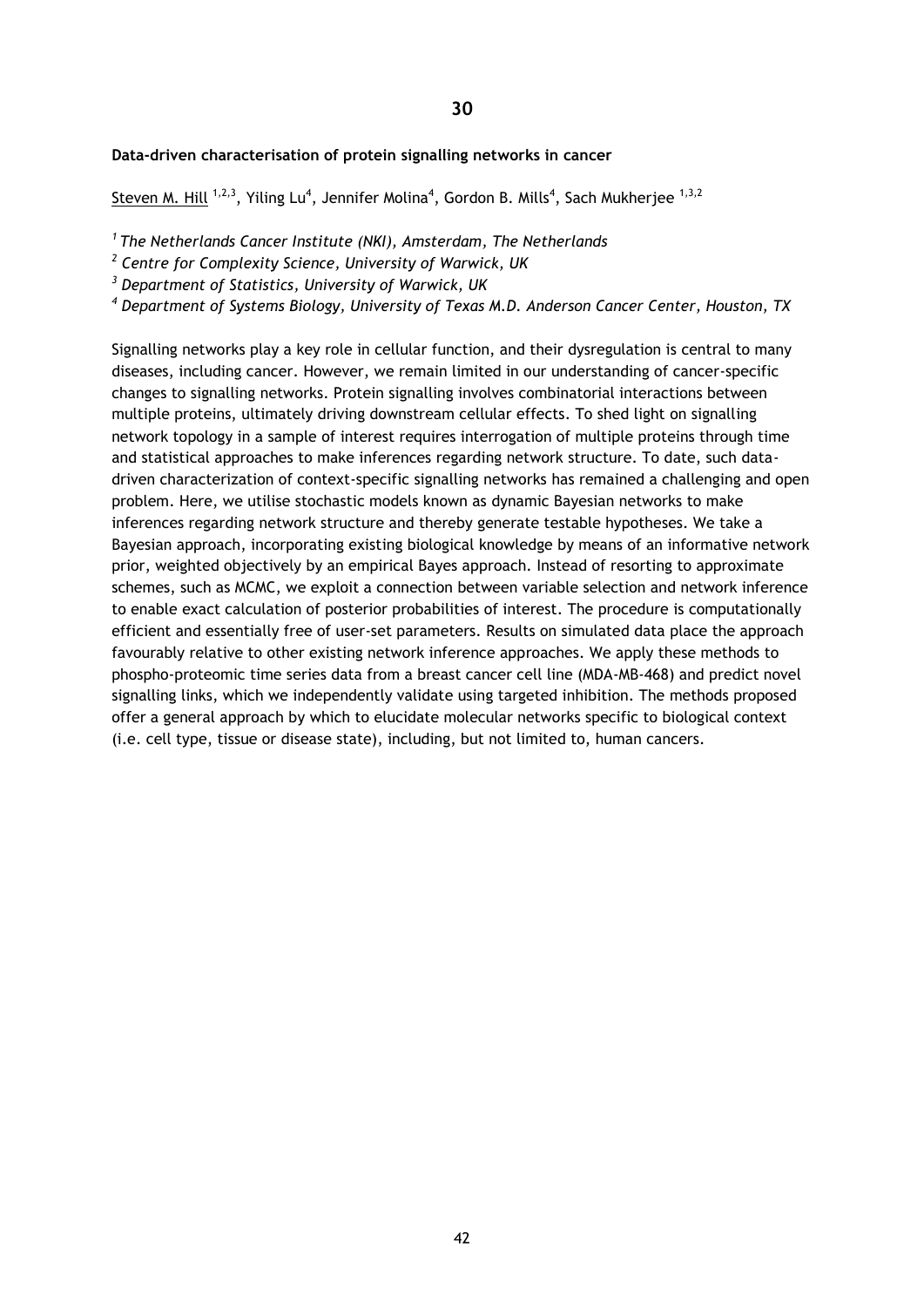**Advanced SKOS-aided Query Builder (ASQ-builder): Building smarter queries for public databases (PubMed, OMIM) using SKOS Vocabularies**

Gerbert A. Jansen <sup>1,2</sup>, Angela C.M. Luijf<sup>1</sup>, Andrew P. Gibson<sup>4</sup>, Eelke van der Horst<sup>1</sup>, Ronald J.A. Wanders<sup>5</sup>, Peter G. Barth<sup>6</sup>, Antoine H.C. van Kampen <sup>1,2,3,4</sup>

*1 Bioinformatics Laboratory, department of Clinical Epidemiology, Biostatistics and Bioinformatics, Academic Medical Centre - University of Amsterdam, Amsterdam, The Netherlands*

*<sup>2</sup> Netherlands Bioinformatics Centre, Geert Grooteplein 28, 6525 GA Nijmegen, The Netherlands <sup>3</sup>Biosystems Data Analysis, Swammerdam Institute for Life Sciences, University of Amsterdam, Amsterdam, The Netherlands*

*<sup>4</sup> Netherlands Consortium for Systems Biology, University of Amsterdam, Amsterdam, The Netherlands*

*5 Laboratory Genetic Metabolic Diseases, departments of Clinical Chemistry and Pediatrics, Emma Children's Hospital, Academic Medical Centre, University of Amsterdam, Amsterdam, The Netherlands*

*<sup>6</sup> Department of Pediatrics, Academic Medical Centre, University of Amsterdam, Amsterdam, The Netherlands*

In previous work [1], we have described the creation of a SKOS vocabulary containing clinical terms needed to describe the knowledge domain of clinical aspects of Zellweger Spectrum Disorders (ZSDs), a group of rare inherited metabolic disorders. The concepts contained in this SKOS vocabulary have been gathered from various sources, including a medical textbook [2] and through consulting clinicians. Concepts are richly annotated with alternative labels describing synonyms and abbreviations, definitions, and notes provided by clinical experts. Importantly, all terms have been curated by clinical experts in the field of peroxisomal disorders, ensuring a high quality of this set of clinical terms.

Furthermore, links to external public vocabularies (if available) are included in the vocabulary. We now demonstrate the advantage of the rich annotation in the SKOS vocabulary for building improved queries for the PubMed [3] and OMIM [4] databases.

A standard PubMed or OMIM query usually includes a single name for a certain term and returns those papers that contain this specific term only. In life sciences, especially in the fields of biochemistry, molecular biology, and medicine, a term often has an extensive number of synonyms and abbreviations, some of which more often used than others, while some are no longer used at all. When unknowingly choosing a disused term, a PubMed query returns 'old' publications only, and searching with a seldom used synonym returns very few papers.

To improve the construction of these queries, a web-application, the Advanced SKOS Query Builder (ASQ Builder), has been constructed, that uses a SKOS vocabulary. ASQ-Builder uses the main term from a vocabulary, and suggests and enables the addition of synonyms and abbreviations to this query, based on the altLabels from the SKOS vocabulary. Apart from including these suggestions, the query can be manually adjusted prior to execution. Subsequently, the query is executed against PubMed or OMIM and the results can be retrieved either in the PubMed or OMIM web-interface, or as a flat text file.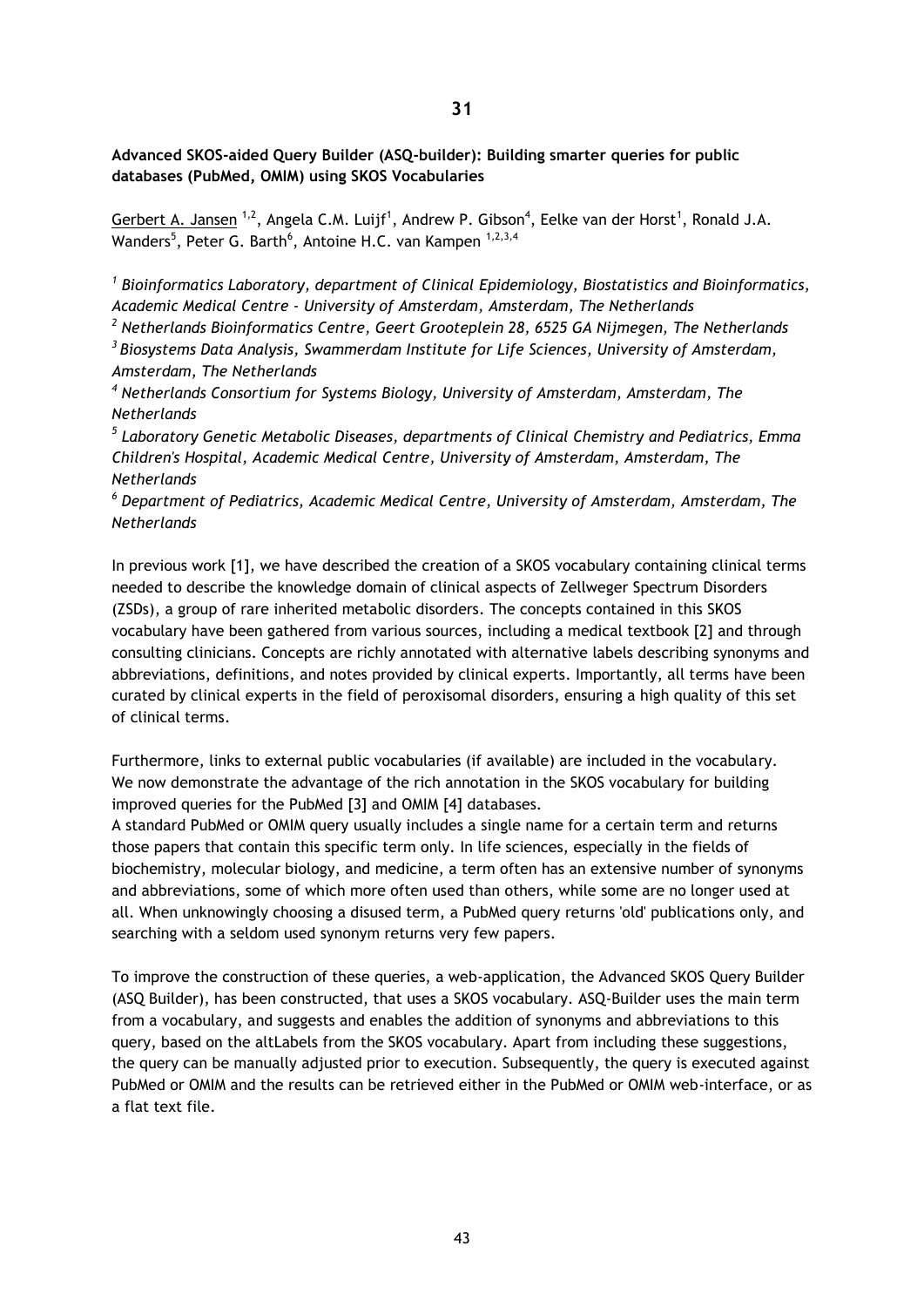We demonstrate that these extended queries yield more complete results, which will be very valuable for anyone trying to find PubMed papers and OMIM entries, as not many users are aware of all synonyms or deprecated terms in the topic of interest.

The application of the Advanced SKOS Query Builder is not limited to a default (preloaded) SKOS vocabulary. Any SKOS vocabulary created with our freely available SKOS Vocabulary Editor [5] can be used for creating smart queries for the research domain of interest.

# References

[1] Jansen GA, Gibson AP, Barth SL, Wanders RJA, Barth PG, van Kampen AHC: The Peroxisome Knowledge Base within the BioExpert Framework: Development of a SKOS Vocabulary on Clinical Information on Peroxisomal Disorders. 2011.

[2] Gould SJ, Raymond GV, Valle D: The Peroxisome Biogenesis Disorders. In Metabolic and Molecular Bases of Inherited Disease. 8th edition. New York: McGraw-Hill; 2001.

[3] PubMed - NCBI [\[http://www.ncbi.nlm.nih.gov/pubmed/\]](http://www.ncbi.nlm.nih.gov/pubmed/).

[4] OMIM Home [\[http://www.ncbi.nlm.nih.gov/omim\]](http://www.ncbi.nlm.nih.gov/omim).

[5] SKOSVocabularyEditor [\[https://trac.nbic.nl/skosvocabularyeditor/\]](https://trac.nbic.nl/skosvocabularyeditor/).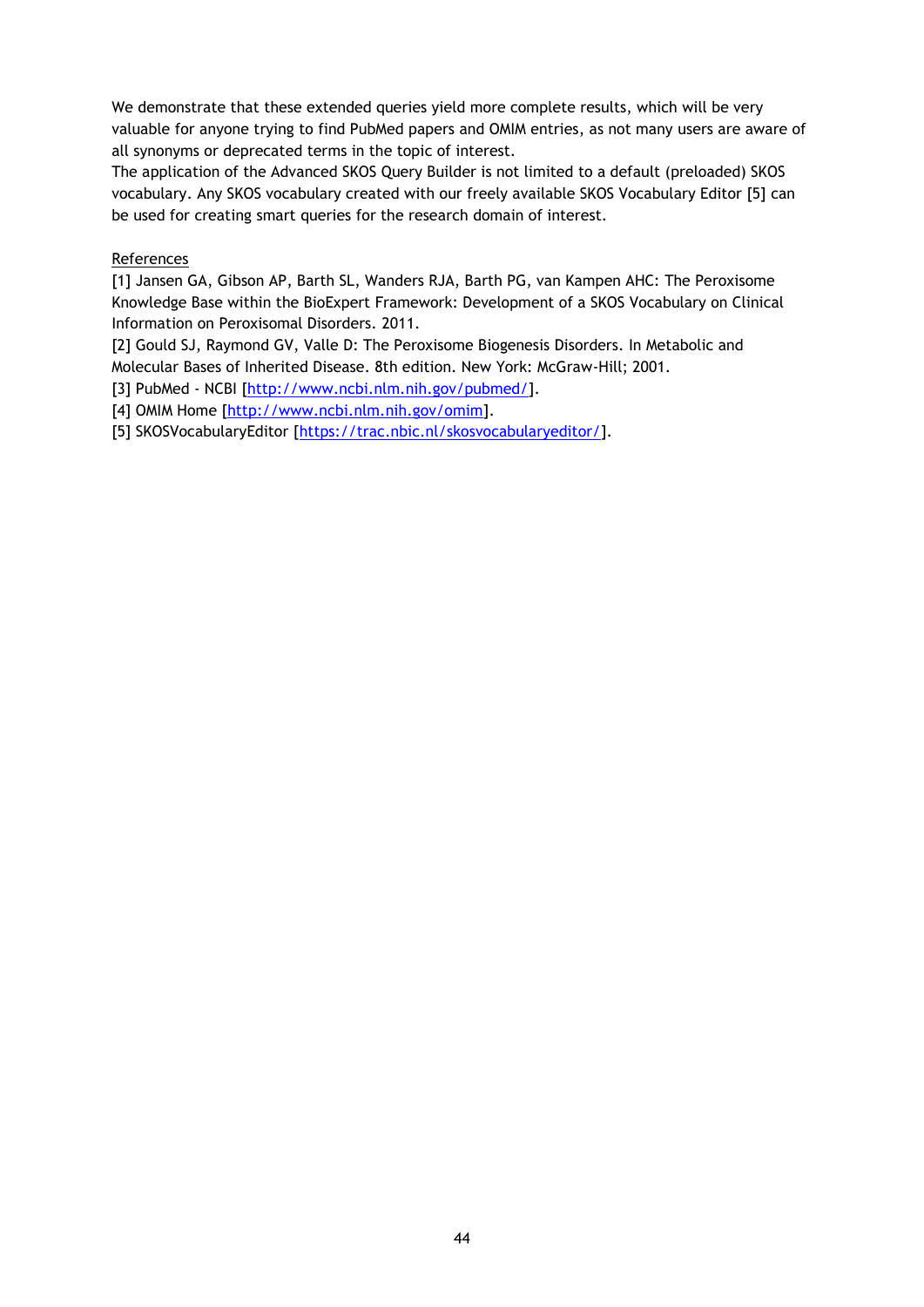# **PDB\_REDO: optimized protein structures for bioinformatics research**

# Robbie P. Joosten

# *Netherlands Cancer Institute*

Structural bioinformatics studies such as drug docking, homology modeling, biostatistics, etc. rely heavily on experimental X-ray structure models from the Protein Data Bank (PDB). The quality of these experimental models is an important limiting factor of the quality of bioinformatics studies. In other words, we can only do good bioinformatics with good structures. Unfortunately, many structures in the PDB are not as good as they can be because:

- ...they were made with protocols that have become obsolete due to the ongoing development of X-ray crystallographic methods.
- ...they are the result of manual interpretation of the data which is prone to inconsistencies and human errors.

The PDB\_REDO databank of optimized structure models deals with these challenges. For each entry a structure model plus its original experimental X-ray data is taken from the PDB and optimized using a fully automated procedure. In the first phase, the model is refined to improve the fit with the experimental X-ray data. Here, the correct balance between protein geometry, temperature factors and the X-ray terms is established. The complexity of the temperature factor model is optimized using a Hamilton test based procedure to avoid overfitting or undermodelling. In the second phase, the model is further enhanced by rebuilding side chains, adding missing atoms, removing 'fake' waters, performing peptide flips and optimizing hydrogen bonding. The resulting model is refined again to get a fully optimized structure model. In the third phase, the new model is validated to check its fit with the experimental data and prior knowledge of protein geometry. Full cross validation is used for models with few experimental data.

Models in PDB\_REDO have higher geometric quality (e.g. better Ramachandran plot, fewer bumps), energetically more favorable conformations and better fit with the experimental data over their counterparts in the PDB.

The PDB\_REDO databank contains nearly 60,000 entries covering more than 95% of all X-rays structures in the PDB.

Link: [www.cmbi.ru.nl/pdb\\_redo](http://www.cmbi.ru.nl/pdb_redo)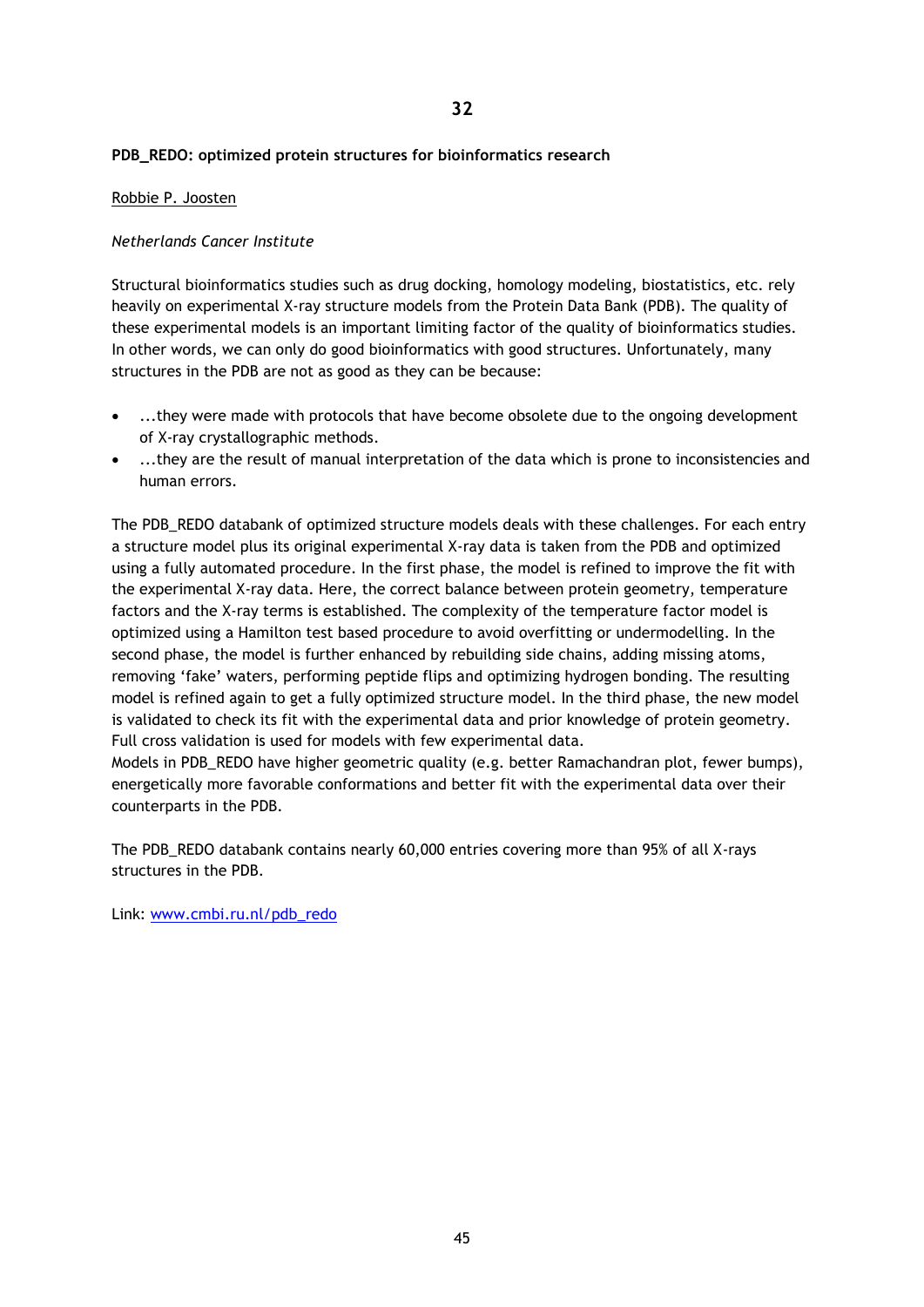# **A genetics-based approach to partitioning the natural diversity of an RNA virus family**

Chris Lauber<sup>1</sup> and Alexander E. Gorbalenya<sup>1,2,3</sup>

*<sup>1</sup> Molecular Virology Laboratory, Department of Medical Microbiology, Leiden University Medical Center, Leiden, The Netherlands*

*<sup>2</sup> A.N. Belozersky Inst. of Physico-Chemical Biology and 3Faculty of Bioengineering and Bioinformatics, M.V. Lomonosov Moscow State University, Moscow, Russia*

The explosive accumulation of genome sequences in virology challenges virus taxonomy by experts who traditionally rely on extensive virus characterization. Here, we present a computational approach to hierarchically classify RNA viruses of a family basing only on genetic divergence. To quantify genetic divergence, we use pairwise evolutionary distances (PEDs) estimated by maximum likelihood inference on a multiple alignment of family-wide conserved proteins. PEDs are calculated for all virus pairs, and the resulting distribution is modeled via a mixture of probability density functions. The model enables the quantitative inference of regions of distance discontinuity in the family-wide PED distribution, which define the levels of hierarchy. For each level, a limit on genetic divergence, below which two viruses join the same group, is objectively selected among a set of candidates by minimizing violations of intragroup PEDs to the limit. In a case study, we apply the procedure to hundreds of genome sequences of viruses from the family Picornaviridae, for which an advanced expert-based taxonomy is available. Furthermore, we (i) evaluate the temporal stability of the classification and important key parameters, (ii) analyze the relation of virus sampling, host range, and observed genetic diversity of taxa, and (iii) provide an evolutionary perspective on known and still unknown natural diversity in the family. Since the use of genetic sequences for storage and transmission of information presents a universal property common to all biological entities, the developed approach might be applicable beyond RNA viruses.

<http://f1000.com/13703957>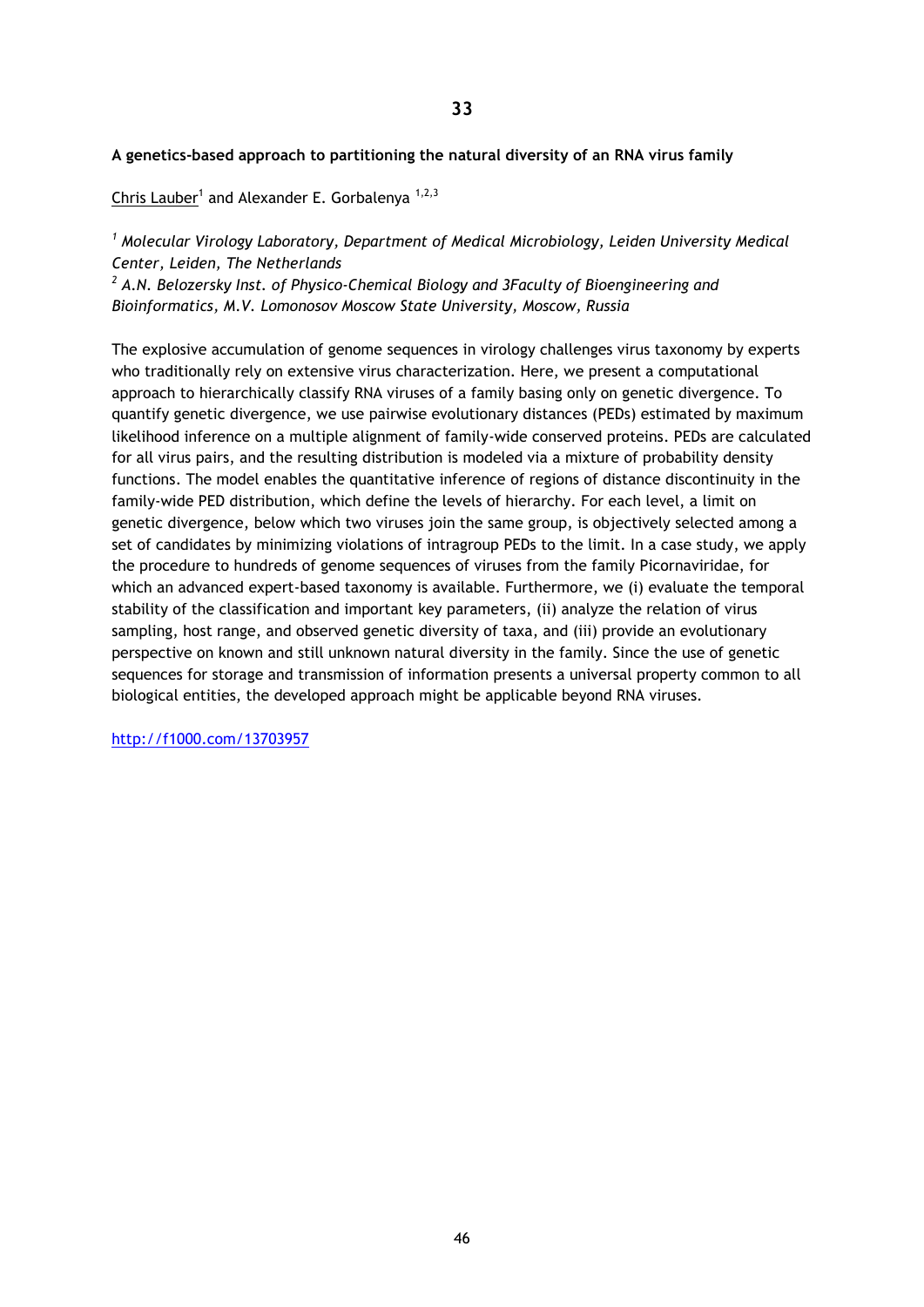# **Towards Watching the Bottlenecks of Membrane-Protein Biogenesis by Single-Molecule Methods**

Da Liu, Jacek Mika, Victor Krasnikov, Lieke van Gijtenbeek, Michiel Punter, Jan Kok, Bert Poolman, Antoine van Oijen

# *Single-Molecule Biophysics, Zernike Institute for Advanced Materials, 9747AG, Groningen, the Netherlands*

35% of the genome encodes for membrane proteins (MPs). Further, 75% of clinically used drugs are targeting membrane proteins. Understanding the functioning of MPs is a field of growing importance, but the production of MPs for basic study and characterization remains a major bottleneck. Overexpression of genetically recombinant proteins can lead to protein malfunction or can even be lethal to cells, especially in the case of overproduction of heterologous MP in bacteria. These bottlenecks have not been well documented. Cutting-edge singe-molecule fluorescence microscopy will be employed to shed light on each individual step in the process that leads to successful incorporation of functional protein into the cellular membranes. The use of photoactivable fluorescent proteins fused to the protein of interests will enable the sub-diffraction limited imaging of intracellular structure. By using photoactivated localization microscopy (PALM), which is a novel optical super-resolution method, we will allow for a spatial characterization of the intracellular distribution of MPs (or their mRNA precursors) at various stages of the transcription, translation, folding, and membrane-insertion processes. Further, by dynamically following the transcription, translation, and membrane insertion of individual molecules, we will be able to obtain information on which kinetic steps are affected when overexpressing a MP. By observing the cellular synthesis machinery at the single-molecule level we will obtain a level of mechanistic insight unobtainable by classical ensemble averaging methods.

[http://singlemolecule.nl](http://singlemolecule.nl/)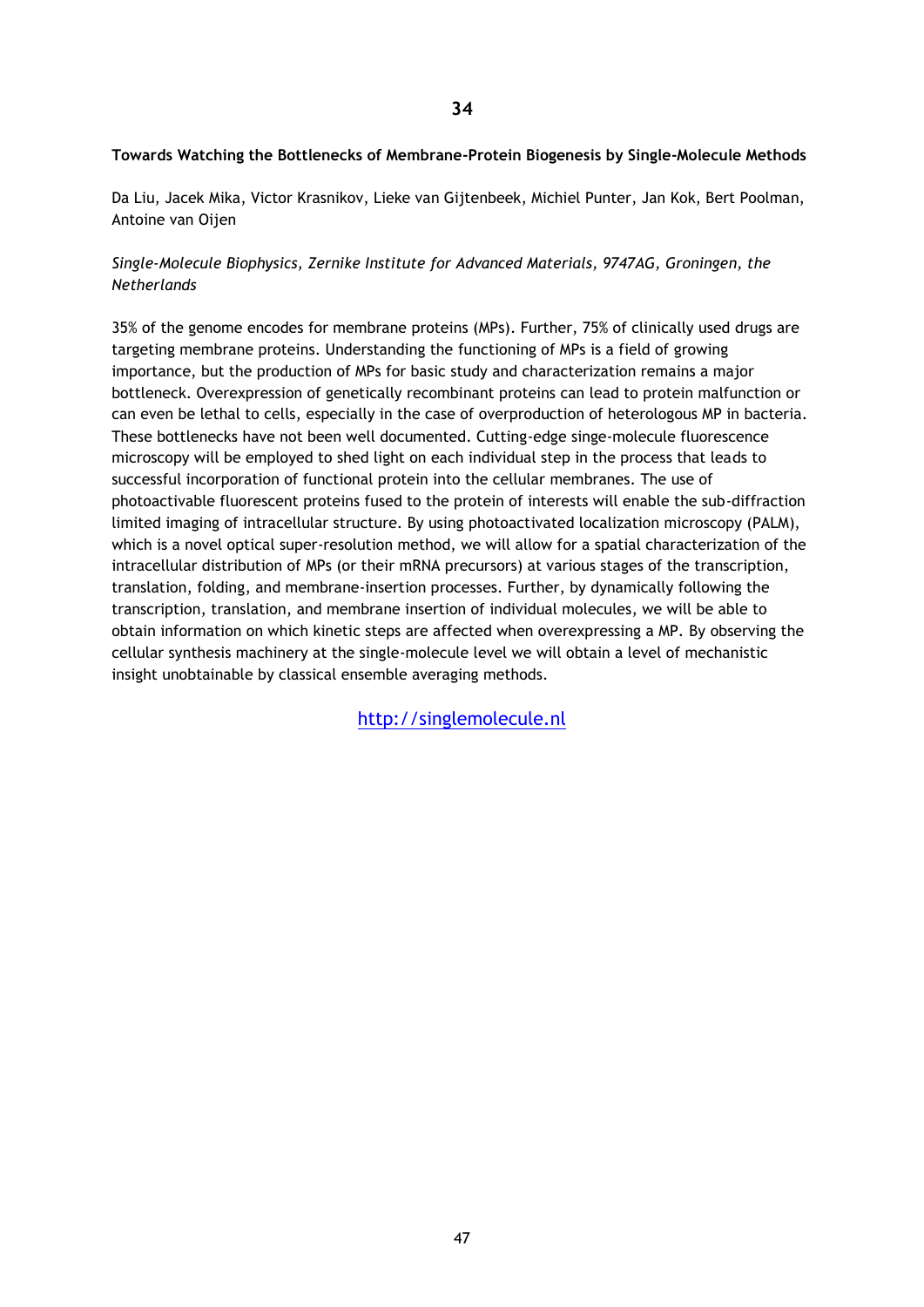# **Fast and accurate calculation of protein-protein interaction: contribution of surface and interface residues**

René Pool, Ali May, Jaap Heringa and K. Anton Feenstra

# *IBIVU Center for Integrative Bioinformatics VU University*

In many cellular processes, physical interactions between proteins play crucial roles. For biological functionality, many proteins must organise into protein complexes. On the other hand, biologically non-functional complexes might give rise to a number of pathologies. Existing methods for predicting protein-protein interactions (PPIs) that use statistical learning teachniques or other bioinformatic approaches appear to have limited accuracy. We will therefore try to build up a method based on physical principles using simplified molecular models for computational efficiency, while still maintaining the accuracy of calculating the interactions.

As a first step, we have established that we can accurately calculate potentials of mean force (PMF) using a coarse-grained force field where approximately four atoms are represented by a single sphere (or `super atom'). This yields almost a 100-fold simulation time speedup. As a second step, we will establish that direct interactions from the interface residues dominate the interaction potential. This opens the possibility of limiting the calculations to the interface region only, providing a speedup of another three orders of magnitude.

In order to verify the interface dominance, we have mutated surface and interface residues and studied the influence on the effective interaction of two different protein complexes; a TCR-pMHC and an MP1-p15 scaffolding complex. We performed random mutations on an equal number of residues in either the surface (non-interface), the interface core (buried in complex) or the interface rim (less exposed in complex). For each of these, we measure how favorable the interaction is between two proteins by calculating the PMF using coarse-grained molecular dynamics simulations at different distances. Our results show that mutations on the interface core lead to less attractive interactions than mutations on the interface rim, while non-interface surface mutations hardly effect the PPI.

We are now able to calculate an interaction potential between any two proteins in a matter of hours. Restricting this to the interface region only will allow us to calculate protein interactions on a genomic scale (tens of millions of PPIs) in about a day on a medium size compute cluster.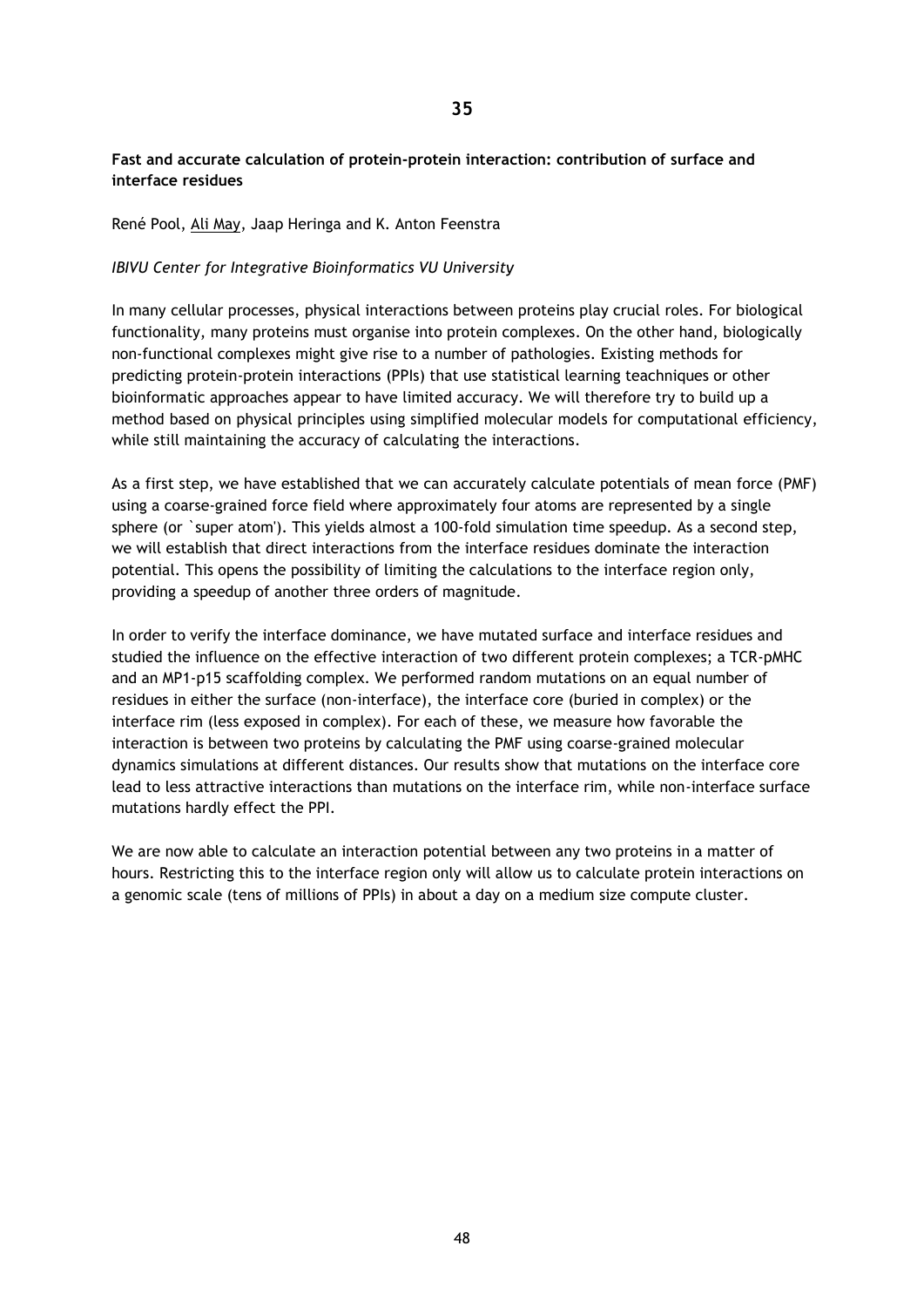# **MS PRUNA: Mass Spectrometry Peptide Re-mining Using Network Analysis**

E.A. McClellan, B. van Breukelen, A. Kremer, P.J. van der Spek, A.P. Stubbs

*Erasmus MC, NBIC, NPC, Utrecht University*

Here we describe Net WeAvers (Network Weighted Averages) for analyzing groups of regulated proteins, e.g. as defined by clusters of protein-protein interactions, which have been identified as significantly more or less abundant in a mass spectrometry experiment. Unlike gene set algorithms that generally use subjective cutoffs combined with the hypergeometric test, which is biased towards large sets, or methods that require a large number of user-defined parameters, Net WeAvers is a non-parametric and largely data-driven method that produces objective results.

[e.mcclellan@erasmusmc.nl](mailto:e.mcclellan@erasmusmc.nl)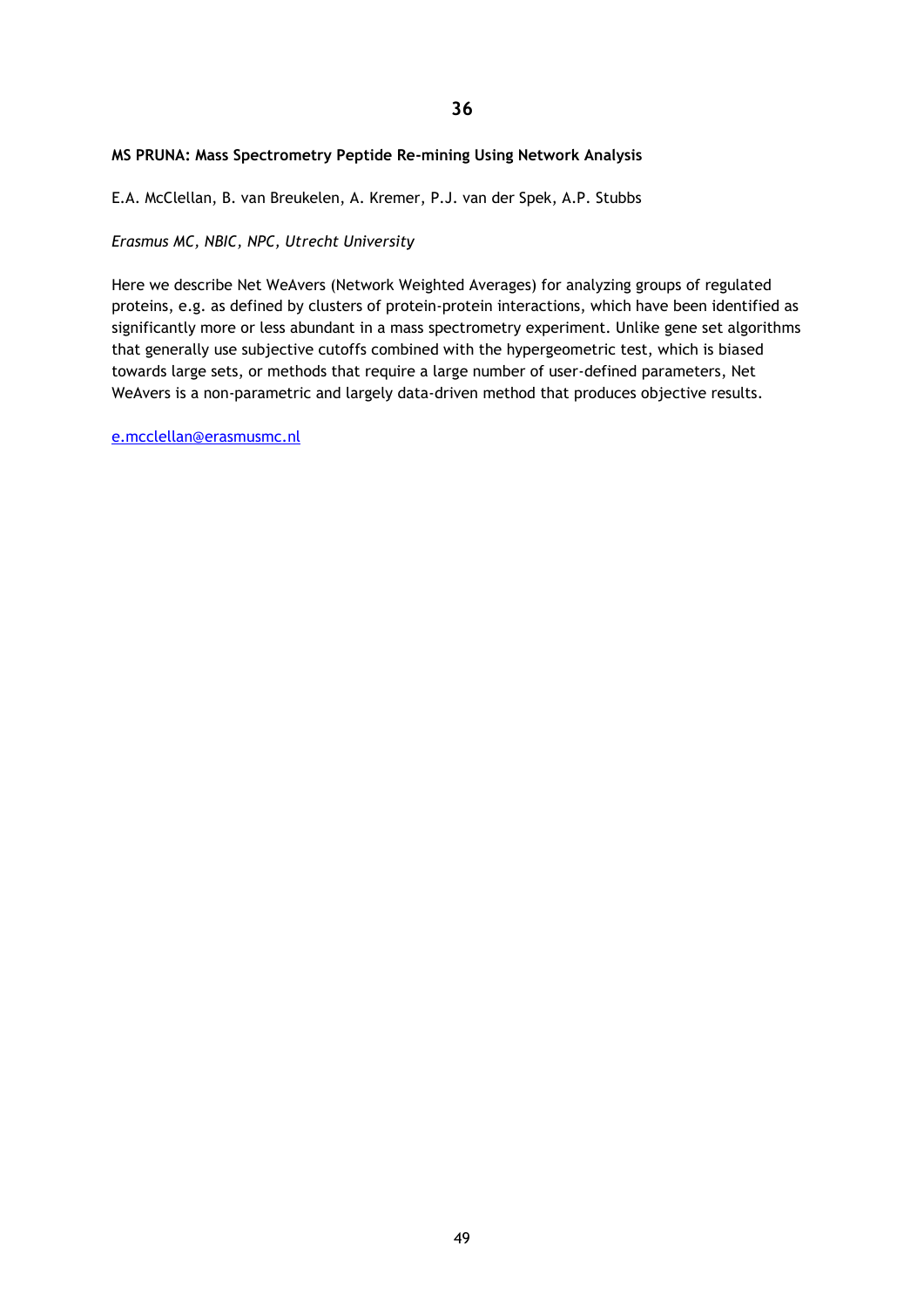**e-Science in bioinformatics: enabling the reuse of methods while unravelling the epigenetic factors of Huntington's Disease**

Eleni Mina<sup>1,2</sup>, Reinout van Schouwen<sup>1</sup>, Kostas Karasavvas<sup>2</sup>, Kristina Hettne<sup>1</sup>, Peter-Bram 't Hoen<sup>1</sup>, Pernette J. Verschure  $^{3,4}$ , Christine Chichester<sup>2</sup>, Barend Mons<sup>1,2</sup>, Willeke van Roon-Mom<sup>1</sup>, Marco Roos  $1,2$ 

*<sup>1</sup>Department of Human and Clinical Genetics, Leiden University Medical Centre, Leiden, The Netherlands*

*<sup>2</sup>Netherlands BioInformatics Centre*

*3 Swammerdam Institute for Life Sciences, University of Amsterdam, Amsterdam, The Netherlands <sup>4</sup>The Netherlands Institute for Systems Biology, University of Amsterdam, Amsterdam, The Netherlands*

Unravelling the molecular mechanisms underlying disease typically involves years of generating new types of data to fill gaps in our understanding. Research has thus become complex and multidisciplinary. An example is Huntington's Disease (HD). The mutation and the gene are known since 1993, but the downstream mechanisms are still poorly understood and no cure has been found. New methods to analyse already existing data could unravel new disease mechanisms such as the role of changes in chromatin modification in HD. The field of e-Science (enhanced Science) aims to enhance data analysis, but also collaboration between disciplines and standards of reproducibility.

We present an approach where the results of software developers support the collaboration between bioinformaticians and biologists, whose aim is to identify and explore a possible role of chromatin modification in HD. We developed knowledge mining Web Services that can be combined in workflows by bioinformaticians, and tools to automatically turn a workflow into a Galaxy [\(http://galaxy.psu.edu\)](http://galaxy.psu.edu/) tool or Web Application.

We present results of analysing the role of CpG islands, an epigenetic marker, in HD by workflows created in Taverna [\(http://www.taverna.org.uk\)](http://www.taverna.org.uk/) and how this supports our multidisciplinary collaboration. Using our approach, we statistically determined the putative role of CpG islands in transcriptional dysregulation in HD. In addition, we could predict and prioritise the most likely candidate proteins that could interact with mutant HTT, to explain the deregulation of genes with a CpG island in their promotor, such as the brain specific DNA binding protein BAIAP2. We used the workflows to discuss experimental design, while the Galaxy and Web Application tools were used to explore the basic functionality of the workflow taking advantage of a user-friendly work environment for our collaborators.

In conclusion, we applied Web Services, Workflows, and worfklow dissemination tools in order to gain insight into the role of CpG islands in HD. It is a powerful and flexible way to implement data analysis. At the same time, it provides a useful representation for internal discussion and scientific discourse. The simplified interfaces of Galaxy and the Web Application are useful to disseminate our work. The workflows will be reused to investigate the role of other epigenetic markers in HD and other (neurological) diseases. Finally, we participate in the Digital Library project 'Workflow Forever' [\(http://www.wf4ever-project.org\)](http://www.wf4ever-project.org/) to further improve the preservation and reproducibility of bioinformatics analyses.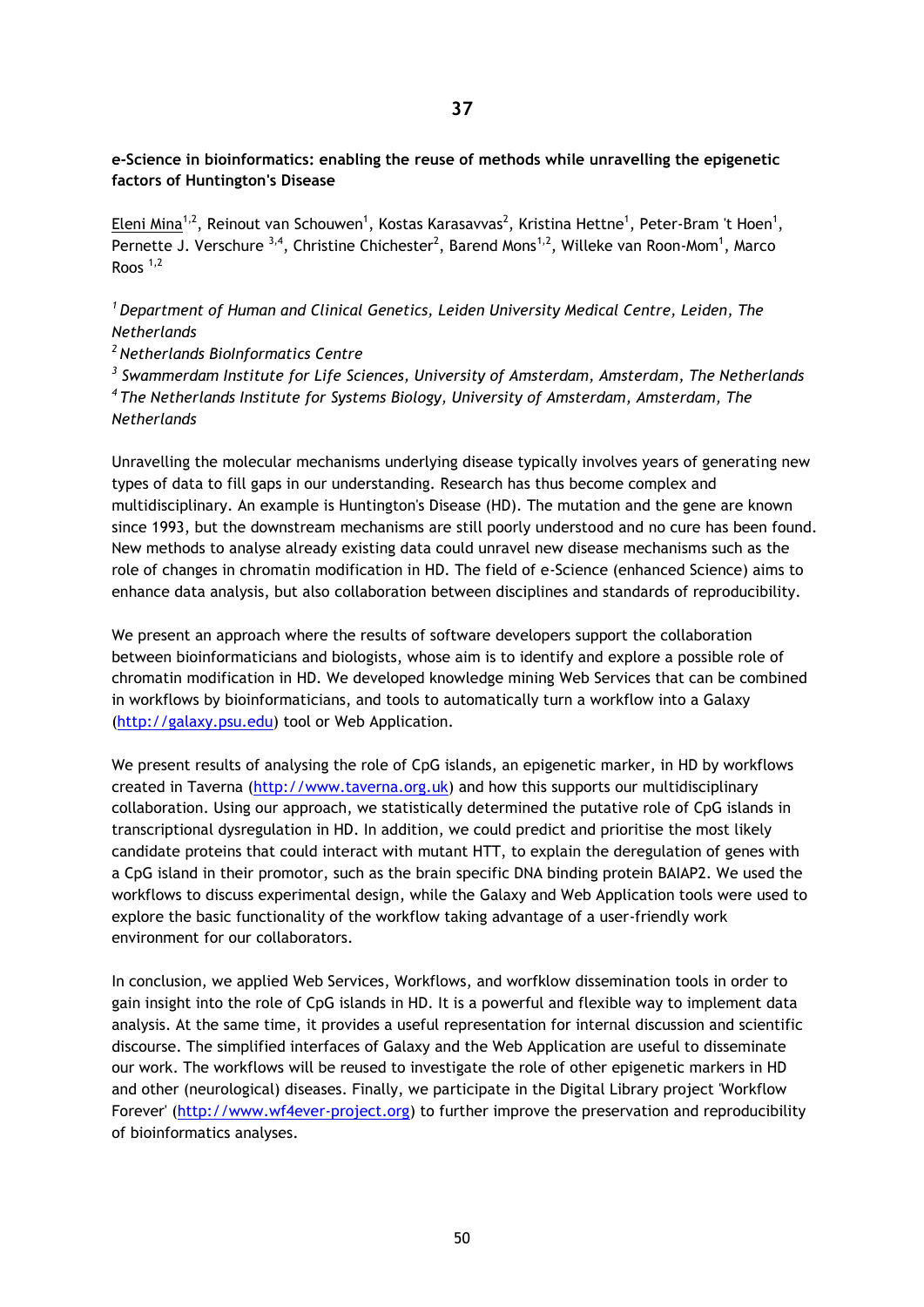# **Transgenerational analysis of DNA methylation inheritance in Arabidopsis thaliana**

Lionel Morgado<sup>1</sup>, Maria Colomé-Tatché<sup>1</sup>, René Wardenaar<sup>1</sup>, Sandra Cortijo<sup>2</sup>, Ritsert C. Jansen<sup>1</sup>, Vincent Colot<sup>2</sup>, Frank Johannes<sup>1</sup>

*<sup>1</sup> Groningen Bioinformatics Centre, University of Groningen, Nijenborgh 7, 9747 AG, Groningen, The Netherlands.*

*2 Institut de Biologie de l'Ecole Normal Supérieure (IBENS), CNRS UMR8197 – INSERM U1024, 46 rue d'Ulm, 75230 Paris Cedex 05, France.*

Inter-individual differences in DNA methylation states (epialleles) can provide a source of heritable phenotypic variation independent of DNA sequence changes. For this mode of epigenetic inheritance to be relevant for evolution or artificial breeding it is necessary to demonstrate the long-term stability of epialleles in controlled settings. Here we employ a genome-wide approach to study the transgenerational behavior of the methylome of a single Arabidopsis Epigenetic Recombinant Inbred Line (EpiRIL) over seven inbreeding generations. We show that a subset of epialleles segregate in a stable Mendelian fashion and that their rate of approach toward fixation is consistent with genetic inbreeding theory. Given this level of stability, we conclude that DNA methylation states can be subject to selection and may constitute an important component of phenotypic evolution.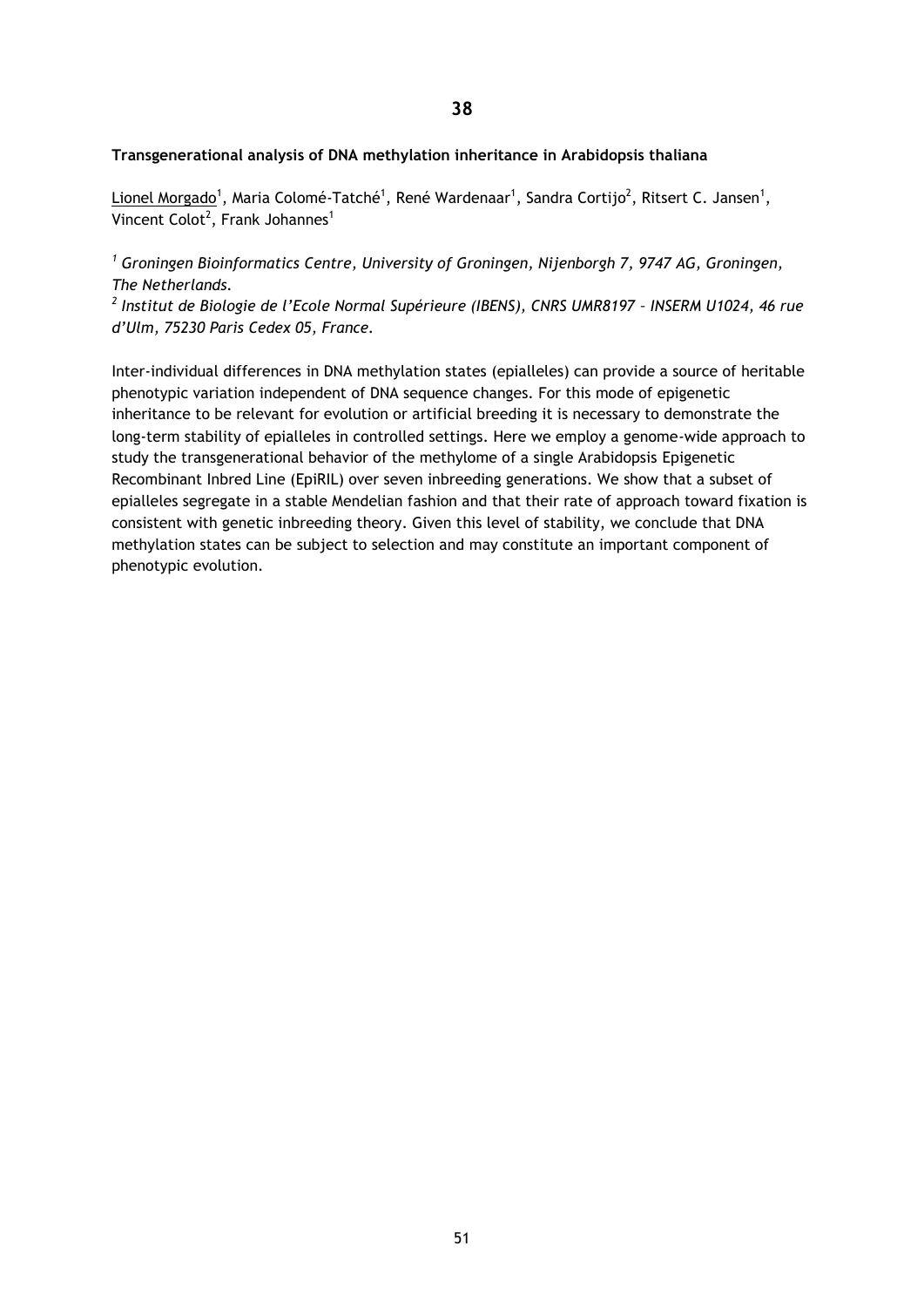**Department of Clinical Epidemiology, Biostatistics and Bioinformatics, Academic Medical Centre Compendium database of rodent and human metabolic syndrome related datasets**

Umesh Nandal<sup>1,3</sup>, A.H.C. van Kampen<sup>1,2,3</sup>, P.D. Moerland<sup>1,3</sup>

*1 Bioinformatics Laboratory, Department of Clinical Epidemiology, Biostatistics and Bioinformatics, Academic Medical Center, PO Box 22700, 1100 DE Amsterdam, the Netherlands 2 Biosystems Data Analysis, Swammerdam Institute for Life Science, University of Amsterdam, Nieuwe Achtergracht 166, 1018 WV Amsterdam, The Netherlands <sup>3</sup> Netherlands Bioinformatics Centre, Geert Grooteplein 28, 6525 GA Nijmegen, the Netherlands*

#### Background:

Animal models have been useful for improving our knowledge of molecular interactions underlying human diseases. However, often animal models fail to mimic human disease adequately. One way to validate the similarity of a model organism to its human counterpart is by using gene set enrichment-based methods to compare pairs of gene expression datasets. This requires not only the integration of expression profiles from heterogeneous resources but also a large number of pairwise comparisons between human and animal model gene expression datasets. Moreover, narrowing down gene expression datasets for a specific domain of study from public repositories such as GEO can be challenging.

#### Results:

We developed a MySQL database that provides a homogeneous and flexible platform for the systematic collection, storage and retrieval of gene expression data from heterogeneous resources. The download of gene expression datasets from GEO to the database as well as querying the database can be performed using dedicated R-functions. The database and the R-functions have been bundled together into an R package named geoDB. Differential expression and cross-species gene expression analysis using enrichment statistics can be performed using an automated pipeline provided with the geoDB package. Molecular similarity between rodent models and human is investigated by testing for enrichment of a signature from one species in a rank-ordered gene list from a dataset in the other species. The enrichment results are represented in the form of heatmaps and bipartite graphs.

# Conclusion:

The geoDB R package provides a flexible platform for loading gene expression data from heterogeneous resources in a local database and performing various types of analyses. The integrated expression data will be used to validate animal models for complex multifactorial human diseases.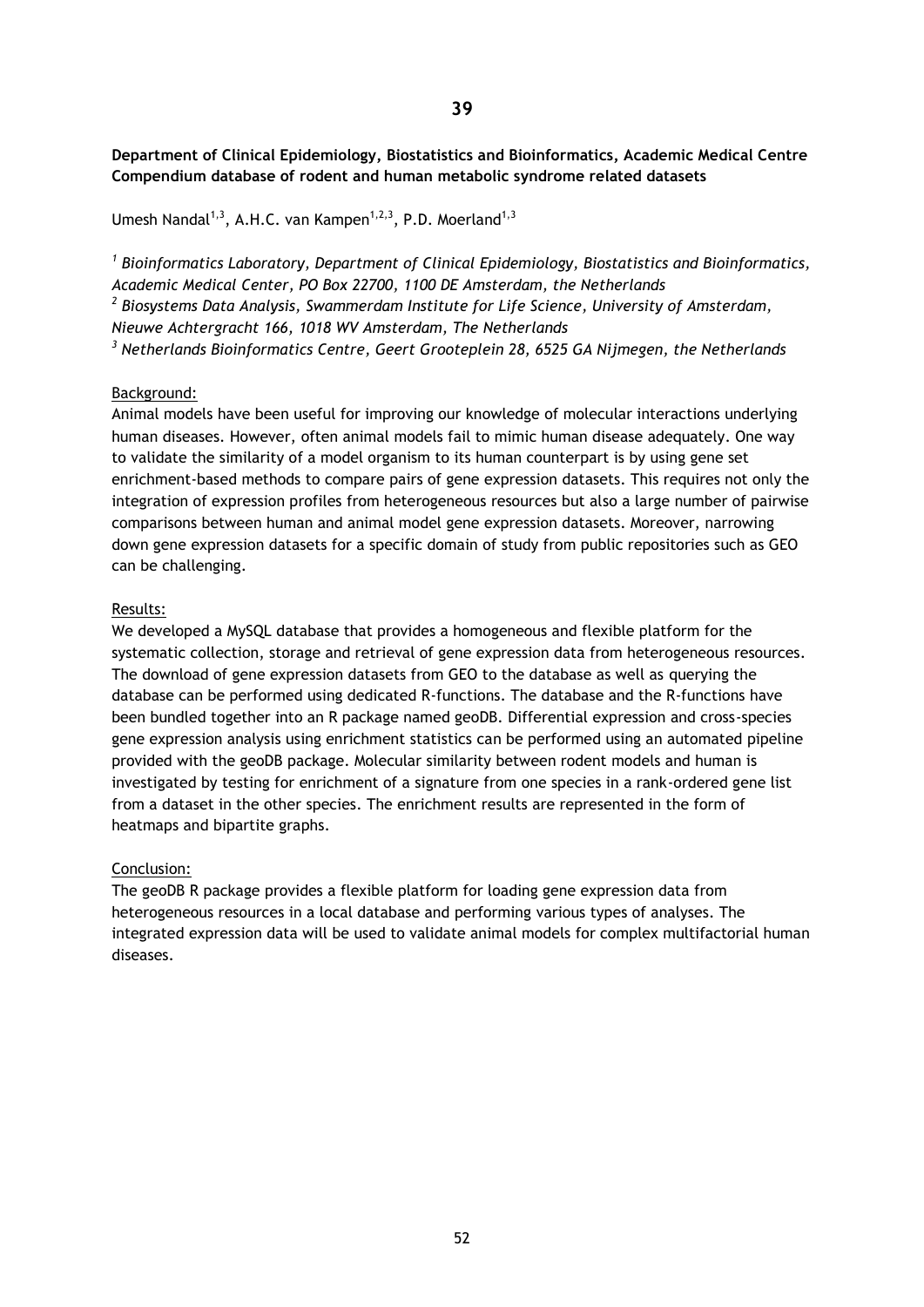### **Small Multiples View Cytoscape plugin for comparing gene expression in a network context**

Harm Nijveen<sup>1,2</sup>, Job Geerligs<sup>1</sup>, Jack A.M. Leunissen<sup>1,2</sup>

*1 Laboratory of Bioinformatics, Wageningen University,* 

*<sup>2</sup> Netherlands Consortium for Systems Biology*

Comparing the expression levels of sets of genes between different conditions or a series of time points is a powerful approach to identify the important factors that play a role in a biological process of interest. The heat map is an often-used visualization method to analyze these expression levels, by using a matrix where each cell represents a gene in a certain condition or time point and the color of the cell shows the corresponding expression level. A shortcoming of heat maps is the lack of additional information on the displayed entities: the matrix structure of a heat map dictates a simple one dimensional organization of the genes, whereas a two dimensional network structure would provide more information about the relationship of the different genes.

We are developing a plugin for the popular network visualization tool Cytoscape that helps the biologist to visualize the expressions levels of genes or abundance of metabolites in a network context (gene regulation network, metabolic pathway, etc.) and compare these levels between different conditions or time points. The same network is repeated in a grid of images, one for each individual condition, with the expression levels for the different genes mapped onto the network per condition using a heat map-like coloring for the nodes. This visualization strategy that was popularized by Edward Tufte is known as "Small Multiples". The additional information of the network structure can help to better interpret the results of an experiment or it could be used to validate and perhaps improve the used network.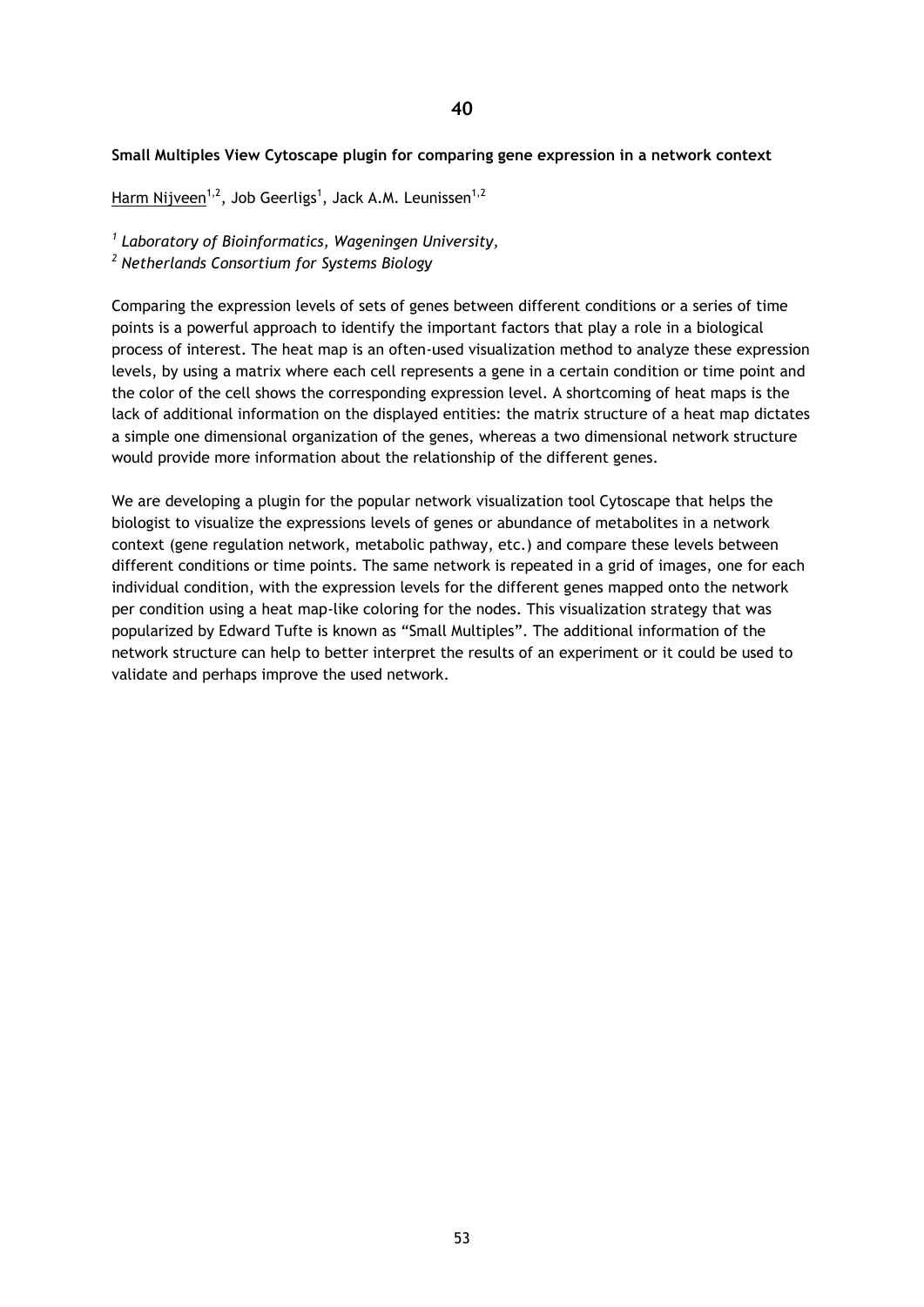### **e-BioGrid: Building a Dutch e-science infrastructure for life science research**

Irene M. Nooren <sup>a,b,d</sup>, Han Rauwerda <sup>a,d</sup>, Machiel Jansen <sup>c</sup>, Jan J. Bot <sup>b,d,e</sup>, Joost N. Kok <sup>b,d</sup> and Timo M. Breit<sup>a,d</sup>

*<sup>a</sup>Microarray Department & Integrative Bioinformatics Units, University of Amsterdam, Science Park 904, 1098 XH Amsterdam, The Netherlands*

*<sup>b</sup>Leiden Institute of Advanced Computer Science, Leiden University, Niels Bohrweg 1, 2333 CN, Leiden, The Netherlands*

*<sup>c</sup>SARA, Science Park 140, 1098 XG Amsterdam, The Netherlands*

*<sup>d</sup> Netherlands Bioinformatics Centre (NBIC), Geert Grooteplein 28, 6525 GA Nijmegen, The Netherlands*

*<sup>e</sup>Delft Bioinformatics Laboratory, Delft University of Technology, Mekelweg 4, 2628CD, Delft*

Life science and health research today often involves data-intensive experimentation. However, local ICT infrastructure is increasingly insufficient to deal with the associated growing computational demands. This poses a multi-disciplinary challenge in which e-science methods, tools and resources need to be combined into a functional e-bioscience infrastructure for life science research. To meet this challenge in the Netherlands, an e-BioGrid initiative was started within the national BiG Grid program. It consists of a multidisciplinary central e-Core plus an e-science support team and it operates through selected large project with decentralized staff or through continuously submitted ad-hoc projects. The e-BioGrid projects are organized via seven Technology Areas that comprise most life science technologies and align the initiative with ongoing NBIC and bioinformatics programs. Here an overview will be presented of the e-BioGrid initiative and progress in the infrastructure developments. The e-BioGrid initiative so far has led to a growing ebioscience community as well as life sciences e-research user community. Also, there are some valuable lessons learned and several data analysis applications are configured on the BiG Grid infrastructure using either cluster, grid or cloud computing.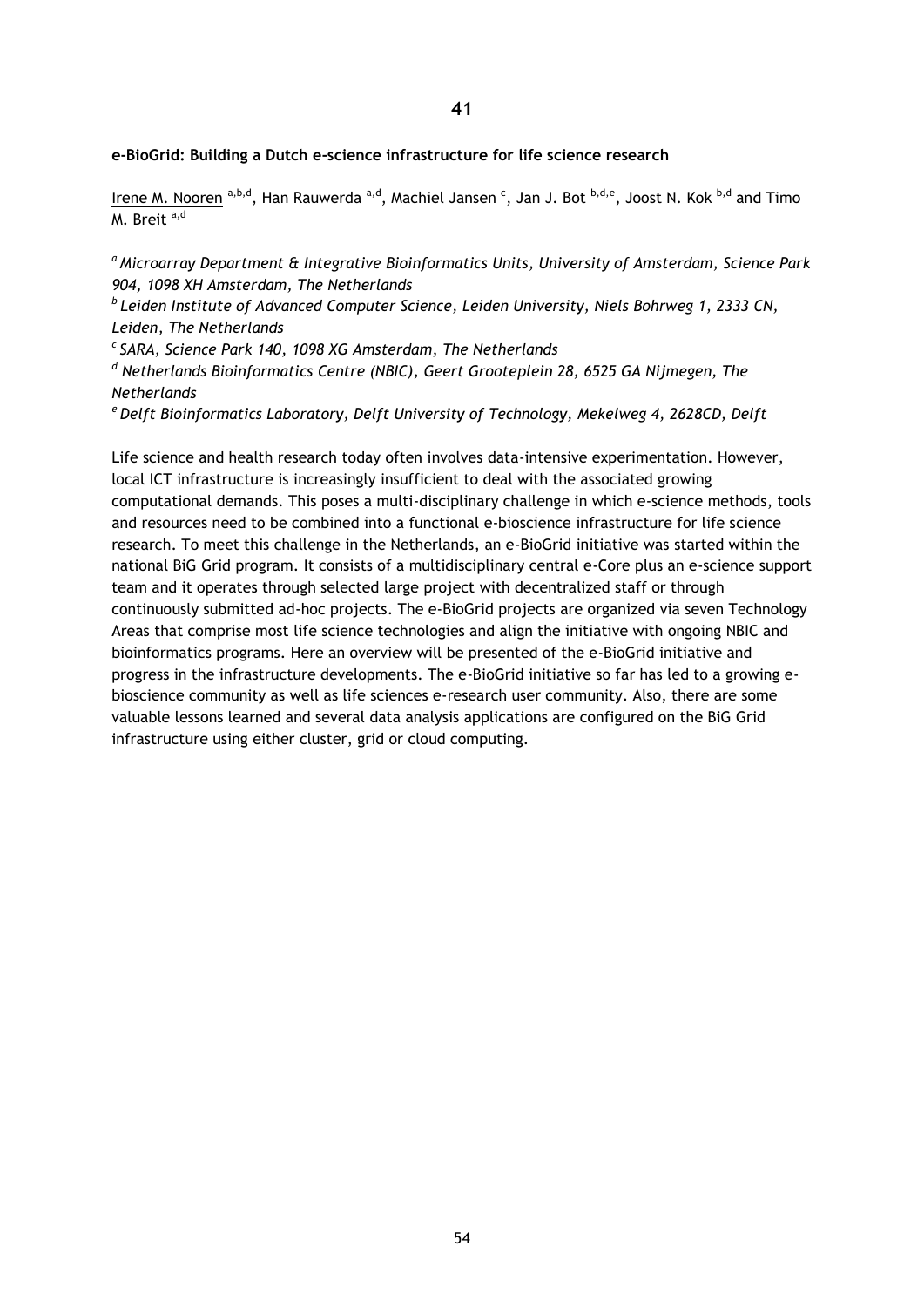# **TraIT: an integrated translational research IT platform**

J.H. Obbink, Jan-Willem Boiten, Jeroen A.M. Beliën, Gerrit A. Meijer

# *Philips Research, Centre for Translational Molecular Medicine, VU University Medical Center*

TraIT (Translational Research IT) aims to establish a significant improvement of the IT infrastructure for translational research in the Netherlands, and to share and secure the data generated in the translational research projects sponsored by CTMM. Ultimately this project is meant to be the basis of an IT infrastructure that facilitates translational research logistics, data management, data integration, and data analysis at a national level, as well as being the Dutch hub in international networks. The project aims to adopt and adapt existing point solutions rather than embarking on major software development projects. The main challenge will be to unite the current isolated solutions into one interoperable IT platform for translational research.

It is TraIT's challenge specifically to:

- Provide a sustainable and scalable translational research information infrastructure that allows industry and public organizations to share and disseminate data, analyses and understanding. This should be driven by community-endorsed open data and technical standards.
- Provide accessible, high-quality powerful tools to allow scientists to interact and explore a unified translational medicine research space, i.e. the TraIT tools should be interoperable with other systems, but above all also intra-operability between the individual TraIT work packages.
- Provide accessible, high-quality powerful tools to allow translational researchers to manage the business processes of translational research.
- Build as much as possible upon existing solutions and develop for unmet needs only.
- Do this in a user-oriented and process-driven fashion.

All key organizations within translational research in The Netherlands are committed to the TraIT project. This community building aspect of the project is crucial for its eventual success: implementation of a common data sharing platform for translational research integrated across all relevant data generating disciplines (clinical, imaging, biobanking, and "omics-type" experimental data).

The TraIT project is a joint initiative between CTMM, KWF Dutch Cancer Society, Dutch Heart Foundation, Netherlands eScience Center, the Netherlands Federation of University Medical Centers (NFU), the Netherlands Bioinformatics Centre (NBIC), and the Parelsnoer Initiative (PSI).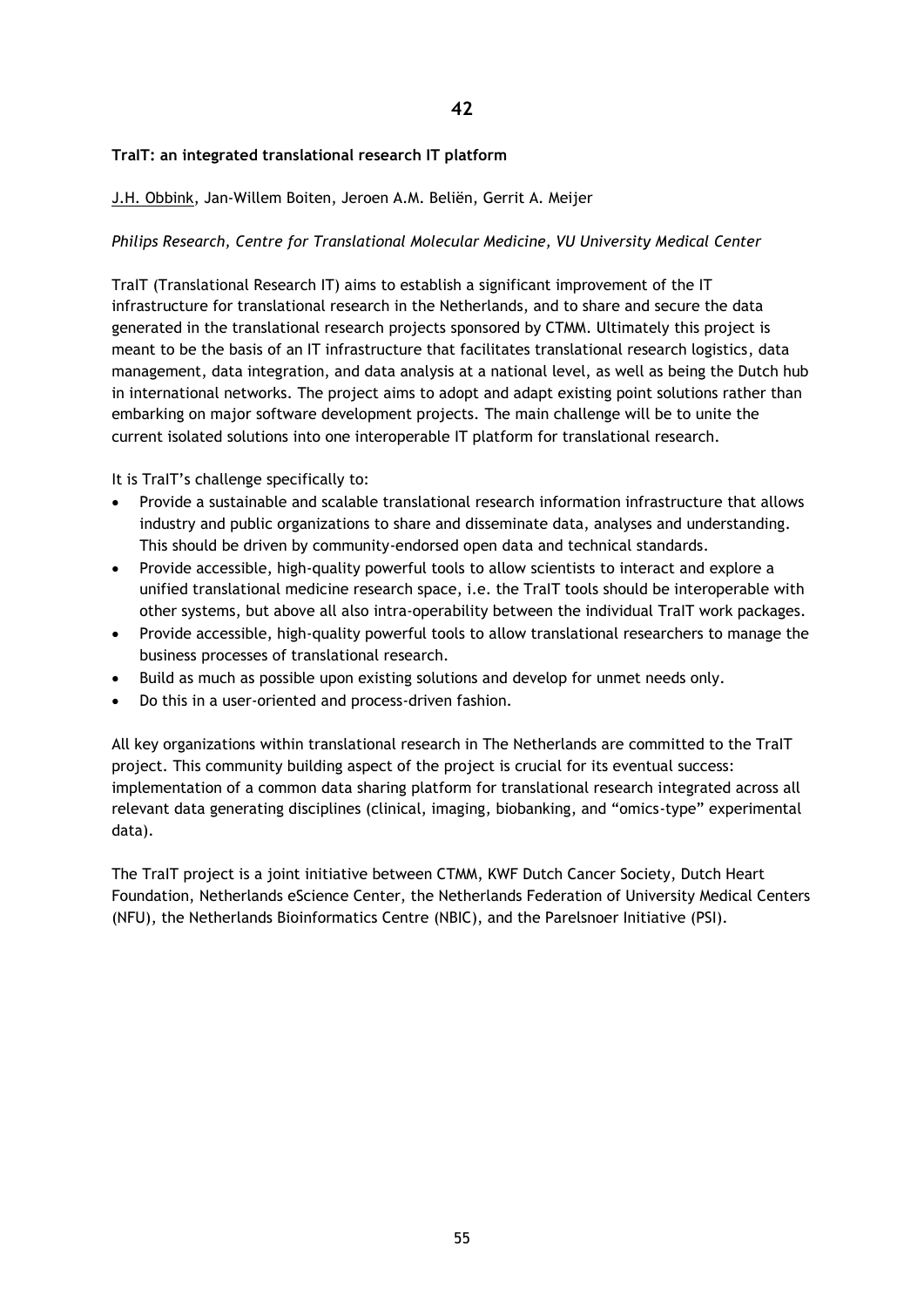# **Are REPs genetic insulators that enable differential regulation of gene expression in bacteria?**

Lex Overmars<sup>1,2,4</sup>, Roland Siezen<sup>1,2,4</sup> and Christof Francke<sup>1,2,3,4</sup>

*1 Radboud University Medical Centre, Centre for Molecular and Biomolecular Informatics, Nijmegen* 

*2 TI Food and Nutrition, PO Box 557, 6700AN Wageningen* 

*3 Kluyver Centre for Genomics of Industrial Fermentation, PO Box 5057, 2600GA Delft* 

*<sup>4</sup> Netherlands Bioinformatics Centre, 260 NBIC, PO Box 9101, 6500HB Nijmegen*

Background: Repetitive Extragenic Palindromic elements (REPs) are short palindromic sequences that were first identified in E.coli and closely related enteric bacteria. Recently, REPs were identified in more diverse bacterial taxa. REPs exhibit some remarkable characteristics. They (i) are almost exclusively found in the intergenic space, in which they are often arranged in repeats called BIMEs; (ii) occur in high abundance, up to 500-1000 REPs in some species, occupying a substantial portion of the intergenic space; (iii) are highly conserved within a genome Various functional links have been proposed in literature. For instance, it was shown that REPs play a role in stabilizing mRNA, i.e. that REP-containing transcripts are less prone to degradation. Specific REPs were also shown to act as binding sequence for either DNA polymerase or DNA gyrase. However none of the related literature provides a common functional denominator for the complete set found, let alone a satisfying mechanism of action. We therefore decided to investigate the commonality using a comparative genomics approach.

Results: E.coli REPs were identified using a re-defined motif based on a conserved 29bp sequence. We observed a biased distribution of REPs with respect to the ORFs: REPs are not found between divergent gene-pairs and predominantly located between convergent gene-pairs. A set of 465 publicly available microarrays (Many Microbe Microarrays database) was used to explore the effects of REPS on transcription under various conditions. This analysis revealed an association between REP-related gene-pairs and higher expression levels. This association is also evident when Codon Adaptation Index (CAI) values were compared. We identified a set of microarrays with significant effects on gene-REP-gene pair (co-) expression. These arrays all represented the transcriptional response to a certain kind of stress, i.e. related to biofilm formation, aerobiosis and stress specific sigma factors. In addition, we found that REP-containing operons frequently posses an alternative promoter which is known to modulate the stress responses.

Conclusions: This study shows that REPs potentially have a global role in regulation of differential expression. Our results imply that REPs enable differential expression specifically in cases were transcription-driven elevated pressure on DNA supercoiling can arise, i.e. expression of convergent gene-pairs and transcription regulated by an alternative promoter. Our findings imply that the phenomenon of REP-enabled differential expression is linked to the bacterial stress response in E. coli.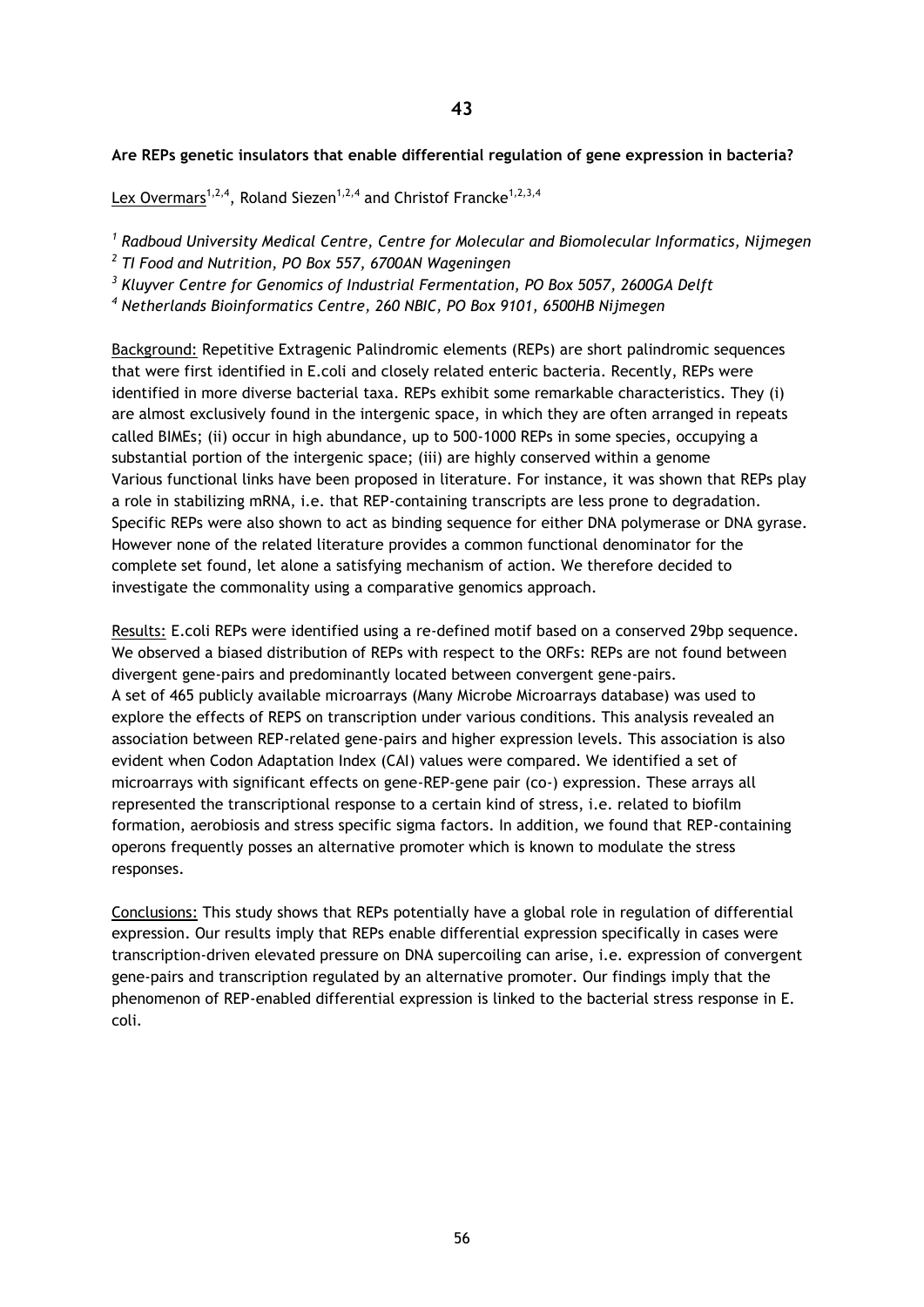# **Pep2Path: Enabling high-throughput antibiotic discovery by automatic identification of peptide biosynthesis pathways**

<u>Yared Paalvast<sup>1</sup>,</u> Marnix H. Medema <sup>1,2</sup>, Eriko Takano1 & Rainer Breitling <sup>2,3</sup>

*<sup>1</sup> Department of Microbial Physiology, Groningen Biomolecular Sciences and Biotechnology Institute, University of Groningen, Nijenborgh 7, 9747 AG Groningen, The Netherlands. <sup>2</sup> Groningen Bioinformatics Centre, Groningen Biomolecular Sciences and Biotechnology Institute,* 

*University of Groningen, Nijenborgh 7, 9747 AG Groningen, The Netherlands.*

*3 Institute of Molecular, Cell and Systems Biology, College of Medical, Veterinary and Life Sciences, Joseph Black Building, University of Glasgow, Glasgow G12 8QQ, UK.*

Nonribosomal peptides are secondary metabolites produced by nonribosomal peptide synthetases (NRPSs). Since nonribosomal peptides often show antibiotic or antitumor activity, they are much investigated in the hunt for new therapeutic compounds[1]. To facilitate this research, the NORINE database stores information on known nonribosomal peptides and their NRPSs [2]. For a substantial proportion of these peptides, the producing NRPS is unknown. Identifying the NRPSs of these nonribosomal peptides could reveal new targets for synthetic biology peptide engineering [3, 4]. The aim of this study was to find NRPSs for nonribosomal peptides without a known synthetase. We developed the Pep2Path software that identifies putative NRPS gene clusters in genome sequences, predicts the encoded nonribosomal peptide, and finds the best matching peptide in the NORINE database, linking "orphan" peptides to their putative biosynthetic clusters. The underlying code is built on antiSMASH [5] and NRPSPredictor2 [6], and uses both a support vector machine classifier and a specificity code of amino acid sequences lining the NRPS adenylation domain active site to predict the amino acids incorporated in a nonribosomal peptide [6]. We show that Pep2Path is computationally very efficient and rapidly identifies the correct NRPS-to-peptide links for the majority of known nonribosomal peptides.

In the future, the Pep2Path software can form the basis for accelerated high-throughput discovery of novel antibiotics by combining genome sequencing and chemical analysis of nonribosomal peptides from a multitude of bacterial strains, through the automated linking of partial peptide sequences inferred from peptide mass spectra to genomically encoded NRPS gene clusters.

# References

1. Fischbach MA, Walsh CT. (2006) Assembly-line enzymology for polyketide and nonribosomal peptide antibiotics: Logic, machinery, and mechanisms. Chem Rev 106(8): 3468-3496.

2. Caboche S, Pupin M, Leclère V, Fontaine A, Jacques P, et al. (2008) NORINE: A database of nonribosomal peptides. Nucleic Acids Res 36(suppl 1): D326-D331.

3. Medema MH, Breitling R, Bovenberg R, Takano E. (2010) Exploiting plug-and-play synthetic biology for drug discovery and production in microorganisms. Nature Reviews Microbiology 9(2): 131-137.

4. Medema MH, van Raaphorst R, Takano E, Breitling R. (2012) Computational tools for the synthetic design of biochemical pathways. Nature Reviews Microbiology .

5. Medema MH, Blin K, Cimermancic P, de Jager V, Zakrzewski P, et al. (2011) antiSMASH: Rapid identification, annotation and analysis of secondary metabolite biosynthesis gene clusters in bacterial and fungal genome sequences. Nucleic Acids Res 39(suppl 2): W339.

6. Röttig M, Medema MH, Blin K, Weber T, Rausch C, et al. (2011) NRPSpredictor2—a web server for predicting NRPS adenylation domain specificity. Nucleic Acids Res 39(suppl 2): W362.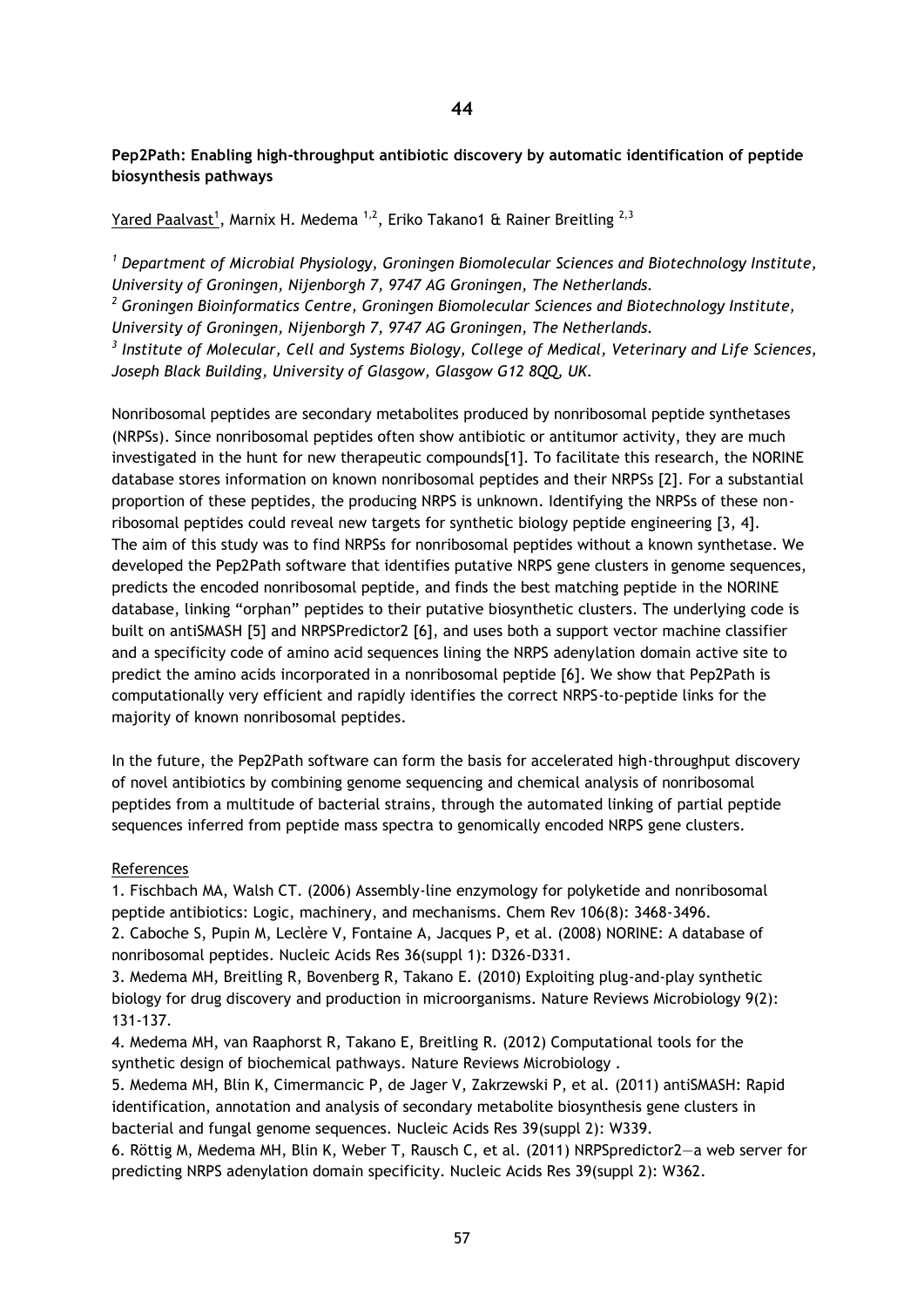# **Towards (almost) closed genomes with SSPACE and GapFiller**

### Marten Boetzer and Walter Pirovano

# *BaseClear*

De novo assembly is a commonly used application of next generation sequencing (NGS) experiments. The ultimate goal is to puzzle millions of reads into one complete genome, although in practice this is still a challenging task. In particular the presence of repeated elements and low-coverage regions are difficult hurdles to take. Where draft assemblies usually result in a number of contiguous sequences (contigs), additional paired-end and matepair sequencing experiments can help to jump over difficult areas and place contigs into larger stretches called scaffolds. A final step in the assembly is to manually close the gaps between and within these scaffolds using standard Sanger sequencing. However this is an expensive procedure, especially for larger genomes.

Here we introduce an automated strategy, called GapFiller, to accurately close gaps within scaffolds using paired-reads. The method is a true novelty in the field and shows good results on both bacterial and eukaryotic genomes. Moreover on a human dataset we underscore that GapFiller can be helpful in reconstructing chromosomic regions that carry important functional information. We demonstrate the GapFiller method, in combination with our widely-used SSPACE scaffolding algorithm, provides an excellent strategy to automatically finish draft genomes. As a consequence the amount of additional wetlab work needed to close a genome is drastically reduced. Also we will discuss the importance of these methods in the light of third generation sequencing strategies such as the IonTorrent and the Pacific Biosciences systems. The software is freely available for noncommercial users at [www.baseclear.com/bioinformatics-tools/.](http://www.baseclear.com/bioinformatics-tools/)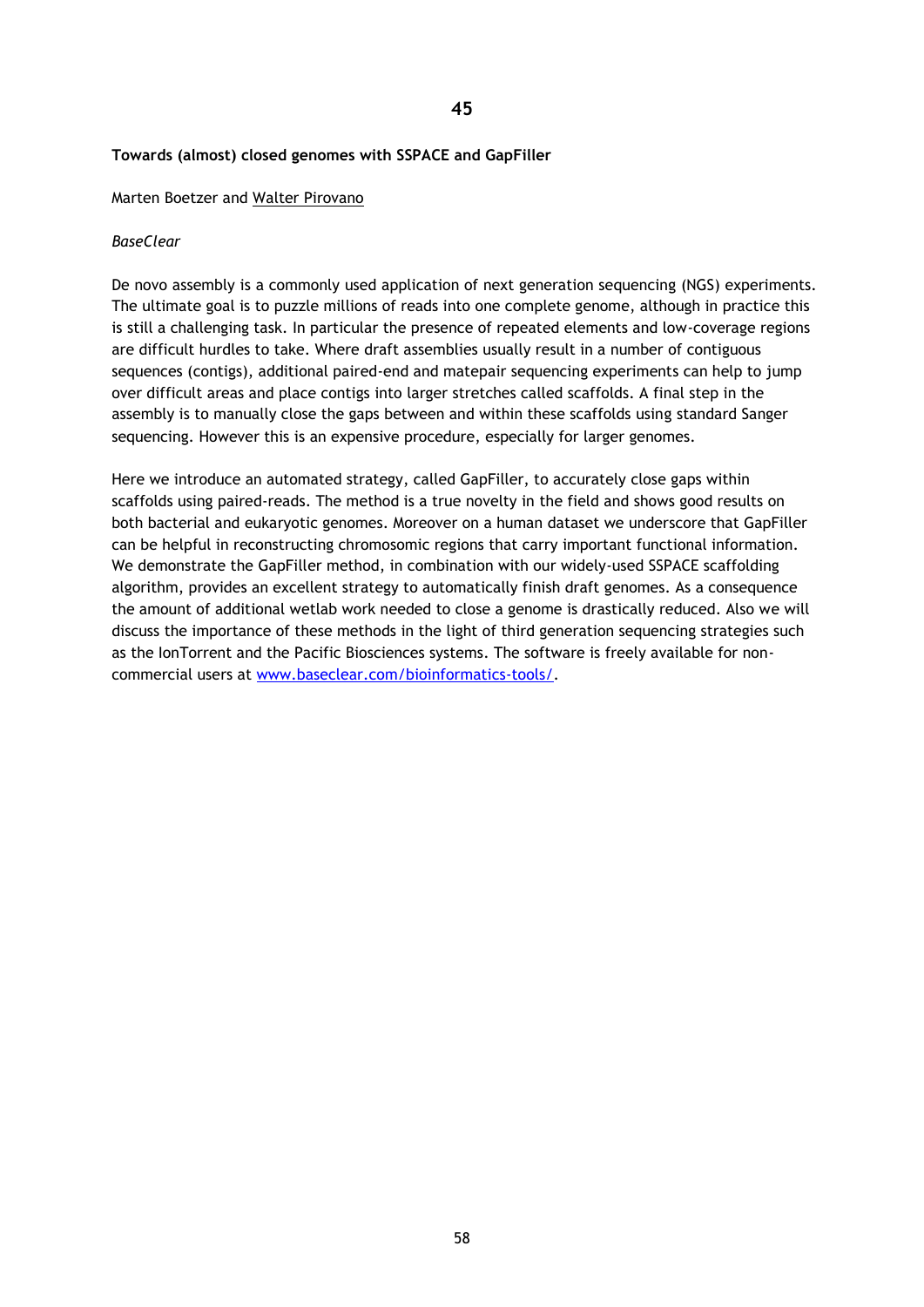#### **NBIC as IDP - what does it mean for you?**

#### Gera Pronk, SURFnet

In the past Months SURFnet and NBIC worked together in a SURFconext pilotproject to connect NBIC as Identity Provider (IDP). March 2012, NBIC was connected technically as IDP. Still legal and organisational steps are needed because NBIC is the first 'Virtual Organisation' (VO) that is connected as IDP in the Dutch community and this is 'off the beaten path'. The way we will treat IDP's may have implications for future agreements between SURFnet and other IDP's and Service Providers.

In this presentation we will tell about the new possibilities for NBIC as a Identity Provider but we also want to ask the audience to reflect at the challenges we encounter.

What does it mean for Dutch bioinformatics that NBIC is an IDP? In short term and in nearer future? What does the NBIC pilotproject mean for other VO's and the Dutch research community? Which scenarios are possible?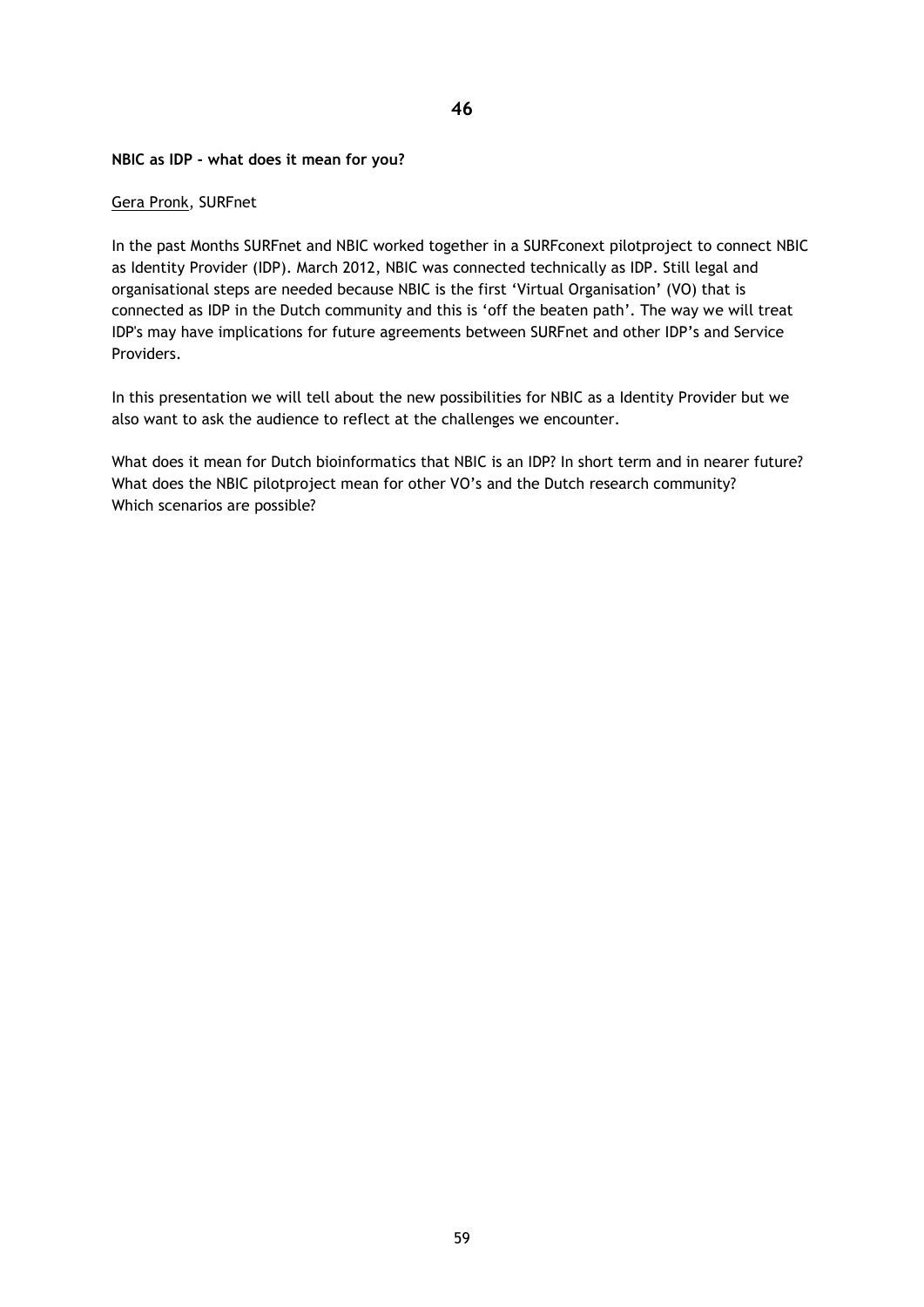#### **Stochastic transitions in oncogenic transformation**

<u>Anas Rana<sup>1,2</sup>,</u> Jon Armond<sup>1</sup>, Mario Nicodemi<sup>3</sup>, Sach Mukherjee<sup>2,4</sup>

*<sup>1</sup>Centre for Complexity Science, University of Warwick, Coventry, UK* 

*<sup>2</sup>Netherlands Cancer Institute, Amsterdam, The Netherlands* 

*<sup>3</sup>Dip.to di Scienze Fisiche, Univ. di Napoli "Federico II", INFN Napoli, Italy* 

*<sup>4</sup>Department of Statistics, University of Warwick, Coventry, UK* 

In many biological processes time-varying transcriptional changes are related to underlying changes in cell state. Examples of state transitions abound in development, differentiation and disease. For example, in tumorigenesis initially normal cells acquire a transformed phenotype following modulation of one or more oncogenes or tumour suppressor genes. At any given time during a transition process, the cell population may be heterogenous, since in general cells will not change state synchronously. However, mainstream genome-wide assays yield only population average data, making it difficult to elucidate state-specific biology. On the other hand, genome-wide single cell assays remain challenging. Here, we present a class of stochastic models that allow identification of state transition dynamics and state-specific expression signatures from population-average time course data. We use these approaches to investigate oncogenic transformation using data from an in vitro mammary epithelial cell system containing an inducible Src oncogene (Hirsch et. al. '10). We identify an intermediate, pre-oncogenic state as well as gene lists that are specific to states and that may shed light on events leading to acquisition of the transformed phenotype.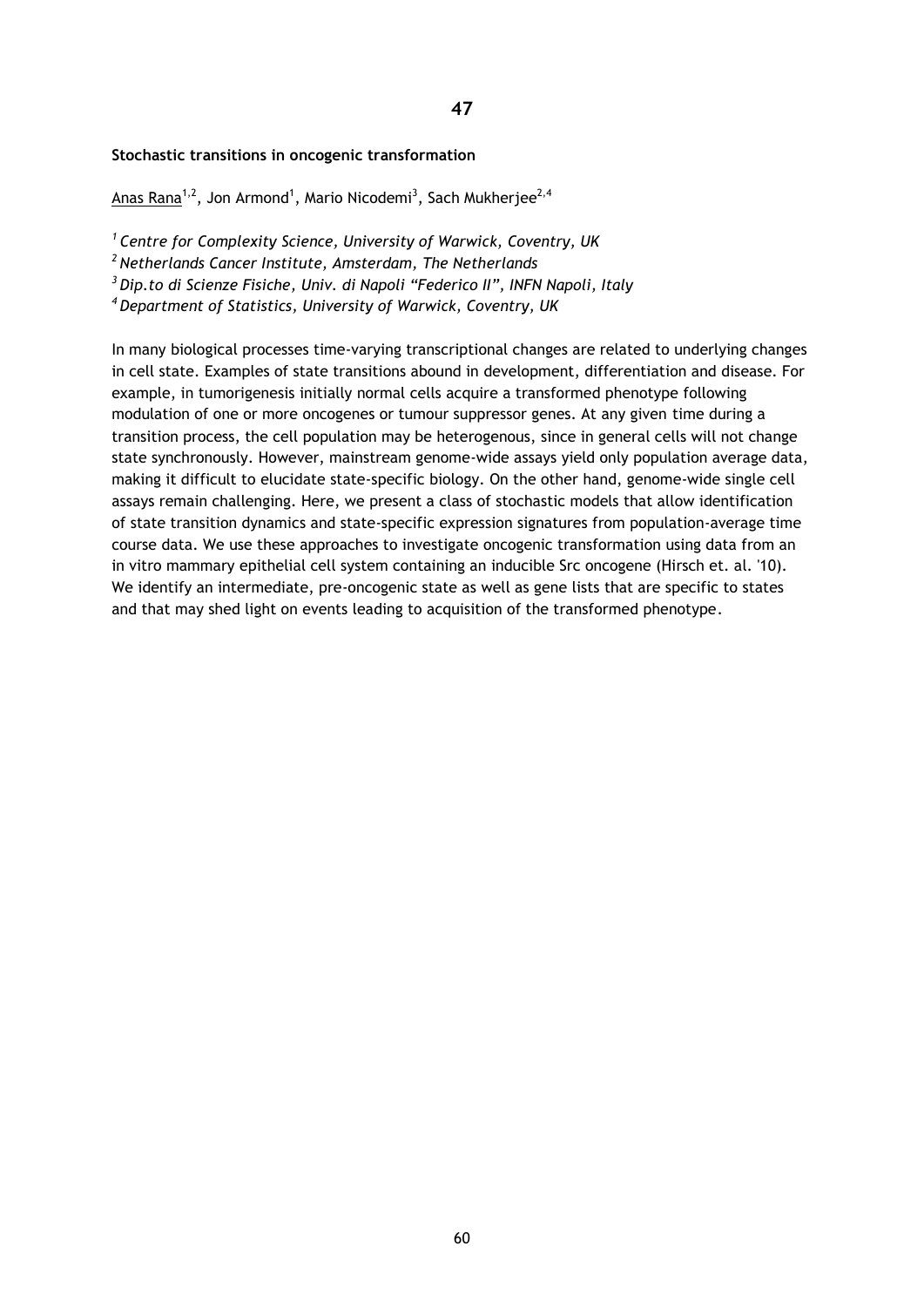### **Bioinformatics and Modeling at DSM**

# Christian Rausch, Marco de Groot, Herman Pel, Hans Roubos

### *DSM Biotechnology Center, Delft/NL*

Royal DSM is a global science-based company active in health, nutrition and materials. By connecting its unique competences in Life Sciences and Materials Sciences DSM is driving economic prosperity, environmental progress and social advances to create sustainable value for all stakeholders. DSM delivers innovative solutions that nourish, protect and improve performance in global markets such as food and dietary supplements, personal care, feed, pharmaceuticals, medical devices, automotive, paints, electrical and electronics, life protection, alternative energy and bio-based materials. DSM's 22,000 employees deliver annual net sales of around €9 billion. The company is listed on NYSE Euronext.

DSM's Bioinformatics research is mainly based at the DSM Biotechnology Center, Delft, The Netherlands. Technologies and expertise we distinguish are: DNA design, protein engineering, metabolic pathway engineering, DSM's global bioinformatics platform, omics data analysis, (re)sequencing and biostatistics. These are applied to classical and rational strain engineering to make metabolites and enzymes for applications in food, feed, pharma and bio-based products. On a regular basis we hire new employees and have MSc and PhD visiting scientists. The poster will present recent examples of bioinformatics and modeling applications at DSM.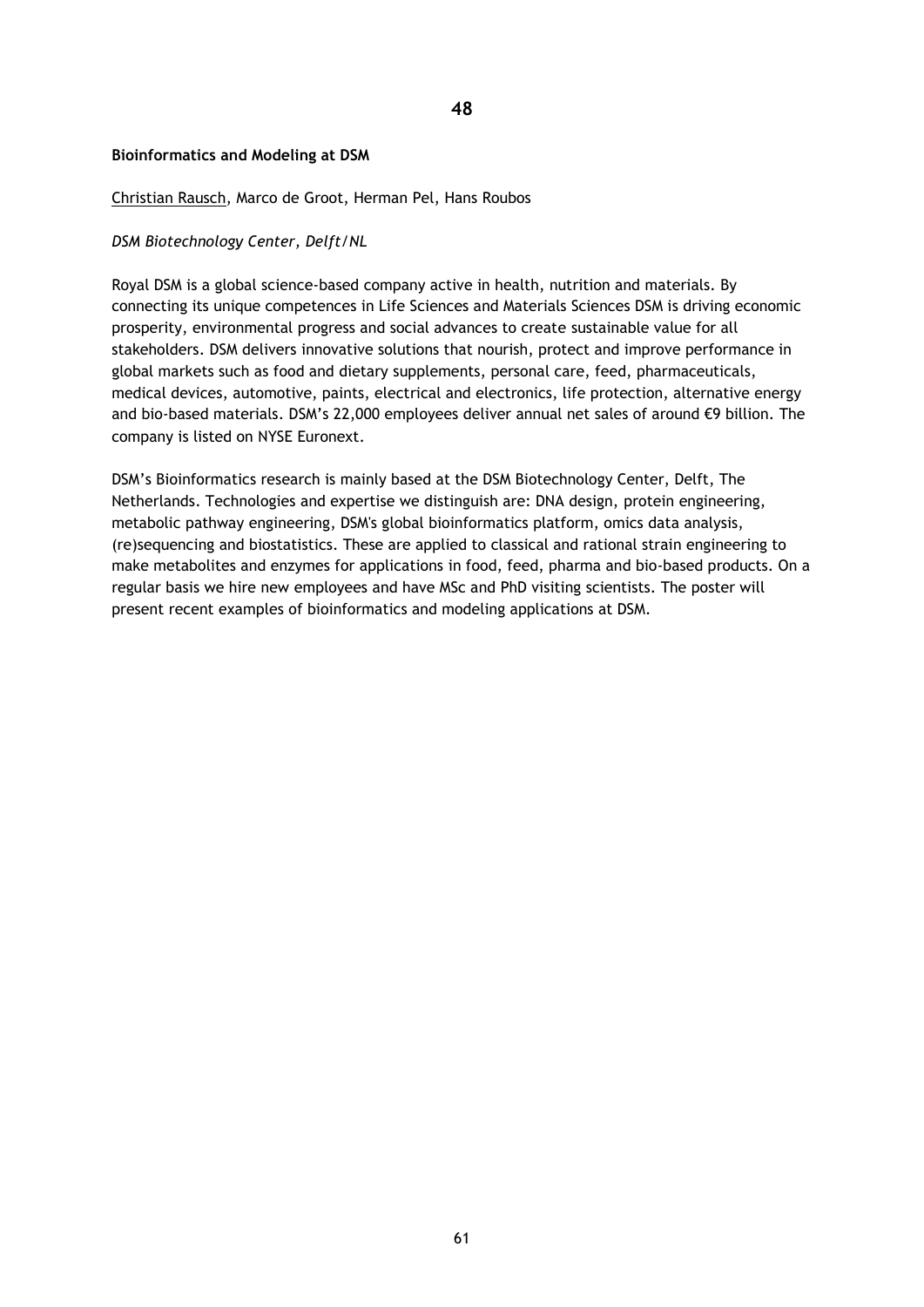**49**

### **Biologically relevant constraints for analysis of high-throughput data.**

P. Reshetova<sup>1</sup>, J.A. Westerhuis<sup>1</sup>, A.H.C. van Kampen2, A.K. Smilde<sup>1</sup>

# *1 Biosystems Data Analysis Group, Swammerdam Institute for Life Sciences, University of Amsterdam;*

*2 Bioinformatics Laboratory, Academic Medical Center, Amsterdam*

The latest high throughput technologies in systems biology such as microarrays in transcriptomics and mass spectrometry in metabolomics give a unique opportunity to catch simultaneously a huge range of biochemical processes happening in a tested system. As a result the system is presented by means of expression of thousands of genes or concentration levels of hundreds of metabolites. Statistical analysis of such high throughput data requires powerful data analysis tools that are able to uncover particular processes as well as the picture in a whole. Due to the small number of experiments many these tools easily overfit the data. The default solution to this problem is the use of mathematical constraints, however this often leads to models that are hardly interpretable or biologically irrelevant.

To improve the biological relevance of empirical models of high throughput data, new approaches have appeared in which biological information about the system is used. In this work we focus on the biological relationship between the variables in the data being genes, proteins or metabolites. The relationships can be defined by functional groups as e.g. defined by Gene Ontology, interaction networks or metabolic pathways. Various methodologies have appeared in which these relationships are used for biological validation or for improved interpretation (e. a. the gene set enrichment or metabolite set enrichment methods. Other methods use such biological prior information for improved classification of groups. In this work we give an overview of such methods and discuss their basic properties.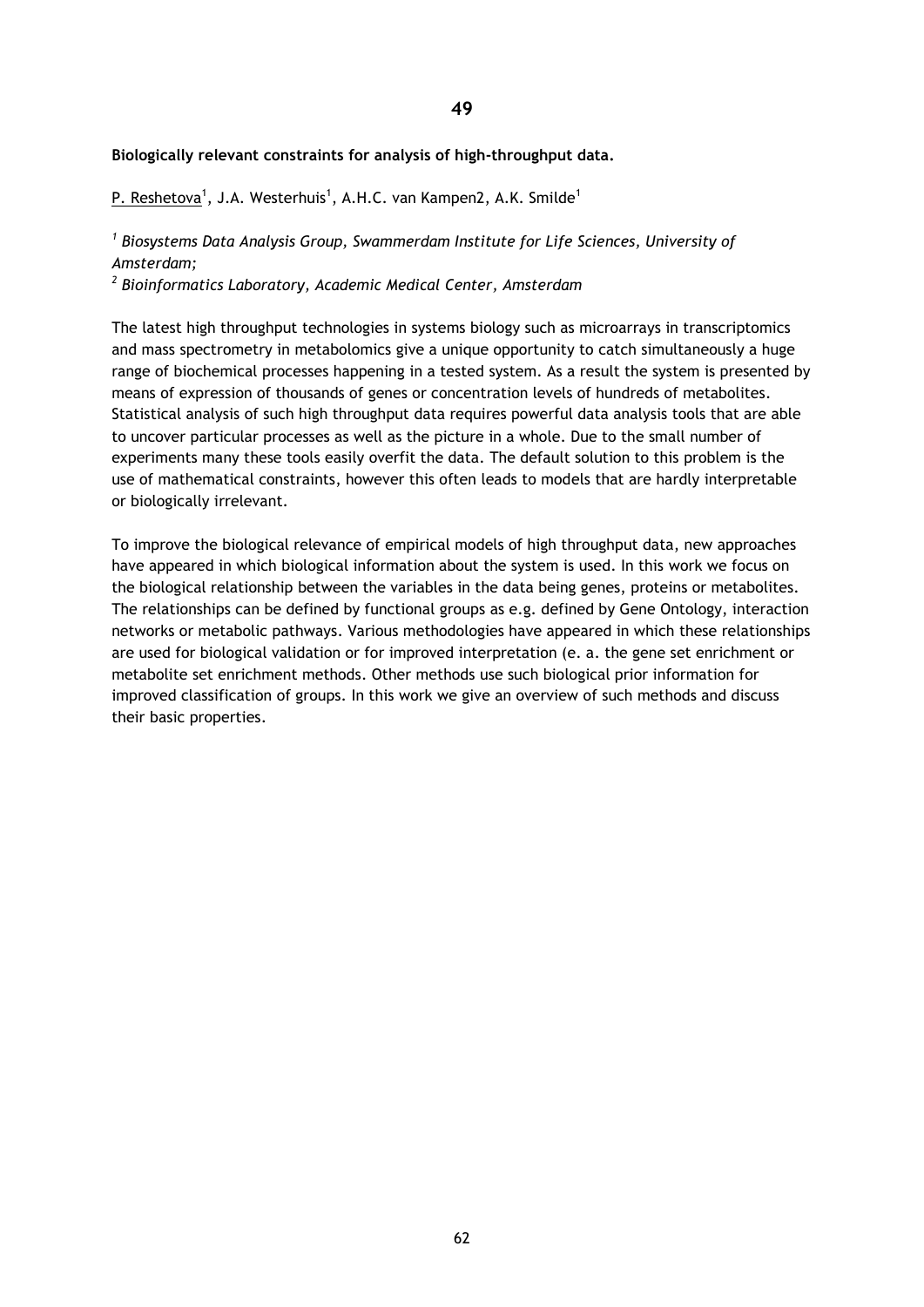# **Immunolabeling artifacts and the need for live-cell imaging**

#### Ulrike Schnell, Freark Dijk, Klaas A Sjollema & Ben N G Giepmans

# *Dept. of Cell Biology, University Medical Center Groningen, A. Deusinglaan 1, 9713 AV Groningen, The Netherlands*

Protein identification in situ is highly important to understand the regulation of cellular processes. Although the use of genetically-encoded fluorescent proteins has revolutionized the examination of proteins in living cells, studies using these proteins still are met with criticism because proteins are modified and ectopically expressed. In contrast to fluorescent proteins, immunocytochemistry of endogenous proteins is believed to provide more reliable localization information. However, introducing immunoreagents inside cells can cause protein extraction or relocalization, not reflecting the in vivo situation. Such artifacts are often underappreciated and reports have received little attention.

Aiming to increase the awareness of artifacts induced by standard immunolabeling protocols, we compared the effects of different fixation and permeabilization conditions on the localization of GFP-fusion proteins in different subcellular compartments. Besides fluorescent (live-cell) imaging, we used electron microscopy to reveal the cellular ultrastructure after fixation and permeabilization. We find that optimizing the immunostaining procedure for each protein of interest and for each cell line is highly important to prevent misinterpretation of results, and that different immunofluorescent staining methods should be used in parallel. We conclude that immunostaining experiments in dead, permeabilized cells should be complemented with live-cell imaging, such that implementation of fluorescent protein–tagged chimeras becomes a standard routine when scrutinizing protein localization in situ.

#### Reference:

Schnell U, Dijk F, Sjollema KA & Giepmans BNG. Immunolabeling artifacts and the need for live-cell imaging. Nat Methods. 2012 Jan 30;9(2):152-8

URL:<http://f1000.com/13988973>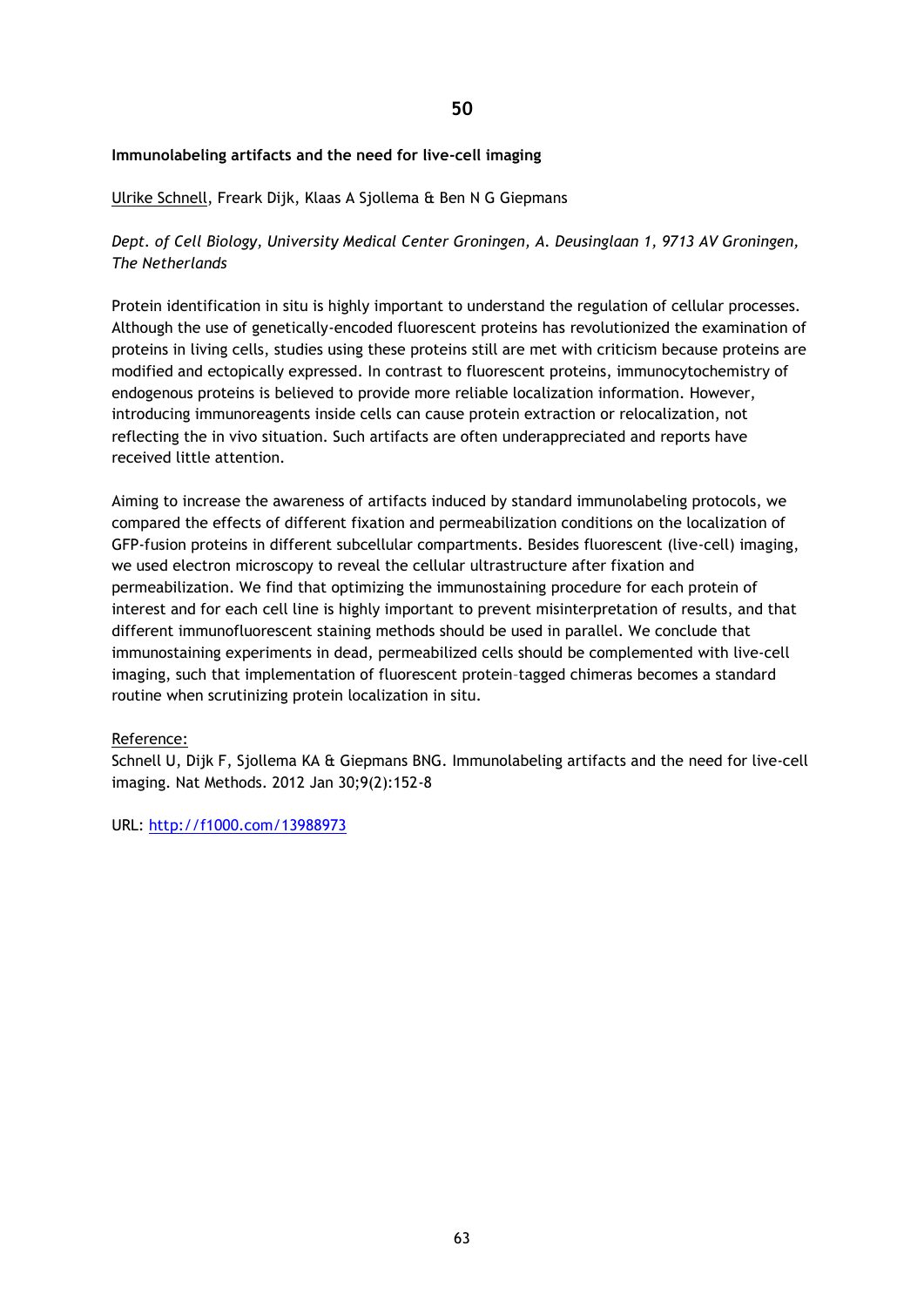# **Integrating different data sources for orthology prediction**

#### Edouard Severing

### *Wageningen University*

Accurate orthology inference is essential for protein function prediction and phylogeny reconstruction. Several algorithms exist for detecting orthologous proteins in two or more species. These algorithms typically only use protein sequence information for inferring clusters of orthologous proteins.

However, there are other properties of proteins which could be used for predicting orthology. Such properties include gene-structure information, gene-order information and co-expression patterns. The aim of this project is to develop a method for orthology prediction that enables the integration of different types of data. We are currently investigating how we can derive a similarity score for any pair of proteins using multiple sources of information.

As we are mainly interested in identifying orthologs in plant species we are developing our method using protein sequence, gene-structure, gene-order and co-expression data from Arabidopsis, rice and tomato. However, the end product of this project will be a set of tools/scripts for orthology prediction between any set of species for which sufficient genomics data is available.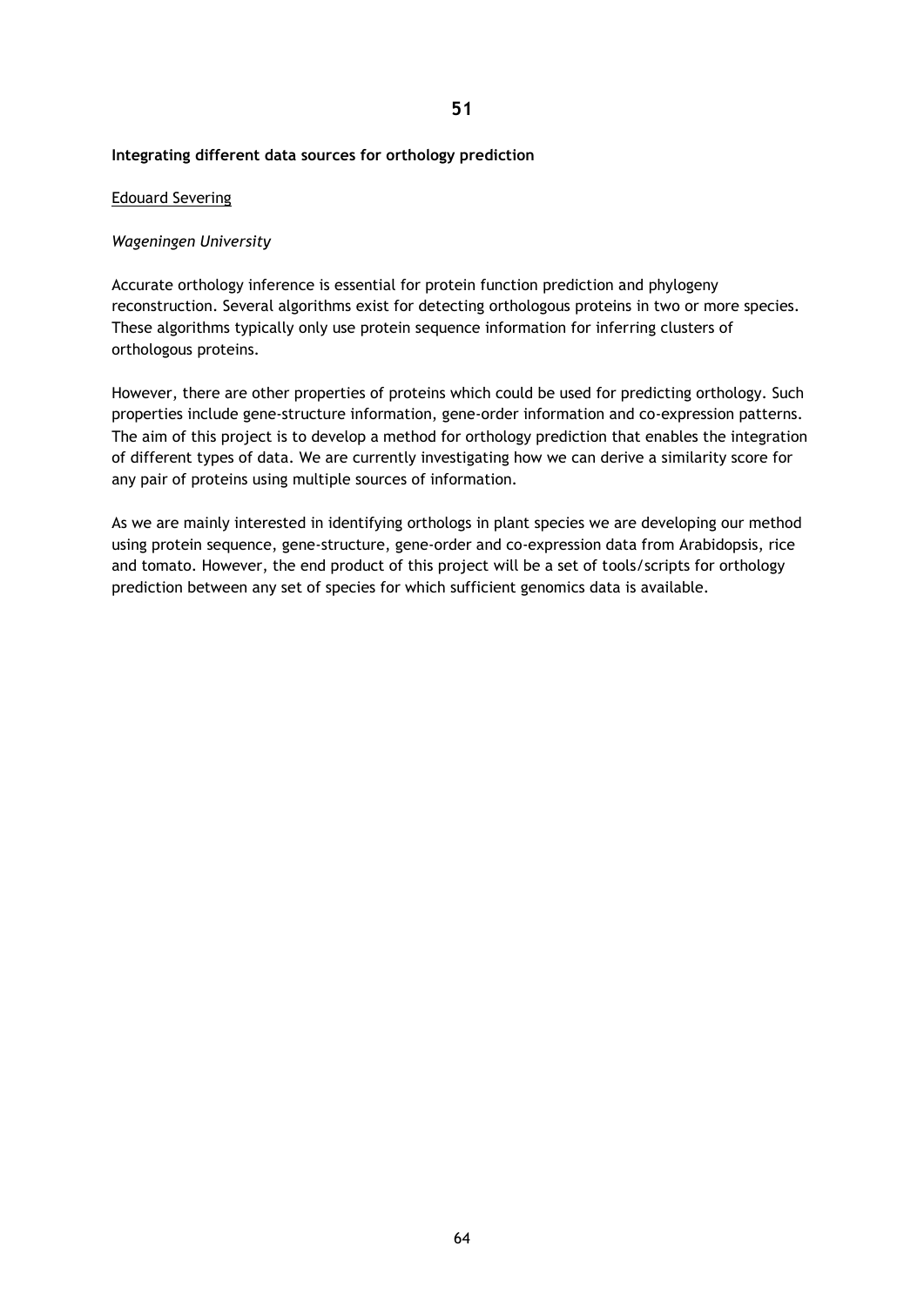### **Developing knowledge based approach to Word Sense Disambiguation in biomedical text.**

Bharat Singh, Erik M. van Mulligen, Jan Kors, Kang Ning

### *Department of medical informatics, Erasmus MC*

The biomedical scientific literature is now so large that automated tools are necessary to access it effectively (Chapman and Cohen, 2009). Automated methods for cataloging, searching and navigating these documents would be of great benefit to researchers working in this area, as well as having potential benefits to medicine and other branches of science. However, this process is made difficult by the fact that some words have multiple senses. Word Sense Disambiguation (WSD) systems aim to solve this problem by identifying the meanings of ambiguous words in a specific context (Agirre and Edmonds, 2006; Navigli, 2009). A word is ambiguous when it has more than one sense, which is determined based on the context in which the word is used. For example, the word discharge could refer to patient discharge or a secretion like a body fluid discharge.

The ability to accurately identify the meanings of terms is an important step in automatic text processing. It is necessary for applications such as information extraction and text mining that is important in the biomedical domain for tasks such as automated knowledge discovery. Weeber et al. analyzed MEDLINE abstracts and found that 11.7% of phrases were ambiguous relative to the UMLS Metathesaurus. The NLM Indexing Initiative attempted to automatically index biomedical journals with concepts from the UMLS Metathesaurus and concluded that lexical ambiguity was the biggest challenge in the automation of the indexing process. Friedman et all reported that an information extraction system originally designed to process radiology reports had problems with ambiguity when it was applied to more general biomedical texts.

In this paper we describe knowledge based structural approach to WSD in the biomedical domain that analyzes and exploits the structure of an available concept network. The approach is unsupervised; it does not require any expensive labeled training data and relies on information derived from the UMLS Metathesaurus and semantic network instead. The UMLS Metathesaurus and semantic network is converted into a graph that can be traversed to calculate semantic similarity of word senses. The Structural Semantic Interconnection (Navigli and Velardi 2005) algorithm is applied to this graph to carry out WSD. An advantage of this algorithm is that it provides a justification (i.e. a set of semantic patterns) to support a sense choice.

We evaluated our results on the NLM-WSD dataset and our method outperforms other knowledgebased methods that rely on the UMLS Metathesaurus and semantic network alone.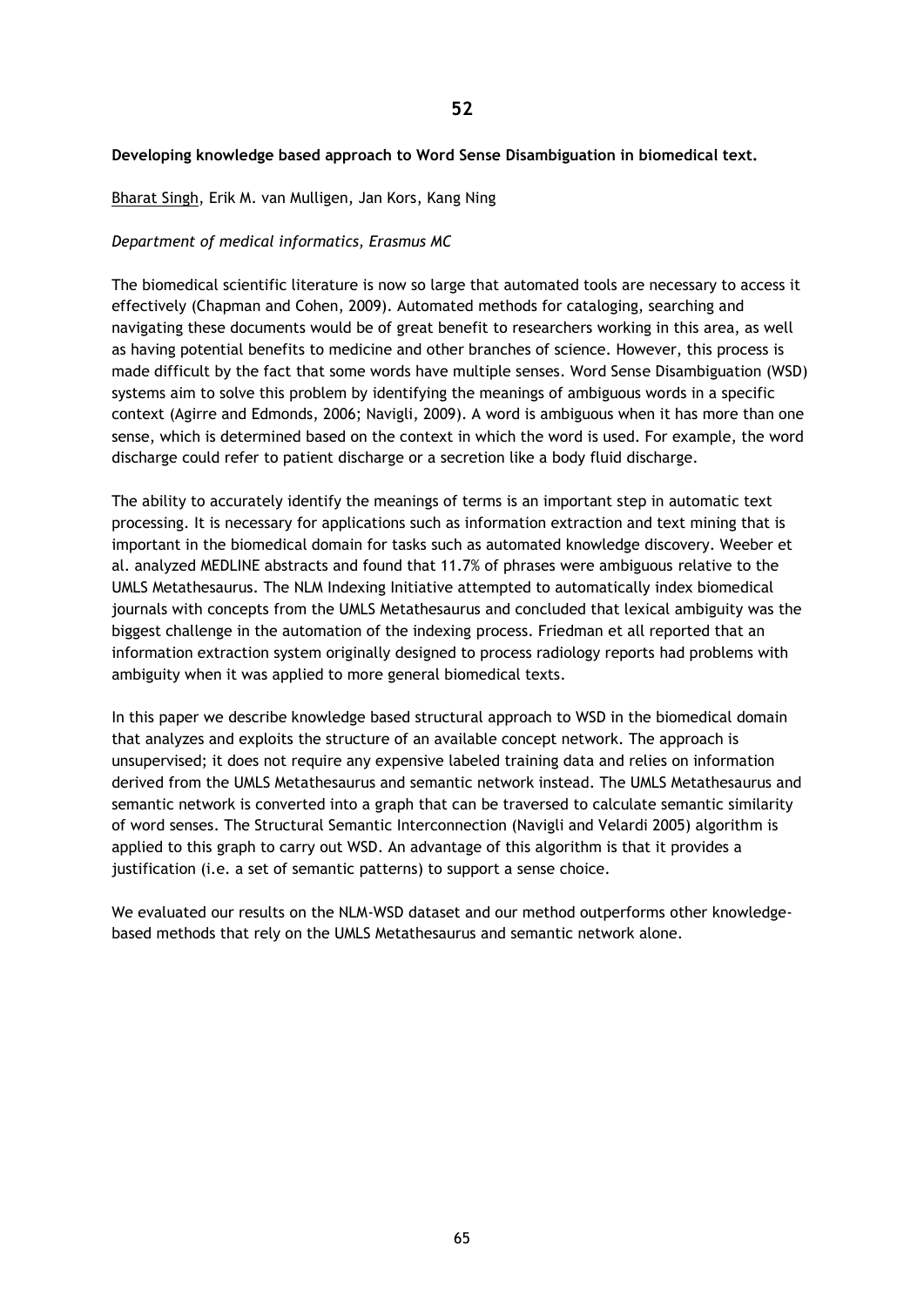**Reproducibility of parameter learning in a Bayesian network for predicting WNT pathway activation**

Shriprakash Sinha<sup>1</sup>, Marcel J.T. Reinders<sup>1</sup>, Wim Verhaegh<sup>2</sup>

*<sup>1</sup> Delft University of Technology 2 Philips*

Background: Bayesian network (Bnets) being a collection of probabilistic classifiers or regressors constrained by conditional relationships [Heckerman:1998], serve as useful models for hypothesis testing when data is missing or certain prior causal relations need to be incorporated. Adopting a primitive structure of the Wnt signaling pathway from [Clevers:2006], the Wnt Pathway being active or inactive can be tested by inferencing whether the transcription complex (TrCmplx) is active or inactive. This is done by capturing the expression values of the Wnt target genes using a reference Bnet from [Verhaegh:2011]. The network has three main layers with nodes denoting (1) β-catenin, Tcf4 and TrCmplx (β-catenin and Tcf4 are parents of TrCmplx), (2) Wnt target genes as children of TrCmplx and (3) probesets as children of individual genes. The network is trained on colon cancer cell lines with measurements of expression levels for a particular set of Wnt target genes. Inferencing the state of the TrCmplx based on the evidence provided by expression levels of the same Wnt target genes for an unlabeled sample leads to prediction of the state of Wnt Pathway. Perfect prediction was obtained on normal colon and colon adenoma samples from GSE8671 [Sabates:2007].

Method: This work tests the reproducibility capacity of a Bayesian network for parameter learning and predictions based on the estimated parameters. This is done by comparing (i) the estimated parameters with initially assigned parameters of the reference Bnet and (ii) prediction results obtained using learned parameters with prediction results obtained using the assigned parameters of the reference Bnet. The parameter estimation and predictions generated using these parameters, is done using simulations of complete and missing data, sampled from the reference Bnet.

Results: Estimated parameters from simulations on complete observations sampled from the reference Bnet matched to the initial parameters that described the reference Bnet with limited variation. In case of missing observations, some flipping of parameter values for genes where found. This can be attributed to the Bnet's incapability to interprete the meaning of a node's state, leading to an equivalent swapped solution. Also, near chance parameter values of the probesets can cause the Bnet to yield different parameter values for genes, compared to the reference Bnet. Dispite theses anomalies, prediction on normal colon and colon adenoma samples (GSE8671), showed reproducibility of results while hiding (1) complexes, (2) genes and (3) both genes and complexes.

Conclusion: Learning parameter values apropos to observations sampled from a reference Bnet with missing data, indicate that Bnet is effective in reproducing prediction results for the Wnt pathway activation.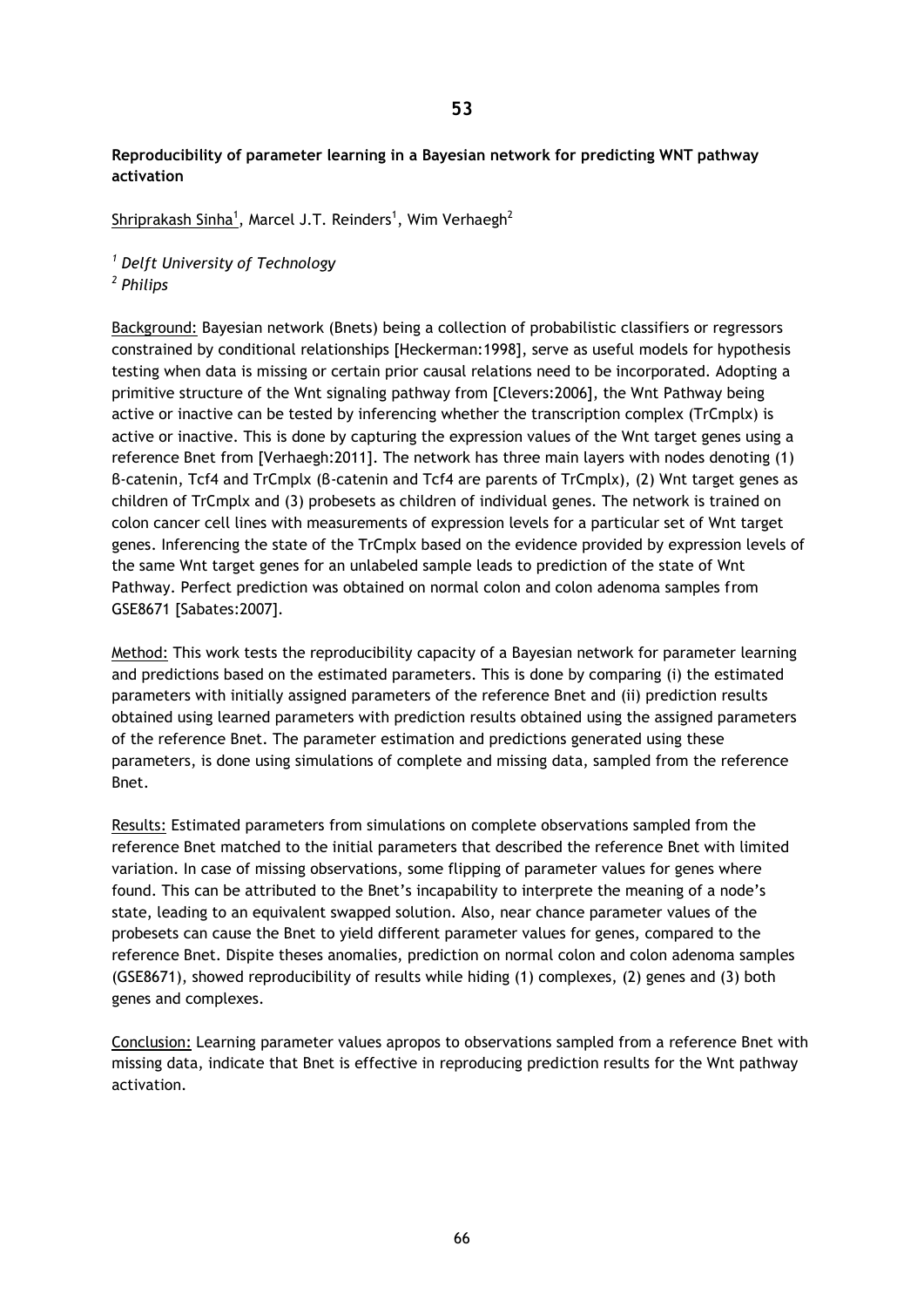# References:

[Clevers:2006] H. Clevers. Wnt/β-catenin signaling in development and disease. Cell, 127(3):469– 480, 2006.

[Heckerman:1998] D. Heckerman et al. A tutorial on learning with bayesian networks. Nato Asi Series D Behavioural And Social Sciences, 89:301–354, 1998.

[Sabates:2007] J. Sabates-Bellver, L.G. Van der Flier, M. de Palo, E. Cattaneo, C. Maake, H. Rehrauer, E. Laczko, M.A. Kurowski, J.M. Bujnicki, M. Menigatti, et al. Transcriptome profile of human colorectal adenomas. Molecular Cancer Re- search, 5(12):1263, 2007.

[Verhaegh:2011] W. Verhaegh, P. Hatzis, H. Clevers, and A. van de Stolpe. Personalized cancer treatment selection using computational signaling pathway models. Can- cer Research (San Antonio Breast Cancer Symposium), 71(S24):S524–S525, 2011.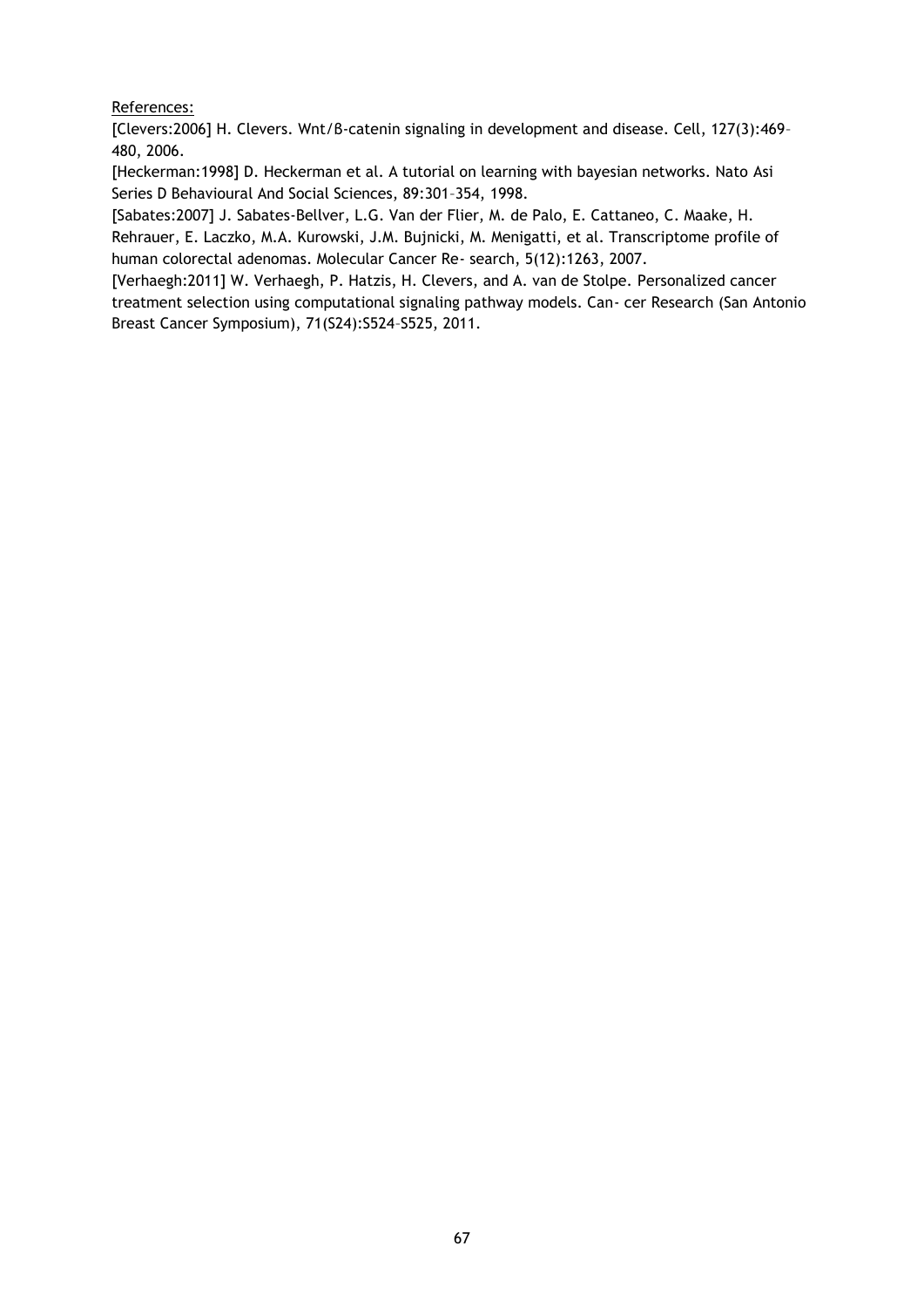# **A course with HOPE**

# M. Snelleman, G. Vriend

# *CMBI, UMC St Radboud, Nijmegen*

Many bioinformatics tools have been developed over the last decennium that most life scientists do not know how to operate. Sometimes the interface is too non-intuitive, the scientist has to set parameters he or she has never heard of or the output is a meaningless number.

The web-server HOPE (Have (y)Our Protein Explained) was developed for life scientists with little experience in bioinformatics. HOPE predicts the effect of a mutation on a protein's structure and function and reports its conclusions as life-scientist-understandable text.

We developed three types of courses for different sets of audience to explain the basics of bioinformatics and teach him or her how HOPE gets its conclusions. The courses will not deal with the algorithms but rather explain the biological motivation for HOPE's conclusions using multimedia in hands-on exercises and real-life cases. The exercises and videos of the lectures will be available online, which enables every potential HOPE user to absorb the course.

At the end of each course the life scientist should be able to understand how HOPE gets its information, how it uses this information and he or she will also be able to look critically at the HOPE report.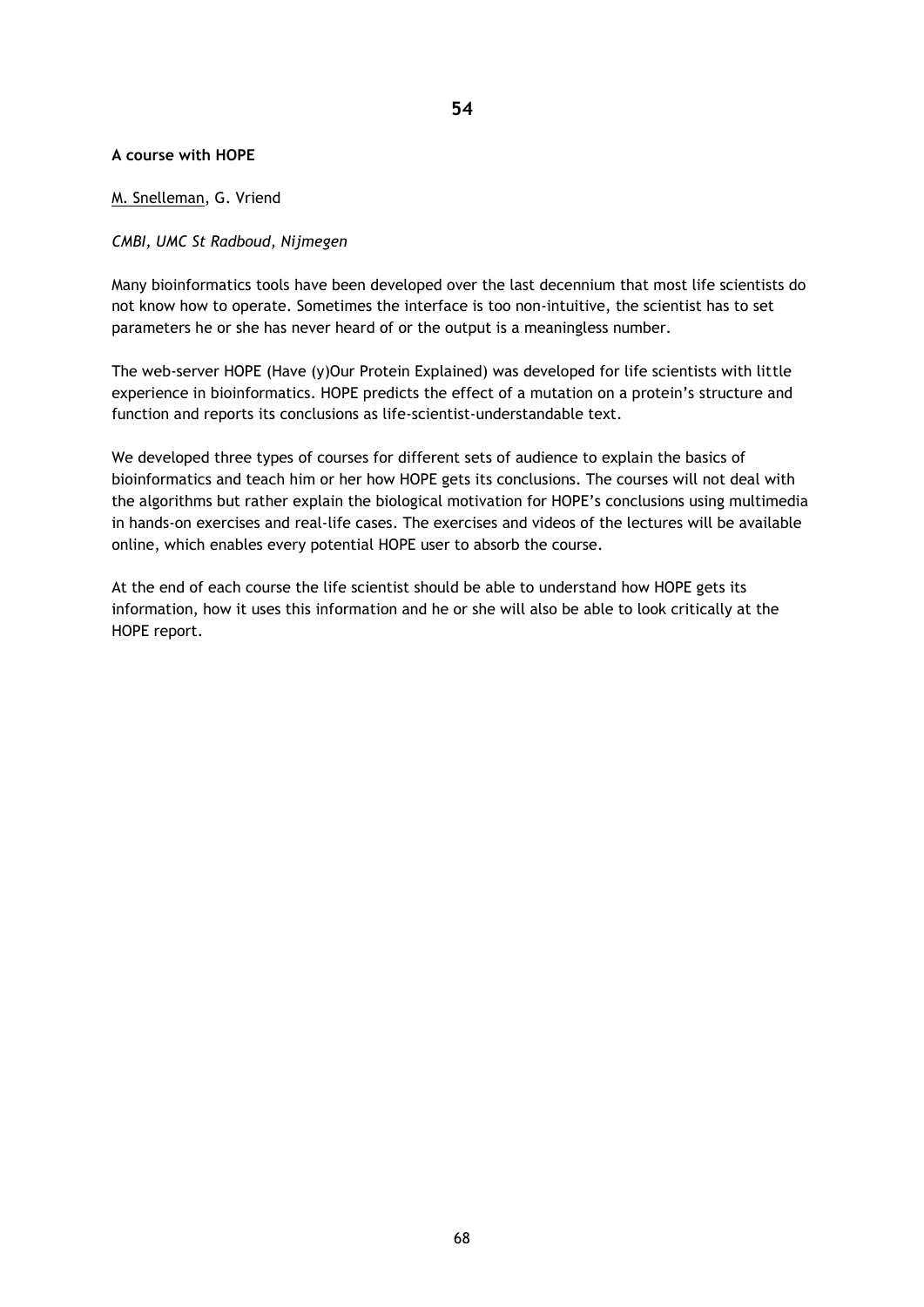# **Network Inference in Hidden Markov Models for Modelling Chromatin**

Nicolas Stadler, Sach Mukherjee

# *Netherlands Cancer Institute*

Chromatin is DNA and all associated proteins that make up the nucleus of a eukaryotic cell. Primary functions of chromatin are: to package DNA into a smaller volume to fit in the cell, to strengthen the DNA to allow mitosis and meiosis and prevent DNA damage, and to control gene expression and DNA replication.

Very roughly speaking the organization of the chromatin can be divided into hetero- and euchromatin. Heterochromatin is associated with structural proteins, which pack the DNA very compactly into a 30 nm fiber consisting of nucleosome arrays. Genes located in heterochromatin are transcriptionally inactive. On the other hand chromatin stands for loosely compacted DNA, wrapped around histones, which form the 10nm "beads-on-a-string" fiber.

There is strong evidence that DNA and its hundreds of chromatin proteins have a much finer organization than simply eu- and heterochromatin. We explore the organization of chromatin by segmenting genome-wide protein binding data using Hidden Markov Models. Our key point is that not only different binding levels of proteins characterize specific chromatin regions, but also the interplay of proteins within such regions defines different types of chromatin. For example, in order to transcribe a specific gene not only the presence/absence of a combination of proteins is important but also the interaction of such proteins can be decisive.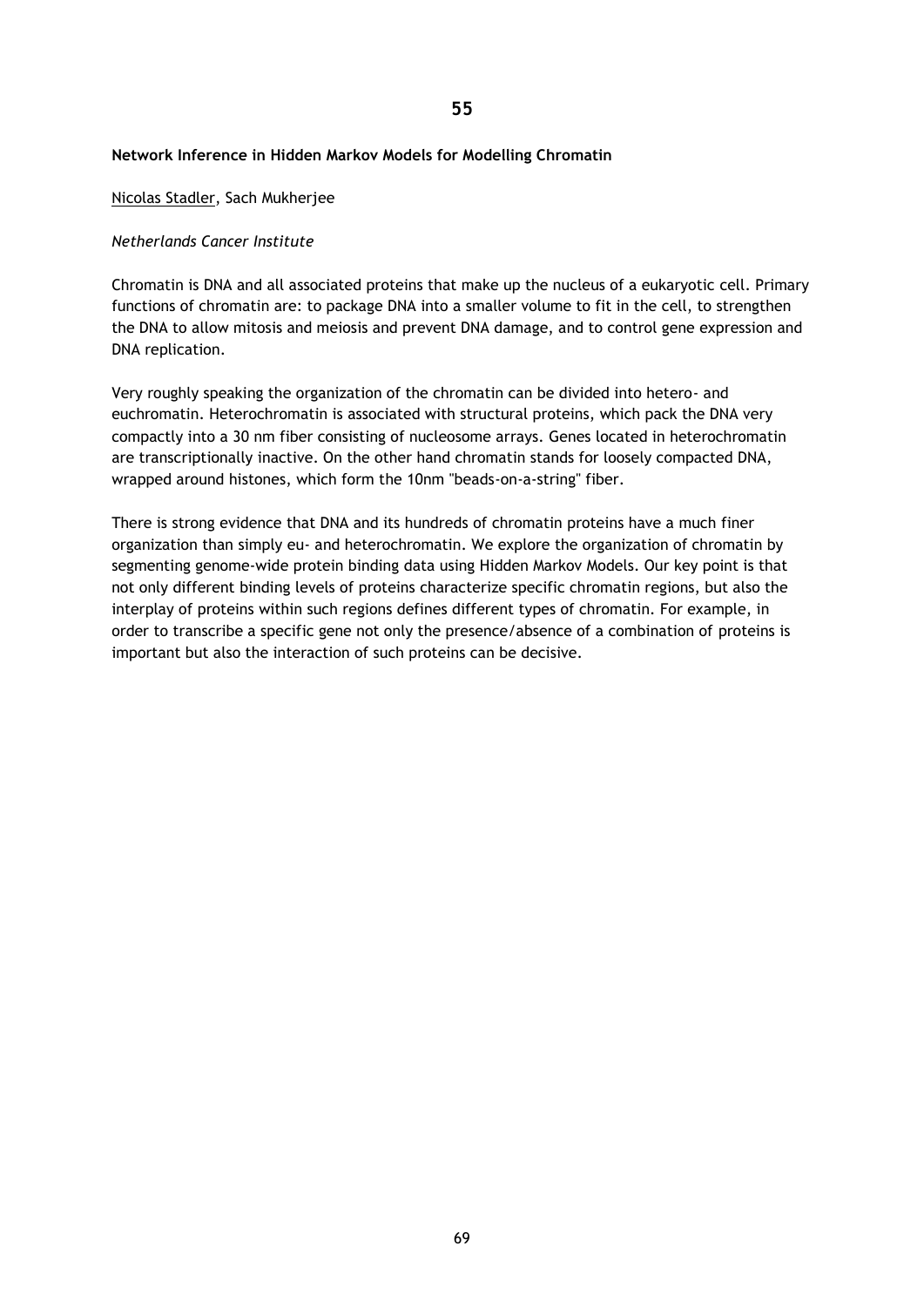# **Detection of Genetic Disorders in Fetuses by Next Generation Sequencing of Maternal Blood Samples**

Roy Straver

# *Delft University of Technology*

Until now testing for fetal genetic disorders was dependent on invasive sampling. It has been shown that small bits of fetal DNA can be found in maternal blood, and together these bits make up for the complete fetal genome. Recent studies have shown it is possible to determine fetal trisomy 21 (Down Syndrome) using this DNA information.

This study attempts to determine smaller genetic disorders by sequencing a maternal blood sample. After obtaining and mapping the reads from the samples, the data is filtered to remove most of the peaks caused by sequencing and reference genome errors by deleting large read stacks.

The data used for this study is obtained by the Illumina/Solexa HiSeq2000 an consists of numerous samples of healthy fetuses, numerous trisomy cases and numerous cases with smaller disorders. If the results of this study show that it is possible to determine fetal genetic disorders, this noninvasive method can be used for any pregnancy. This allows any couple to know whether their baby will be healthy, without risking miscarriages and possibly removing the pre-test screening that allows only the highest risk fetuses to get tested.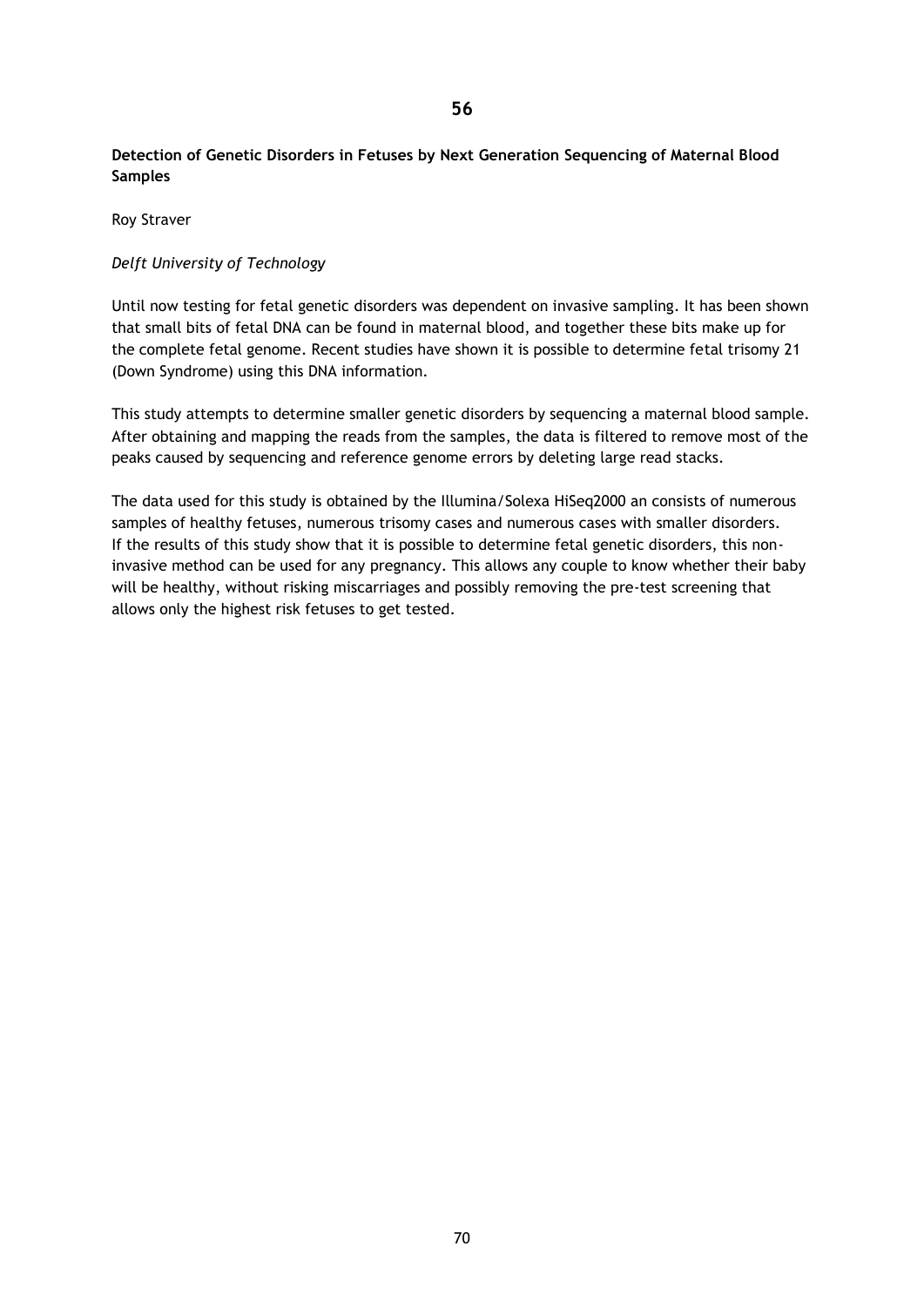### **FluxEs 2.0: An R Package for the Quantification of Metabolic Fluxes in Mammalian Cell Lines**

Hilal Taymaz-Nikerel<sup>1,2,3,4,\*</sup>, Hannes Hettling<sup>2,3,4,\*</sup>, Johannes H.G.M. van Beek<sup>1,2,3,4</sup>

*1 Section Medical Genomics, VU University Medical Centre, Amsterdam, The Netherlands* 

*2 Centre for Integrative Bioinformatics, VU University, Amsterdam, The Netherlands* 

*<sup>3</sup>Netherlands Consortium for Systems Biology* 

*<sup>4</sup>Netherlands Bioinformatics Centre* 

*\* Equal contribution of authors*

Quantification of metabolic fluxes, an important tool for characterization of cellular metabolism, gives insight on broad range of topics, from developing new metabolic engineering strategies to understanding the mechanisms of diseases. 13C metabolic flux analysis (MFA), which makes use of labeled isotopes, has been shown to be an efficient method to quantify fluxes in microbial and mammalian systems. This method combines use of labeled stable isotopes with computational models and analytical methods such as mass spectrometry (MS) or nuclear magnetic resonance (NMR) spectroscopy. For this purpose, in our group an open source computational package (FluxEs, "written in the R language") was developed [1] in which metabolic systems can be assembled, simulated and analyzed in order to calculate fluxes from dynamic 13C-data. Despite the successful application to estimate TCA cycle flux in animal biopsies from a single time point in metabolic steady state and isotopic non-steady-state data, FluxEs has some limitations, such as incorporation of reversible reactions and bimolecular reactions. Presence of these features in the program is important to fully consider biological complexity. Simulation of the experiment with the computational model implemented in our package allows designing an experiment with an optimal tracer enrichment in substrates given to the cell culture. This makes it possible to optimize the measurement with the goal of quantifying the maximum number of fluxes in the network with great accuracy. The package assembles the mathematical model equations automatically based on text files containing the biochemical information. We present the newer version of FluxEs that overcomes the above mentioned limitations. As an example, a metabolic network of glycolysis + TCA cycle + anaplerotic reactions in mammalian cells, including all known reversible reactions, was implemented and simulated for a variety of different labeled glucose carbon tracers given to the cell culture in silico.

[1] Binsl et al, 2010, Bioinformatics 26(5), 653-660.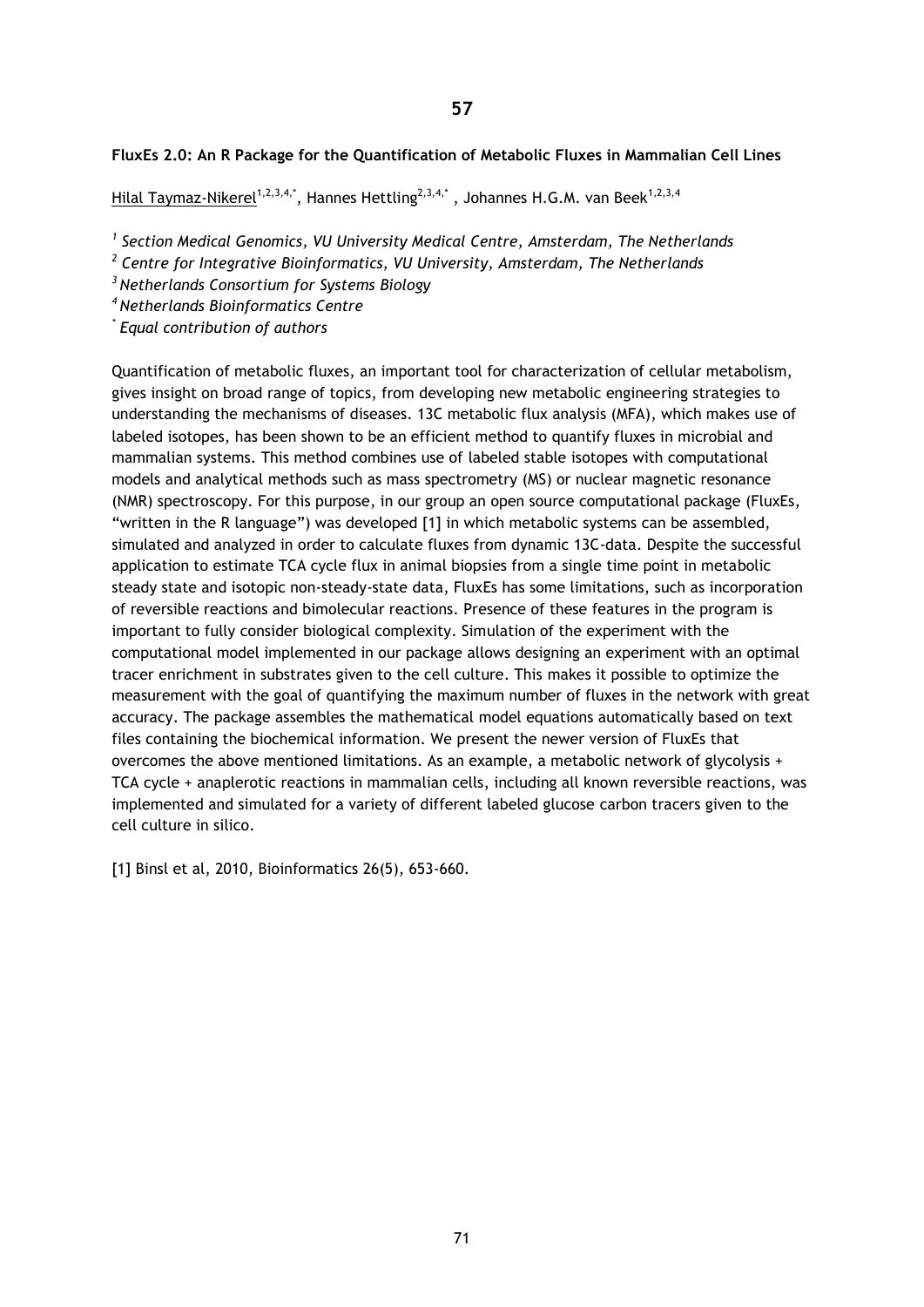#### **Nanopublications**

### M.Thompson and E. Schultes

#### *Leiden University Medical Center*

Recently, we have proposed a new mode of data publishing called nanopublications (nanopub.org). A nanopublication is the smallest unit of publishable information, and has the form of a semantic assertion (Subject-Predicate-Object) plus provenance metadata (e.g., author, time-stamp). When appropriately serialized in RDF, nanopublications can be machine readable, interoperable, and retrieved using semantic web query methods. Nanopublications are perfectly suited to expose highthroughput, heterogeneous genomics data ensuring their rapid dissemination, universal interoperability, and long-term persistence. Because nanopublications permit any data to be attributed to its authors, to institutions and to specific projects their scientific impact can be automatically tracked, creating powerful incentives for the exposure of both legacy and forthcoming data in nanopublication format. Here, we will describe our efforts in participation with the Open PHACTS consortium [\(http://openphacts.org\)](http://openphacts.org/) to create example nanopublications for life science data.

[www.nanopub.org](http://www.nanopub.org/)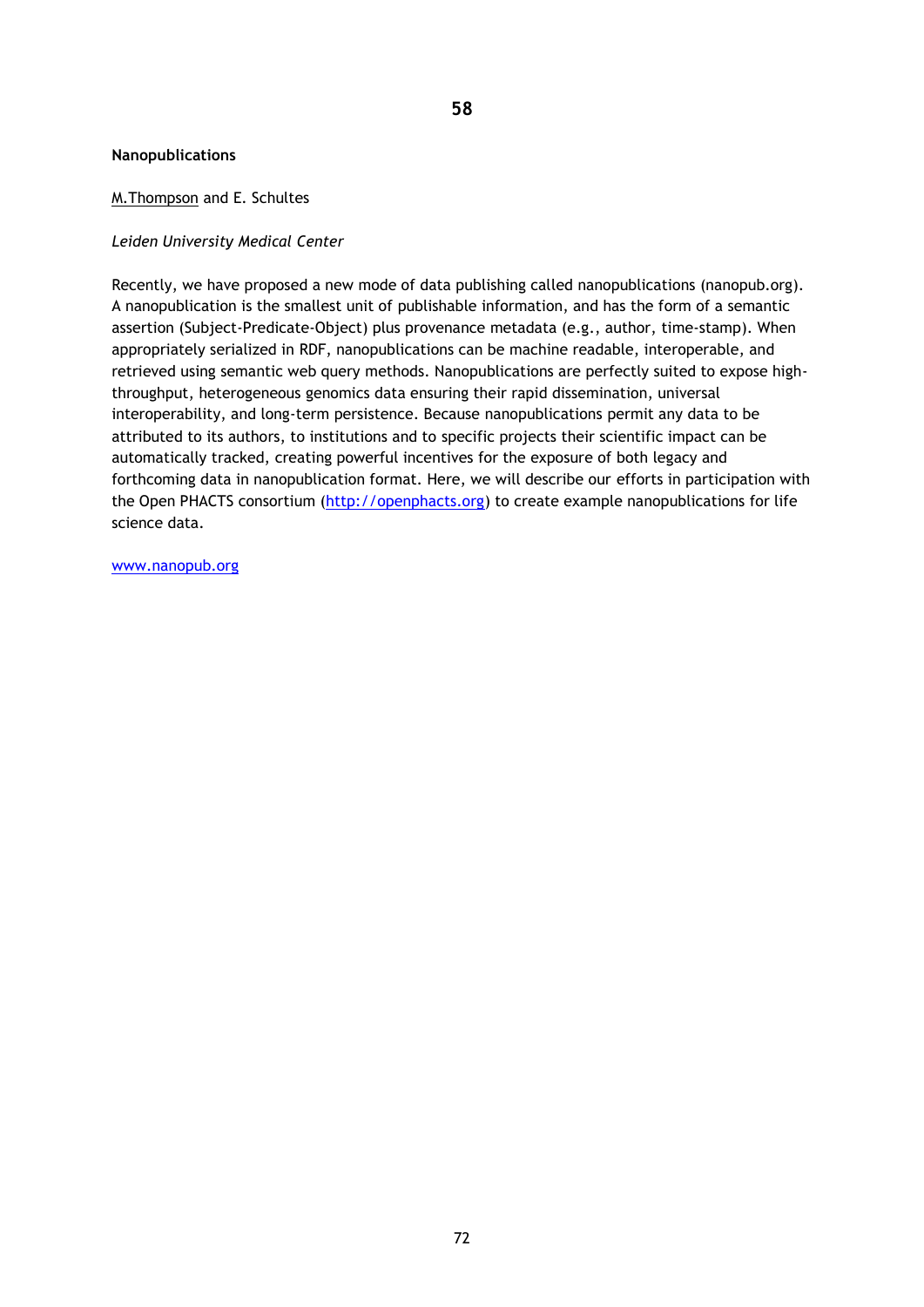#### **How can a disordered protein bind specifically multiple partners?**

Busra Topal, Attila Gursoy, Ozlem Keskin

#### *Koc University*

Proteins interact through their interfaces. We can define interfaces into 3 types according to structure of the interfaces and the global structures of the interacting proteins. Members of 'Type 1' have similar interfaces, global folds and functions. In 'Type 2', members often do not share similar functions and do not have globally similar structures, however they have similar interfaces. Members of a 'Type 3' cluster have similar binding sites on one side of the interface, but the partner proteins are different. In this work, we will try to define an additional type, 'Type 4' for interfaces of disordered proteins. Disordered regions are defined as entire proteins or regions of proteins that lack a defined tertiary structure. Proteins with disordered sequences cannot bury sufficient hydrophobic core to fold spontaneously into the highly organized 3D structures. When disordered proteins bind one of their pre-existing conformations becomes much more populated. This happens because upon binding, this conformation becomes stabilized. One of the aims of this project is finding characteristics of disordered proteins like hydrophobicity and compactness for define 'Type 4'. Other and most important aim of the project is finding how a disordered protein can specifically bind multiple partners (hub proteins). We are using PRISM template set as a dataset. We found fractions of disordered regions of proteins in our dataset. Majority of proteins in dataset have disordered regions.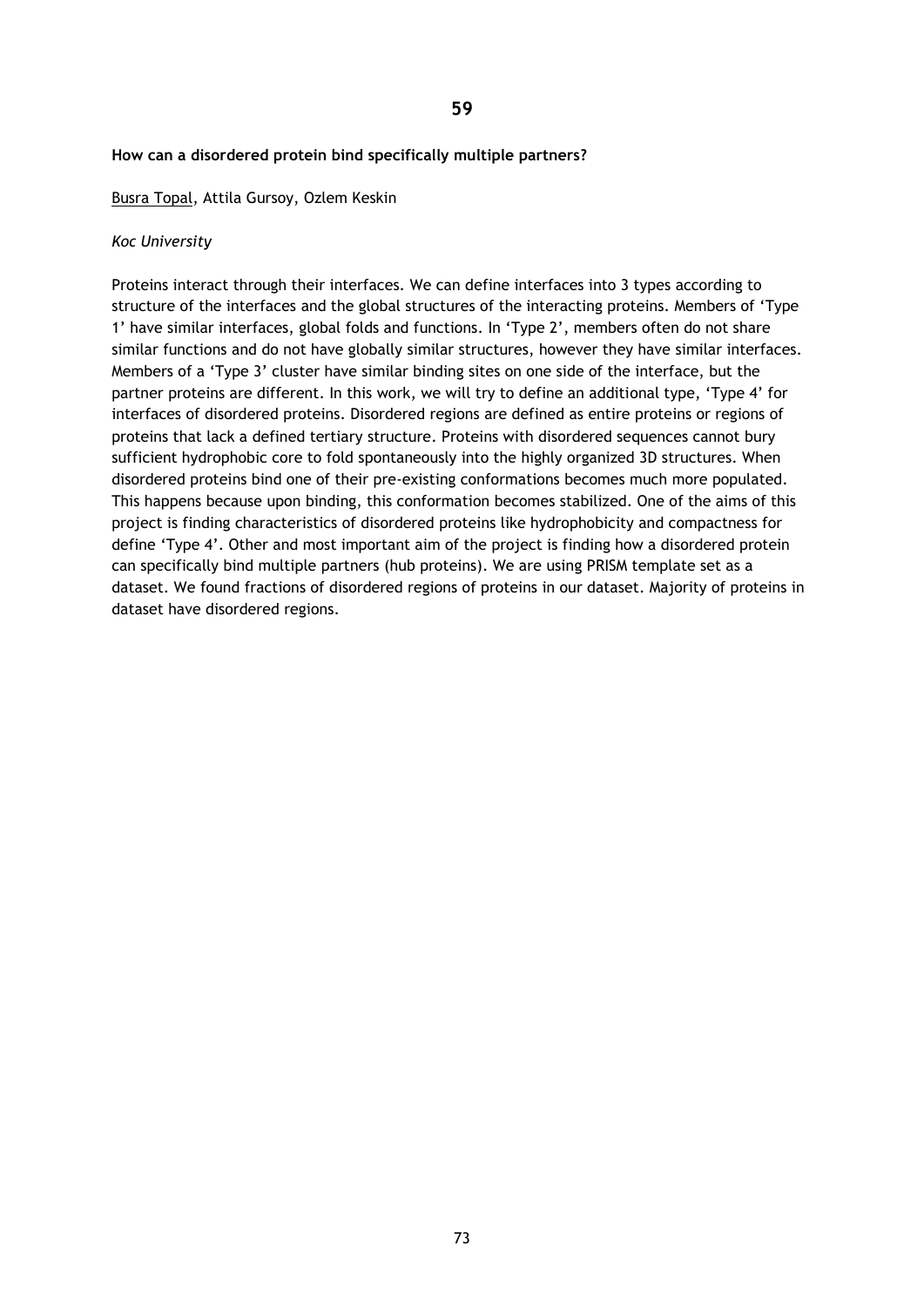# **Two-photon microscopy and Spectral phasor to monitor NADH (free/bound) and FAD in normal and cancer cells in 3D culture**

Truong H., Knaus H., Bader A., Fereidouni F., Blab G.A., and Gerritsen H.C.

# *Utrecht University/Molecular Biophysics*

Nicotinamide Adenine Dinucleotide (NADH) and Flavin Adenine Dinucleotide (FAD) are important coenzymes that play important role in regulating metabolism. It has been described by various groups that auto-fluorescence property of NADH and FAD can be exploited to study cancer progression and cell death (Skala MC et al, 2007;Wang HW et al, 2008) via two-Photon Fluorescence Lifetime imaging (FLIM) system. In the general direction, we developed a unique approach of imaging and measuring NADH (free in cytoplasm and bound to enzyme) and FAD in 3D culture by combining two-photon microscopy with anisotropy and spectral phasor (representing the spectra by polar representation). Our goal is to exploit this technique to characterize cancer and non-cancer cellular spheroids (cell aggregates) by un-mixing and quantifying the intrinsic fluorphores based on their emission spectrum. Furthermore, we can employ NADH as possible apoptosis biomarker for 3D culture drug screening and invivo imaging of tumor model. This is more feasible approach than standard histopathological assessment which require fixation which likely alter fluorescence lifetimes compared with unfixed tissue.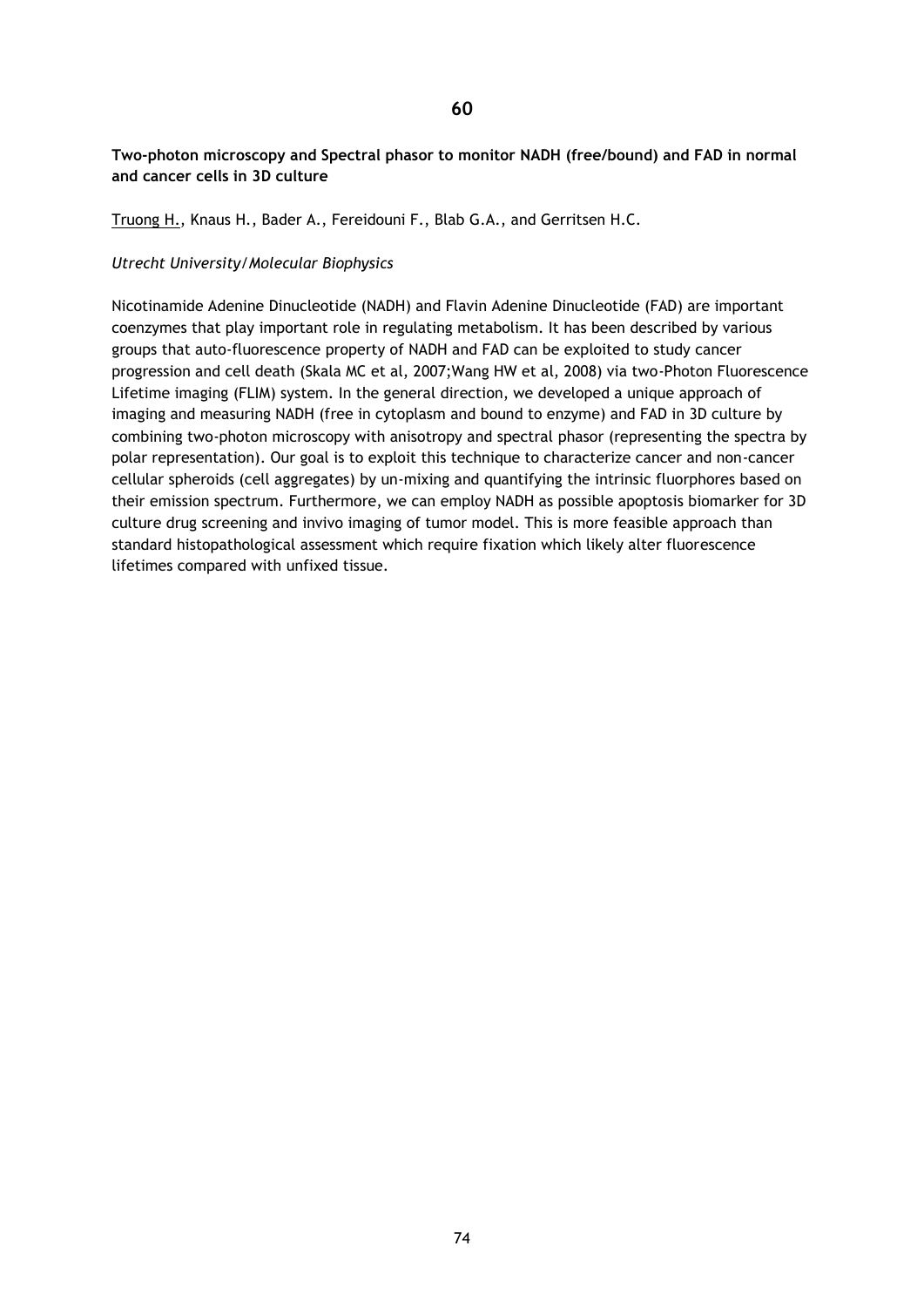# **61**

### **An enzyme redesign method for improved production rates in Aspergillus niger**

B.A. van den Berg<sup>1,2,3</sup>, M.J.T. Reinders<sup>1,2,3</sup>, H.J. Pel<sup>4</sup>, J.A. Roubos<sup>4</sup>, D. de Ridder<sup>1,2,3</sup>

*<sup>1</sup>The Delft Bioinformatics Lab, Faculty of Electrical Engineering, Mathematics & Computer Science, Delft University of Technology, Mekelweg 4, 2628*

*CD Delft, The Netherlands*

*<sup>2</sup>Netherlands Bioinformatics Centre, Nijmegen, The Netherlands*

*<sup>3</sup>Kluyver Centre for Genomics of Industrial Fermentation, Delft, The Netherlands*

*<sup>4</sup>DSM Biotechnology Center, Delft, The Netherlands*

High yields are required for industrial production of enzymes. Previous work showed that in the microbial cell-factory Aspergillus niger a protein's amino acid composition is predictive for highlevel production. To improve production rates of enzymes for which we did not observe high-level production, we propose a design method that increases resemblance to proteins for which highlevel production was observed. With all functional and buried residues untouched, mutations to amino acids that are often observed on the same position in homologous proteins are applied to obtain sequences with an amino acid composition that better matches that of structurally similar, but high-level secreted proteins. Experimental work will be done to test if the rational design method results in improved production rates.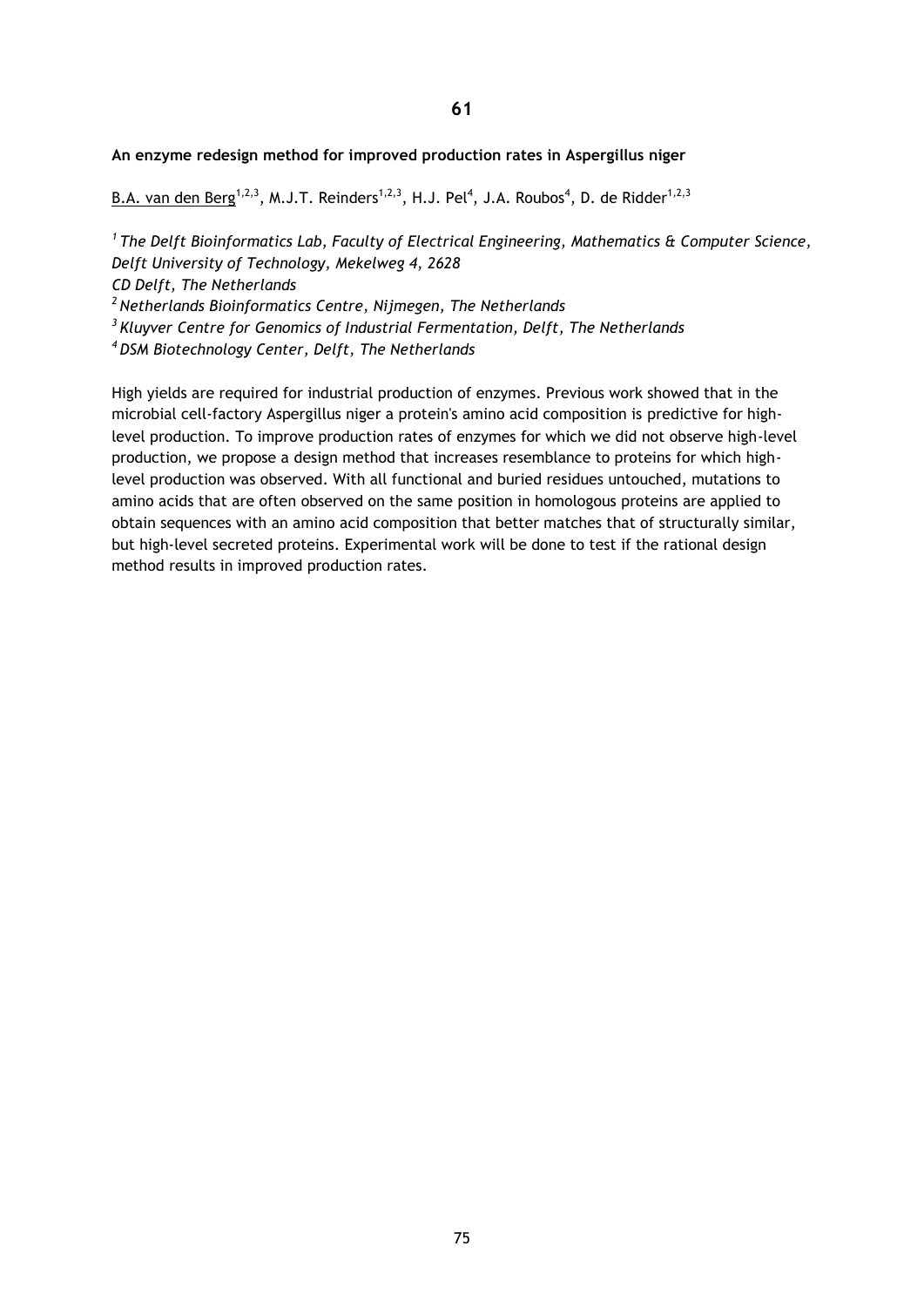# **Dynamic Transcriptomics of Helper T Cells**

<u>Henk-Jan van den Ham  $^{1,3}$ ,</u> Leon de Waal $^1$ , Fatiha Zaaraoui $^1$ , Maarten Bijl $^1$ , Wilfred F. van IJcken $^2$ , Albert D.M.E. Osterhaus<sup>1</sup>, Rob J. de Boer<sup>3</sup> & Arno C. Andeweg<sup>1</sup>

### *<sup>1</sup> Dep. of Virology*

*2 Erasmus Center for Biomics, Erasmus MC, Rotterdam, The Netherlands*

*3 Theoretical Biology & Bioinformatics, Utrecht University, The Netherlands*

Helper T cells form a major pillar of the adaptive immune system. After stimulation with their cognate antigen upon infection, helper T cells produce specific cytokines that play a crucial role in determining the phenotype of the immune response that is raised. Classically, the Th1 phenotype is associated with cellular immunity, while Th2 is associated with humoural immunity and antibody responses. Profiling of the T helper cell response is complicated by the fact that expression of key cytokines is thought to be dependent on the time since activation. The Th1 cytokine IFNgamma is typically observed to be an early cytokine, while the Th2 cytokine IL4 tends to be measured at later time points and/or after a number of cell divisions. In this study, we perform time-course experiments in order to obtain a comprehensive view of helper T cell differentiation.

We performed microarray assisted mRNA profiling on antigen stimulated, TCR transgenic murine splenocytes that were cultured in the presence of polarising cytokines. Transcriptome snapshots of Th cells differentiating into Th1 and Th2 phenotypes were obtained.

Multiple immune regulatory pathways are differentially expressed, including pathways specific to Th differentiation. Principle component analysis shows that: 1) activation, 2) time since activation, and 3) Th skewing are the largest sources of variance in our profiling experiments. We show that divergence between the Th1 and Th2 phenotypes does not increase in terms of number of differential genes from day 1 to day 4 after stimulation, indicating that divergence between these two phenotypes takes place within 24h post-activation. Applying a recently developed polar score data analysis method, enabled us to identify novel clusters of skewed genes associated with Th1 and Th2 differentiation. Among these Th1 and Th2 specific genes are a number of key players previously associated with other T lymphocyte phenotypes or the maturation of other lymphoid cell types.

We show that T cell activation, time, and skewing are the largest sources of variance in our dataset. In terms of differential mRNA expression, Th1 and Th2 cells diverge within 24 hours post activation. Members of the Batf transcription factor family are expressed in different helper phenotypes, suggesting an important role for this family in helper T cell phenotype differentiation.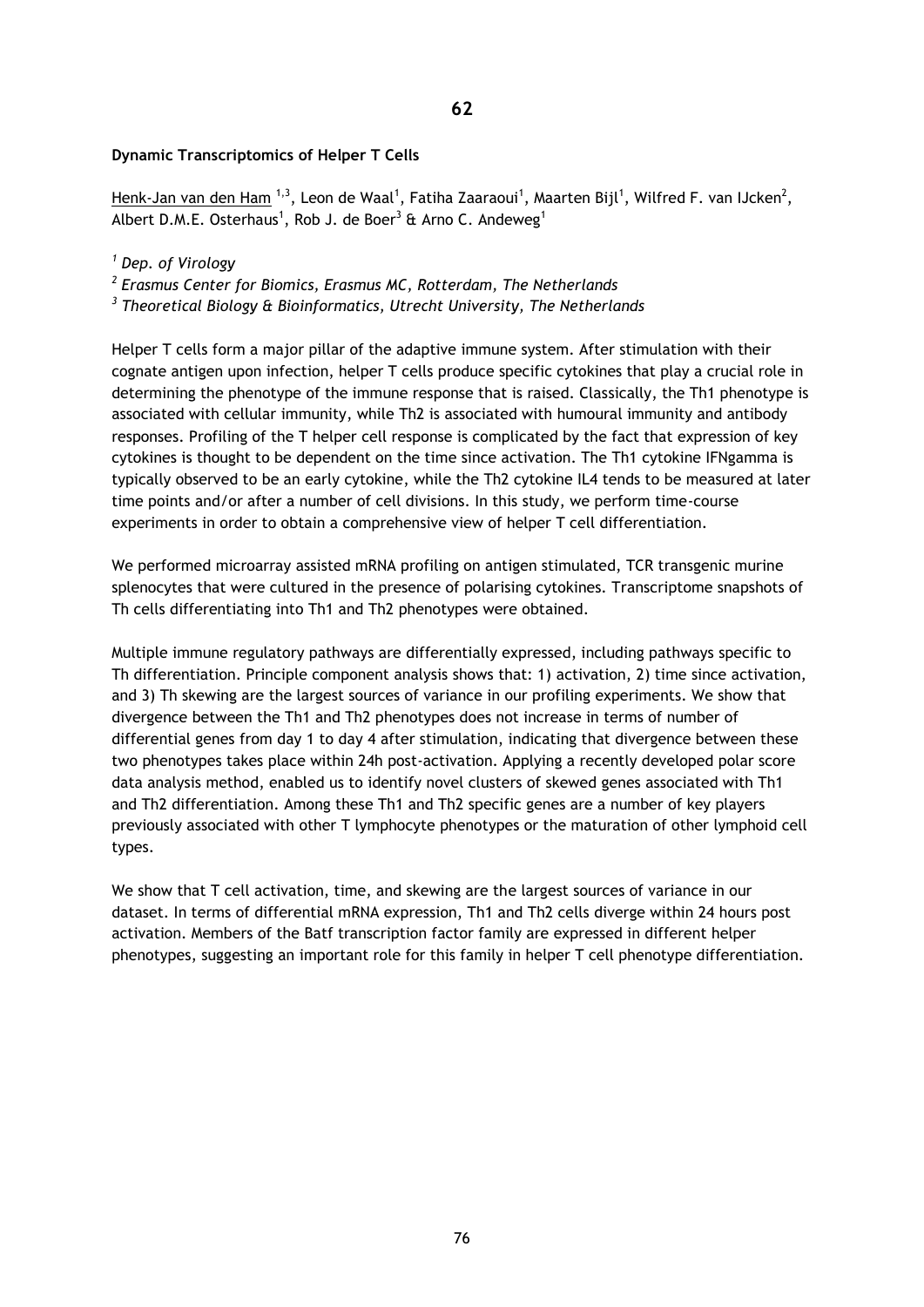#### **Determining phylogenetic relationships of fish owls using next-generation sequencing**

Jaap W.F. van der Heijden<sup>1</sup>, Seyed Yahya Anvar<sup>1,2</sup>, Ken Kraaijeveld<sup>1,2</sup>, Johan T. den Dunnen<sup>1,2</sup>, Jeroen F.J. Laros<sup>1,2</sup>

# <sup>1</sup> Center for Human and Clinical Genetics, Leiden University Medical Center, Leiden, The *Netherlands*

*2 Leiden Genome Technology Center, Leiden University Medical Center, Leiden, The Netherlands*

Molecular phylogenetic studies of rare or complex organisms are far from trivial. Due to the absence of reference sequence and potential contamination and DNA damage, conventional methods cannot be used to gain insights on evolutionary relationships of such organisms. These approaches heavily rely on the detection of variants and protein encoding proteins as the basis for classification. Hence, new algorithms are needed to overcome these limitations by characterizing interspecies relative abundance of sequence-contexts that reflects shared and species-specific genomic information. In 2009, the discovery of a population of Ketupa Zeylonesis Semenowi (Brown fish owl) in Turkey, where it was believed to be extinct, provided a unique opportunity to identify the phylogenetic relationships among fish owls. In particular, distinct morphology and vocalization of Brown fish owl potentially constitute an un-described species that calls for special efforts on phylogenetic characterization of various populations of fish owls. Here we developed a new algorithm that uses dynamic k-mer profiles to improve on the identification and characterization of phylogenetic relationships among fish owls. We have obtained DNA samples from museum specimens of different fish owl populations from Syria, Nepal, India, and Bangladesh. Subsequently, we performed a whole-genome shotgun sequencing on Illumina HiSeq. After a rigorous qualitycontrol and pre-processing regime, the algorithm measures the overall distance between generated k-mer profiles. Intriguingly, our model could classify these profiles on the basis of their intra- or inter-species relationships. Moreover, integration of the maximal information coefficient between different profiles helped to better characterize the phylogenetic tree of these fish owls. Our study explores several potential strategies in determining phylogenetic relationships and highlights some of the pitfalls associated with this endeavour, such as methods that heavily rely on small sets of target genes for molecular phylogenetic studies. In the dawn of next-generation sequencing, we believe that the work presented here and the future developments can provide powerful tools for the identification of shared and species-specific genomic information. These advancements would lead to a better understanding and characterization of phylogenetic relationships of rare or complex species.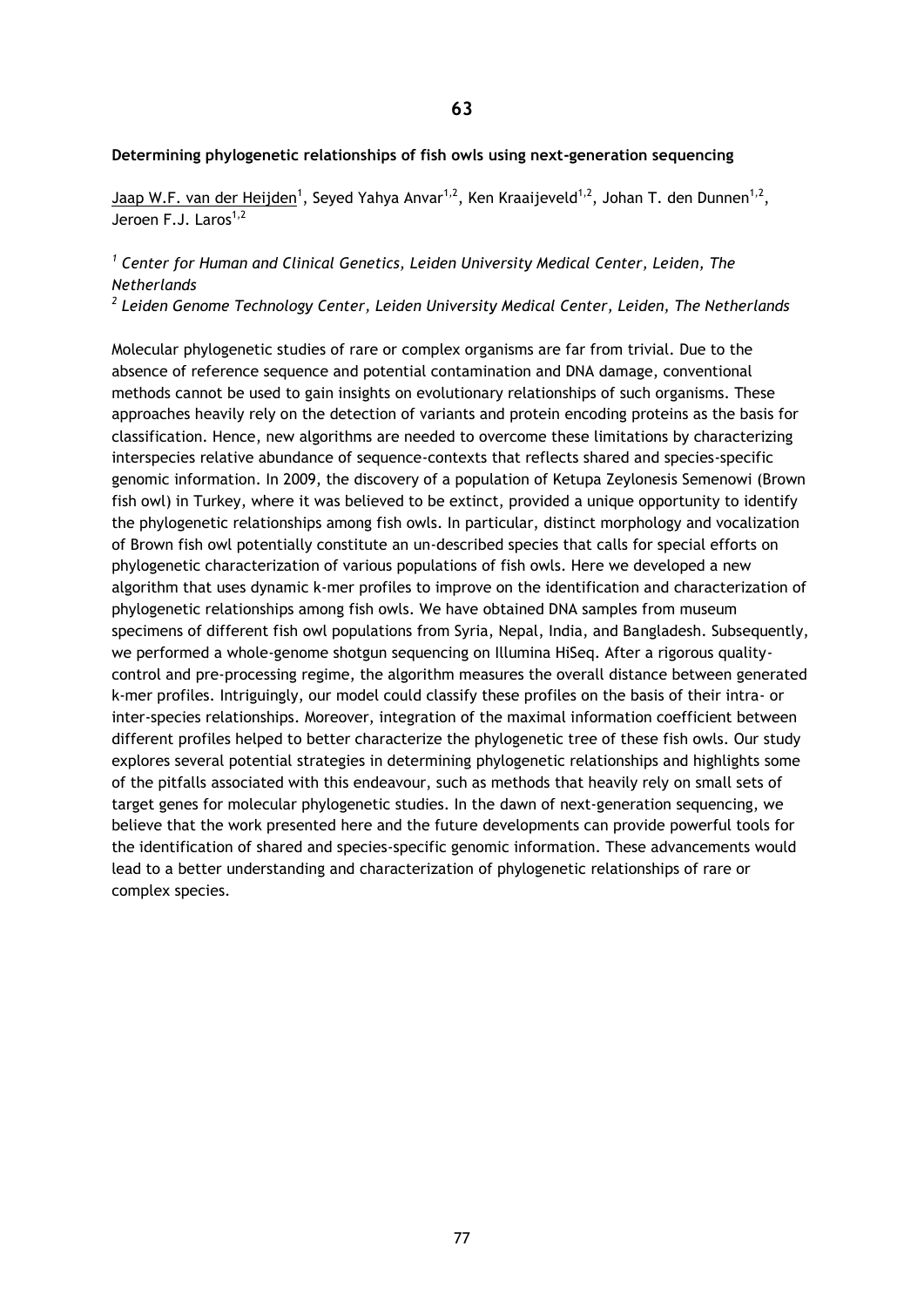# **64**

#### **GPCR structures: What moves where?**

#### Rob van der Kant, Gert Vriend

### *CMBI, UMC St. Radboud Nijmegen*

G protein-coupled receptors (GPCRs) are responsible for the majority of cellular responses to hormones and neurotransmitters as well as the senses of sight, olfaction and taste. Recently several crystal structures have been elucidated representing different GPCRs in different states of activation. Unfortunately these GPCRs were modified to great extent to allow them to form crystals. These modifications might induce conformational changes in the GPCRs structures, which makes them inaccurate descriptions of the true structures in living cells. We performed statistical analyses using Random Forests to separate facts from fiction and to elucidate the movements of the trans membrane helices upon activation.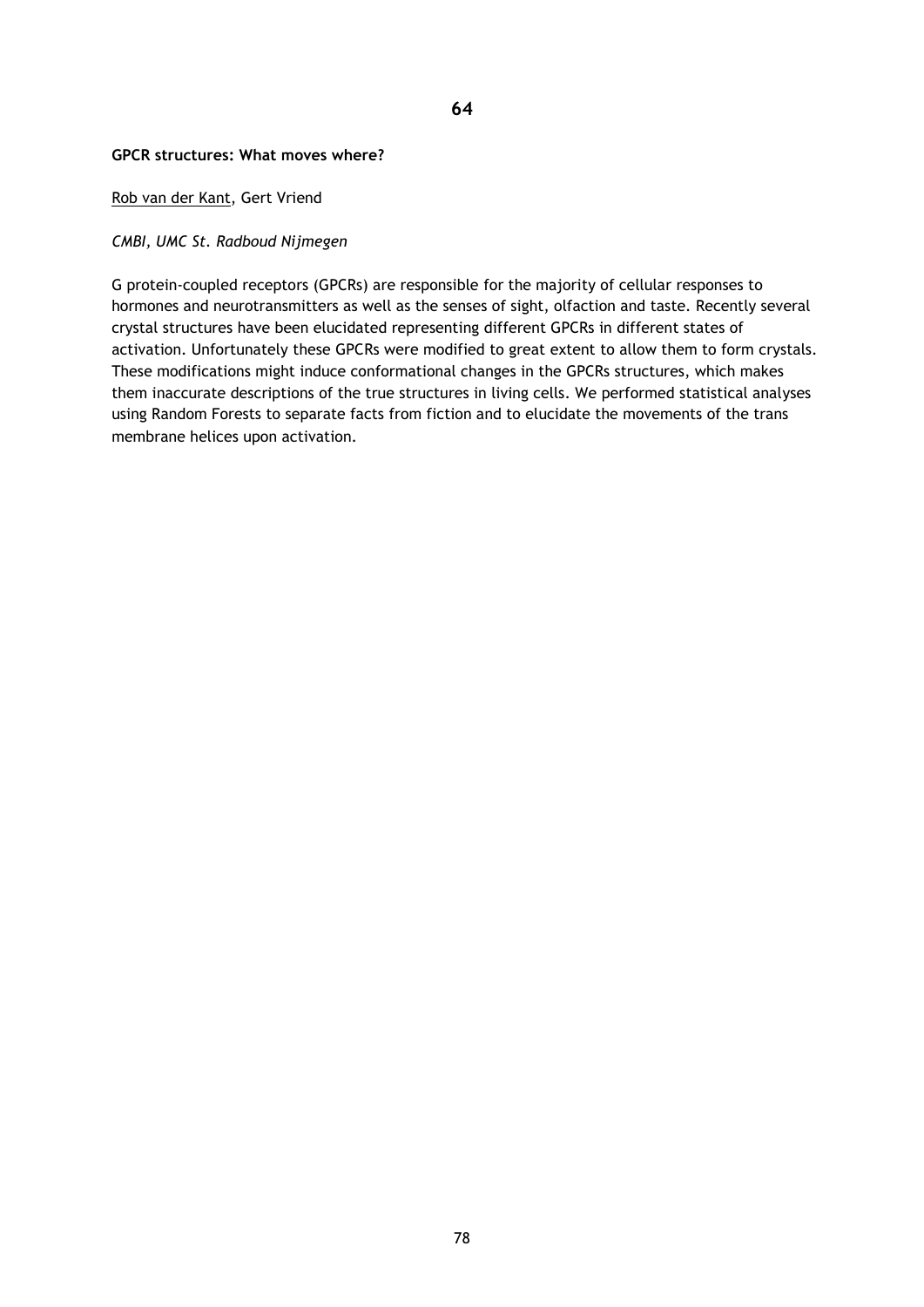# **Cross-Species Alignment of Co-expression Networks**

#### M.E. van der Wees, M. El-Kebir, U.K. Nandal, P.D. Moerland, J. Heringa, G.W. Klau

#### *Centrum Wiskunde & Informatica, Vrije Universiteit Amsterdam, AMC Amsterdam*

Small animals, like rodents, are extensively used to study human diseases and to develop treatment methods. However, biological differences between species give rise to the question whether experimental results are actually transferable from modeling organisms to human. In this work we want to identify conserved sub-networks of genes among species by means of network alignment of co-expression networks. A network alignment is a mapping from nodes (genes) in one network to those in a second network and takes into account both sequence similarity and topological information of genes.

We derive networks by applying a threshold to co-expression matrices obtained from micro-array assays. Together with sequence similarity scores, obtained from all-against-all BLAST alignments, these node-to-node correspondences contribute to an objective function, which has to be optimized in order to find the best scoring network alignment. However, NP-hardness of this optimization problem complicates the search for the best scoring alignment. Therefore, lower and upper bounds to the solution are obtained with a Lagrangian relaxation approach, implemented in the network alignment tool Natalie.

A first step towards identifying highly conserved sub-networks, we composed two co-expression networks and one sequence similarity network from human and mouse liver sample data sets. Next, we defined an additive scoring function for sequence and topological similarity. First computational results indicate that the method scales well and produces meaningful conserved co-expressed clusters.

Future work includes identifying sub-networks that contain known disease genes and are not conserved between mouse and human samples. Furthermore, we will extend the network alignment algorithm with a branch and bound procedure, an exact approach to find provably optimal network alignments. Finally, we will apply our method to new mouse and human data sets from diabetes and metabolic syndrome samples.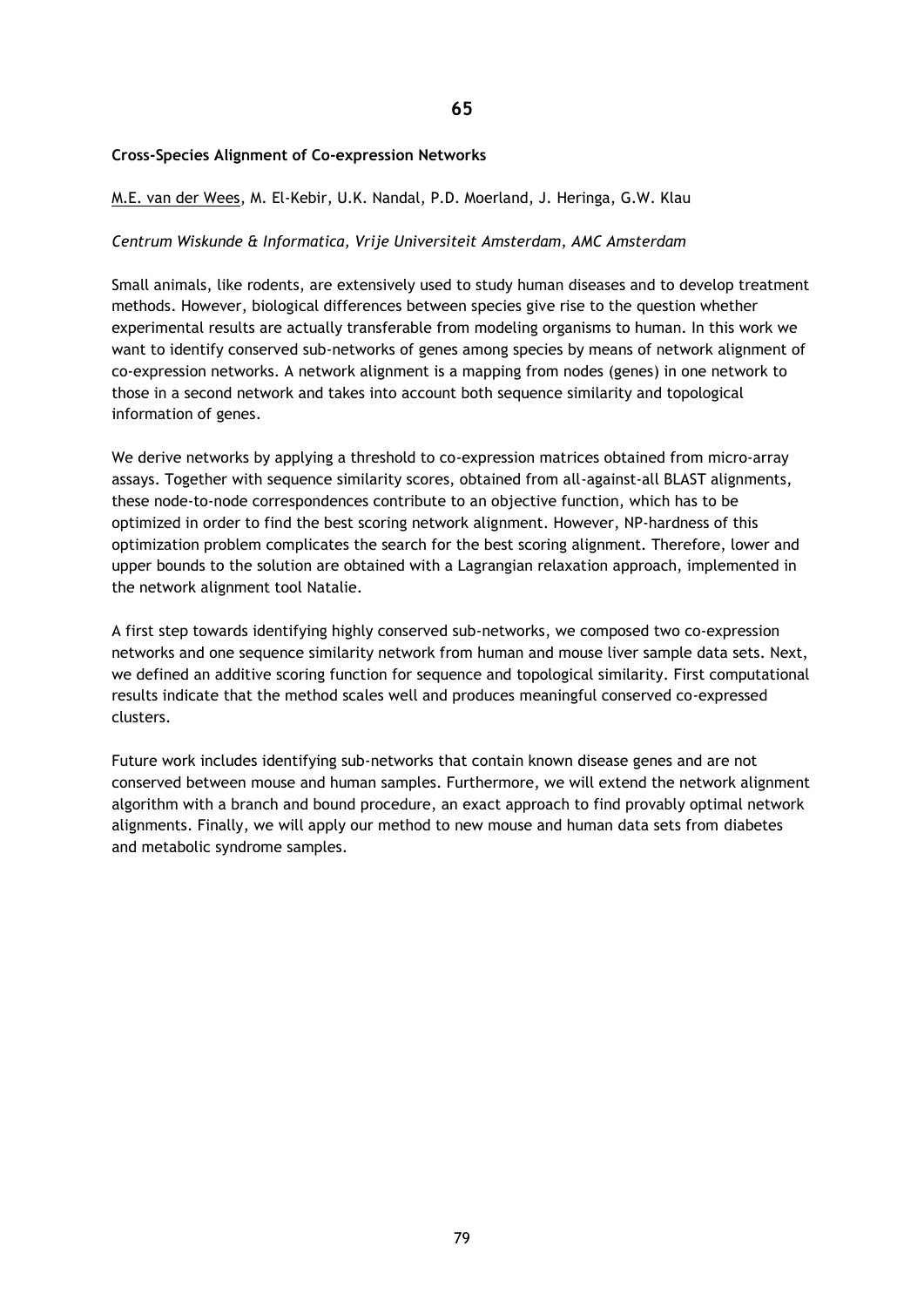**Apoptotic cells are cleared by directional migration and elmo1-dependent macrophage engulfment**

 $\overline{\text{T}}$ jakko van Ham $^1$ , David Kokel $^2$ , Randall Peterson $^2$ 

*<sup>1</sup> Giepmans lab, Department of Cell Biology, UMCG, Groningen & Massachusetts General Hospital, Harvard Medical School, Boston, MA*

*<sup>2</sup> Department of Cardiology, Massachusetts General Hospital, Harvard Medical School, Boston, MA*

Cell death by apoptosis shapes embryonic morphogenesis and is essential to tissue homeostasis in aging and disease. Failure to clear apoptotic cells can disrupt the functions of neighboring cells and lead to chronic inflammation and autoimmune disease. How disposal of apoptotic cells occurs in vertebrates is not well understood, and in vivo data are largely lacking.

Here, we use in vivo imaging to study disposal of apoptotic cells during zebrafish brain development. We find that apoptotic cells are remarkably motile, frequently migrating several cell diameters in minutes. Apoptotic cell motility is directional; cells move to the periphery of the brain via an actinomyosin-dependent process. Actin remodeling is observed within the apoptotic cell during migration, suggesting active rather than passive conveyance. During the first 2 days of development, engulfment is very rare, and most apoptotic cells lyse upon arrival at the brain periphery. At later stages, we find apoptotic cells are rapidly engulfed. Ablation of primitive macrophages by PU.1 knockdown blocks engulfment, indicating that macrophages are the main phagocytic cells. Genetic knockdown studies further demonstrate that engulfment is controlled by guanine exchange factor elmo1, which mediates Rac GTPase dependent cytoskeletal arrangements in engulfment. Elmo1 deficient macrophages are capable of finding apoptotic cells and binding to them, but engulfment is rare and occurs through apparently random macropinocytosis rather than directed phagocytosis.

In all, these findings suggest that clearance of apoptotic cells in brain development is accomplished by the combined actions of apoptotic cell migration and elmo1-dependent engulfment by macrophages. This provides novel insight into apoptotic cell clearance mechanisms in vivo, which may be particularly relevant to understanding chronic inflammatory and autoimmune conditions, including neurodegenerative diseases.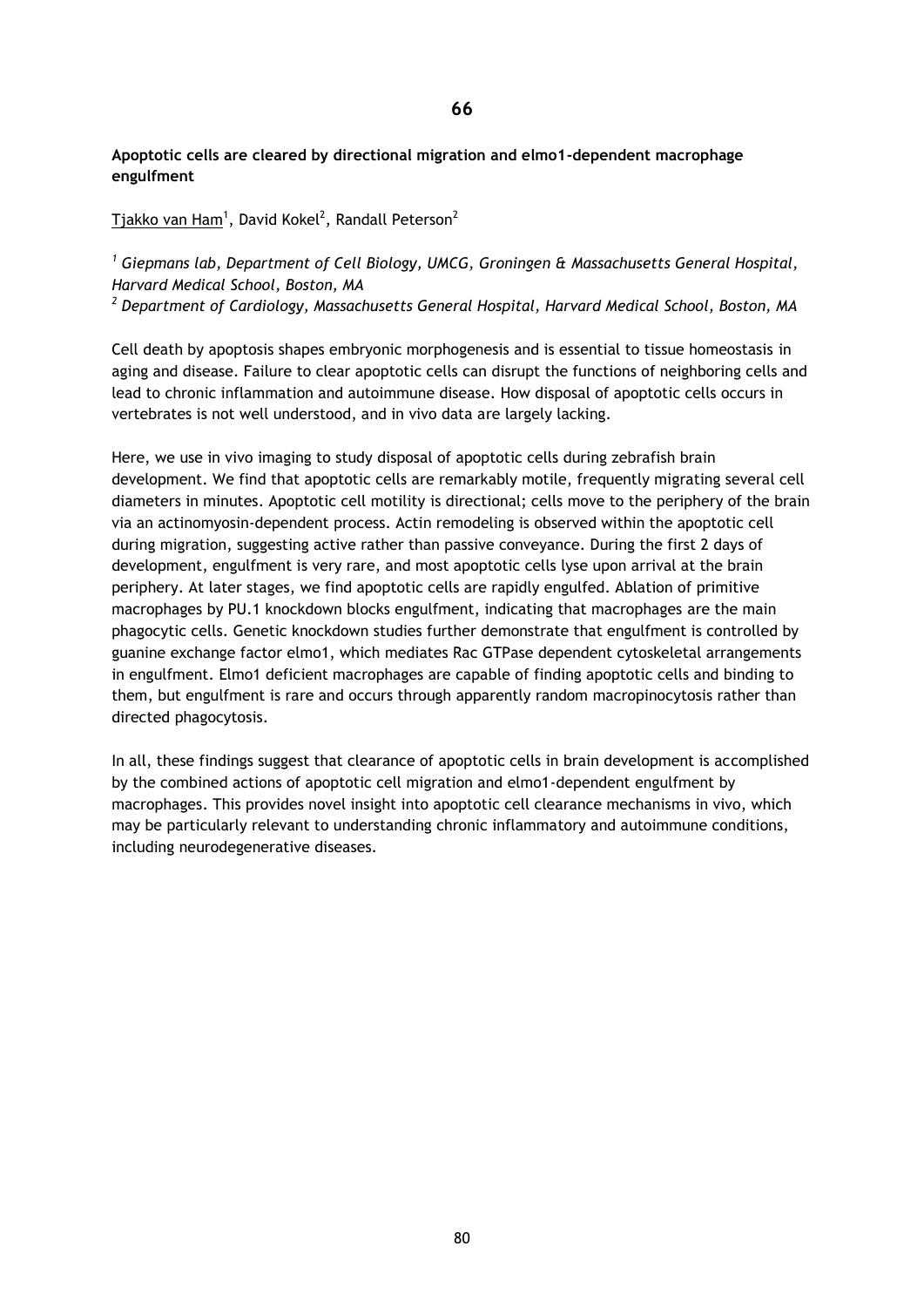# **Regulatory Interaction plugin: a PathVisio plugin to visualize microRNA-target interactions**

# Stefan van Helden, Martina Kutmon, Lars M. Eijssen, Susan L. Coort, Chris T. Evelo

# *Bioinformatics-BiGCaT, Maastricht University, the Netherlands*

Since the discovery of microRNAs (miRNAs), which are post-transcriptional regulators, many studies are performed to investigate their role in physiological and disease processes. Microarray technology makes it possible to measure miRNA expression on a large scale. The pathway visualization tool PathVisio [\(www.pathvisio.org\)](http://www.pathvisio.org/) can provide valuable assistance to gain insight in which biological processes miRNAs play a role. In PathVisio pathways are schematic representations of the interactions between biological entities such as genes and proteins. These biological entities are annotated with identifiers and accession numbers from online databases with additional information about the selected item.

To include miRNAs in the pathway analysis, PathVisio should be able to visualize them. WikiPathways is an open, public platform dedicated to the curation of biological pathways by and for the scientific community. At the moment, most of the 1674 available pathways do not contain information about miRNAs. By expanding PathVisio's functionality with the Regulatory Interaction plugin, it is possible to automatically visualize the regulatory interaction partners of a selected pathway element in a side panel, as well as show the expression levels of these biological entities by loading a data set containing regulator and target expression data, e.g. miRNA and mRNA expression data.

To do this, we use a simple text file format containing two columns, regulator and target identifiers, in our case-study these are the interactions between miRNAs and genes. It is possible to load multiple interaction files simultaneously, e.g. MicroCosm Targets, miRTarBase and miRecords. If the user selects an element in a pathway, the plugin displays the interaction partners in a side panel. By loading an expression data set, this will also show the expression levels of the biological entities involved in the regulatory interaction.

The regulatory interaction plugin enables the integration of miRNA regulation in pathway analysis. In the near future, we will add the functionality to perform pathway statistics based on a set of miRNAs. The target genes of those miRNAs will be used to perform a gene set enrichment analysis. This could give some indication if a pathway is regulated by a set of miRNAs or not.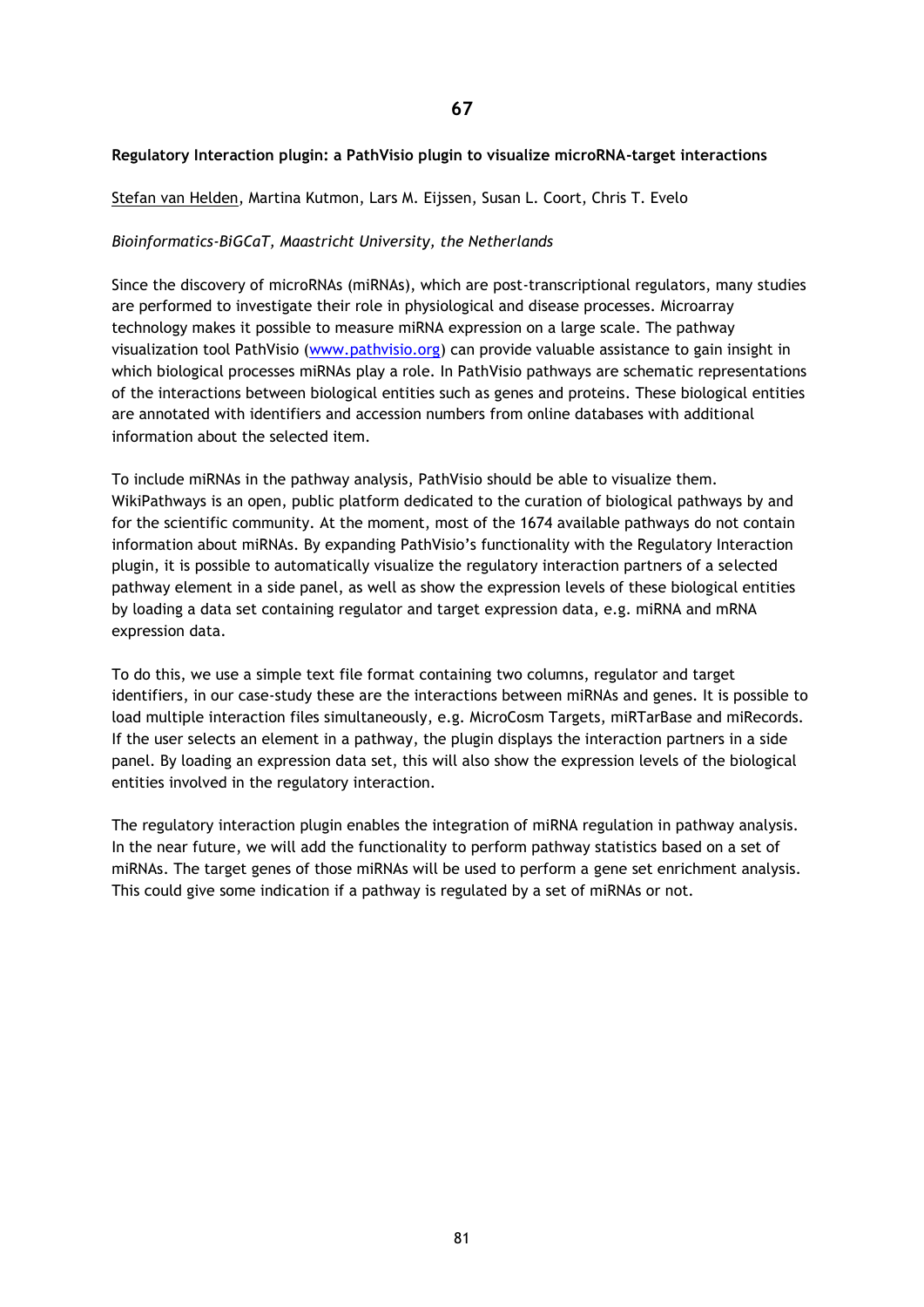### **Project HOPE: Providing the last piece of the puzzle….**

### H. Venselaar

CMBI, UMC St Radboud Nijmegen

#### Introduction:

Recent developments in ultra-high throughput sequencing have led to a rapid increase in the detection of disease-related mutations. A significant part of these mutations affects the 3Dstructure of the protein. Knowledge of protein conformations is necessary to link the newly found genotypes to an effect on structural level. Unfortunately, the gap between solved protein structures and known sequences continues to grow. Even though homology modeling can be used to predict the structure of a significant part of the sequences, majority remains without a known structure. To obtain more information about proteins we have to rely on sequence-based predictions and information deposited in databases. Existing online prediction-servers often present their conclusions in a manner that is hard to understand for a non-bioinformatician and do not focus on the actual structural effect of the mutation. Therefore we developed project HOPE, a webserver for automatic point-mutant analysis. Project HOPE predicts the structural effect of a mutation in a way that is easy-to-understand for anyone in the (bio)medical field. The web server is available on [www.cmbi.ru.nl/hope](http://www.cmbi.ru.nl/hope)

### Methods:

The interface of Project HOPE is a website where the user can upload the sequence and mutation of interest. The core of Project HOPE is a Java-implemented module that collects information from a series of sources and stores this in a database. This information consists of calculations on the real structure or on a homology model by WHAT IF web-services (including accessibility scores, secondary structure, contact distances, variability etc), sequence based predictions by Distributed Annotation (DAS) Servers (including predictions for transmembrane domains, phosphorylation sites, etc), structural features annotated in the Uniprot database (including domain locations, known variations, motifs, etc.), conservation scores from HSSP, and GO-terms for known InterPro-domains. All information is stored per residue in a PostGreSQL database. A decision scheme is used to reach an informed conclusion about the effect of the mutation, thereby focusing on the structural changes. The conclusion is shown on the website and illustrated with figures and animations.

#### Results/Conclusion:

During the recent years we have collaborated in numerous projects with researchers from several (bio)medical departments. Our contribution to these projects consisted mainly of mutation studies (non-sense and missense mutations) that provided insight necessary to understand the effect of the mutation and to design new experiments. We used these projects to validate Project HOPE by comparing our manual analyses with the automatically generated reports. Additionally, we validated Project HOPE by analyzing over 100 mutations that were described in the 2010 volume of The American Journal of Human Genetics and other journals. We compared Project HOPE's reports with the conclusion drawn by the authors of these articles, and with the predictions generated by other widely-used methods such as SIFT, PolyPhen 2 and Grantham-scores. The results show that Project HOPE can correctly identify 95% of the mutations as damaging and that, in most cases, the generated reports are similar to the analysis by a well-trained bioinformatician. This result equals the score obtained by the popular PolyPhen 2 webserver. However, in contrast to this server, Project HOPE provides a detailed and illustrated report describing the effect of the mutation, and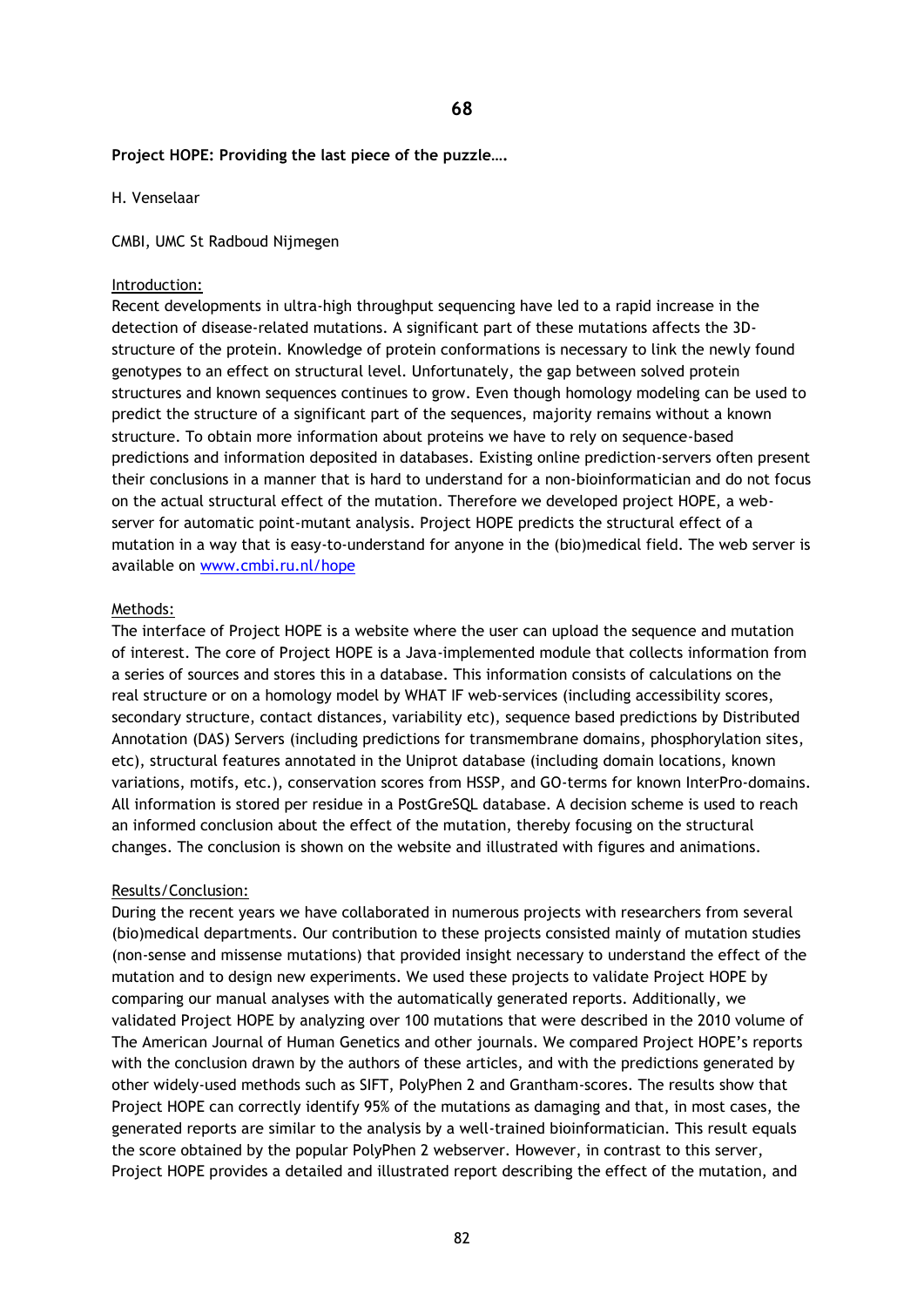thus can contribute to a better understanding of the protein and the mutation. The validation of Project HOPE also revealed several possible points for improvement which will be implemented in the (near) future.

In general we can conclude that Project HOPE is an easy accessible and understandable structural analysis server that provides information that can be beneficial for research in the (bio)medical field and can therefore be regarded as the last piece of the molecular puzzle.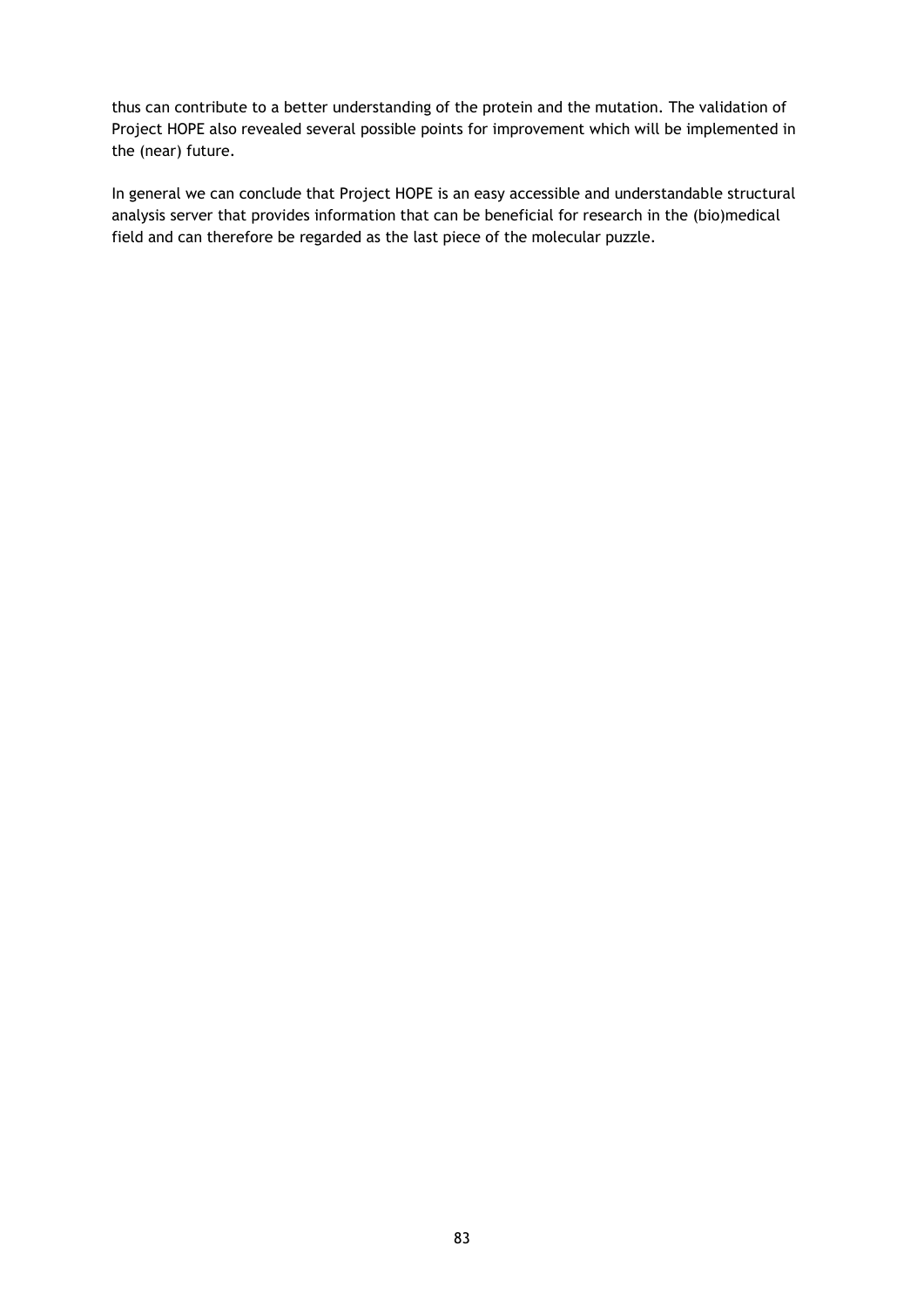# **Generating complex descriptions of sequence variants using HGVS nomenclature based on sequence comparison**

# J.F.J. Laros, M. Vermaat, J.T. den Dunnen, P.E.M. Taschner

*Center for Human and Clinical Genetics, Leiden University Medical Center, The Netherlands*

Descriptions of sequence variants can be checked and corrected with the Mutalyzer sequence variation nomenclature checker [\(https://mutalyzer.nl/\)](https://mutalyzer.nl/) to prevent mistakes and uncertainties which might contribute to undesired errors in clinical diagnosis. Construction of variant descriptions accepted by Mutalyzer requires comparison of the reference sequence and the variant sequence and basic knowledge of the Human Genome Variation Society sequence variant nomenclature recommendations [\(http://www.hgvs.org/mutnomen/\)](http://www.hgvs.org/mutnomen/). With the advert of sophisticated variant callers (e.g., Pindel) and the rise of long read sequencers (e.g., PacBio), the chance of finding a complex variant increases and so does the need to describe these variants. An algorithm performing the sequence comparison would help users to describe complex variants.

The algorithm closely follows the human approach to describe a variant. It will first find the "area of change", and then finds the largest overlap between the original area and the area in the observed sequence. This process is repeated until the smallest description is found.

This algorithm ensures that the same description will be generated every time researchers observe this variant. Furthermore, no knowledge of the HGVS nomenclature is required to generate this description. This not only helps clinicians to generate the correct description, but its implementation also allows automation of the description process.

We have incorporated this algorithm in the Mutalyzer suite under the name Description Extractor [\(https://mutalyzer.nl/descriptionExtract\)](https://mutalyzer.nl/descriptionExtract).

Funded in part by the European Community's Seventh Framework Programme (FP7/2007-2013) under grant agreement No. 200754 - the GEN2PHEN project.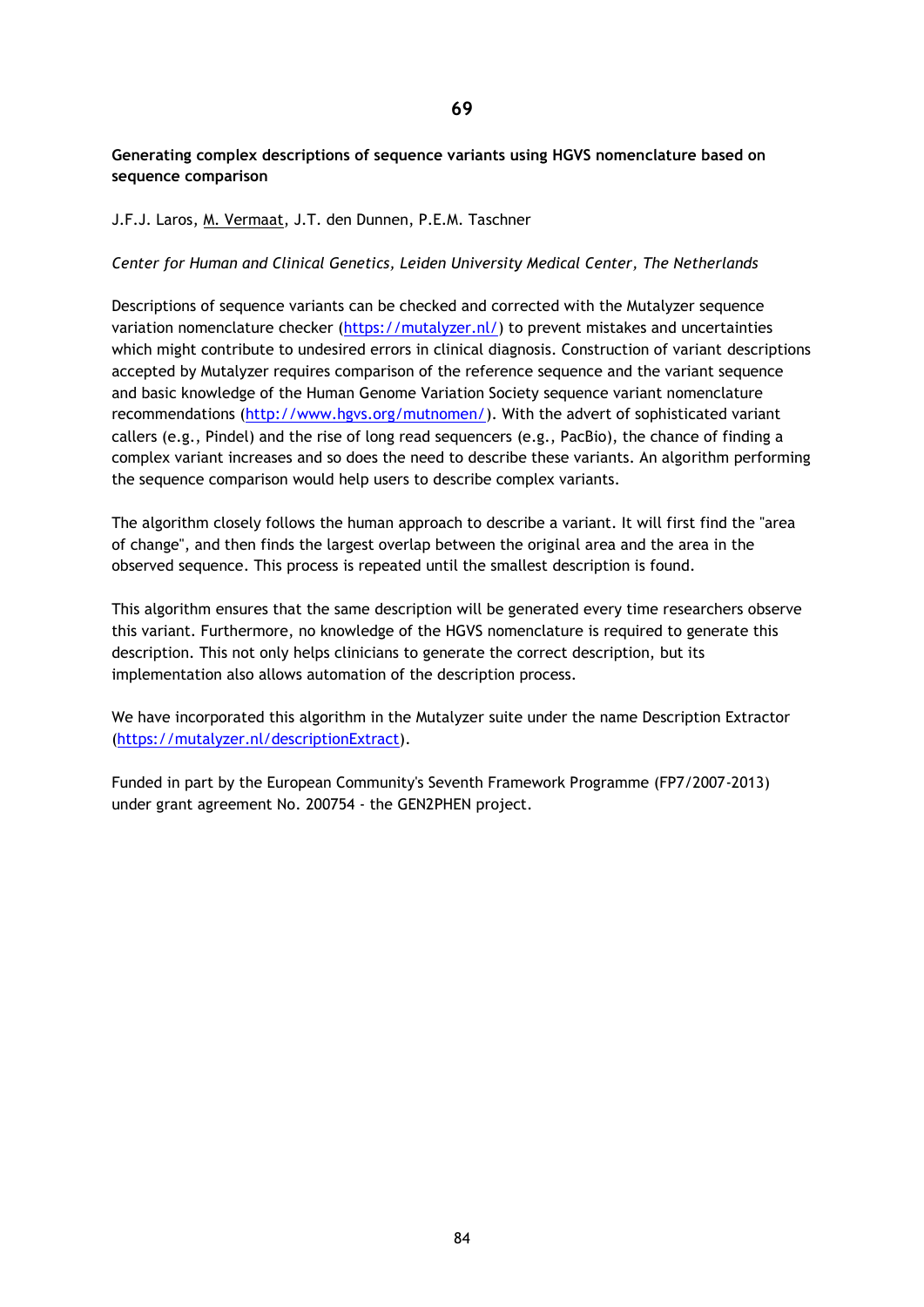### **Patterns recognition on microbiota**

X. Wang<sup>1</sup> ,M.J.C. Eijkemans<sup>2</sup>, G. Biesbroek<sup>1</sup>, W.T. Hendriksen<sup>1</sup>, W. J. Wallinga<sup>3</sup>, E.A.M. Sanders<sup>1</sup>, D. Bogaert<sup>1</sup>

*<sup>1</sup> Department of Pediatric Immunology and Infectious Diseases, UMC Utrecht, Utrecht, The Netherlands.* 

*2 Julius Center for Health Sciences and Primary Care, UMC Utrecht, Utrecht, The Netherlands <sup>3</sup> Department of Infectious Diseases Epidemiology, National Institute of Public Health and the Environment, Bilthoven, The Netherlands.*

It is believed that microbiota of the upper respiratory tract of healthy humans generally represent a balanced ecosystem, where an imbalanced composition might predispose to development of respiratory infections. High-throughput sequencing methods enable us to investigate microbial composition of ecological niches. However, new applied analysis methods for identifying patterns in these large data sets are needed.

We developed a flexible strategy that determines the type of clustering method needed to analyse a given metagenomic dataset. With this strategy, we determined the optimal combination of the number of clusters, the distances, and linkages by calculating the silhouette index, the Davis Bouldin Index and applying the consensus clustering method. The developed strategy was applied to a published dataset containing 16S-rRNA-based microbiota composition data of 96 nasopharyngeal samples from children 18 months of age.

The absolute correlation distance and complete linkage performed best, using a structure with 13 clusters. With these settings, we confirmed the previously culture-proven negative correlation between Moraxella and Haemophilus influenzae. Newly identified correlations were correlations between Pasteurellaceae, Lachnospiraceae, and Pseudomonas, Streptococcus and Fusobacterium, and Dolosigranulum and Neisseria.

With the proposed strategy, we feel we have a reliable tool to identify bacterial correlations within a given metagenomic dataset. The usefulness of this approach was illustrated by the observation of several clinically relevant bacterial interactions in our nasopharyngeal dataset. This (flexible) approach can be applied to any microbiome data sets for identifying interaction patterns.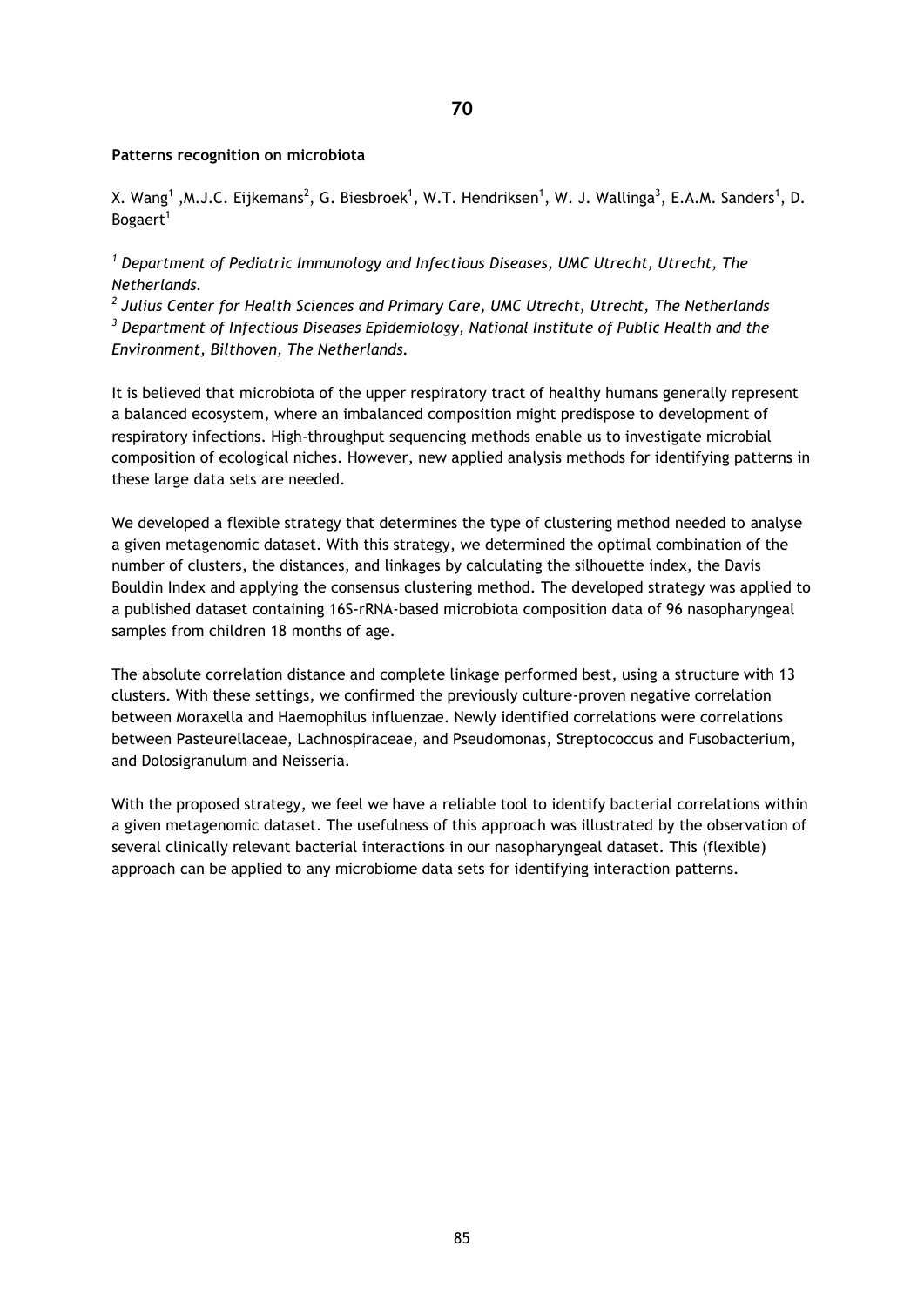# **Robust genome-wide recombination patterns following heritable epigenetic perturbation in Arabidopsis**

<u>René Wardenaar</u><sup>1</sup>, Maria Colomé-Tatché<sup>1</sup>, Sandra Cortijo<sup>2</sup>, Ritsert C. Jansen<sup>1</sup>, Vincent Colot<sup>2</sup> & Frank Johannes<sup>1</sup>

*<sup>1</sup> National Centre for Scientific Research UMR8186, Department of Biology, Ecole Normale Supérieure, 75230 Paris Cedex 05, France.*

*<sup>2</sup> Groningen Bioinformatics Centre, University of Groningen, Nijenborgh 7, 9747 AG, Groningen, The Netherlands.*

Recombination is an essential aspect of genome evolution. It is an important source of variation for natural selection to work upon. In Arabidopsis thaliana, meiotic cross-over patterns are tightly controlled along chromosomes and correlate with DNA methylation levels and broad DNA sequence features.

Here we test the robustness of these patterns in response to an experimental perturbation of global cytosine methylation in an approximately isogenic population of epigenetic recombination inbred lines (epiRILs). This population of epiRILs was constructed from a cross between a Columbia wt plant and a Columbia ddm1 mutant plant (Johannes F. et al., 2009). DDM1 mutant plants have a  $\sim$ 70 % reduction in methylation levels mostly over repeat sequences (Vongs A et al., 1993) and these alterations are heritable for many meiotic generations even in the absence of the conditioning locus.

Using genome-wide methylation data from 123 epiRILs we derived a core recombination map on the basis of 867 meiotically stable Differentially Methylated Regions (DMRs) covering 91.5% of the total genome. The total estimated genome length of this map was 417.7 cM which is similar to previous reports in Arabidopsis.

We evaluated our map by comparing it to 17 recently published Arabidopsis F2 populations which were derived from pairs of 18 distinct natural accessions (Salomé et al., 2011). This allowed us to place the epiRIL map in the larger context of natural variation and to quantify the impact of ddm1 induced loss of DNA methylation on genome-wide recombination patterns. A comparison of the genetic lengths for each of the five chromosomes revealed very similar estimates across these diverse populations, suggesting that global recombination rates are remarkably robust. We show that these similarities also hold at a local scale.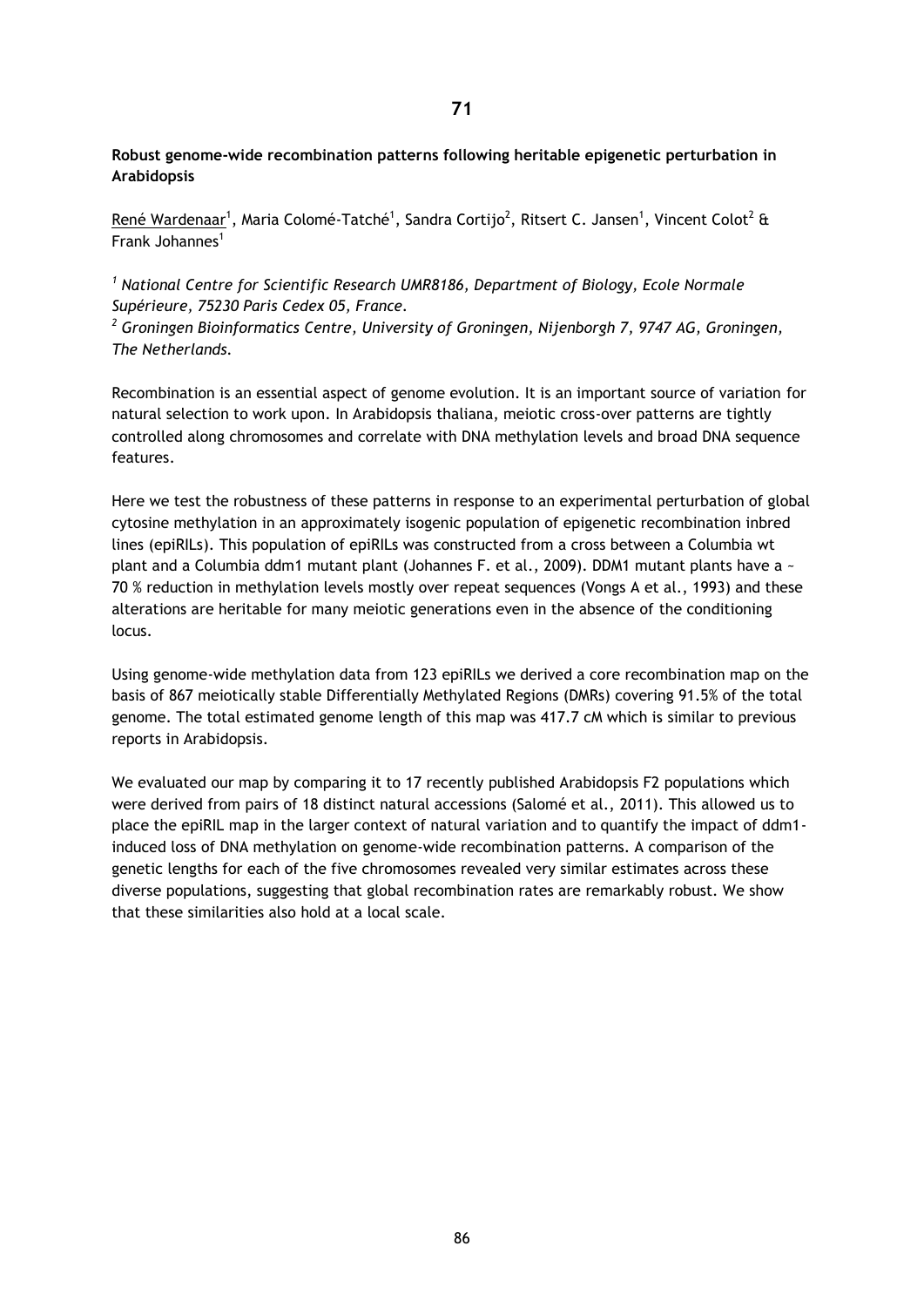# **PyPaSWAS: CUDA-based Smith-Waterman on graphics cards in Python**

S. Warris, J.P. Nap

*Expertise centre ALIFE Institute for Life Science & Technology Hanze University of Applied Sciences Groningen, The Netherlands*

The CUDA-based Parallel Smith-Waterman Alignment Software (PaSWAS) performs local alignments on graphics hardware. The CUDA language is developed by NVIDIA Corporation to enable software developers to create applications other than graphics that use the computational power of the graphics processing unit. CUDA is an extension of the C++ language.

There are two issues when developing CUDA applications for bioinformatics research. First, not many bioinformatics researchers have sufficient knowledge of C++ to develop entire applications in this language. Python, Perl or Java are much more common languages used in bioinformatics. Second, many bioinformatics toolkits, libraries and other extensions are available for these common languages. We here demonstrate that Python is a suitable environment for developing CUDA applications.

The CUDA library for Python is called pyCUDA. Other important bioinformatics-related packages are numpy for numerical calculations and bioPython. The latter is used for reading and writing different file types and performing basic analyses on sequence data. These packages are combined with other publicly available packages to create pyPaSWAS. This software is used for different types of sequence alignments based on the Smith-Waterman algorithm, for example for primer detection in next generation sequence reads, or for large scale read mapping. It automatically detects the type of graphics card present and calculates the amount of GPU memory available. The use of Python for developing such CUDA-based applications should facilitate the advance of graphics hardware applications in bioinformatics.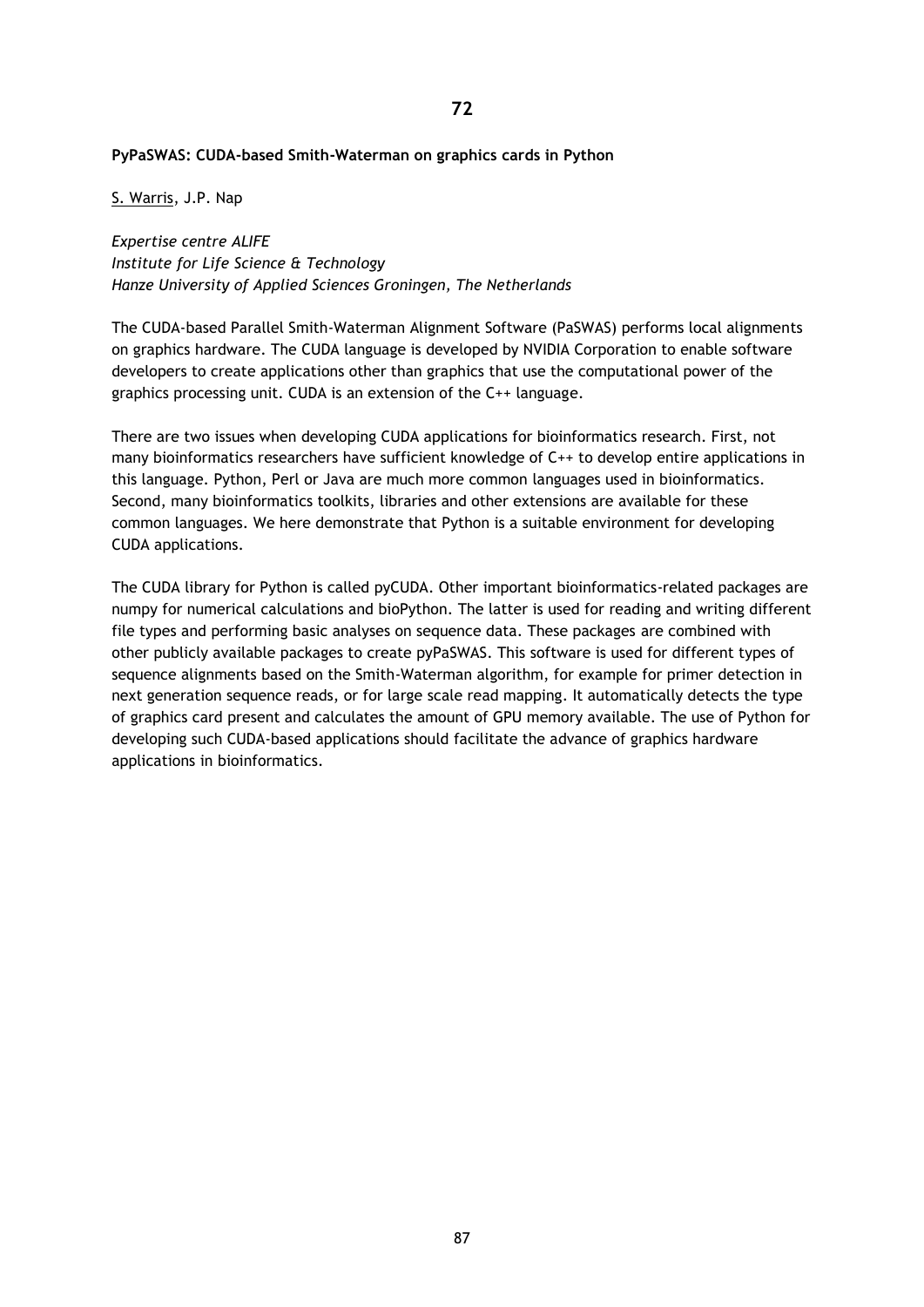**73**

# **Comparing score-optimal protein structure alignments**

 $Inken Wohlers<sup>1</sup>$ , Noël Malod-Dognin<sup>2</sup>, Rumen Andonov<sup>3</sup>, and Gunnar W. Klau<sup>1</sup></u>

*1 Life Sciences, Centrum Wiskunde & Informatica, the Netherlands 2 INRIA Sophia Antipolis - Méditerranée, France*

*3 INRIA Rennes - Bretagne Atlantique and University of Rennes 1, France*

Background: Comparison and alignment of protein structures is important for detecting structural, functional and evolutionary relationships. Structure alignment is difficult, firstly because finding the alignment of maximum score is an NP-hard problem and secondly because of the wide spectrum of qualitatively different structural similarities. There is a large number of competitive programs for structure alignment, each optimizing its own scoring scheme. To date, there is no consensus which scoring best captures all biologically relevant similarities.

Methods: We developed a general framework and an exact algorithm that aims to find the topscoring alignment according to four different scoring schemes, those of CMO, PAUL, DALI and MATRAS. If the provably top-scoring alignment is not determined within the time limit, the best alignment found so far is returned, together with an upper bound on the optimal score.

Results: Our algorithm computes CMO, PAUL, DALI and MATRAS alignments via our web server which is called CSA. CSA additionally provides a variety of functionalities for comparing these and other, user-uploaded alignments by the use of many alignment quality measures and various visualizations. Such a multivariate comparison helps identifying the most appropriate alignment for a given protein pair.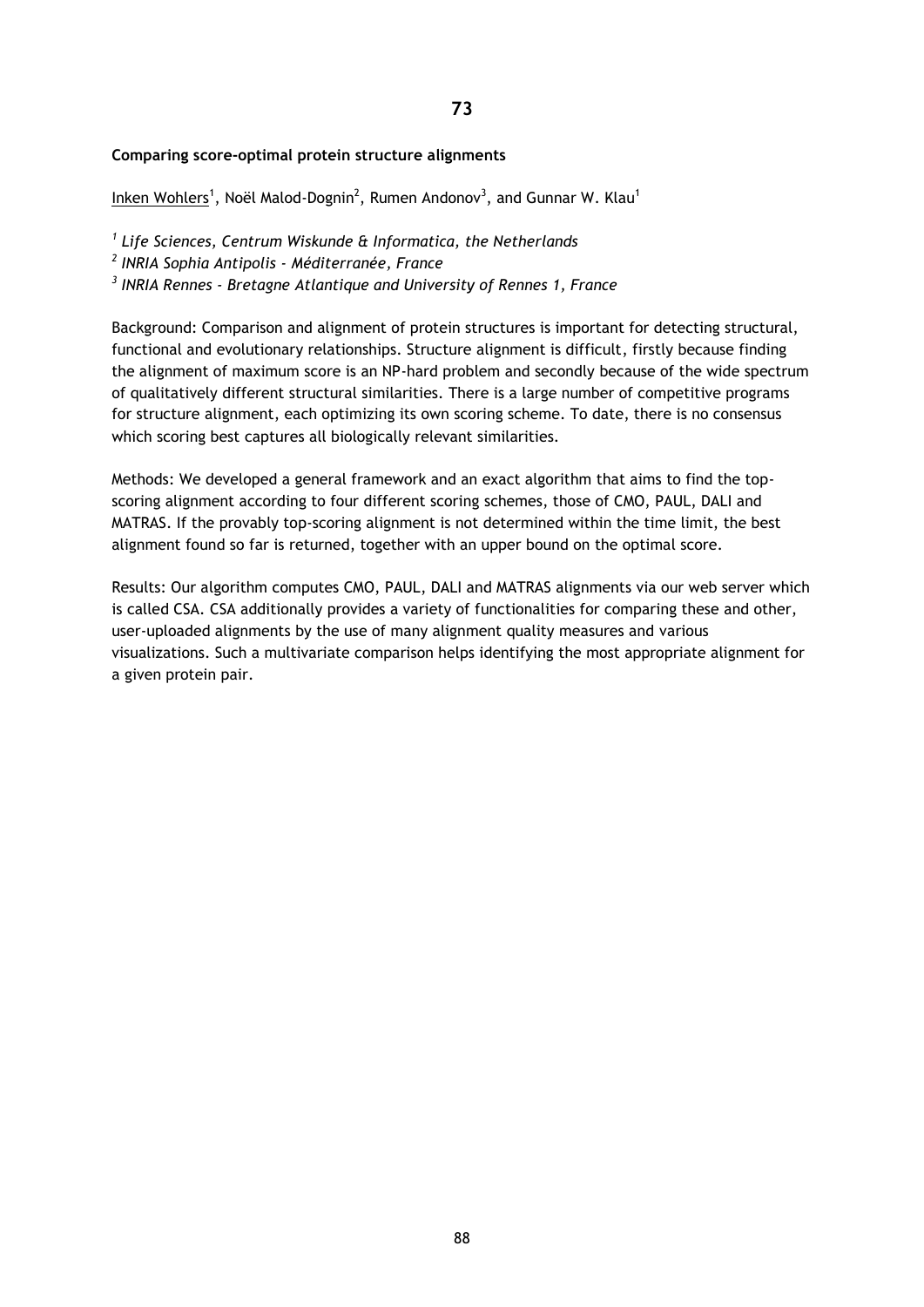### **Analysis and Prediction of Interactions of PDZ Domain on PICK1 using PRISM**

#### B. Tugce Yildizogly, Ozlem Keskin, Attila Gursoy

#### *Koç University, Turkey*

Protein interacting with C kinase (PICK1) is an evolutionarily highly conserved protein which interacts with over 60 proteins, including receptors, transporters, kinases and ionic channels. Being a critical player in synaptic plasticity, development and neural guidance, it regulates the trafficking and posttranslational modification of its interacting proteins taking part in neuronal function. Correspondingly, the role of PICK1 in disorders such as epilepsy, pain, brain trauma and stroke, drug abuse and dependence, and schizophrenia has been shown several times before. Strikingly, PICK1 carries out its repertoire of interactions mostly through the single PSD95/DlgA/Zo1 (PDZ) domain it bears. Differently from most PDZ domains, the PICK1 PDZ domain interacts with partners of type I, type II and atypical based on the properties of the residues of binding sequences, thereby being promiscuous to a certain degree while keeping the selectivity. Given all that, understanding the binding properties and interaction mechanisms of PICK1 emerges as an important research area. In this study, PRISM (Protein Interactions by Structural Matching) which is an algorithm to predict protein-protein interactions based on evolutionary and structural similarity to template structures given a target structure, is revisited. The algorithm is modified to tailor smaller structures for investigation of interactions of PICK1 with different types of PDZ binding peptides and structure of PDZ interactions more generally. It is aimed to compare the binding affinities of various PDZ binding peptides, study the effect of mutations of critical residues and identify potential partners to be targeted for therapeutical studies.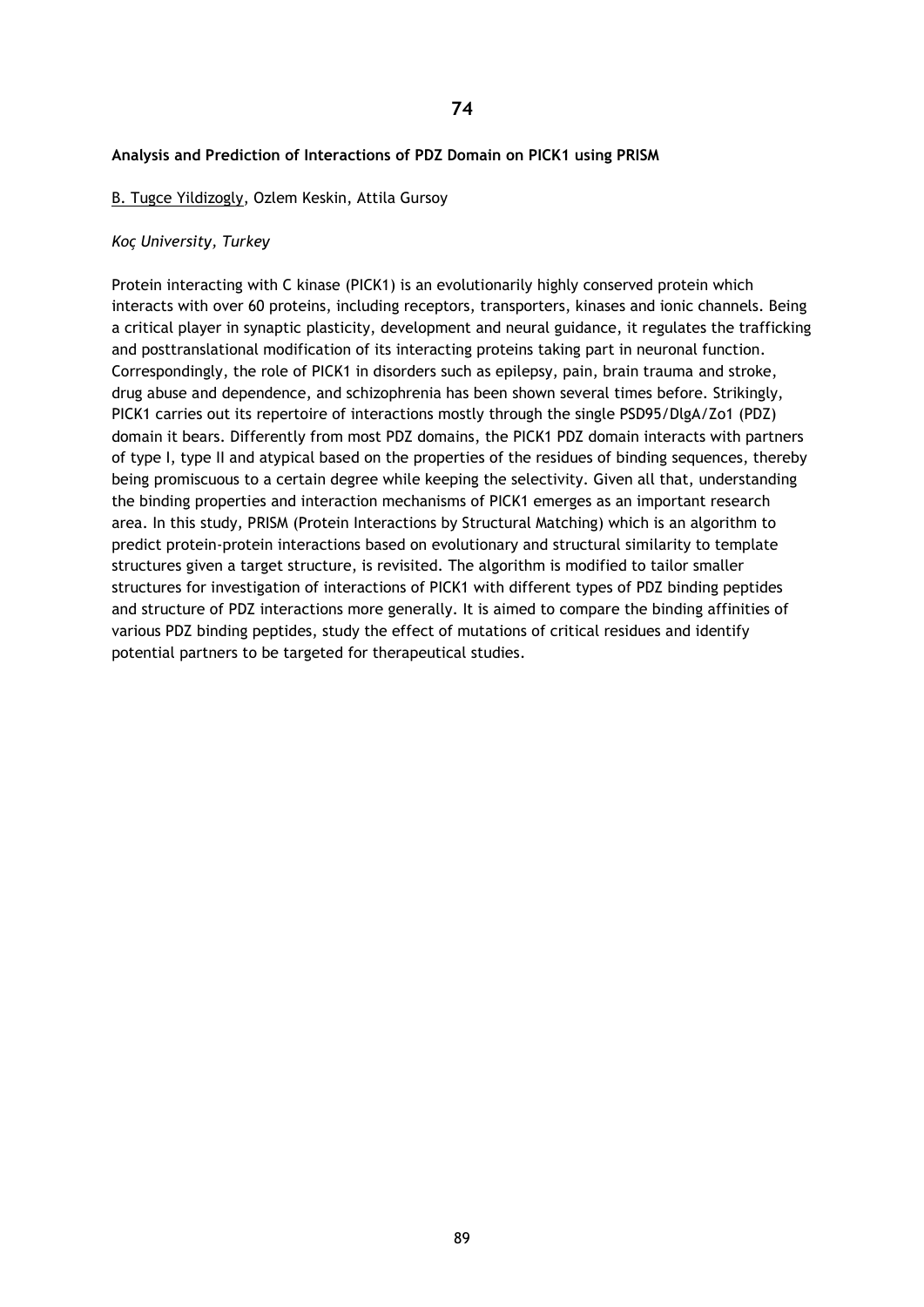# **75**

# **The FUNG-GROWTH database: linking growth to genome**

 $M$ . Zhou $^1$ , A. Wiebenga1, Vincent Robert $^1$ , Pedro M. Coutinho $^2$ , Bernard Henrissat $^2$ , Ronald P. de  $V$ ries<sup>1</sup>

*<sup>1</sup>CBS-KNAW Fungal Biodiversity Centre, Utrecht, The Netherlands; <sup>2</sup> AFMB, Marseille, France; e-mail: r.devries@cbs.knaw.nl*

Aspergillus genome sequences demonstrate the potential to utilize a variety of different carbon sources. Natural carbon sources for many fungi are based on plant biomass and often consist of polymeric compounds, such as polysaccharides. They cannot be taken up by the fungal cell and are extracellularly degraded by a complex mixture of enzymes. Plant polysaccharide degrading enzymes have been studied for decades due to their applications in food and feed, paper and pulp, beverages, detergents, textile and biofuels. These enzymes have been classified based on amino acid sequence modules [\(www.cazy.org\)](http://www.cazy.org/).

Based on the hypothesis that Aspergillus genomes have evolved to suit their ecological niche, we have performed a comparative study using 34 Aspergillus species/strains. In this study we have compared growth profiles on 35 different carbon sources (consisting of mono-, oligo- and polysaccharides, lignin, protein and crude plant biomass) to the CAZy annotation of the genomes to identify correlations between growth and genomic potential. Further analysis involves comparative transcriptomics using various system biology strategies, focusing on degradation related gene regulators.

Highlights of these integrative bioinformatics analysis will be presented as well as the public database in which the growth data is stored and the developments of the database anticipated for the next two years.

URL: [www.fung-growth.org](http://www.fung-growth.org/)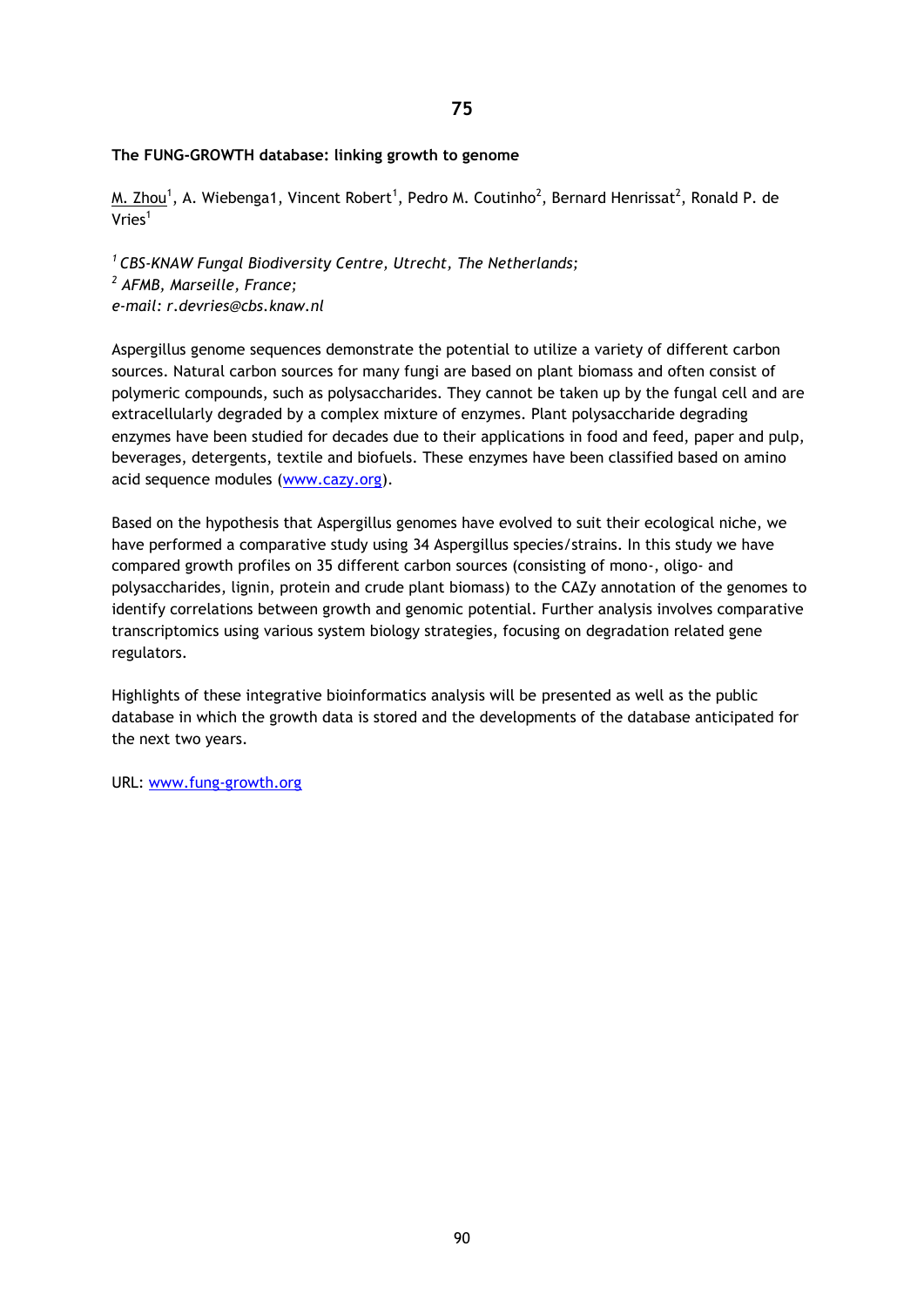# **Detection of genes essential for growth of respiratory pathogens**

Aldert L. Zomer<sup>1,3</sup>, Peter Burghout<sup>1</sup>, Stefan de Vries<sup>1</sup>, Hester J. Bootsma<sup>1</sup>, Jeroen Langereis<sup>1</sup>, Hendrik G. Stunnenberg<sup>2</sup>, Peter W.M. Hermans<sup>1</sup> and Sacha van Hijum<sup>3</sup>

*1 Laboratory of Pediatric Infectious Diseases, Radboud University Nijmegen Medical Centre, Nijmegen, The Netherlands*

*<sup>2</sup> Department of Molecular Biology, Radboud University, Nijmegen, The Netherlands <sup>3</sup>Centre for Molecular and Biomolecular Informatics, Radboud University Nijmegen Medical Centre, Nijmegen, The Netherlands*

# Background:

Respiratory tract infections are a leading cause of global mortality and morbidity. The WHO estimates that annually 4-5 million people die of pneumonia. Streptococcus pneumoniae is among the most important respiratory tract pathogens. Infection by and growth of S. pneumoniae is a complex process dependent on a number of essential pathways, of which some could form ideal candidate targets for drug design and/or vaccine development.

# Methods:

To identify microbial genes essential for growth of respiratory pathogens, we have used the Tn-Seq insertion knockout and sequencing strategy and developed a bioinformatics tool that allows rapid identification of disrupted genes. Genes underrepresented in the knockout library are likely essential for growth. To identify shared essential pathways in bacterial species we have used statistical analysis, pathway analysis and functional category enrichment methods.

# Results:

In S. pneumoniae, Haemophilus influenzae and Moraxella catarrhalis we observed that ~15% of all genes is essential, similar to what has been found in knockout studies. These genes primarily encode functions involved in transcription, translation or replication, but also encode for hypothetical proteins orthologous between the tested species.

# Conclusions:

High throughput screening of essential genes is feasible using Tn-Seq. To this end, a large knockout library is preferred to decrease the number of false positives. Importantly, genes encoding for orthologous proteins in all three species have been found to be essential, including hypothetical proteins, which are likely to play important roles in critical cellular processes and might form novel candidate targets for drug design and/or vaccine development

URL: [http://bamics2.cmbi.ru.nl/websoftware/essentials/essentials\\_start.php](http://bamics2.cmbi.ru.nl/websoftware/essentials/essentials_start.php)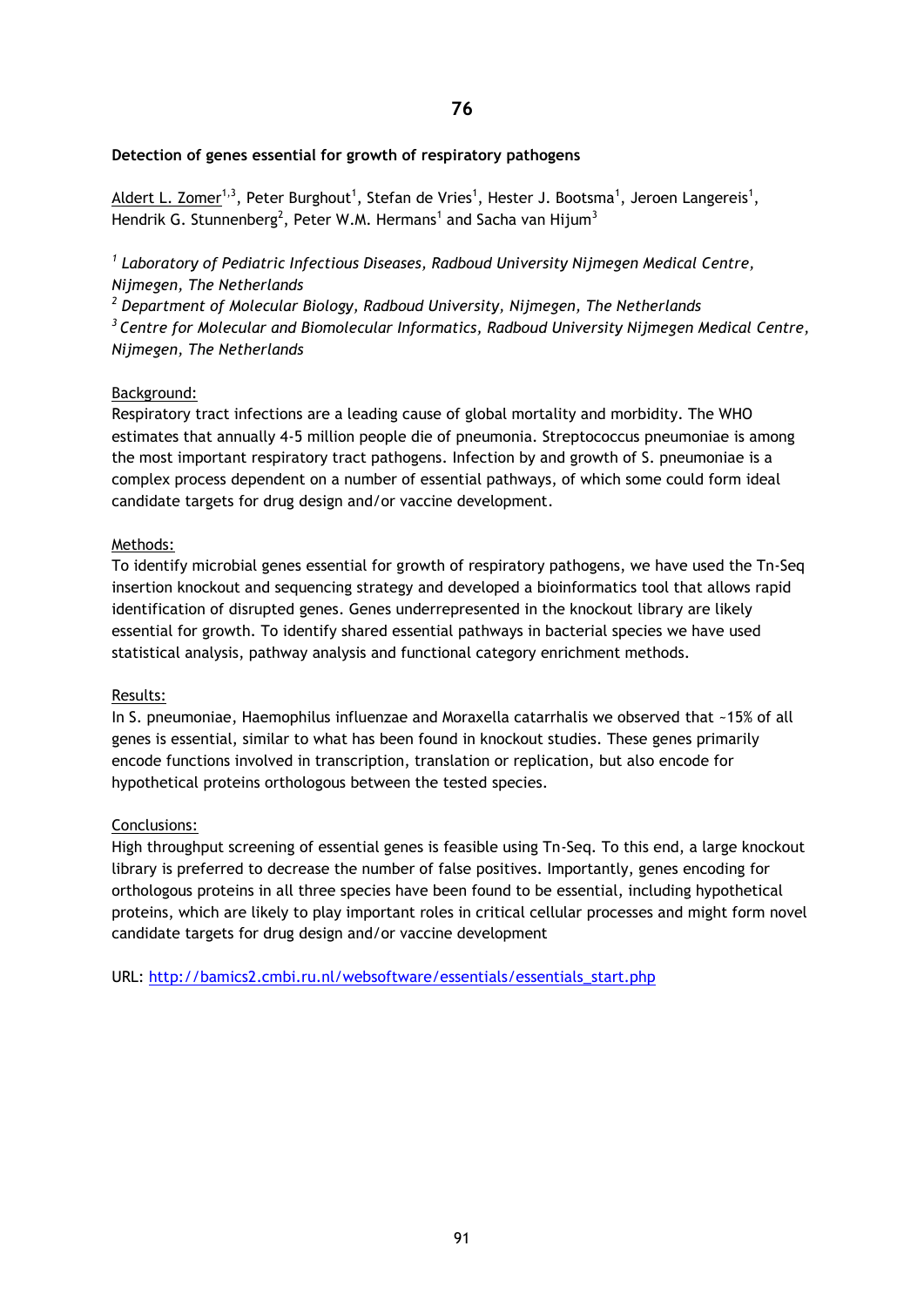# **Computational analysis of the modular architecture of secondary metabolite biosynthesis gene clusters**

Konrad Zych<sup>1,2,3</sup>, Marnix H. Medema<sup>1,2</sup>, Eriko Takano<sup>1</sup> & Rainer Breitling<sup>2,4</sup>

*<sup>1</sup> University of Groningen, Nijenborgh 7, 9747 AG Groningen, The Netherlands.*

*<sup>2</sup> Groningen Bioinformatics Centre, Groningen Biomolecular Sciences and Biotechnology Institute, University of Groningen, Nijenborgh 7, 9747 AG Groningen, The Netherlands.*

*3 Faculty of Biochemistry, Biophysics and Biotechnology, Jagiellonian University, Gronostajowa 7, 30-387 Krakow, Poland*

*4 Institute of Molecular, Cell and Systems Biology, College of Medical, Veterinary and Life Sciences, Joseph Black Building, University of Glasgow, Glasgow G12 8QQ, UK.*

The biosynthetic pathways of the great majority of secondary metabolites with pharmaceutical activities are encoded by huge clusters of genes, termed secondary metabolite gene clusters (SMGCs). Inside SMGCs, genes are further grouped into conserved multigene modules, each of which is responsible for the biosynthesis of a part of the end product. To gain deeper insight into the evolution of SMGCs and to open up new ways to discover novel compounds, we analysed the modularity of SMGCs computationally in a high-throughput fashion.

As a starting point of our analysis, we created a list of SMGCs from all available actinomycete nucleotide data using our previously published software pipeline antiSMASH [1]. To identify all highly conserved modules, we then studied co-conservation of the genes within these gene clusters. Based on a classification of all SMGCs genes into clusters of orthologous groups (COGs), we reconstructed interaction networks linking COGs by gene synteny and by co-localization of genes within the same gene clusters. A simple algorithm that overlaid the two networks could then identify highly connected motifs of COGs. These motifs represent conserved modules that can be directly linked to the chemical moieties of the secondary metabolite end product. Using these data, we were able to identify a number of gene clusters with conserved architectures (module compositions) that had not been reported earlier, which may be responsible for the biosynthesis of compounds with novel chemical structures.

Intriguingly, our catalogue of conserved modules enables a deep analysis of the evolution of SMGCs, by comparing module compositions of homologous gene clusters from different species and using parsimony or likelihood methods to infer the most probable evolutionary route that has resulted in the observed variety of architectures. It also enables screening for novel types of gene clusters on an unprecedented scale. Finally, this new approach can be integrated into the antiSMASH pipeline to allow more detailed predictions of the secondary metabolite end products of unknown SMGCs from their module compositions.

[1] Medema et al. (2011), antiSMASH: rapid identification, annotation and analysis of secondary metabolite biosynthesis gene clusters in bacterial and fungal genome sequences. Nucleic Acids Res. 39: W339-W346.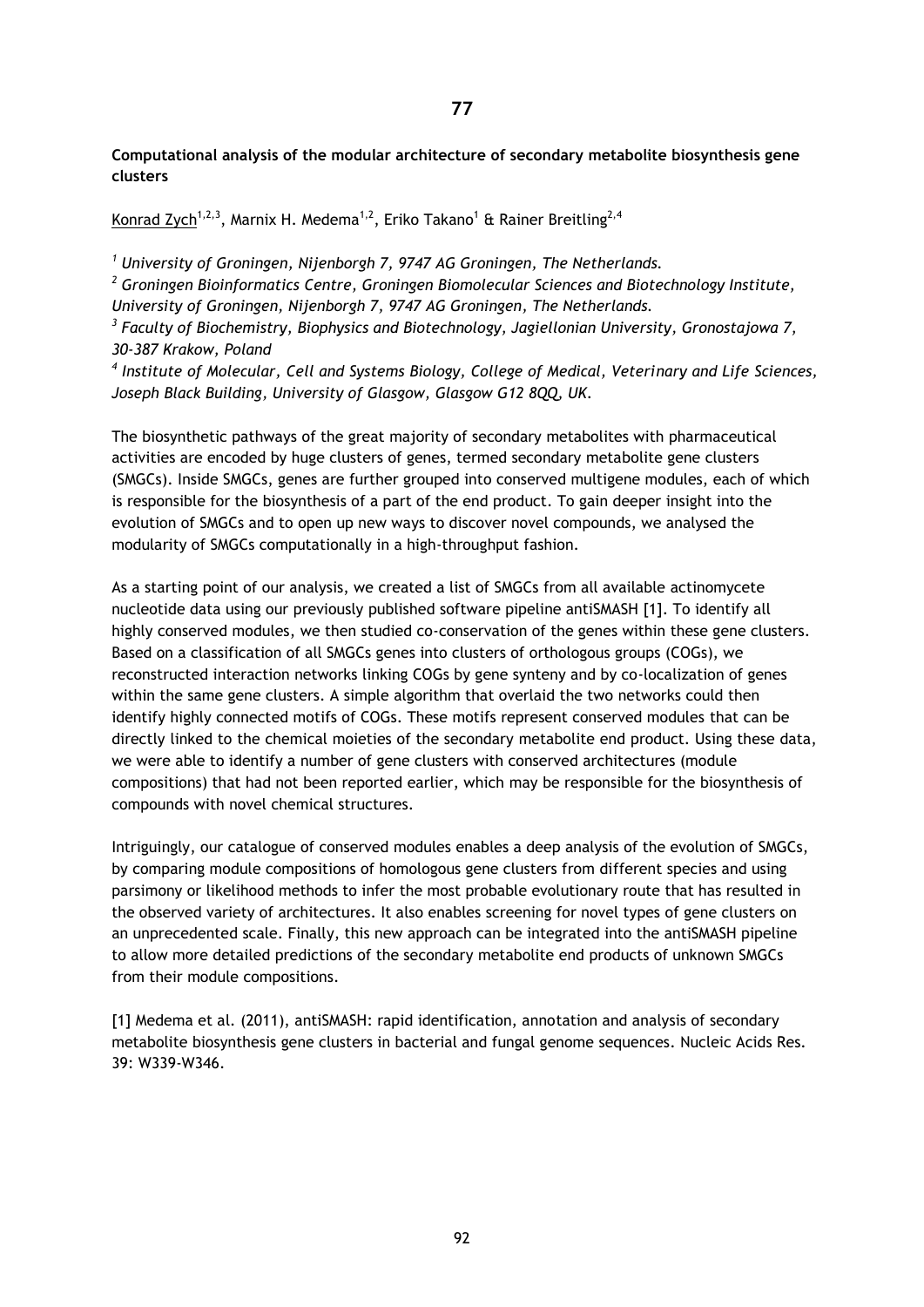**Pheno2geno - Constructing genetic maps from molecular phenotypes.**

Konrad Zych<sup>1,2</sup>, Danny Arends<sup>2</sup>, Ritsert C. Jansen<sup>2</sup>

*<sup>1</sup>Faculty of Biochemistry, Biophysics and Biotechnology, Jagiellonian University, Krakow, Poland <sup>2</sup>Groningen Bioinformatics Centre, Groningen Biomolecular Sciences and Biotechnology Institute, University of Groningen, The Netherlands.*

Pheno2geno is a package for the computational generation of markers and construction of genetic maps from molecular phenotypes in segregating inbred line populations, what is possible because phenotypes with a clearly separated bimodal or trimodal expression distribution can be used as genetic markers. Pheno2geno offers: de novo map construction, saturation of existing maps and detection of sample mix-ups.

Pheno2geno starts by finding the phenotypes that are suitable as markers. These phenotypes should show differential expression between founders and are selected using a Student's t-test or RankProd. In the next step mixture modeling is used to select phenotypes that show bimodal (e.g. for RIL, BC) or trimodal (e.g. for F2) expression patterns with mixing proportions comparable to the expected segregation frequencies (e.g. 1 to 1 in RIL) across all the offspring individuals. Only these phenotypes are transformed from continuous measurements into discrete markers. After marker detection the markers are used to create de novo map. Additional information, like known physical and/or genetic positions for all/some of the markers could be used and it will improve the quality of the resulting map.

When a genetic map is available pheno2geno can be used to saturate it. For each of the markers it is assessed whether it has a single significant QTL. If so, it is being placed on the map in the position of this peak, if not it is dropped from the analysis.

Pheno2geno can be used to point out sample mix-ups and errors. Using QTL information the package compares the observed phenotype value with the expected value. This results in calculating a mismatch score, and obtaining phenotype-based idealized genotypes.

Tests on an 180 individuals from A. thaliana inbred population show that pheno2geno is able to point out wrongly measured samples and saturate the genetic map. Saturation results in a decrease of the average distance between markers by ~50%.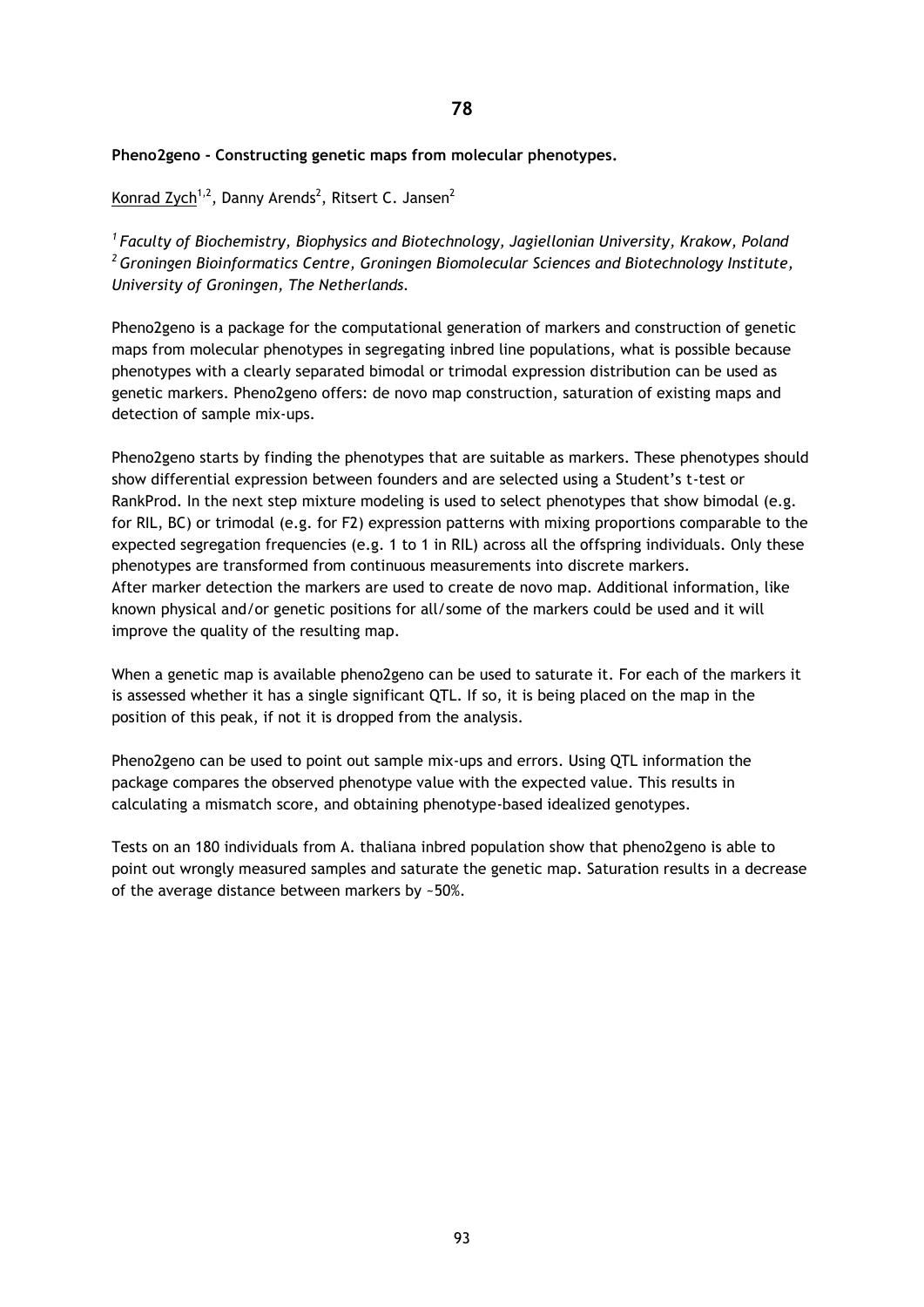# **Poster list**

| Researcher       | <b>Title abstract</b>                                                                                                                                 | Page            | Poster<br>number |
|------------------|-------------------------------------------------------------------------------------------------------------------------------------------------------|-----------------|------------------|
| Anvar, Y.        | Deep-sequencing of TALENs targeted embryonic stem<br>cells to estimate their efficacy in genome editing                                               | 13              | 1                |
| Atici, P.        | PRISM (Protein Interactions by Structural Matching)                                                                                                   | 14              | $\overline{2}$   |
| Baakman, C.      | MicroWeb: making BD Pathway Data more Accessible                                                                                                      | 15              | 3                |
| Babaei, S.       | Detecting recurrent gene mutations in pathway<br>context using multi-scale graph diffusion                                                            | 16              | $\overline{4}$   |
| Backus, L.       | Random Forest based data analysis of ~omics data: a<br>novel method for detecting sub-classifications<br>governed by interacting variables.           | 17              | 5                |
| Bargsten, J.     | Structural homology in Solanaceae: analysis of<br>genomic regions in support of synteny studies in<br>tomato and potato                               | 18              | 6                |
| Bawono, P.       | How do you recognise your distant relatives?<br>Application of profile HMM for aligning distant<br>proteins                                           | 19              | $\overline{7}$   |
| Bayjanov, J.R.   | Grid and cloud computing for high throughput<br>assembly and annotation of (meta)genome sequences                                                     | 20              | 8                |
| Bayjanov, R.     | PhenoLink? A web-tool for linking phenotype to<br>-omics data for bacteria: application to gene-trait<br>matching for Lactobacillus plantarum strains | 21              | 9                |
| Beek, D.         | Detection of pathogenic copy number variations in<br>shallow next generation sequencing data                                                          | 22              | 10               |
| Beyelas, G.      | Using grid middleware as a computational resource<br>for large-scale NGS and imputation in the eBioGrid<br>project                                    | 23              | 11               |
| Bijl, M.         | VASP3 - Central Storage and Analysis Pipeline for<br><b>Transcriptomics Data</b>                                                                      | 24              | 12               |
| Binsl, T.        | Ready-made IT platform for diagnostic analysis of<br>medical data                                                                                     | 25              | 13               |
| Bosdriesz, E.    | Optimal and robust regulation of gene expression                                                                                                      | 26              | 14               |
| Bot, J.          | BiG Grid infrastructure: Facilitating the<br>computational needs for current bioinformatics<br>applications                                           | 27              | 15               |
| Bouwman, J.      | Structured data analysis and storage to facilitate<br>systems biology analysis                                                                        | 28              | 16               |
| Bruning, O.      | Sampling the Sweet Spot                                                                                                                               | $\overline{29}$ | 17               |
| Chibon, P-Y      | Marker2sequence: From QTLs to potential candidate<br>genes.                                                                                           | 30              | 18               |
| de Hollander, M. | Ongoing efforts of a Galaxy solution for the<br>BiGGrid/SARA HPC Cloud                                                                                | 31              | 19               |
| de Leeuw, W.     | Managing cloud computing for life sciences research<br>via smart interfaces                                                                           | 32              | 20               |
| de Ruiter        | Determining gene regulation mechanisms through<br>multi-scale integrative analysis of genomic signals                                                 | 33              | 21               |
| Deelen, P.       | Effect of population specific imputation reference<br>set using second genotype chip as gold standard                                                 | 34              | 22               |
| Dinkla, K.       | Compressed Adjacency Matrices: Untangling Gene<br><b>Regulatory Networks</b>                                                                          | 35              | 23               |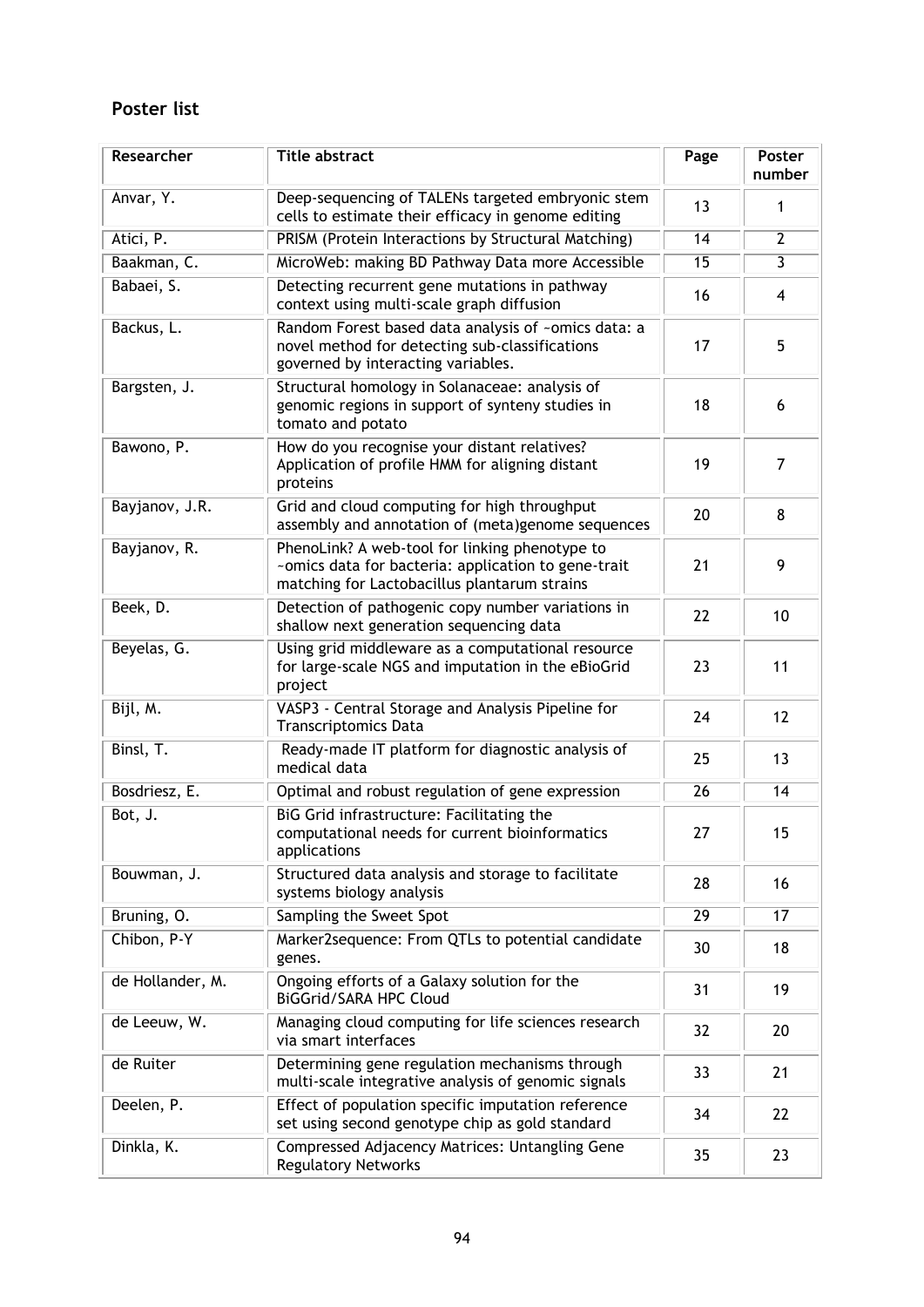| Researcher    | <b>Title abstract</b>                                                                                                                              | Page | Poster<br>number |
|---------------|----------------------------------------------------------------------------------------------------------------------------------------------------|------|------------------|
| Dymecka, M.   | Bioinformatical analysis of the GRAS family of<br>proteins                                                                                         | 36   | 24               |
| Ederveen, T.  | <b>COMPANION: Comparative genome annotation in</b><br>prokaryotes: a halt to error propagation?                                                    | 37   | 25               |
| El-Kebir, M.  | NatalieWEB: A web server for topology-aware global<br>protein-protein interaction network comparison                                               | 38   | 26               |
| Gritsenko, A. | A sequence optimization method for increased gene<br>expression                                                                                    | 39   | 27               |
| Hanssen, B.   | Dockland's got talent! Determining relations between<br>structure quality and docking quality.                                                     | 40   | 28               |
| Heideman, H.  | Eighteen-fold Performance Increase for Short-Read<br>Sequence Mapping on Genome of the Netherlands<br>(GoNL) data using a Hybrid-Core Architecture | 41   | 29               |
| Hill, S.      | Data-driven characterisation of protein signalling<br>networks in cancer                                                                           | 42   | 30               |
| Jansen, G.    | Advanced SKOS-aided Query Builder (ASQ-builder):<br>Building smarter queries for public databases<br>(PubMed, OMIM) using SKOS Vocabularies        | 43   | 31               |
| Joosten, R.   | PDB_REDO: optimized protein structures for<br>bioinformatics research                                                                              | 45   | 32               |
| Lauber, C.    | A genetics-based approach to partitioning the<br>natural diversity of an RNA virus family                                                          | 46   | 33               |
| Liu, D.       | Towards Watching the Bottlenecks of Membrane-<br>Protein Biogenesis by Single-Molecule Methods                                                     | 47   | 34               |
| May, A.       | Fast and accurate calculation of protein-protein<br>interaction: contribution of surface and interface<br>residues                                 | 48   | 35               |
| McClellan, E. | MS PRUNA: Mass Spectrometry Peptide Re-mining<br><b>Using Network Analysis</b>                                                                     | 49   | 36               |
| Mina, E.      | e-Science in bioinformatics: enabling the reuse of<br>methods while unravelling the epigenetic factors of<br>Huntington's Disease                  | 50   | 37               |
| Morgado, L.   | Transgenerational analysis of DNA methylation<br>inheritance in Arabidopsis thaliana                                                               | 51   | 38               |
| Nandal, U.    | Compendium database of rodent and human<br>metabolic syndrome related datasets                                                                     | 52   | 39               |
| Nijveen, H.   | Small Multiples View Cytoscape plugin for comparing<br>gene expression in a network context                                                        | 53   | 40               |
| Nooren, E.    | e-BioGrid: Building a Dutch e-science infrastructure<br>for life science research                                                                  | 54   | 41               |
| Obbink, H.    | TraIT: an integrated translational research IT<br>platform                                                                                         | 55   | 42               |
| Overmars, L.  | Are REPs genetic insulators that enable differential<br>regulation of gene expression in bacteria?                                                 | 56   | 43               |
| Paalvast, Y.  | Pep2Path: Enabling high-throughput antibiotic<br>discovery by automatic identification of peptide<br>biosynthesis pathways                         | 57   | 44               |
| Pirovano, W.  | Towards (almost) closed genomes with SSPACE and<br>GapFiller                                                                                       | 58   | 45               |
| Pronk, G.     | NBIC as IDP - what does it mean for you?                                                                                                           | 59   | 46               |
| Rana, A.      | Stochastic transitions in oncogenic transformation                                                                                                 | 60   | 47               |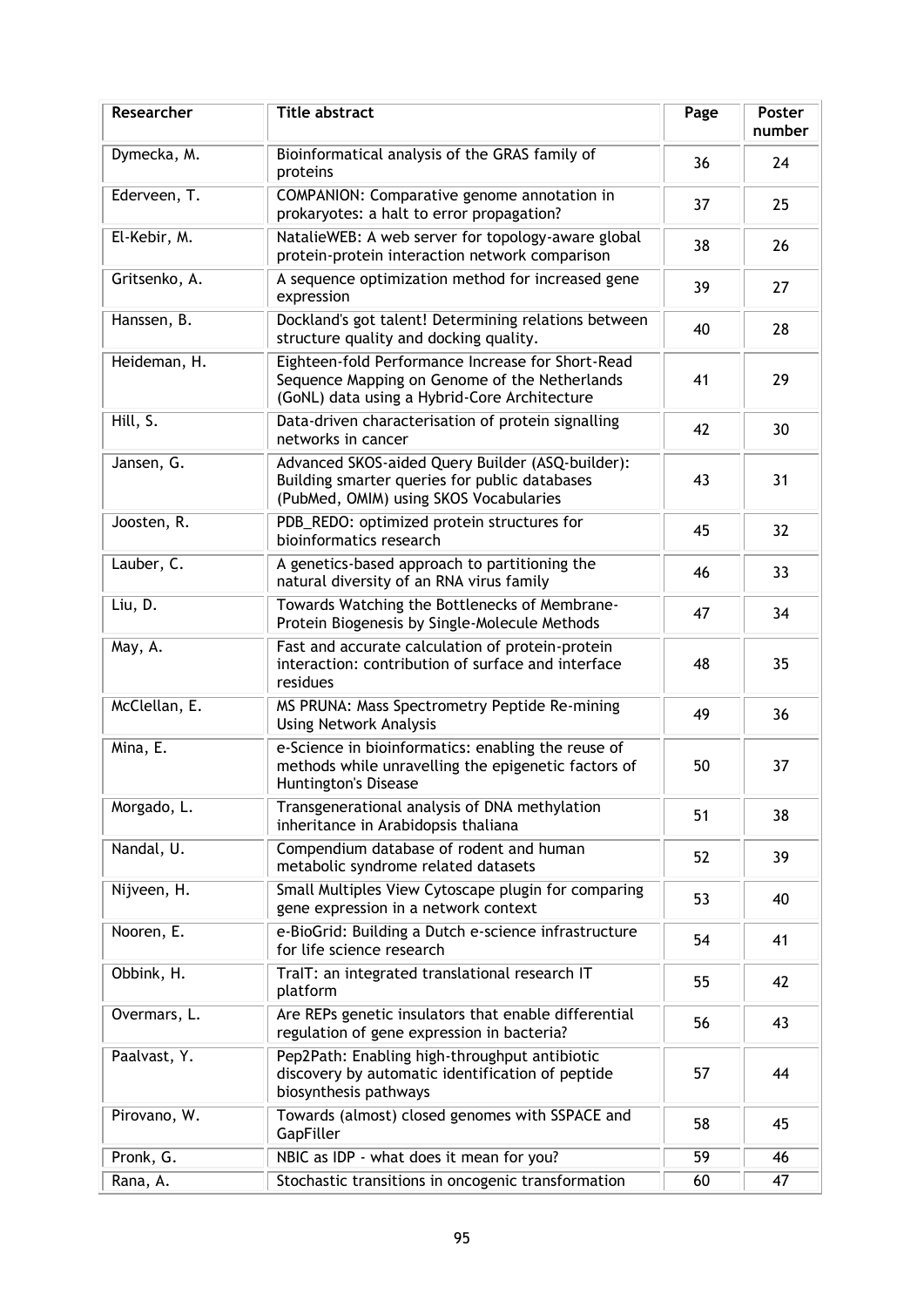| Researcher          | <b>Title abstract</b>                                                                                                          | Page            | Poster<br>number |
|---------------------|--------------------------------------------------------------------------------------------------------------------------------|-----------------|------------------|
| Rausch, C.          | Bioinformatics and Modeling at DSM                                                                                             | 61              | 48               |
| Reshetova, P.       | Biologically relevant constraints for analysis of high-<br>throughput data.                                                    | 62              | 49               |
| Schnell, U.         | Immunolabeling artifacts and the need for live-cell<br>imaging                                                                 | 63              | 50               |
| Severing, E.        | Integrating different data sources for orthology<br>prediction                                                                 | 64              | 51               |
| Singh, B.           | Developing knowledge based approach to Word Sense<br>Disambiguation in biomedical text.                                        | 65              | 52               |
| Sinha, S.           | Reproducibility of parameter learning in bayesian<br>network for predicting WNT pathway activation                             | 66              | 53               |
| Snelleman, M.       | A course with HOPE                                                                                                             | 68              | 54               |
| Stadler, N.S.       | Network Inference in Hidden Markov Models for<br>Modelling Chromatin                                                           | 69              | 55               |
| Straver, R.         | Detection of Genetic Disorders in Fetuses by Next<br>Generation Sequencing of Maternal Blood Samples                           | 70              | 56               |
| Taymaz Nikerel, H.  | FluxEs 2.0: An R Package for the Quantification of<br>Metabolic Fluxes in Mammalian Cell Lines                                 | 71              | 57               |
| Thompson, M.        | Nanopublications                                                                                                               | $\overline{72}$ | 58               |
| Topal, B.           | How can a disordered protein bind specifically<br>multiple partners?                                                           | 73              | 59               |
| Truong, H.          | Two-photon microscopy and Spectral phasor to<br>monitor NADH (free/bound) and FAD in normal and<br>cancer cells in 3D culture. | 74              | 60               |
| van den Berg, B.    | An enzyme redesign method for improved production<br>rates in Aspergillus niger                                                | 75              | 61               |
| van den Ham, H.J.   | Dynamic Transcriptomics of Helper T Cells                                                                                      | 76              | 62               |
| van der Heijden, J. | Determining phylogenetic relationships of fish owls<br>using next-generation sequencing                                        | 77              | 63               |
| van der Kant, R.    | GPCR structures: What moves where?                                                                                             | 78              | 64               |
| van der Wees, M.    | Cross-Species Alignment of Co-expression Networks                                                                              | 79              | 65               |
| van Ham, T.         | Apoptotic cells are cleared by directional migration<br>and elmo1-dependent macrophage engulfment                              | 80              | 66               |
| van Helden, S.      | Regulatory Interaction plugin: a PathVisio plugin to<br>visualize microRNA-target interactions                                 | 81              | 67               |
| Venselaar, H.       | Project HOPE: Providing the last piece of the puzzle?                                                                          | 82              | 68               |
| Vermaat, M.         | Generating complex descriptions of sequence<br>variants using HGVS nomenclature based on<br>sequence comparison                | 84              | 69               |
| Wang, X.            | Patterns recognition on microbiota                                                                                             | 85              | 70               |
| Wardenaar, R.       | Robust genome-wide recombination patterns<br>following heritable epigenetic perturbation in<br>Arabidopsis                     | 86              | 71               |
| Warris, S.          | PyPaSWAS: CUDA-based Smith-Waterman on graphics<br>cards in Python                                                             | 87              | 72               |
| Wohlers, I.         | Comparing score-optimal protein structure<br>alignments                                                                        | 88              | 73               |
| Yildizoglu, B.T.    | Analysis and Prediction of Interactions of PDZ<br>Domain on PICK1 using PRISM                                                  | 89              | 74               |